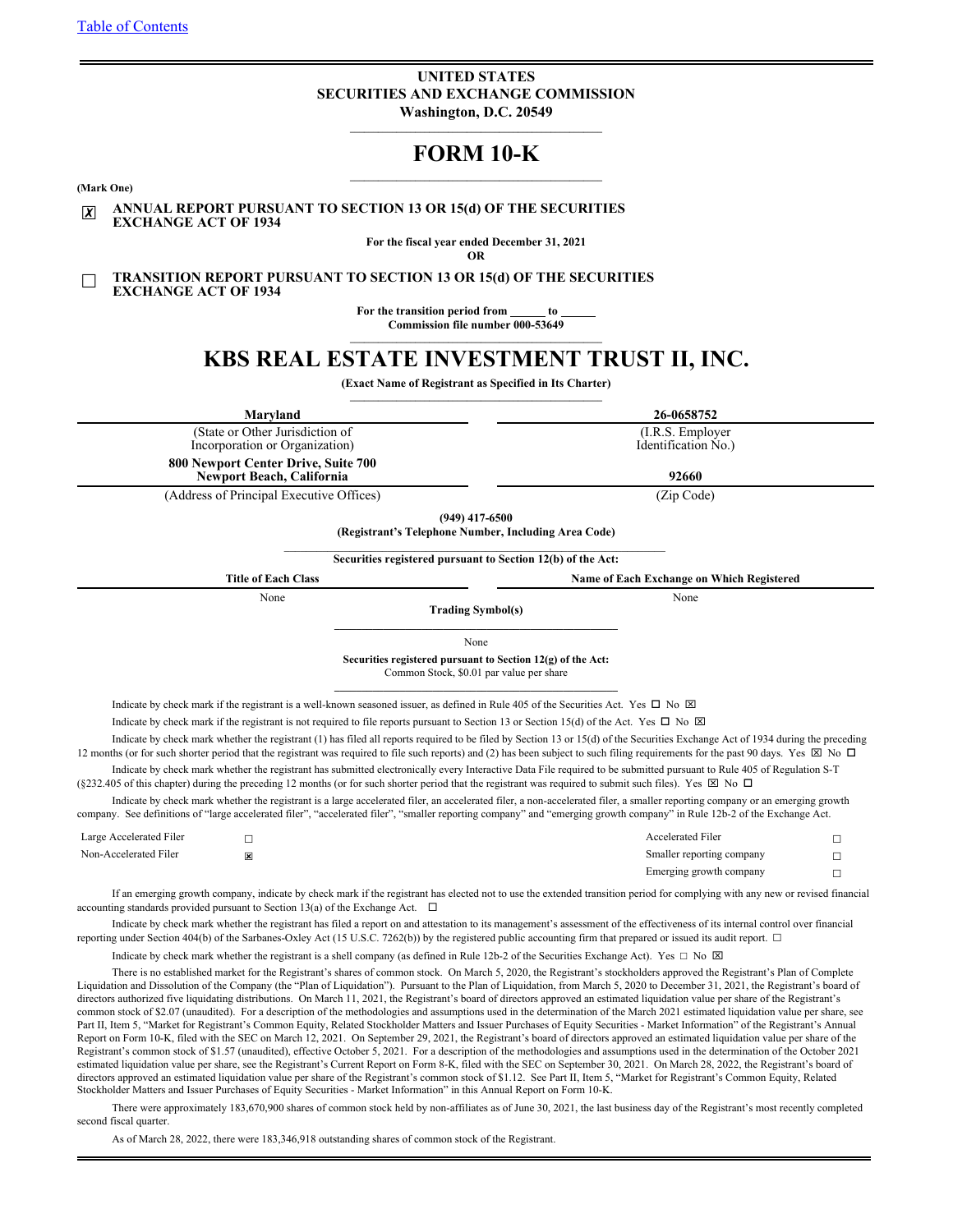# **TABLE OF CONTENTS**

<span id="page-1-0"></span>

| <b>PART I</b>   |                 |                                                                                                                               | $\overline{4}$  |
|-----------------|-----------------|-------------------------------------------------------------------------------------------------------------------------------|-----------------|
|                 | ITEM 1.         | <b>BUSINESS</b>                                                                                                               | $\overline{4}$  |
|                 | ITEM 1A.        | <b>RISK FACTORS</b>                                                                                                           | $\underline{8}$ |
|                 | ITEM 1B.        | <b>UNRESOLVED STAFF COMMENTS</b>                                                                                              | 26              |
|                 | ITEM 2.         | <b>PROPERTIES</b>                                                                                                             | 26              |
|                 | ITEM 3.         | <b>LEGAL PROCEEDINGS</b>                                                                                                      | 27              |
|                 | ITEM 4.         | <b>MINE SAFETY DISCLOSURES</b>                                                                                                | 27              |
| <b>PART II</b>  |                 |                                                                                                                               | 28              |
|                 | ITEM 5.         | <b>MARKET FOR REGISTRANT'S COMMON EQUITY, RELATED STOCKHOLDER</b><br><b>MATTERS AND ISSUER PURCHASES OF EQUITY SECURITIES</b> | 28              |
|                 | ITEM 6.         | [RESERVED]                                                                                                                    | 33              |
|                 | ITEM 7.         | MANAGEMENT'S DISCUSSION AND ANALYSIS OF FINANCIAL CONDITION<br><b>AND RESULTS OF OPERATIONS</b>                               | 33              |
|                 | ITEM 7A.        | QUANTITATIVE AND QUALITATIVE DISCLOSURES ABOUT MARKET RISK                                                                    | 39              |
|                 | ITEM 8.         | FINANCIAL STATEMENTS AND SUPPLEMENTARY DATA                                                                                   | 39              |
|                 | ITEM 9.         | CHANGES IN AND DISAGREEMENTS WITH ACCOUNTANTS ON<br><b>ACCOUNTING AND FINANCIAL DISCLOSURE</b>                                | 39              |
|                 | ITEM 9A.        | <b>CONTROLS AND PROCEDURES</b>                                                                                                | 40              |
|                 | ITEM 9B.        | <b>OTHER INFORMATION</b>                                                                                                      | 40              |
|                 | ITEM 9C.        | DISCLOSURE REGARDING FOREIGN JURISDICTIONS THAT PREVENT<br><b>INSPECTIONS</b>                                                 | 40              |
| <b>PART III</b> |                 |                                                                                                                               | 41              |
|                 | ITEM 10.        | <b>DIRECTORS, EXECUTIVE OFFICERS AND CORPORATE GOVERNANCE</b>                                                                 | 41              |
|                 | ITEM 11.        | <b>EXECUTIVE COMPENSATION</b>                                                                                                 | 45              |
|                 | <b>ITEM 12.</b> | SECURITY OWNERSHIP OF CERTAIN BENEFICIAL OWNERS AND<br>MANAGEMENT AND RELATED STOCKHOLDER MATTERS                             | 47              |
|                 | ITEM 13.        | CERTAIN RELATIONSHIPS AND RELATED TRANSACTIONS AND DIRECTOR<br><b>INDEPENDENCE</b>                                            | 47              |
|                 | ITEM 14.        | PRINCIPAL ACCOUNTING FEES AND SERVICES                                                                                        | 51              |
| <b>PART IV</b>  |                 |                                                                                                                               | 53              |
|                 | <b>ITEM 15.</b> | <b>EXHIBITS, FINANCIAL STATEMENT SCHEDULES</b>                                                                                | 53              |
|                 | ITEM 16.        | <b>FORM 10-K SUMMARY</b>                                                                                                      | 55              |
|                 |                 | <b>INDEX TO CONSOLIDATED FINANCIAL STATEMENTS</b>                                                                             | $F-1$           |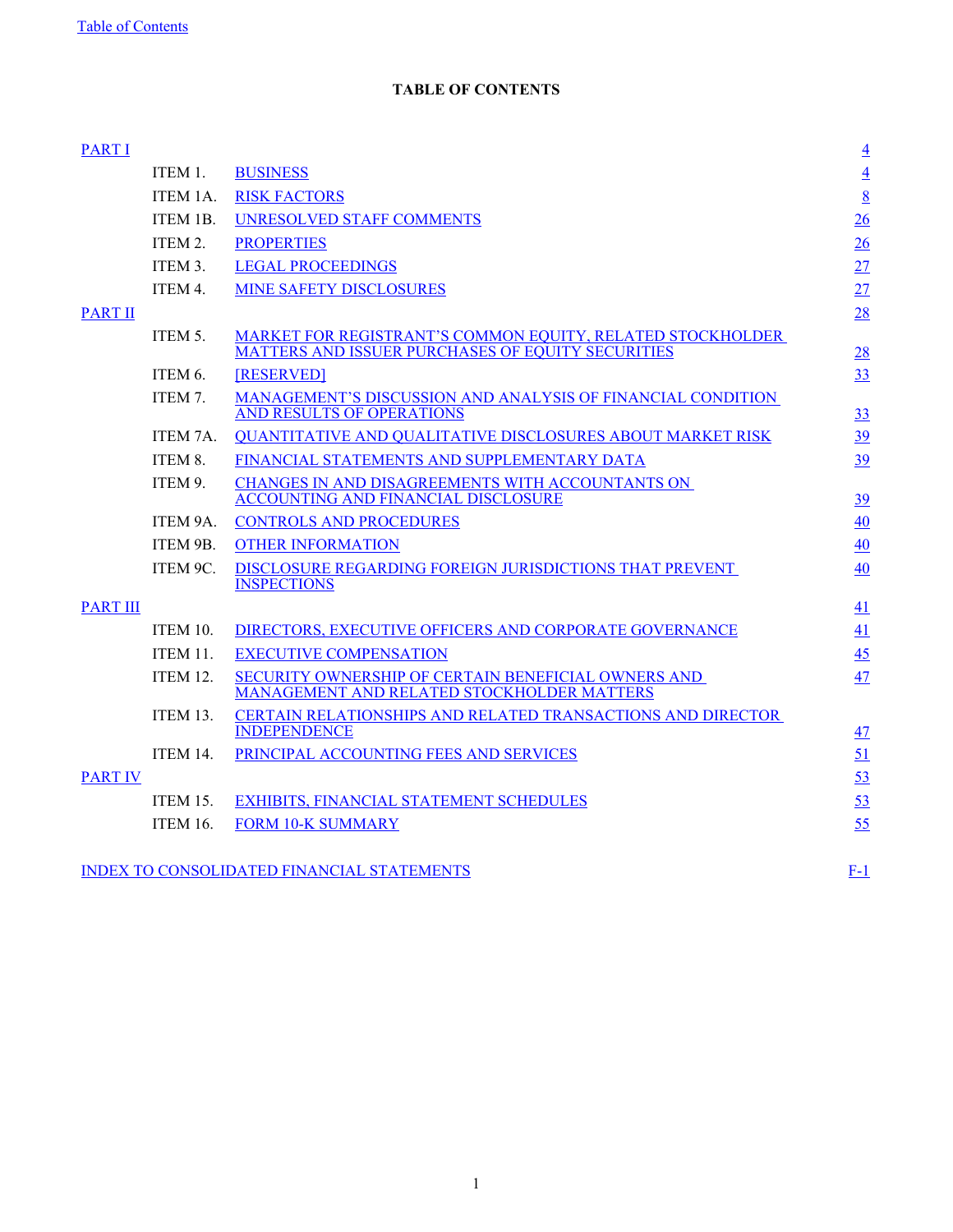#### **FORWARD-LOOKING STATEMENTS**

Certain statements included in this Annual Report on Form 10-K are forward-looking statements. Those statements include statements regarding the intent, belief or current expectations of KBS Real Estate Investment Trust II, Inc. and members of our management team, as well as the assumptions on which such statements are based, and generally are identified by the use of words such as "may," "will," "seeks," "anticipates," "believes," "estimates," "expects," "plans," "intends," "should" or similar expressions. These include statements about our plans, strategies and Plan of Liquidation (defined herein) and these statements are subject to known and unknown risks and uncertainties. Readers are cautioned not to place undue reliance on these forward-looking statements. Actual results may differ materially from those contemplated by such forward-looking statements. Further, forward-looking statements speak only as of the date they are made, and we undertake no obligation to update or revise forward-looking statements to reflect changed assumptions, the occurrence of unanticipated events or changes to future operating results over time, unless required by law.

For a discussion of some of the risks and uncertainties, although not all risks and uncertainties, that could cause our actual results to differ materially from those presented in our forward-looking statements, see the risks identified in "Summary Risk Factors" below and in Part I, Item 1A of this Annual Report on Form 10-K (the "Annual Report").

#### **SUMMARY RISK FACTORS**

The following is a summary of the principal risks that could adversely affect our plans, strategies and Plan of Liquidation. This summary highlights certain of the risks that are discussed further in this Annual Report but does not address all the risks that we face. For additional discussion of the risks summarized below and a discussion of other risks that we face, see "Risk Factors" in Part I, Item 1A of this Annual Report. You should interpret many of the risks identified in this summary and under "Risk Factors" as being heightened as a result of the ongoing and numerous adverse impacts of the novel coronavirus disease ("COVID-19") pandemic.

- The COVID-19 pandemic, together with the resulting measures imposed to help control the spread of the virus, has had a negative impact on the economy and business activity globally. The extent to which the COVID-19 pandemic impacts our operations and the operations of our tenants and our completion of the Plan of Liquidation depends on future developments, which are highly uncertain and cannot be predicted with confidence, including the scope, severity and duration of the pandemic, the actions taken to contain the pandemic or mitigate its impact, and the direct and indirect economic effects of the pandemic and containment measures, among others.
- Although our board of directors and our stockholders have approved the sale of all of our assets and our dissolution pursuant to the Plan of Liquidation, we can give no assurance that we will be able to successfully implement the Plan of Liquidation and sell our assets, pay our debts and distribute the net proceeds from liquidation to our stockholders as we expect. If we underestimated our existing obligations and liabilities or if unanticipated or contingent liabilities arise, the amount of liquidating distributions ultimately paid to our stockholders could be less than estimated. Given the uncertainty and current business disruptions as a result of the outbreak of COVID-19, our completion of the Plan of Liquidation may be materially and adversely impacted and this may have a material effect on the ultimate amount and timing of liquidating distributions received by stockholders.
- We may face unanticipated difficulties, delays or expenditures relating to our implementation of the Plan of Liquidation, which may reduce or delay our payment of liquidating distributions.
- We can give no assurance regarding the timing of the disposition of our remaining real estate property, the sale price we will receive for this property and the amount and timing of liquidating distributions to be received by our stockholders.
- We may face risks associated with legal proceedings, including stockholder litigation, that may be instituted against us related to the Plan of Liquidation.
- All of our executive officers, one of our directors and other key professionals are also officers, directors, managers, key professionals and/or holders of a direct or indirect controlling interest in our advisor, the entity that acted as our dealer manager and/or other KBS-affiliated entities. As a result, they face conflicts of interest, including significant conflicts created by our advisor's compensation arrangements with us and other KBS-sponsored programs and KBSadvised investors and conflicts in allocating time among us and these other programs and investors. These conflicts could result in unanticipated actions.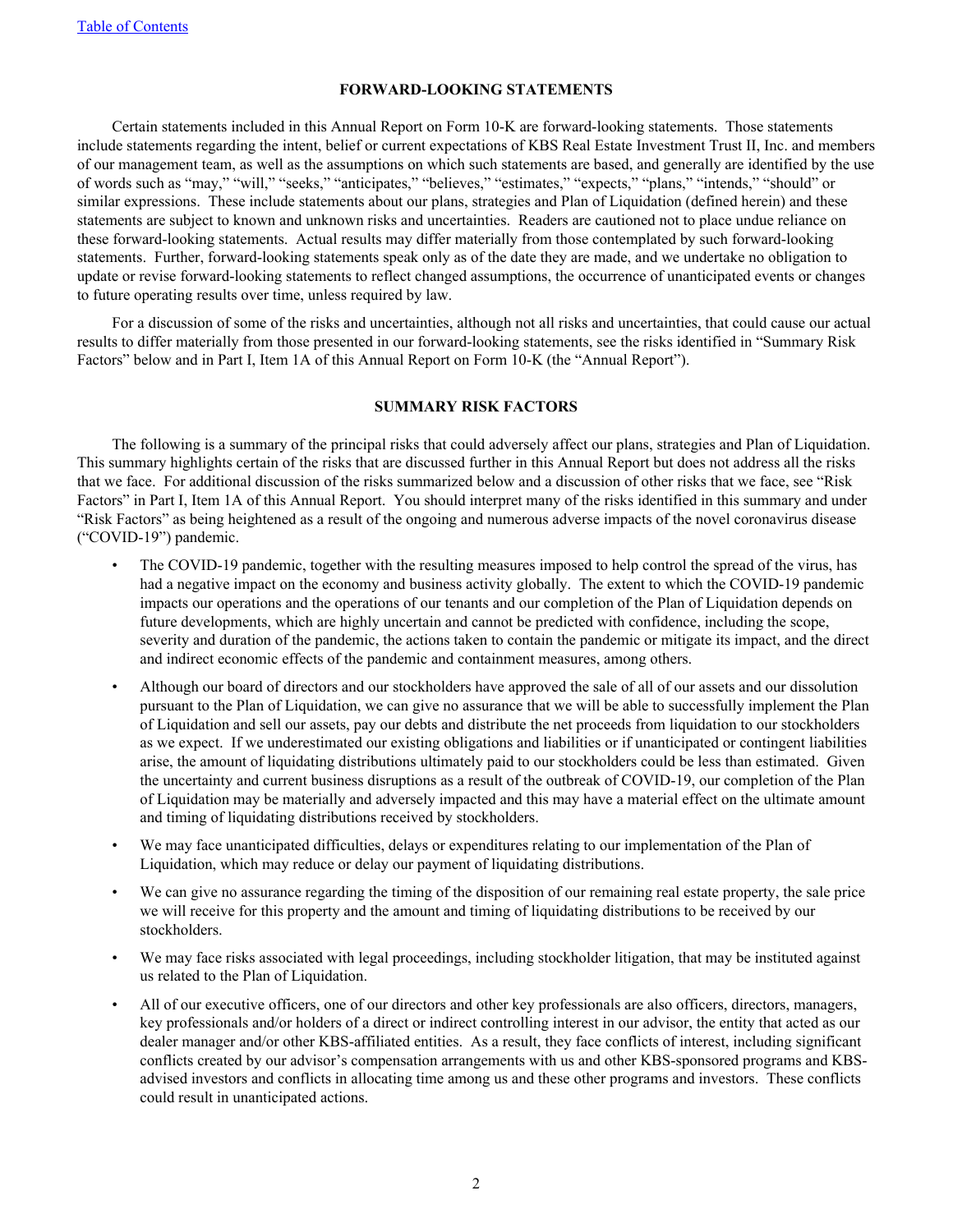- We pay substantial fees to and expenses of our advisor and its affiliates. These payments reduce the amount of liquidating distributions our stockholders will receive.
- The resale value of a property depends principally upon the value of the cash flow generated by the leases associated with that property. Non-renewals, terminations or lease defaults could reduce our net sales proceeds and the amount of liquidating distributions our stockholders receive. Accordingly, our ability to successfully implement the Plan of Liquidation is partially dependent upon the success and economic viability of our tenants and our ability to retain and attract tenants.
- Our remaining real estate property may be affected by unfavorable real estate market and general economic conditions, which could decrease the value of this property. Revenues from this property could decrease. Such events would make it more difficult for us to successfully complete the Plan of Liquidation, which could reduce our stockholders' returns and the amount of liquidating distributions they receive.
- On November 1, 2021, in connection with our liquidation pursuant to the Plan of Liquidation, our board of directors approved the termination of our share redemption program effective as of November 22, 2021. As such, our stockholders' primary source of liquidity is the completion of our Plan of Liquidation.
- As a result of our disposition activity in connection with our liquidation, our general and administrative expenses, which are not directly related to the size of the assets we own, have increased as a percentage of our cash flow from operations, and we will continue to incur general and administrative expenses until we have liquidated and dissolved.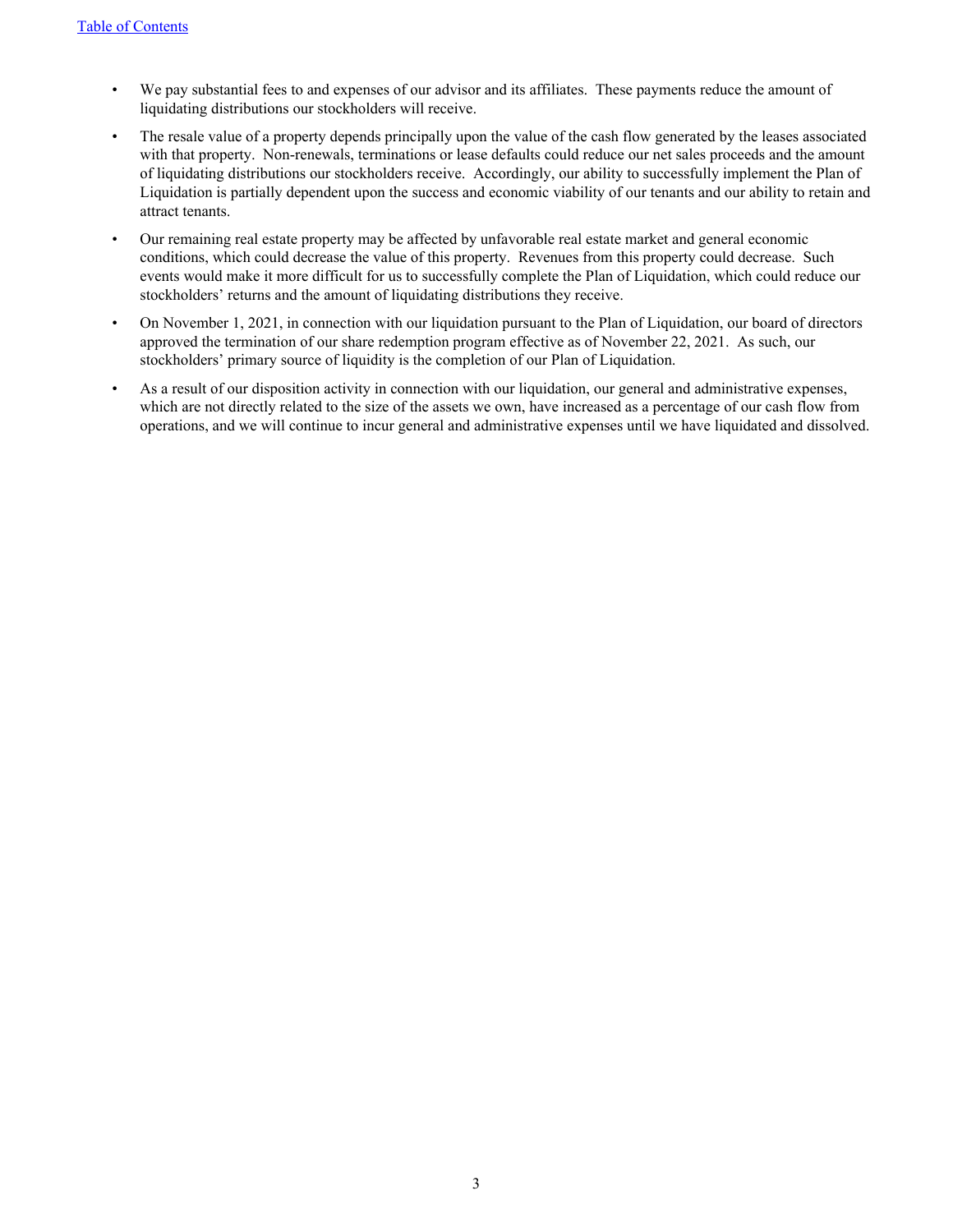### **PART I**

#### <span id="page-4-0"></span>**ITEM 1. BUSINESS**

#### **Overview**

KBS Real Estate Investment Trust II, Inc. (the "Company") is a Maryland corporation that has elected to be taxed as a real estate investment trust ("REIT") and it intends to operate in such a manner. As used herein, the terms "we," "our" and "us" refer to the Company and as required by context, KBS Limited Partnership II, a Delaware limited partnership (the "Operating Partnership"), and their subsidiaries. We conduct our business primarily through our Operating Partnership, of which we are the sole general partner. Subject to certain restrictions and limitations, our business is managed by KBS Capital Advisors LLC ("KBS Capital Advisors"), our external advisor, pursuant to an advisory agreement. KBS Capital Advisors conducts our operations and manages our remaining real estate property. Our advisor owns 20,000 shares of our common stock. We have no paid employees.

As of December 31, 2021, we owned one office property.

As of December 31, 2021, we had 183,346,918 shares of common stock issued and outstanding.

On November 13, 2019, in connection with a review of potential strategic alternatives available to us, a special committee composed of all of our independent directors (the "Special Committee") and our board of directors unanimously approved the sale of all of our assets and our dissolution pursuant to the terms of the plan of complete liquidation and dissolution (the "Plan of Liquidation"). The principal purpose of the Plan of Liquidation is to provide liquidity to our stockholders by selling our assets, paying our debts and distributing the net proceeds from liquidation to our stockholders. On March 5, 2020, our stockholders approved the Plan of Liquidation. The Plan of Liquidation is included as an exhibit to this Annual Report on Form 10-K.

#### **Plan of Liquidation**

In accordance with the Plan of Liquidation, our objectives are to pursue an orderly liquidation of our company by selling all of our assets, paying our debts and our known liabilities, providing for the payment of unknown or contingent liabilities, distributing the net proceeds from liquidation to our stockholders and winding up our operations and dissolving our company.

| <b>Record Date</b> | <b>Payment Date</b> | <b>Liquidating Distribution Per Share</b> |  |  |
|--------------------|---------------------|-------------------------------------------|--|--|
| March 5, 2020      | March 10, 2020      | 0.75                                      |  |  |
| August 3, 2020     | August 7, 2020      | 0.25                                      |  |  |
| December 24, 2020  | December 30, 2020   | \$<br>0.40                                |  |  |
| October 1, 2021    | October 5, 2021     | 0.50                                      |  |  |
| December 9, 2021   | December 14, 2021   | 0.20                                      |  |  |

Pursuant to the Plan of Liquidation, our board of directors has authorized five liquidating distributions:

We expect to distribute substantially all of the remaining proceeds from liquidation after the completion of the sale of our remaining real estate property. At the time of adopting the Plan of Liquidation, we had anticipated completing the orderly liquidation of our company and paying substantially all of our liquidating distributions from the net proceeds from liquidation within 24 months after stockholder approval of the Plan of Liquidation, which occurred on March 5, 2020. Given the uncertainty and business disruptions as a result of the outbreak of COVID-19, our completion of the Plan of Liquidation has been delayed. We currently anticipate that we will complete our liquidation by the third quarter of 2022. Although we were not able to complete our liquidation within the 24-month period described above, we do not anticipate any material unfavorable tax consequences to our stockholders or to our status as a REIT. For U.S. federal income tax purposes, (i) we did not have any current and accumulated earnings and profits (including any gain) or taxable income or gain for the taxable years ended December 31, 2020 and December 31, 2021 and (ii) we do not anticipate any current and accumulated earnings and profits (including any gain) or taxable income or gain in the future.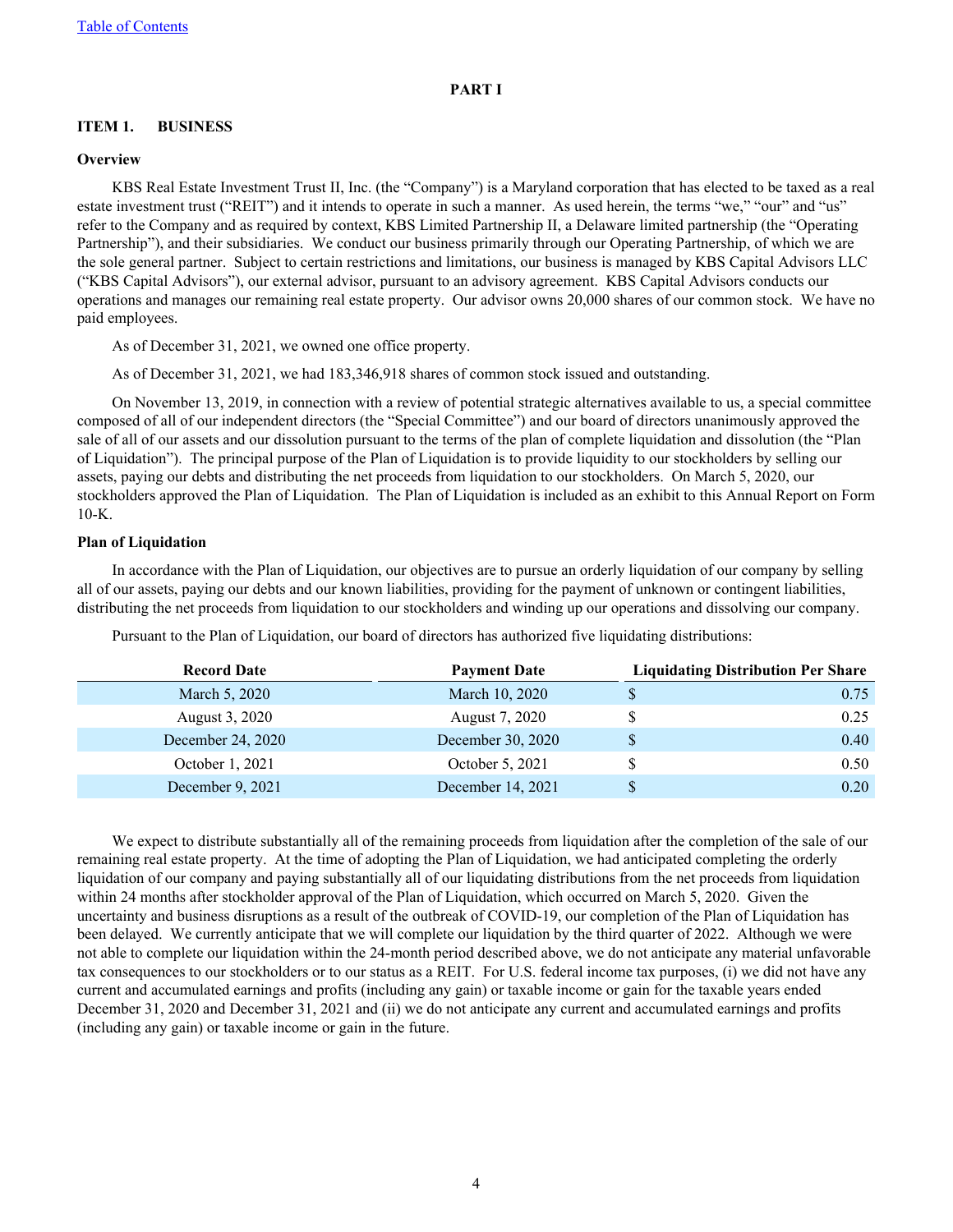Our expectations about the amount of future liquidating distributions that we will pay and when we will pay them are based on certain estimates and assumptions, one or more of which may prove to be incorrect. As a result, the actual amount of any additional liquidating distributions we pay to stockholders may be less than we estimate and the liquidating distributions may be paid later than we predict. There are many factors that may affect the amount of liquidating distributions we will ultimately pay to our stockholders. If we underestimate our existing obligations and liabilities or the amount of taxes, transaction fees and expenses relating to the liquidation and dissolution, or if unanticipated or contingent liabilities arise, the amount of liquidating distributions ultimately paid to our stockholders could be less than estimated. Moreover, the liquidation value will fluctuate over time in response to developments related to our remaining real estate property, in response to the real estate and finance markets, based on the actual liquidation timing and the amount of net proceeds received from the disposition of our remaining asset and due to other factors. Given the uncertainty and current business disruptions as a result of the outbreak of COVID-19, our implementation of the Plan of Liquidation may be materially and adversely impacted and this may have a material effect on the ultimate amount and timing of liquidating distributions received by our stockholders. While we have considered the impact from COVID-19 in our net assets in liquidation presented on the Consolidated Statement of Net Assets as of December 31, 2021, the extent to which our business may be affected by COVID-19 depends on future developments with respect to the continued spread and treatment of the virus, the actions taken to contain the pandemic or mitigate its impact, and the direct and indirect economic effects of the pandemic and containment measures. See Part II, Item 7, "Management's Discussion and Analysis of Financial Condition and Results of Operations — Market Outlook — Real Estate and Real Estate Finance Markets — COVID-19 Pandemic and Portfolio Outlook" for a discussion of the impact of the outbreak of COVID-19 on our business and our liquidation. We can give no assurance regarding the timing of the disposition of our remaining asset, the sale price we will receive for this asset, and the amount or timing of liquidating distributions to be received by our stockholders.

#### **Real Estate Portfolio**

#### *2021 Real Estate Sales*

#### *Granite Tower*

On December 16, 2010, we acquired a 31-story office building located in Denver, Colorado containing 593,527 rentable square feet on approximately 0.7 acres of land ("Granite Tower").

On September 3, 2021, we completed the sale of Granite Tower to a purchaser unaffiliated with us or our advisor for \$203.5 million, or \$174.1 million net of credits given to the purchaser primarily for outstanding tenant improvements and lease incentives, before third-party closing costs of approximately \$1.0 million and excluding disposition fees payable to our advisor of \$1.7 million.

#### *Fountainhead Plaza*

On September 13, 2011, we purchased two office buildings totaling 445,957 rentable square feet located on approximately 11.33 acres of land in Tempe, Arizona ("Fountainhead Plaza").

On September 20, 2021, we completed the sale of Fountainhead Plaza to a purchaser unaffiliated with us or our advisor for \$117.5 million, or \$117.3 million net of closing credits, before third-party closing costs of approximately \$0.8 million and excluding disposition fees payable to our advisor of \$1.2 million.

#### *Corporate Technology Centre - 300 Holger*

On March 28, 2013, we acquired an office campus consisting of eight office buildings totaling 610,083 rentable square feet located on approximately 32.7 acres of land in San Jose, California ("Corporate Technology Centre").

On November 23, 2021, we completed the sale of the remaining office building in Corporate Technology Centre containing 99,870 rentable square feet ("300 Holger") to a purchaser unaffiliated with us or our advisor for \$35.0 million, before third-party closing costs of approximately \$0.8 million and excluding disposition fees payable to our advisor of \$0.4 million.

#### *Willow Oaks Corporate Center*

On August 26, 2009, we purchased three office buildings containing 584,147 rentable square feet located on approximately 11.4 acres of land in Fairfax, Virginia ("Willow Oaks Corporate Center").

On December 8, 2021, we completed the sale of Willow Oaks Corporate Center to a purchaser unaffiliated with us or our advisor for \$106.0 million, or \$101.7 million net of credits primarily for outstanding tenant improvements and lease incentives, before third-party closing costs of approximately \$1.1 million and excluding disposition fees payable to our advisor of \$1.0 million.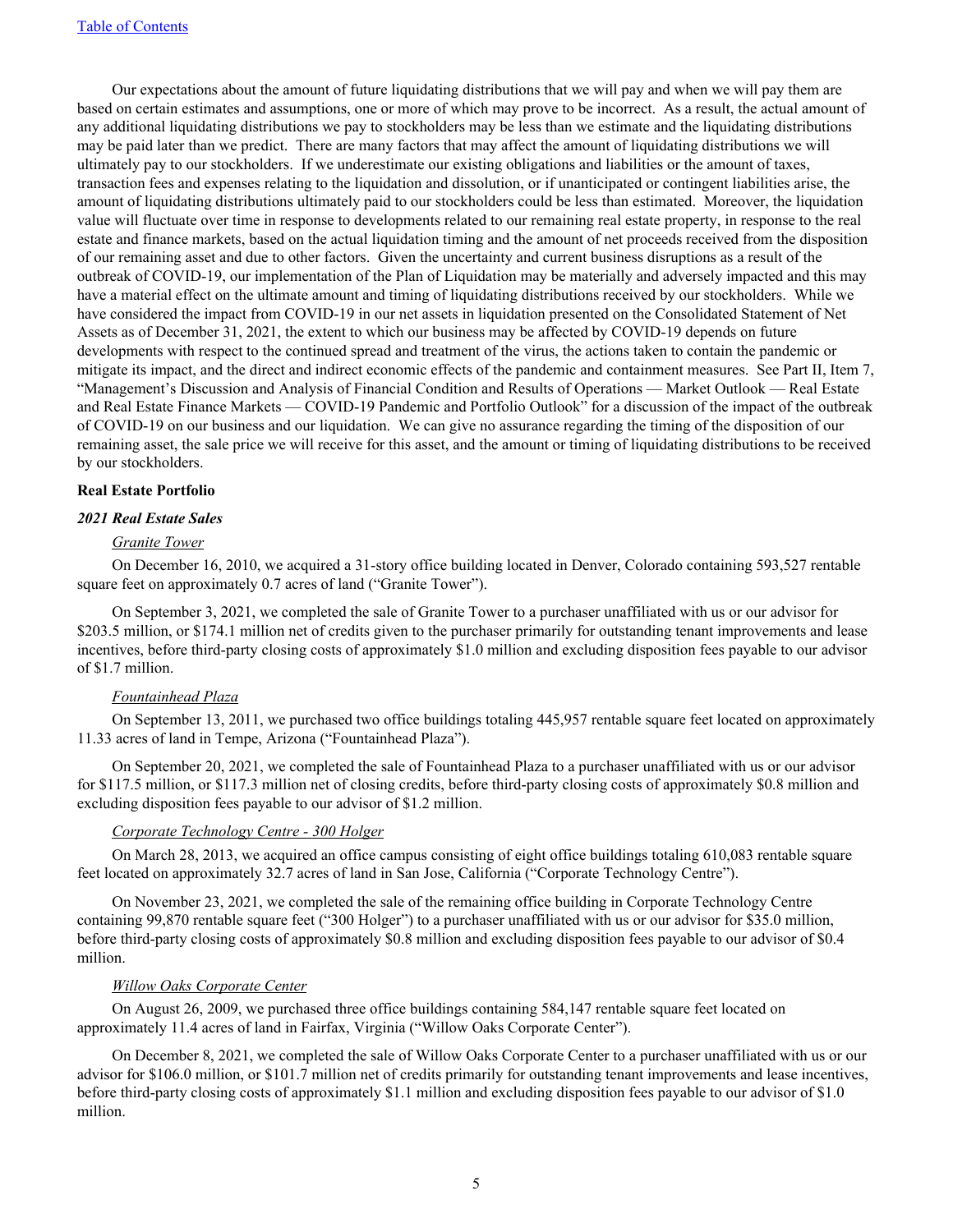#### *Remaining Real Estate Investment*

As of December 31, 2021, we owned one office property located in Los Angeles, California, encompassing in the aggregate 701,888 rentable square feet. As of December 31, 2021, this property was 65% occupied. The estimated liquidation value of our remaining real estate property was \$188.4 million as of December 31, 2021. See Part I, Item 2, "Properties" of this Annual Report on Form 10-K.

#### **Financing Objectives**

We financed the majority of our real estate investments with a combination of the proceeds we received from our initial public offering and debt. We used debt financing to increase the amount available for investment and to increase overall investment yields to us and our stockholders. We also used debt financing to pay for capital improvements or repairs to properties; to refinance existing indebtedness; to pay distributions; to provide working capital and for other liquidity needs.

With the proceeds from the sales of Granite Tower, Fountainhead Plaza, 300 Holger and Willow Oaks Corporate Center, we repaid a total of \$240.5 million of outstanding notes payable during the year ended December 31, 2021, and we did not have any outstanding notes payable as of December 31, 2021. We do not intend to obtain additional debt financing in the future.

#### **Economic Dependency**

We are dependent on our advisor for certain services that are essential to us, including the management of our remaining real estate property; the disposition of this property; the execution of the Plan of Liquidation; and other general and administrative responsibilities. In the event that our advisor is unable to provide any of these services, we will be required to obtain such services from other sources.

### **Competitive Market Factors**

We face competition from various entities for prospective tenants and to retain our current tenants, including other REITs, pension funds, insurance companies, investment funds and companies, partnerships and developers. Many of these entities have substantially greater financial resources than we do and may be able to accept more risk than we can prudently manage, including risks with respect to the creditworthiness of a tenant. As a result of their greater resources, those entities may have more flexibility than we do in their ability to offer rental concessions to attract and retain tenants. This could put pressure on our ability to maintain or raise rents and could adversely affect our ability to attract or retain tenants. In addition, the COVID-19 pandemic caused many tenants to re-evaluate their space needs, resulting in a significant increase in sublease space available in the office market from tenants wanting to unload un-needed space. We face competition from these tenants, who may be more willing to offer significant discounts to prospective subtenants. As a result, our ability to successfully implement the Plan of Liquidation may be adversely affected.

We also face competition from many of the types of entities referenced above regarding the disposition of our remaining real estate property. These entities may possess properties in similar locations and/or of the same property type as ours and may be attempting to dispose of these properties at the same time we are attempting to dispose of our remaining real estate property, providing potential purchasers with a larger number of properties from which to choose and potentially decreasing the sales price for such properties. Additionally, these entities may be willing to accept a lower return on their individual investments, which could further reduce the sales price of such properties.

This competition could decrease the sales proceeds we receive for our remaining real estate property, which could adversely affect the overall return for our stockholders and the amount and timing of liquidating distributions our stockholders receive.

Although we believe that we are well-positioned to compete effectively in each facet of our business, there is enormous competition in our market sector and there can be no assurance that we will compete effectively.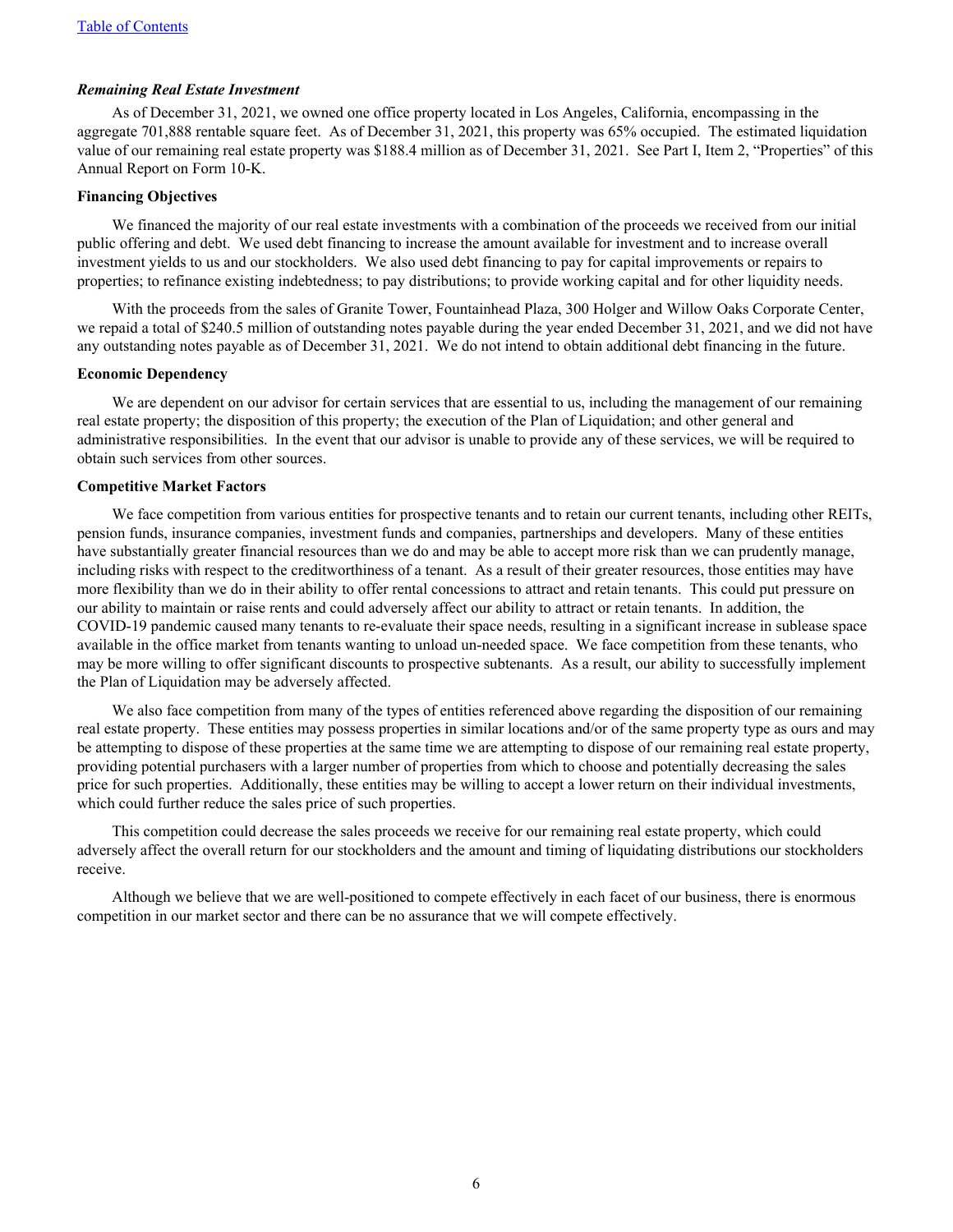#### **Compliance with Federal, State and Local Environmental Law**

Under various federal, state and local environmental laws, ordinances and regulations, a current or previous real property owner or operator may be liable for the cost of removing or remediating hazardous or toxic substances on, under or in such property. These costs could be substantial. Such laws often impose liability whether or not the owner or operator knew of, or was responsible for, the presence of such hazardous or toxic substances. Environmental laws also may impose liens on properties or restrictions on the manner in which properties may be used or businesses may be operated, and these restrictions may require substantial expenditures or prevent us from entering into leases with prospective tenants that may be impacted by such laws. Environmental laws provide for sanctions for noncompliance and may be enforced by governmental agencies or, in certain circumstances, by private parties. Certain environmental laws and common law principles could be used to impose liability for the release of and exposure to hazardous substances, including asbestos-containing materials and lead-based paint. Third parties may seek recovery from real property owners or operators for personal injury or property damage associated with exposure to released hazardous substances and governments may seek recovery for natural resource damage. The cost of defending against claims of environmental liability, of complying with environmental regulatory requirements, of remediating any contaminated property, or of paying personal injury, property damage or natural resource damage claims could reduce our cash available for distribution to our stockholders.

All of our properties were subject to Phase I environmental assessments prior to the time they were acquired. Some of our properties were subject to potential environmental liabilities arising primarily from historic activities at or in the vicinity of the properties. Based on our environmental diligence and assessments of our properties and our purchase of pollution and remediation legal liability insurance with respect to some of our properties, we do not believe that environmental conditions are likely to have a material adverse effect on our operations.

#### **Human Capital**

We have no paid employees. The employees of our advisor and its affiliates provide management, disposition, advisory and certain administrative services for us.

#### **Principal Executive Office**

Our principal executive offices are located at 800 Newport Center Drive, Suite 700, Newport Beach, CA 92660. Our telephone number, general facsimile number and website address are (949) 417-6500, (949) 417-6501 and *www.kbsreitii.com*, respectively.

#### **Available Information**

Access to copies of our annual reports on Form 10-K, quarterly reports on Form 10-Q, current reports on Form 8-K, proxy statements and other filings with the SEC, including amendments to such filings, may be obtained free of charge from the following website, *www.kbsreitii.com*, or through the SEC's website, *www.sec.gov*. These filings are available promptly after we file them with, or furnish them to, the SEC.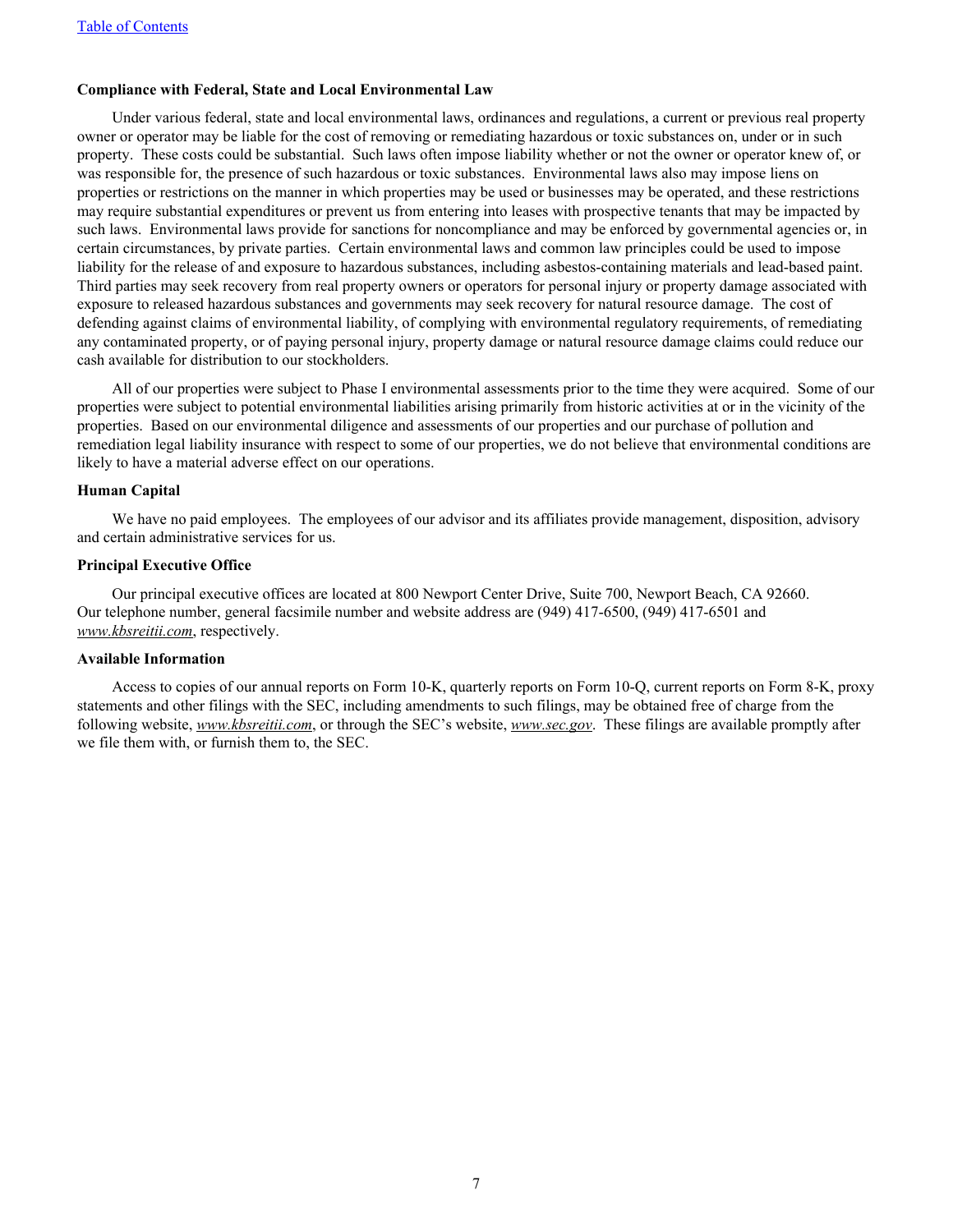# <span id="page-8-0"></span>**ITEM 1A. RISK FACTORS**

*The following are some of the risks and uncertainties that could cause our actual results, including those related to our implementation of the Plan of Liquidation, to differ materially from those presented in our forward-looking statements. The risks and uncertainties described below are not the only ones we face but do represent those risks and uncertainties that we believe are material to us. Additional risks and uncertainties not presently known to us or that we currently deem immaterial may also harm our business.* 

#### **Risks Related to the Plan of Liquidation**

#### *We may not be able to pay liquidating distributions to our stockholders at the times and in the amounts we currently expect.*

On March 28, 2022, our board of directors approved an estimated liquidation value per share of our common stock of \$1.12 based on our net assets in liquidation, divided by the number of shares outstanding, all as of December 31, 2021. See Part II, Item 5, "Market for Registrant's Common Equity, Related Stockholder Matters and Issuer Purchases of Equity Securities - Market Information" in this Annual Report.

In accordance with the Plan of Liquidation, our objectives are to pursue an orderly liquidation of our company by selling all of our assets, paying our debts and our known liabilities, providing for the payment of unknown or contingent liabilities, distributing the net proceeds from liquidation to our stockholders and winding up our operations and dissolving our company. We expect to continue to pay liquidating distribution payments to our stockholders through the completion of our liquidation process and to pay the final liquidating distribution after we sell all of our assets, pay all of our known liabilities and provide for unknown liabilities. At the time of adopting the Plan of Liquidation, we had anticipated completing the orderly liquidation of our company and paying substantially all of our liquidating distributions from the net proceeds from liquidation within 24 months after stockholder approval of the Plan of Liquidation, which occurred on March 5, 2020. Given the uncertainty and business disruptions as a result of the outbreak of COVID-19, our completion of the Plan of Liquidation has been delayed. We currently anticipate that we will complete our liquidation by the third quarter of 2022. Although we were not able to complete our liquidation within the 24-month period described above, we do not anticipate any material unfavorable tax consequences to our stockholders or to our status as a REIT. For U.S. federal income tax purposes, (i) we did not have any current and accumulated earnings and profits (including any gain) or taxable income or gain for the taxable years ended December 31, 2020 and December 31, 2021 and (ii) we do not anticipate any current and accumulated earnings and profits (including any gain) or taxable income or gain in the future. Our expectations about the amount of future liquidating distributions that we will pay and when we will pay them are based on certain estimates and assumptions, one or more of which may prove to be incorrect. As a result, the actual amount of liquidating distributions we pay to our stockholders may be less than our estimate and the liquidating distributions may be paid later than we predict. Further, the completion of the Plan of Liquidation may be further impacted by the outbreak of COVID-19, and this may have a material effect on the ultimate amount and timing of liquidating distributions received by stockholders. We do not expect to pay regular monthly distributions during the liquidation process.

# *If the buyer under the future purchase and sale agreement for our remaining real estate property defaults thereunder, or if the sale does not otherwise close, our liquidating distributions may be delayed or reduced.*

We are marketing our remaining real estate property for sale and are seeking to enter a binding sale agreement for this property. The consummation of the potential sale will be subject to the satisfaction of closing conditions. If the transaction contemplated by our future sales agreement does not close because of a buyer default, failure of a closing condition or for any other reason, we will need to locate a new buyer for the property, which we may be unable to do promptly or at a price or on terms that are as favorable as the original sale agreement, which risks are heightened as a result of the outbreak of COVID-19. We will also incur additional costs involved in locating a new buyer and negotiating a new sale agreement for this property. These additional costs are not included in our projections. If these events occur, our liquidating distributions paid to our stockholders would be delayed or reduced.

### *If we experience significant lease terminations and/or tenant defaults at our remaining real estate property or if our cash flow during the liquidation process is otherwise less than we expect, our liquidating distributions may be delayed or reduced.*

We have assumed that we will not experience significant lease terminations not currently known to us and that we will not experience any significant unknown tenant defaults prior to the disposition of our remaining real estate property. Any currently known lease expirations and non-renewals of tenant leases were considered in calculating our March 28, 2022 estimated net proceeds from liquidation. Significant unknown lease terminations and/or tenant defaults prior to the disposition of our remaining real estate property would adversely affect the sale price of the property, which would reduce our March 28, 2022 estimated net proceeds from liquidation. To the extent that we receive less rental income than we expect prior to the disposition of our remaining real estate property, our liquidating distributions will be reduced. We may also decide in the event of a tenant default to restructure the lease, which could require us to substantially reduce the rent payable to us under the lease, or make other modifications that are unfavorable to us.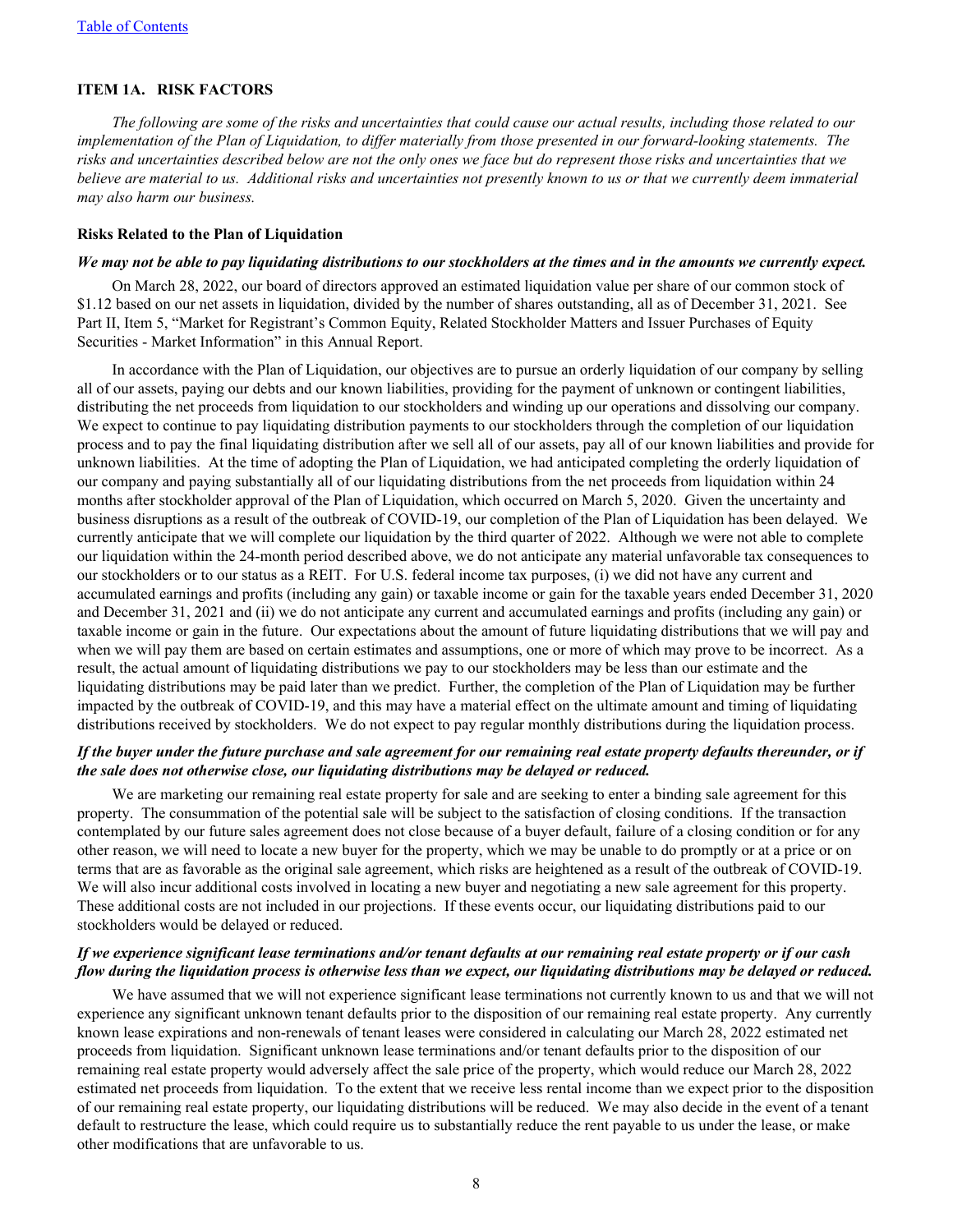### *If our liquidation costs or unpaid liabilities are greater than we expect, our liquidating distributions may be delayed or reduced.*

Before paying the final liquidating distribution, we will need to pay or arrange for the payment of all of our transaction costs in the liquidation, all other costs and all valid claims of our creditors. Our board of directors may also decide to acquire one or more insurance policies covering unknown or contingent claims against us, for which we would pay a premium that has not yet been determined. Our board of directors may also decide to establish a reserve fund to pay these contingent claims. The amounts of the various transaction costs in the liquidation are not yet final, so we have used estimates of these costs in calculating the amounts of our estimated net proceeds from liquidation as of December 15, 2021. To the extent that we have underestimated these costs in calculating our projections, our actual net proceeds from liquidation per share may be lower than we expect. In addition, if the claims of our creditors are greater than we have anticipated or we decide to acquire one or more insurance policies covering unknown or contingent claims against us, our liquidating distributions may be delayed or reduced. Further, if we establish a reserve fund, payment of liquidating distributions to our stockholders may be delayed or reduced.

### *Our March 28, 2022 estimated liquidation value per share may not reflect the value that stockholders will receive for their investment upon our liquidation pursuant to the Plan of Liquidation. Our estimated liquidation value per share does not take into account how developments subsequent to the valuation date related to our remaining real estate property, the financial or real estate markets, the actual liquidation timing or other events may increase or decrease our net assets in liquidation.*

On March 28, 2022, our board of directors approved an estimated liquidation value per share of our common stock of \$1.12 based on our net assets in liquidation, divided by the number of shares outstanding, all as of December 31, 2021. We are providing this estimated liquidation value per share to assist broker-dealers that participated in our now-terminated initial public offering in meeting their customer account statement reporting obligations under Financial Industry Regulatory Authority ("FINRA") Rule 2231.

For more information regarding the determination of the March 28, 2022 estimated liquidation value per share, see Part II, Item 5, "Market for Registrant's Common Equity, Related Stockholder Matters and Issuer Purchases of Equity Securities – Market Information" in this Annual Report on Form 10-K. As with any valuation methodology, the methodologies used are based upon a number of estimates and assumptions that may not be accurate or complete. Different parties with different assumptions and estimates could derive a different estimated liquidation value per share, and this difference could be significant. The March 28, 2022 estimated liquidation value per share is not audited and does not represent the fair value of our assets less the fair value of our liabilities according to GAAP. Moreover, we did not obtain an appraisal in connection with the determination of the estimated liquidation value per share.

Our expectations about the implementation of the Plan of Liquidation and the amount of any additional liquidating distributions that we pay to our stockholders and when we will pay them are subject to risks and uncertainties and are based on certain estimates and assumptions, one or more of which may prove to be incorrect. There are many factors that may affect the amount of liquidating distributions we will ultimately pay to our stockholders. If we underestimated our existing obligations and liabilities or the amount of taxes, transaction fees and expenses relating to the liquidation and dissolution, or if unanticipated or contingent liabilities arise, the amount of liquidating distributions ultimately paid to our stockholders could be less than estimated. Moreover, the liquidation value will fluctuate over time in response to developments related to our remaining real estate property, in response to the real estate and finance markets, based on the actual liquidation timing and the amount of net proceeds received from the disposition of our remaining real estate property and due to other factors. Given the uncertainty and current business disruptions as a result of the outbreak of COVID-19, our completion of the Plan of Liquidation may be materially and adversely impacted and this may have a material effect on the ultimate amount and timing of liquidating distributions received by stockholders. See below "—The COVID-19 pandemic or any future pandemic, epidemic or outbreak of infectious disease could have material and adverse effects on our and our tenants' business, financial condition, results of operations and cash flows, our liquidation and the markets and communities in which we and our tenants operate." Our estimated liquidation value per share does not take into account how developments subsequent to the valuation date related to our remaining real estate property, the financial or real estate markets, the actual liquidation timing or other events may increase or decrease our net assets in liquidation.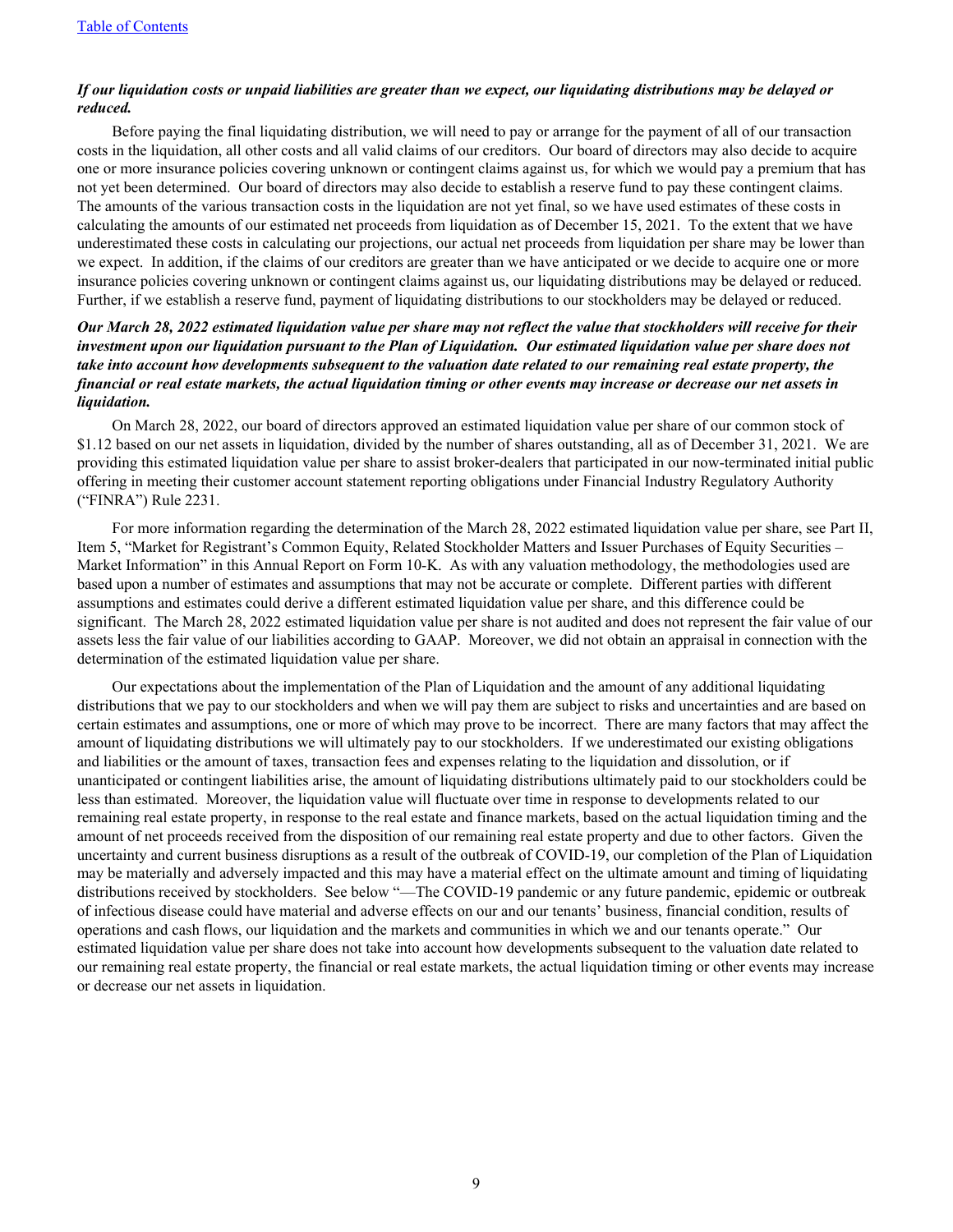No assurance can be given that any additional liquidating distributions we pay to our stockholders will equal or exceed the March 28, 2022 estimated liquidation value per share. Accordingly, with respect to the estimated liquidation value per share, we can give no assurance:

- of the amount or timing of liquidating distributions we will ultimately be able to pay our stockholders;
- that a stockholder would be able to resell his or her shares at the estimated liquidation value per share;
- that an independent third-party appraiser or third-party valuation firm would agree with the estimated liquidation value per share; or
- that the methodology used to determine the estimated liquidation value per share would be acceptable to FINRA or for compliance with ERISA reporting requirements.

### *Pursuing the Plan of Liquidation may cause us to fail to qualify as a REIT, which would dramatically lower the amount of our liquidating distributions.*

For so long as we qualify as a REIT and distribute all of our REIT taxable income, we generally are not subject to federal income tax. Although our board of directors does not presently intend to terminate our REIT status prior to paying the final liquidating distribution to our stockholders and our dissolution, our board of directors may take actions pursuant to the Plan of Liquidation that would result in such a loss of REIT status. Upon payment of the final liquidating distribution and our dissolution, our existence and our REIT status will terminate. However, there is a risk that our actions during the liquidation process may cause us to fail to meet one or more of the requirements that must be met in order to qualify as a REIT prior to completion of the Plan of Liquidation. For example, to qualify as a REIT, generally at least 75% of our gross income in each taxable year must come from real estate sources and generally at least 95% of our gross income in each taxable year must come from real estate sources and certain other sources that are itemized in the REIT tax laws, mainly interest and dividends. We may encounter difficulties satisfying these requirements during the liquidation process. In addition, in connection with that process, we may recognize ordinary income in excess of the cash received. The REIT rules require us to pay out a large portion of our ordinary income in the form of a dividend to our stockholders. However, to the extent that we recognize ordinary income without any cash available for distribution, and if we were unable to borrow to fund the required dividend or find another way to meet the REIT distribution requirements, we may cease to qualify as a REIT. Although we expect to comply with the requirements necessary to qualify as a REIT in any taxable year, if we are unable to do so, we will, among other things (unless entitled to relief under certain statutory provisions):

- not be allowed a deduction for dividends paid to stockholders in computing our taxable income;
- be subject to federal income tax on our taxable income, including recognized gains, at regular corporate rates;
- be subject to increased state and local taxes; and
- be disqualified from treatment as a REIT for the taxable year in which we lose our qualification and for the four following taxable years.

As a result of these consequences, our failure to qualify as a REIT could substantially reduce the amount of liquidating distributions we pay to our stockholders.

#### *The sale of properties may cause us to incur penalty losses.*

So long as we continue to qualify as a REIT, any net gain from "prohibited transactions" will be subject to a 100% tax. "Prohibited transactions" are sales of property held primarily for sale to customers in the ordinary course of a trade or business. The prohibited transactions tax is intended to prevent a REIT from retaining any profit from the sales of properties held primarily for sale to customers in the ordinary course of business. The Internal Revenue Code of 1986, as amended (the "Internal Revenue Code") provides for a "safe harbor" which, if all its conditions are met, would protect a REIT's property sales from being considered prohibited transactions. Whether property is held primarily for sale to customers in the ordinary course of a trade or business is a highly factual determination. We believe that all of our properties were held for investment and the production of rental income, and that none of the sales of our properties will constitute a prohibited transaction. We do not believe that the sales of our properties pursuant to the Plan of Liquidation should be subject to the prohibited transactions tax. However, due to the anticipated sales volume and other factors, the contemplated sales may not qualify for the protective safe harbor. There can, however, be no assurances that the U.S. Internal Revenue Service (the "IRS") will not successfully challenge the characterization of properties for purposes of applying the prohibited transaction tax.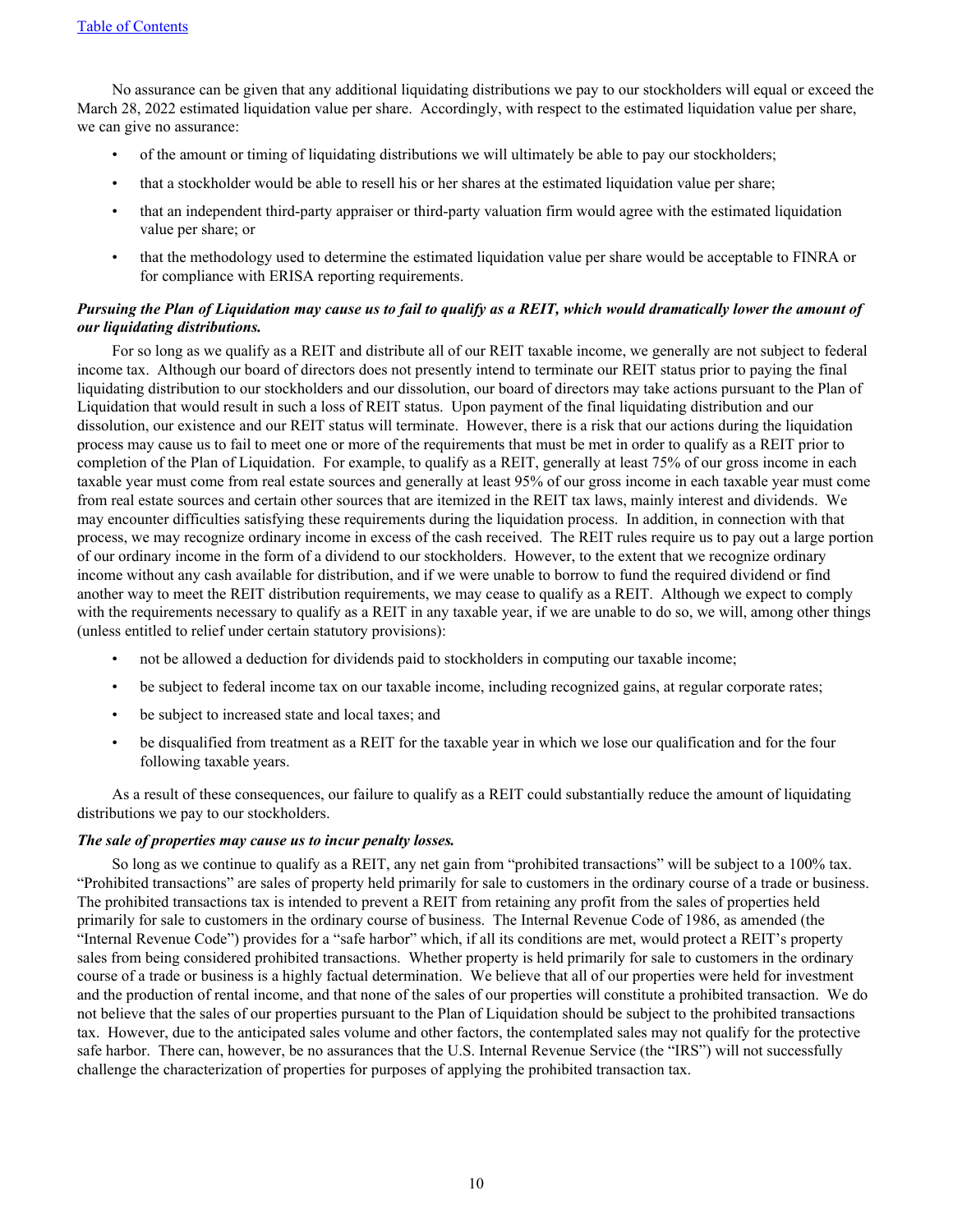### *In certain circumstances, the board of directors may terminate, amend, modify or delay the Plan of Liquidation even though it is approved by our stockholders.*

Our board of directors has adopted and approved the Plan of Liquidation. Nevertheless, prior to the acceptance for record of our articles of dissolution (the "Articles of Dissolution") by the State Department of Assessments and Taxation of Maryland (the "SDAT"), the board of directors may terminate the Plan of Liquidation for any reason, subject to and contingent upon the approval of such termination by our stockholders. Notwithstanding approval of the Plan of Liquidation by our stockholders, our board of directors may make certain modifications or amendments to the Plan of Liquidation without further action by or approval of our stockholders to the extent permitted under law. Although our board of directors has no present intention to pursue any alternative to the Plan of Liquidation, our board of directors may conclude that terminating the Plan of Liquidation is in our best interest and the best interest of our stockholders. If our board of directors elects to pursue any alternative to the Plan of Liquidation, our stockholders would have to approve the termination of the Plan of Liquidation and may not receive the consideration currently estimated to be available for distribution to our stockholders pursuant to the Plan of Liquidation.

### *Our board of directors has the authority to sell our remaining real estate property under terms less favorable than those assumed for the purpose of our March 28, 2022 estimated net proceeds from liquidation.*

Our board of directors has the authority to sell our remaining real estate property on such terms and to such party as the board of directors determines in its sole discretion. Notably, our stockholders will have no subsequent opportunity to vote on such matters and will, therefore, have no right to approve or disapprove the terms of such sale.

### *Our stockholders could, in some circumstances, be held liable for amounts they received from us in connection with our dissolution.*

If we fail to create an adequate contingency reserve for payment of our expenses and liabilities, each of our stockholders could be held liable for the payment to our creditors of such stockholder's pro rata portion of the excess, limited to the amounts previously received by the stockholder in distributions from us. If a court holds at any time that we failed to make adequate provision for our expenses and liabilities or if the amount ultimately required to be paid in respect of such liabilities exceeds the amount available from the contingency reserve, our creditors could seek an injunction to prevent us from paying distributions under the Plan of Liquidation on the grounds that the amounts to be distributed are needed to provide for the payment of such expenses and liabilities. Any such action could delay or substantially diminish the amount of liquidating distributions to be paid to our stockholders.

#### *We will continue to incur the expenses of complying with public company reporting requirements.*

Until our liquidation and dissolution are complete, we have an obligation to continue to comply with the applicable reporting requirements of the Exchange Act, even if compliance with these reporting requirements is economically burdensome. In order to curtail expenses, we may, after filing our Articles of Dissolution, seek relief from the SEC from certain reporting requirements under the Exchange Act. We anticipate that, if we seek such relief and it is granted, we would continue to file current reports on Form 8-K to disclose material events relating to our liquidation and dissolution, along with any other reports that the SEC might require, but would discontinue filing annual and quarterly reports on Forms 10-K and 10-Q. However, we may not seek such relief or the SEC may not grant any such relief. To the extent that we delay filing the Articles of Dissolution or if we do not obtain reporting relief, we would be obligated to continue complying with the applicable reporting requirements of the Exchange Act. The expenses we incur in complying with the applicable reporting requirements would reduce the amount of liquidating distributions we pay to our stockholders.

# *Approval of the Plan of Liquidation may lead to stockholder litigation, which could result in substantial costs and distract our management.*

Extraordinary corporate actions by a company, such as our Plan of Liquidation, sometimes lead to lawsuits being filed against that company. We may become involved in this type of litigation in connection with the Plan of Liquidation. As of March 28, 2022, no such lawsuits relative to the Plan of Liquidation were pending or, to our knowledge, threatened. However, if such a lawsuit is filed against us, the litigation could be expensive and divert management's attention from implementing the Plan of Liquidation.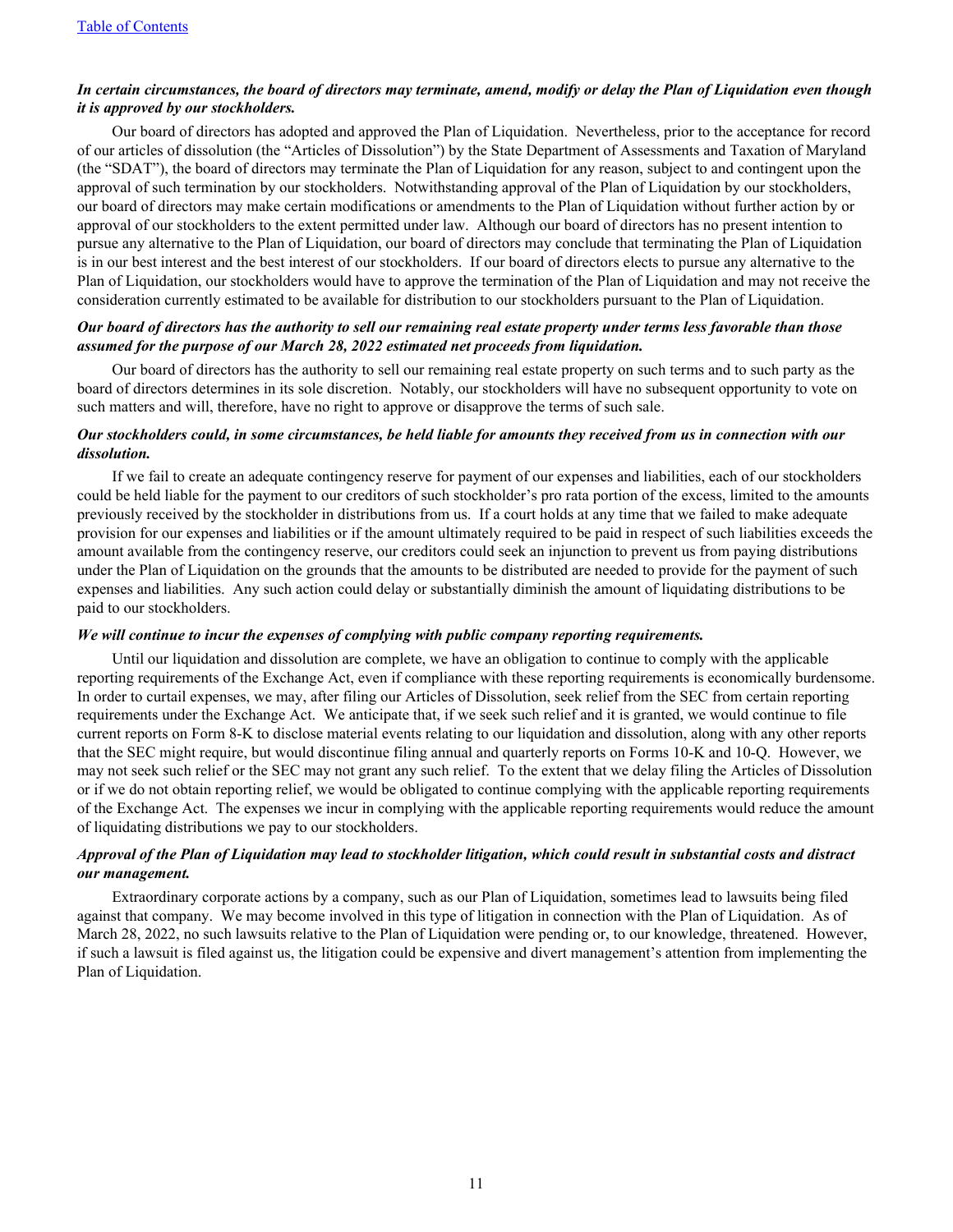# *Our affiliated director and officers and our advisor and its affiliates may have conflicts of interest that may influence their actions during the implementation of the Plan of Liquidation and these conflicts may cause them to manage our liquidation in a manner not solely in the best interest of our stockholders.*

Our affiliated director and officers and our advisor and its affiliates have interests in our liquidation that are different from your interests as a stockholder. Some of the conflicts of interest presented by the liquidation are summarized below.

- All of our executive officers, including Messrs. Schreiber and Waldvogel and Ms. Yamane, are officers of our advisor and/or one or more of our advisor's affiliates and are compensated by those entities, in part, for their service rendered to us. We currently do not pay any direct compensation to our executive officers. Mr. Schreiber is also one of our directors.
- Pursuant to the terms of the advisory agreement, our advisor is expected to be entitled to disposition fees in connection with the sale of our properties. From March 5, 2020 through the completion of our liquidation, these disposition fees are estimated to be approximately \$7.7 million.
- Our advisor earns asset management fees from us and receives reimbursement of certain of its operating costs. Our advisor will continue to earn such fees and receive reimbursements as long as we continue to own any properties, and our advisor will receive reimbursements for expenses until our liquidation and dissolution are complete. Based on the properties we owned as of March 5, 2020 and the current projected disposition date for the remaining property in our portfolio, we project that we may pay our advisor an aggregate of approximately \$11.6 million for asset management fees and reimbursement of certain of its operating expenses from March 5, 2020 through our completion of the liquidation process, although this estimate may vary significantly based on the timing of the sale of our remaining real estate property.
- Our advisor owns a total of 20,000 shares of our common stock, for which we estimate it will receive liquidating distributions of approximately \$64,400 in connection with our liquidation, inclusive of the three liquidating distributions paid in 2020 and two liquidating distributions paid in 2021.

Because of the above conflicts of interest, our affiliated director, our officers and our advisor may be motivated to make decisions or take actions based on factors other than the best interest of our stockholders throughout the liquidation process.

# *Our officers, our affiliated director, our advisor and the real estate professionals assembled by our advisor will face competing demands on their time which may adversely affect their management of our liquidation.*

Our advisor is also the external advisor to KBS Real Estate Investment Trust III, Inc. ("KBS REIT III") and KBS Growth & Income REIT, Inc. ("KBS Growth & Income REIT"), each of which is a KBS-sponsored non-traded REIT. Other KBSadvised investors are also advised by affiliates of our advisor, and an affiliate of our advisor serves as the U.S. asset manager for Prime US REIT, a Singapore real estate investment trust. These other programs and investors rely on many of the same real estate professionals as we do, including Mr. Schreiber. As a result of their obligations to these other KBS-sponsored programs and/or KBS-advised investors, Mr. Schreiber, our officers and our advisor's other real estate professionals face conflicts of interest in allocating their time among us, KBS REIT III, KBS Growth & Income REIT, Prime US REIT, other KBS-advised investors and our advisor, as well as other business activities in which they are involved.

### **Risks Related to an Investment in Us**

# *Because no public trading market for our shares currently exists and because we have terminated our share redemption program, our stockholders' primary source of liquidity is the completion of our Plan of Liquidation.*

There is no public market for our shares and our stockholders may not sell their shares unless the buyer meets the applicable suitability and minimum purchase standards. Any sale must comply with applicable state and federal securities laws. Our charter prohibits the ownership of more than 9.8% of our stock by any person, unless exempted by our board of directors, which may inhibit large investors from purchasing our shares.

On May 15, 2014, our board of directors amended and restated our share redemption program to provide only for redemptions sought in connection with a stockholder's death, "qualifying disability" or "determination of incompetence" (each as defined in the share redemption program and, together with redemptions sought in connection with a stockholder's death, "Special Redemptions"). On November 1, 2021, in connection with our liquidation pursuant to the Plan of Liquidation, our board of directors approved the termination of our share redemption program effective as of November 22, 2021.

As such, our stockholders' primary source of liquidity is the completion of our Plan of Liquidation.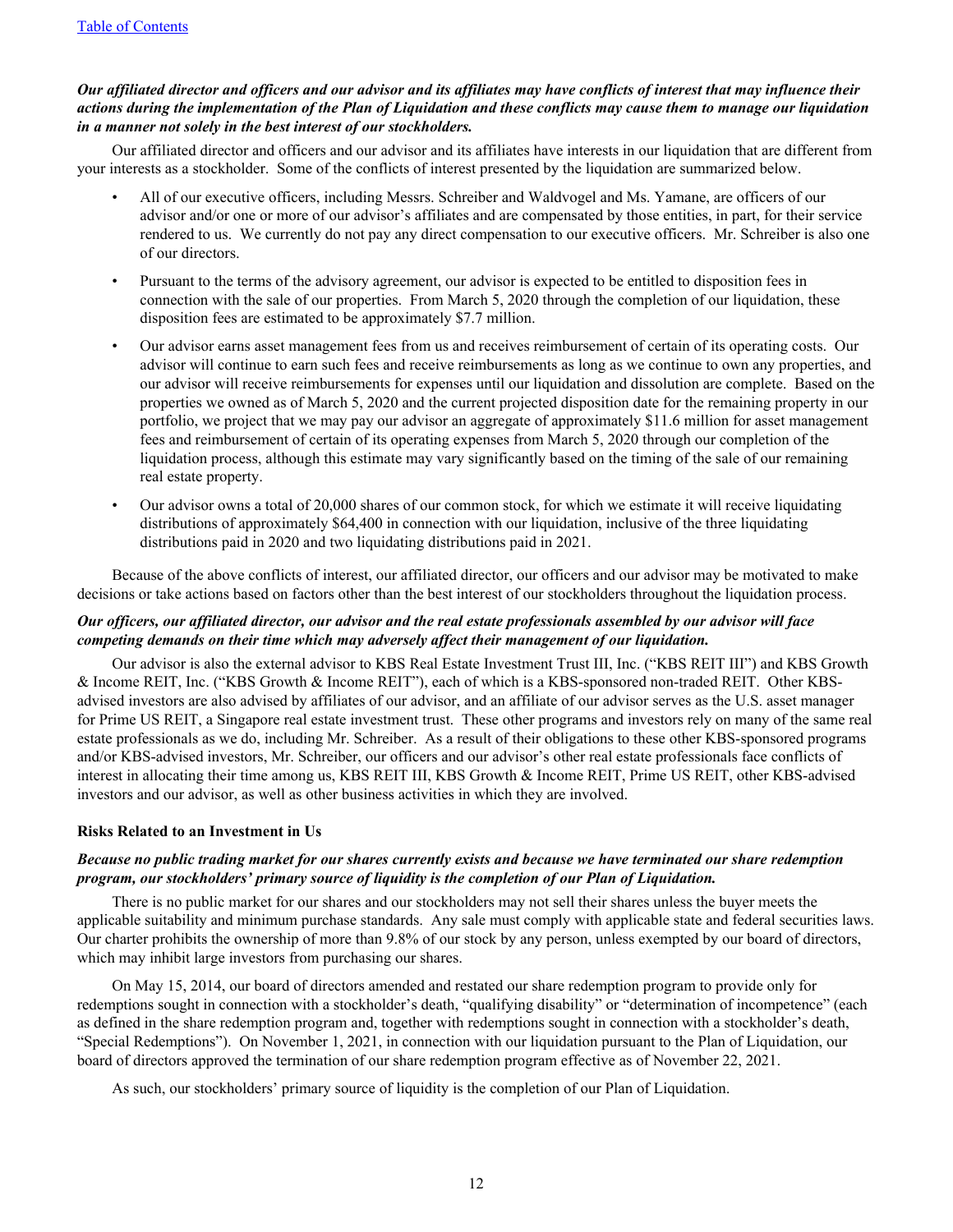### *We face significant competition for tenants and in the disposition of our remaining real estate property, which could reduce the amount of liquidating distributions our stockholders receive and their overall return on investment.*

We face competition from various entities for prospective tenants and to retain our current tenants, including other REITs, pension funds, insurance companies, investment funds and companies, partnerships and developers. Many of these entities have substantially greater financial resources than we do and may be able to accept more risk than we can prudently manage, including risks with respect to the creditworthiness of a tenant. As a result of their greater resources, those entities may have more flexibility than we do in their ability to offer rental concessions to attract and retain tenants. This could put pressure on our ability to maintain or raise rents and could adversely affect our ability to attract or retain tenants. In addition, the COVID-19 pandemic caused many tenants to re-evaluate their space needs, resulting in a significant increase in sublease space available in the office market from tenants wanting to unload un-needed space. We face competition from these tenants, who may be more willing to offer significant discounts to prospective subtenants. As a result, our ability to successfully implement our Plan of Liquidation may be adversely affected.

We also face competition from many of the types of entities referenced above regarding the disposition of our remaining real estate property. These entities may possess properties in similar locations and/or of the same property types as ours and may be attempting to dispose of these properties at the same time we are attempting to dispose of our remaining real estate property, providing potential purchasers with a larger number of properties from which to choose and potentially decreasing the sales price for such properties. Additionally, these entities may be willing to accept a lower return on their individual investments, which could further reduce the sales price of such properties.

This competition could decrease the sales proceeds we receive for our remaining real estate property, which could adversely affect the overall return for our stockholders and the amount and timing of liquidating distributions our stockholders receive.

### *Disruptions in the financial markets and uncertain economic conditions could adversely affect our ability to successfully implement the Plan of Liquidation and reduce the amount and timing of liquidating distributions our stockholders receive.*

Disruptions in the financial markets and uncertain economic conditions (including financial market disruptions related to COVID-19) could adversely affect the value of our remaining real estate property. Any disruption to the debt and capital markets could result in fewer buyers seeking to acquire commercial properties and possible increases in capitalization rates and lower property values. Furthermore, any decline in economic conditions could negatively impact commercial real estate fundamentals and result in lower occupancy, lower rental rates and declining value of our remaining real estate property.

All of these factors could reduce the amount of liquidating distributions our stockholders receive and their overall return on investment.

### *The COVID-19 pandemic or any future pandemic, epidemic or outbreak of infectious disease could have material and adverse effects on our and our tenants' business, financial condition, results of operations and cash flows, our liquidation and the markets and communities in which we and our tenants operate.*

The COVID-19 pandemic has had, and another pandemic in the future could have, repercussions across regional and global economies and financial markets. The spread of COVID-19 in many countries, including the United States, has significantly adversely impacted global economic activity and has contributed to significant volatility in financial markets. The global impact of the pandemic has been rapidly evolving and many countries, states and localities, including states and localities in the United States, have reacted by restricting many business and travel activities, mandating the partial or complete closures of certain businesses and schools and taking other actions to mitigate the spread of the virus, most of which have a disruptive effect on economic activity, including the use of and demand for office space. Many private businesses, including some of our tenants, continue to recommend or mandate some or all of their employees work from home or are rotating employees in and out of the office to encourage social distancing in the workplace. Due to these events, during 2021, the usage of our assets remained lower than pre-pandemic levels. In addition, we experienced a significant reduction in leasing interest and activity when compared to pre-pandemic levels.

We cannot predict when, if and to what extent these restrictions and other actions will end and when, if and to what extent economic activity, including the use of and demand for office space, will return to pre-pandemic levels. Even after the pandemic has ceased to be active, the prevalence of work-from-home policies during the pandemic may alter tenant preferences in the long-term with respect to the demand for leasing office space.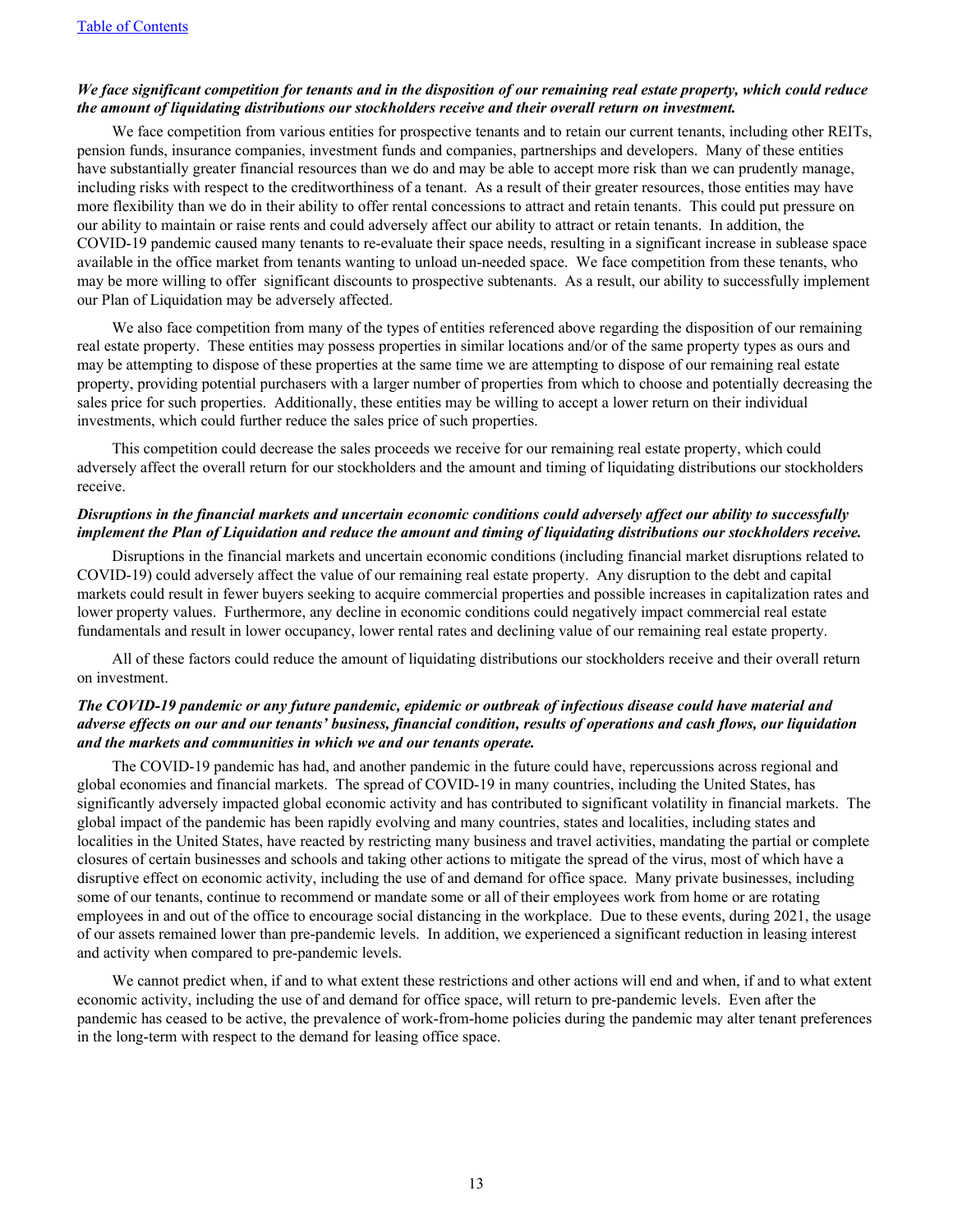The COVID-19 pandemic or a future pandemic, epidemic or outbreak of infectious disease affecting states or regions in which we or our tenants operate could have material and adverse effects on our liquidation due to, among other factors:

- health or other government authorities requiring the closure of offices or other businesses or instituting quarantines of personnel as the result of, or in order to avoid, exposure to a contagious disease;
- businesses evolving to make work-from-home environments, such as employee telecommuting, flexible work schedules, open workplaces or teleconferencing, increasingly common, which could over time erode the overall demand for office space and, in turn, place downward pressure on occupancy, rental rates and the value of our remaining real estate property;
- disruption in supply and delivery chains;
- a general decline in business activity and demand for real estate, especially office properties;
- reduced economic activity, general economic decline or recession, which may impact our tenants' businesses, financial condition and liquidity and may cause tenants to be unable to make rent payments to us timely, or at all, or to otherwise seek modifications of lease obligations;
- difficulty accessing debt and equity capital on attractive terms, or at all, and a severe disruption and instability in the global financial markets or deteriorations in credit and financing conditions, which may affect our access to capital necessary to fund business operations and may result in fewer buyers seeking to acquire commercial real estate; and
- the potential negative impact on the health of our advisor's personnel, particularly if a significant number of our advisor's employees are impacted, which would result in a deterioration in our ability to ensure business continuity during a disruption.

The ultimate impact of the COVID-19 pandemic or a similar health epidemic is highly uncertain and subject to change. We do not yet know the full extent of potential impacts on our business, operations and liquidation, our tenants' businesses and operations or the global economy as a whole. During the years ended December 31, 2021 and 2020, we did not experience a significant impact to rental income collections from the COVID-19 pandemic. Rent collections for the quarter ended December 31, 2021 were approximately 99%. Many of our tenants have suffered reductions in revenue. As of December 31, 2021, we had entered into lease amendments related to the effects of the COVID-19 pandemic, granting \$0.2 million of rent deferrals for the period from March 2020 through December 31, 2021 and granting \$0.2 million in rental abatements during this period. From March 2020 through December 31, 2021, three tenants were granted rental deferrals and five tenants were granted rental abatements as a result of the pandemic. The three tenants granted deferrals were tenants at a property sold in December 2021. We expect to collect the deferred rent from these tenants from the purchaser of the property. We will continue to evaluate any additional short-term rent relief requests from tenants on an individual basis. Any future rent relief arrangements are expected to be structured as temporary short-term deferrals of base rent that will be paid back over time. Not all tenant requests will ultimately result in modified agreements, nor are we forgoing our contractual rights under our lease agreements. In most cases, it is in our best interest to help our tenants remain in business and reopen when restrictions are lifted. Subsequent to December 31, 2021, we have not seen a material impact on our rent collections. Current collections and rent relief requests to date may not be indicative of collections or requests in any future period.

Although we did not experience significant disruptions in rental income, during the years ended December 31, 2021 and 2020, we reduced the estimated liquidation value of our real estate portfolio by \$78.1 million (or \$54.6 million after accounting for the decrease in estimated capital expenditures of \$23.5 million that was previously projected to be spent) and \$90.2 million, respectively, due to changes in leasing projections across our portfolio resulting in lower projected cash flow and projected sales prices caused by the impact of the COVID-19 pandemic. See Part II, Item 7, "Management's Discussion and Analysis of Financial Condition and Results of Operations — Changes in Net Assets in Liquidation" for a discussion of the change in liquidation value of real estate properties. We may need to recognize additional decreases in the value of our remaining real estate property to the extent leasing projections or the projected sales price declines.

Given the uncertainty and current business disruptions as a result of the outbreak of COVID-19, our implementation of the Plan of Liquidation may be materially and adversely impacted and this may have a material effect on the ultimate amount and timing of liquidating distributions received by our stockholders. While the spread of COVID-19 may eventually be contained or mitigated, there is no guarantee that a future outbreak or any other widespread epidemics will not occur, or that the global economy will recover, either of which could materially harm our business and our implementation of the Plan of Liquidation.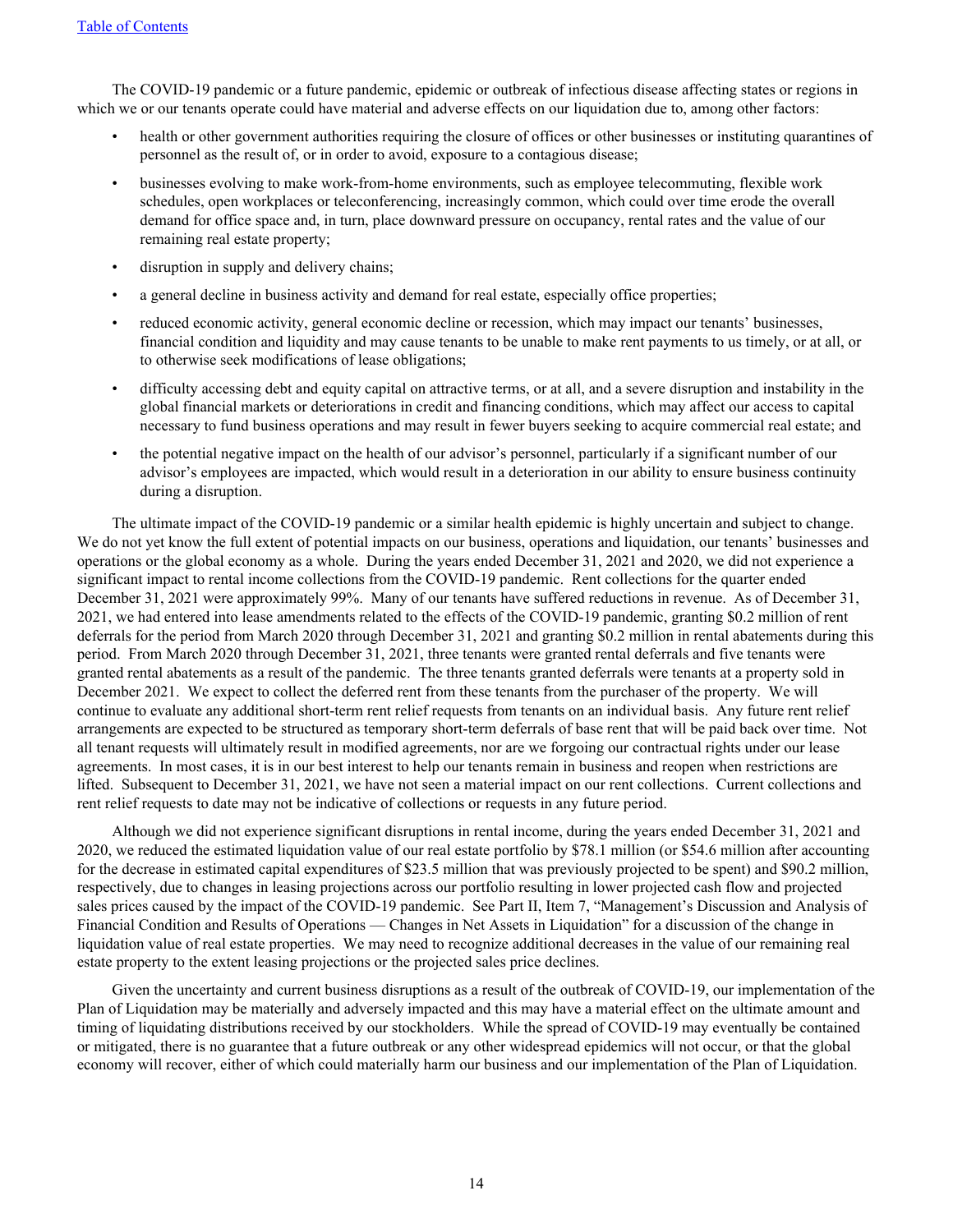# *Because we depend upon our advisor and its affiliates to conduct our operations, any adverse changes in the financial health of our advisor or its affiliates or our relationship with them could hinder our performance and reduce the return on our stockholders' investment.*

We depend on our advisor to manage our operations and to implement the Plan of Liquidation. Our advisor depends upon the fees and other compensation that it receives from us, KBS REIT III and KBS Growth & Income REIT and any future KBSsponsored programs that it advises in connection with the purchase, management and sale of assets to conduct its operations. Any adverse changes to our relationship with, or the financial condition of, our advisor and its affiliates could hinder their ability to successfully manage our operations and implement the Plan of Liquidation.

# *As a result of our disposition activity in connection with our liquidation, our general and administrative expenses as a percentage of our cash flow from operations has increased and we will continue to incur general and administrative expenses until we have liquidated and dissolved.*

As a result of our dispositions in connection with our liquidation, our cash flow from operations has decreased. Our general and administrative expenses are not directly related to the size of the assets we own and thus will not decrease proportionately. As a result, our general and administrative expenses as a percentage of cash flow from operations has increased and we will continue to incur general and administrative expenses until we have liquidated and dissolved.

# *The loss of or the inability to retain or obtain key professionals at our advisor could delay or hinder implementation of the Plan of Liquidation, which could reduce the amount of liquidating distributions our stockholders receive and their overall return on investment.*

Our success depends to a significant degree upon the contributions of Charles J. Schreiber, Jr. and the team of professionals at our advisor. Neither we nor our advisor nor its affiliates have employment agreements with these individuals and they may not remain associated with us, our advisor or its affiliates. If any of these persons were to cease their association with us, our advisor or its affiliates, we may be unable to find suitable replacements and the implementation of the Plan of Liquidation could suffer as a result, reducing the amount of liquidating distributions our stockholders receive and their overall return on investment. We do not maintain key person life insurance on any person.

#### *Our stockholders may be adversely affected by the Indemnification Amendment.*

Although we believe that the changes contained in one of the amendments to our charter approved by our stockholders on April 3, 2020 (the "Indemnification Amendment") will improve our ability to retain and attract qualified directors and officers and will further incentivize our advisor to continue to provide services to us under the advisory agreement throughout the liquidation process, the Indemnification Amendment does increase the risk that we and our stockholders will not be able to recover monetary damages from our directors if they fail to meet the statutory standard of conduct or from our officers if they fail to satisfy their duties under Maryland law. The Indemnification Amendment provides for (i) the expansion of our exculpation and indemnification of our present and former directors and officers to the maximum extent permitted by Maryland law; (ii) the expansion of our obligation to advance defense expenses to a present or former director or officer to the maximum extent permitted by Maryland law; and (iii) the elimination of conditions and limits on our ability to exculpate and indemnify our advisor and its affiliates or advance defense expenses to our advisor and its affiliates. The reduced ability to recover from our present and former directors and officers and our advisor and its affiliates and the increased right to indemnification is true not only for their future acts or omissions but also for acts or omissions that occurred prior to the date of the amendment to our charter reflected in the Indemnification Amendment. The Indemnification Amendment also increases the risk that we will incur significant defense costs that would otherwise have to be borne by our present and former directors or officers or our advisor or its affiliates.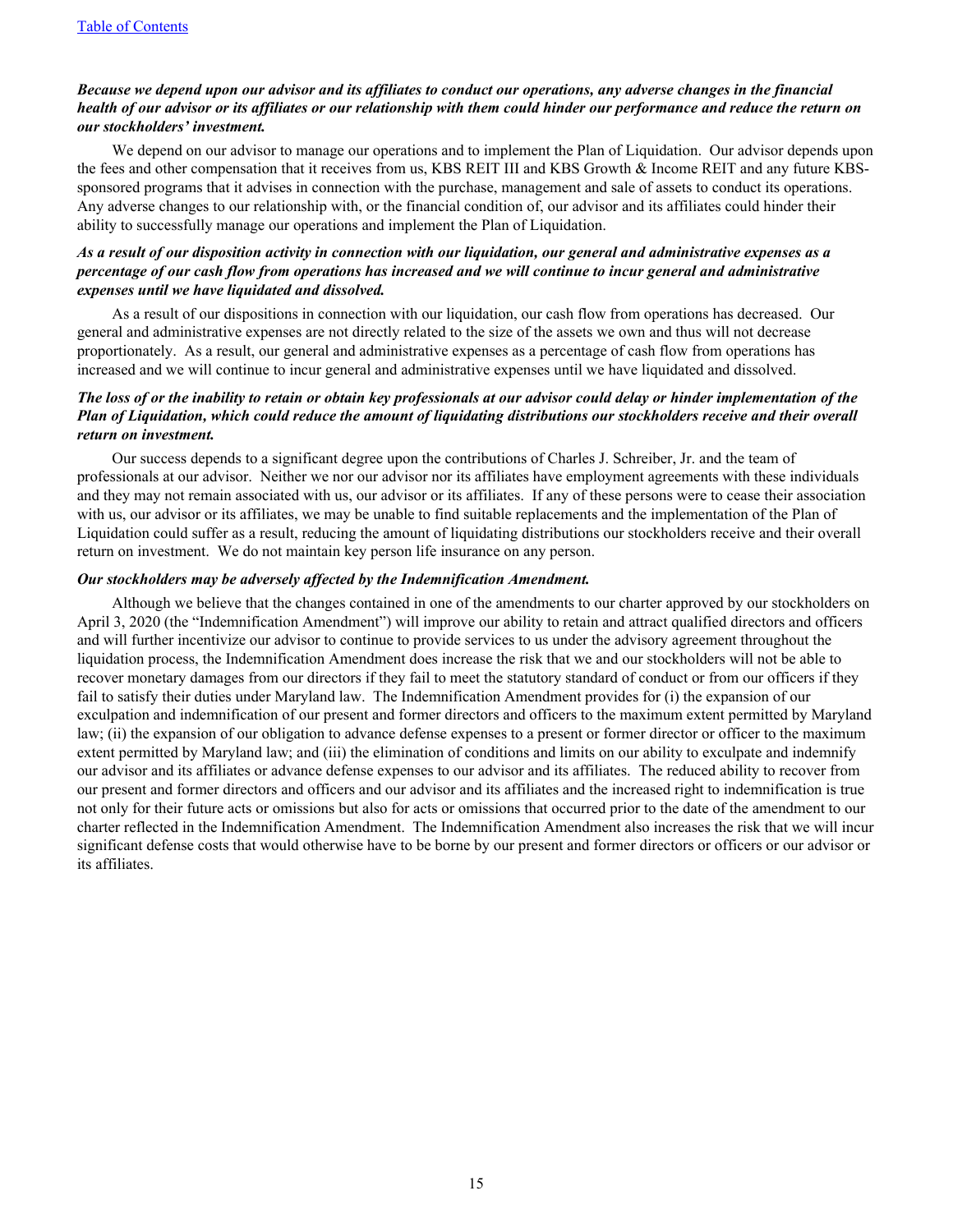### *We face risks associated with security breaches through cyber-attacks, cyber intrusions or otherwise, as well as other significant disruptions of our information technology (IT) networks and related systems.*

We face risks associated with security breaches, whether through cyber-attacks or cyber intrusions over the Internet, malware, computer viruses, attachments to e-mails, persons inside our organization or persons with access to systems inside our organization, and other significant disruptions of our IT networks and related systems. The risk of a security breach or disruption, particularly through cyber-attack or cyber intrusion, including by computer hackers, foreign governments and cyber terrorists, has generally increased as the number, intensity and sophistication of attempted attacks and intrusions from around the world have increased. Our IT networks and related systems are essential to the operation of our business and our ability to perform day-to-day operations. Although we make efforts to maintain the security and integrity of these types of IT networks and related systems, and we have implemented various measures to manage the risk of a security breach or disruption, there can be no assurance that our security efforts and measures will be effective or that attempted security breaches or disruptions would not be successful or damaging. Even the most well protected information, networks, systems and facilities remain potentially vulnerable because the techniques used in such attempted security breaches evolve and generally are not recognized until launched against a target, and in some cases are designed not to be detected and, in fact, may not be detected. Accordingly, we may be unable to anticipate these techniques or to implement adequate security barriers or other preventative measures, and thus it is impossible for us to entirely mitigate this risk.

A security breach or other significant disruption involving our IT networks and related systems could:

- disrupt the proper functioning of our networks and systems and therefore our operations;
- result in misstated financial reports and/or missed reporting deadlines;
- result in our inability to properly monitor our compliance with the rules and regulations;
- result in the unauthorized access to, and destruction, loss, theft, misappropriation or release of, proprietary, confidential, sensitive or otherwise valuable information of ours or others, which others could use to compete against us or which could expose us to damage claims by third-parties for disruptive, destructive or otherwise harmful purposes and outcomes;
- require significant management attention and resources to remedy any damages that result;
- subject us to claims for breach of contract, damages, credits, penalties or termination of leases or other agreements; or
- damage our reputation among our stockholders.

Any or all of the foregoing could have a material adverse effect on our ability to successfully implement the Plan of Liquidation and could reduce the amount and timing of liquidating distributions our stockholders receive.

# *Our bylaws designate the Circuit Court for Baltimore City, Maryland as the sole and exclusive forum for certain types of actions and proceedings that may be initiated by our stockholders, which could limit our stockholders' ability to obtain a favorable judicial forum for disputes with us or our directors, officers or employees.*

Our bylaws provide that, unless we consent in writing to the selection of an alternative forum, the Circuit Court for Baltimore City, Maryland shall be the sole and exclusive forum for certain types of actions and proceedings that may be initiated by our stockholders with respect to our company, our directors, our officers or our employees (we note we currently have no employees). This choice of forum provision may limit a stockholder's ability to bring a claim in a judicial forum that the stockholder believes is favorable for disputes with us or our directors, officers or employees, which may discourage meritorious claims from being asserted against us and our directors, officers and employees. Alternatively, if a court were to find this provision of our bylaws inapplicable to, or unenforceable in respect of, one or more of the specified types of actions or proceedings, we may incur additional costs associated with resolving such matters in other jurisdictions, which could adversely affect our implementation of the Plan of Liquidation. We adopted this provision because we believe it makes it less likely that we will be forced to incur the expense of defending duplicative actions in multiple forums and less likely that plaintiffs' attorneys will be able to employ such litigation to coerce us into otherwise unjustified settlements, and we believe the risk of a court declining to enforce this provision is remote, as the General Assembly of Maryland has specifically amended the Maryland General Corporation Law to authorize the adoption of such provisions.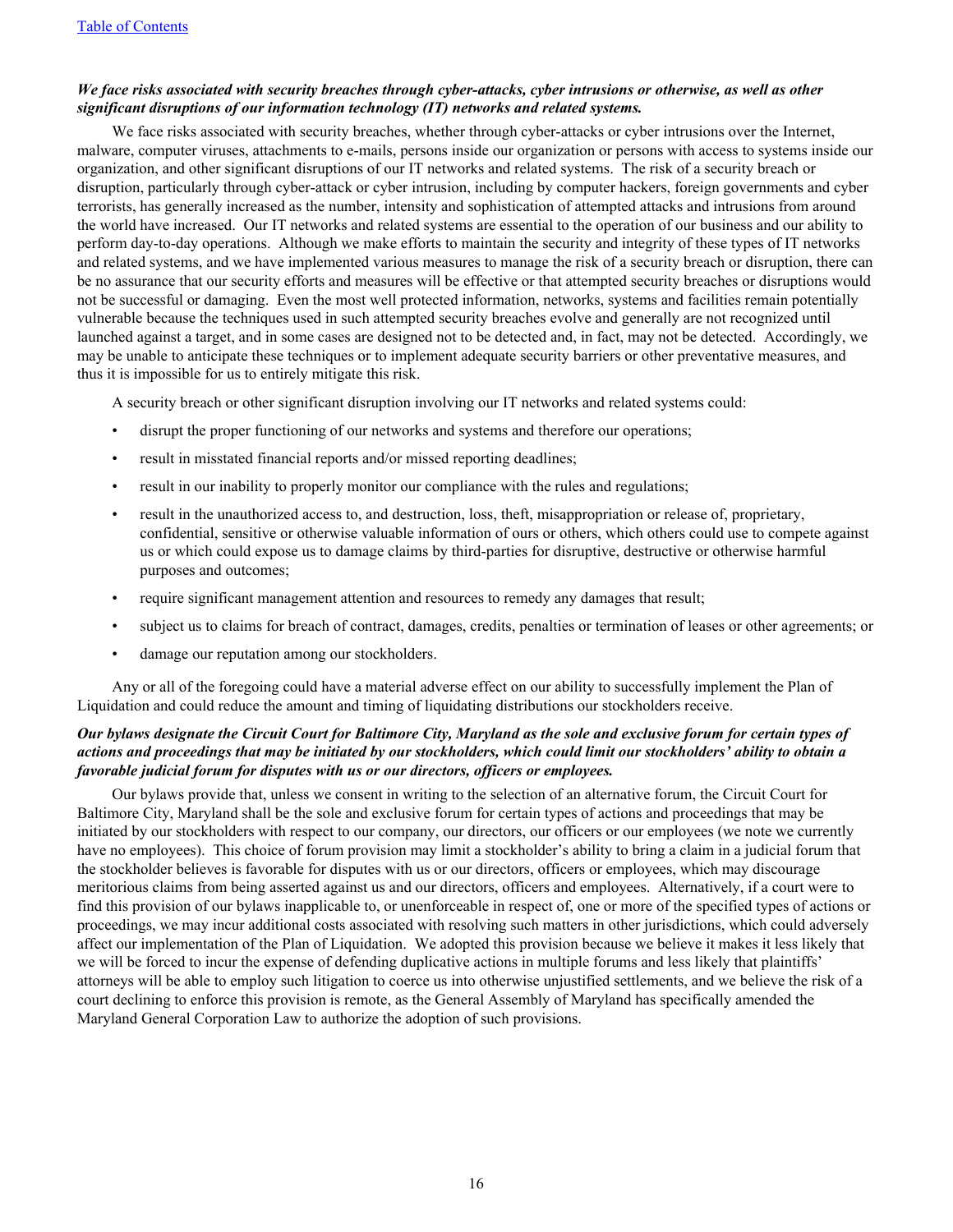#### **Risks Related to Conflicts of Interest**

# *Our advisor and its affiliates, including all of our executive officers, our affiliated director and other key professionals, face conflicts of interest caused by their compensation arrangements with us and with other KBS-sponsored programs and KBSadvised investors, which could result in actions that are not in the best interests of our stockholders.*

All of our executive officers, our affiliated director and other key professionals are also officers, directors, managers, key professionals and/or holders of a direct or indirect controlling interest in our advisor, the entity that acted as our dealer manager, and/or other KBS-affiliated entities. Our advisor and its affiliates receive substantial fees from us and other KBS-sponsored programs and KBS-advised investors. These fees could influence our advisor's advice to us as well as the judgment of its affiliates.

# *Our advisor and its affiliates face conflicts of interest relating to the leasing and disposition of properties due to their relationship with other KBS-sponsored programs and/or KBS-advised investors, and such conflicts may not be resolved in our favor, which could reduce the amount of liquidating distributions our stockholders receive and their overall return on investment.*

We and other KBS-sponsored programs and KBS-advised investors rely on our sponsor, KBS Holdings LLC, and other key professionals at our advisor, including Mr. Schreiber, to supervise the property management and leasing of properties. If the KBS team of real estate professionals directs creditworthy prospective tenants to properties owned by another KBSsponsored program or KBS-advised investor when it could direct such tenants to our remaining real estate property, our tenant base may have more inherent risk and our property's occupancy may be lower than might otherwise be the case.

In addition, we and other KBS-sponsored programs and KBS-advised investors rely on our sponsor and other key professionals at our advisor to sell properties. These KBS-sponsored programs and KBS-advised investors may possess properties in similar locations and/or of the same property type as ours and may be attempting to sell these properties at the same time we are attempting to sell our remaining real estate property. If our advisor directs potential purchasers to properties owned by another KBS-sponsored program or KBS-advised investor when it could direct such purchasers to our property, we may be unable to sell our remaining real estate property at the time or at the price we otherwise would, which could reduce the amount of liquidating distributions our stockholders receive and their overall return on investment.

### *Our sponsor, our officers, our advisor and the real estate, management and accounting professionals assembled by our advisor face competing demands on their time and this may cause our operations to suffer and delay the implementation of the Plan of Liquidation.*

We rely on our sponsor, our officers, our advisor and the real estate, management and accounting professionals that our advisor retains, including Messrs. Schreiber and Jeffrey K. Waldvogel and Ms. Stacie K. Yamane, to provide services to us for the day-to-day operation of our business. KBS REIT III and KBS Growth & Income REIT are also advised by KBS Capital Advisors, and KBS Capital Advisors may serve as the advisor to future KBS-sponsored programs and KBS-advised investors. Further, our officers and directors are also officers and/or the affiliated director of other public KBS-sponsored programs. Messrs. Schreiber and Waldvogel and Ms. Yamane are also executive officers of KBS REIT III and KBS Growth & Income REIT. Messrs. Schreiber and Waldvogel and Ms. Yamane are executive officers of KBS Realty Advisors LLC ("KBS Realty Advisors") and its affiliates, the advisors of the private KBS-sponsored programs and the KBS-advised investors and the U.S. asset manager for Prime US REIT.

As a result of their interests in other KBS-sponsored programs, their obligations to KBS-advised investors and the fact that they engage in and will continue to engage in other business activities on behalf of themselves and others, Messrs. Schreiber and Waldvogel and Ms. Yamane face conflicts of interest in allocating their time among us, KBS REIT III, KBS Growth & Income REIT, KBS Capital Advisors, KBS Realty Advisors, other KBS-sponsored programs and/or other KBS-advised investors, as well as other business activities in which they are involved. In addition, KBS Capital Advisors and KBS Realty Advisors and their affiliates share many of the same key real estate, management and accounting professionals. During times of intense activity in other programs and ventures, these individuals may devote less time and fewer resources to our business than are necessary or appropriate to manage our business. Furthermore, some or all of these individuals may become employees of another KBS–sponsored program in an internalization transaction. If these events occur, the amount of liquidating distributions our stockholders receive and their overall return on investment may decline. See " – Risks Related to the Plan of Liquidation."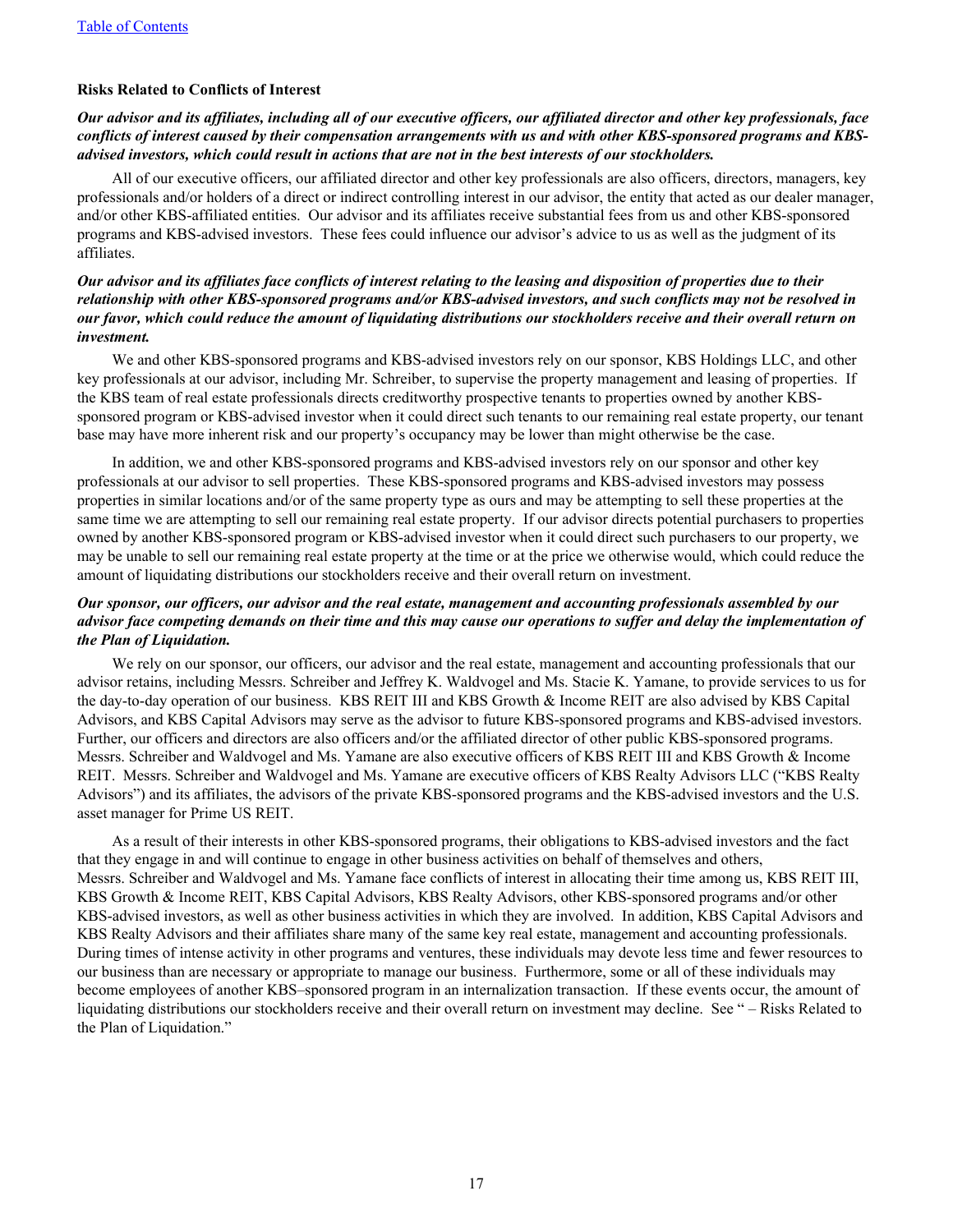# *All of our executive officers, our affiliated director and the key professionals assembled by our advisor face conflicts of interest related to their positions and/or interests in our advisor and its affiliates, which could hinder our ability to implement our business strategy and the Plan of Liquidation.*

All of our executive officers, our affiliated director and the key professionals assembled by our advisor are also executive officers, directors, managers, key professionals and/or holders of a direct or indirect controlling interest in our advisor and/or other KBS-affiliated entities. Through KBS-affiliated entities, some of these persons also serve as the investment advisors to KBS-advised investors and, through KBS Capital Advisors and KBS Realty Advisors, these persons serve as the advisor to KBS REIT III, KBS Growth & Income REIT and other KBS-sponsored programs. In addition, KBS Realty Advisors serves as the U.S. asset manager for Prime US REIT. As a result, they owe fiduciary duties to each of these entities, their stockholders, members and limited partners and these investors, which fiduciary duties may from time to time conflict with the fiduciary duties that they owe to us and our stockholders. Their loyalties to these other entities and investors could result in action or inaction that is detrimental to our business, which could harm the implementation of our business strategy and the Plan of Liquidation. Further, Mr. Schreiber and existing and future KBS-sponsored programs and KBS-advised investors generally are not and will not be prohibited from engaging, directly or indirectly, in any business or from possessing interests in any other business venture or ventures, including businesses and ventures involved in the acquisition, development, ownership, leasing or sale of real estate investments. If we do not successfully implement our business strategy and the Plan of Liquidation, the amount of liquidating distributions our stockholders receive and their overall return on investment may be reduced.

### *Our board of directors' loyalties to KBS REIT III and KBS Growth & Income REIT could influence its judgment, resulting in actions that may not be in our stockholders' best interest or that result in a disproportionate benefit to another KBSsponsored program at our expense.*

All of our directors are also directors of KBS REIT III and our affiliated director is also an affiliated director of KBS Growth & Income REIT. The loyalties of our directors serving on the boards of directors of KBS REIT III and KBS Growth & Income REIT, or possibly on the boards of directors of future KBS-sponsored programs, may influence the judgment of our board of directors when considering issues for us that also may affect other KBS-sponsored and advised programs.

#### **Risks Related to Our Corporate Structure**

### *Ownership limitations may restrict change of control or business combination opportunities in which our stockholders might receive a premium for their shares.*

In order for us to qualify as a REIT for each taxable year, no more than 50% in value of our outstanding capital stock may be owned, directly or indirectly, by five or fewer individuals during the last half of any calendar year. "Individuals" for this purpose include natural persons, and some entities such as private foundations. To preserve our REIT qualification, our charter generally prohibits any person from directly or indirectly owning more than 9.8% in value of our capital stock. This ownership limitation could have the effect of delaying, deferring or preventing a takeover or other transaction including an extraordinary transaction (such as a merger, tender offer or sale of all or substantially all of our assets), in which holders of our common stock might receive a premium for their shares over our March 28, 2022 estimated remaining liquidation value per share or which stockholders might believe to be otherwise in their best interests.

#### *Our stockholders will have limited control over changes in our policies and operations and the implementation of the Plan of Liquidation, which increases the uncertainty and risks our stockholders face.*

Our board of directors determines our major policies, including our policies regarding financing, debt capitalization, REIT qualification, distributions and liquidation pursuant to the Plan of Liquidation. Our board of directors may generally amend or revise these and other policies without a vote of the stockholders. Under Maryland General Corporation Law and our charter, our stockholders have a right to vote only on limited matters. Prior to the acceptance for record of the Articles of Dissolution by the SDAT, the board of directors may terminate the Plan of Liquidation for any reason, subject to and contingent upon the approval of such termination by our stockholders. Notwithstanding approval of the Plan of Liquidation by our stockholders, the board of directors may make certain modifications or amendments to the Plan of Liquidation without further action by or approval of our stockholders to the extent permitted under law. Although the board of directors has no present intention to pursue any alternative to the Plan of Liquidation, the board of directors may conclude that terminating the Plan of Liquidation is in our best interest and the best interest of our stockholders. If the board of directors elects to pursue any alternative to the Plan of Liquidation, our stockholders would have to approve the termination of the Plan of Liquidation and may not receive the consideration currently estimated to be available for distribution to our stockholders pursuant to the Plan of Liquidation. Our board's broad discretion in setting policies and our stockholders' inability to exert control over those policies increases the uncertainty and risks our stockholders face.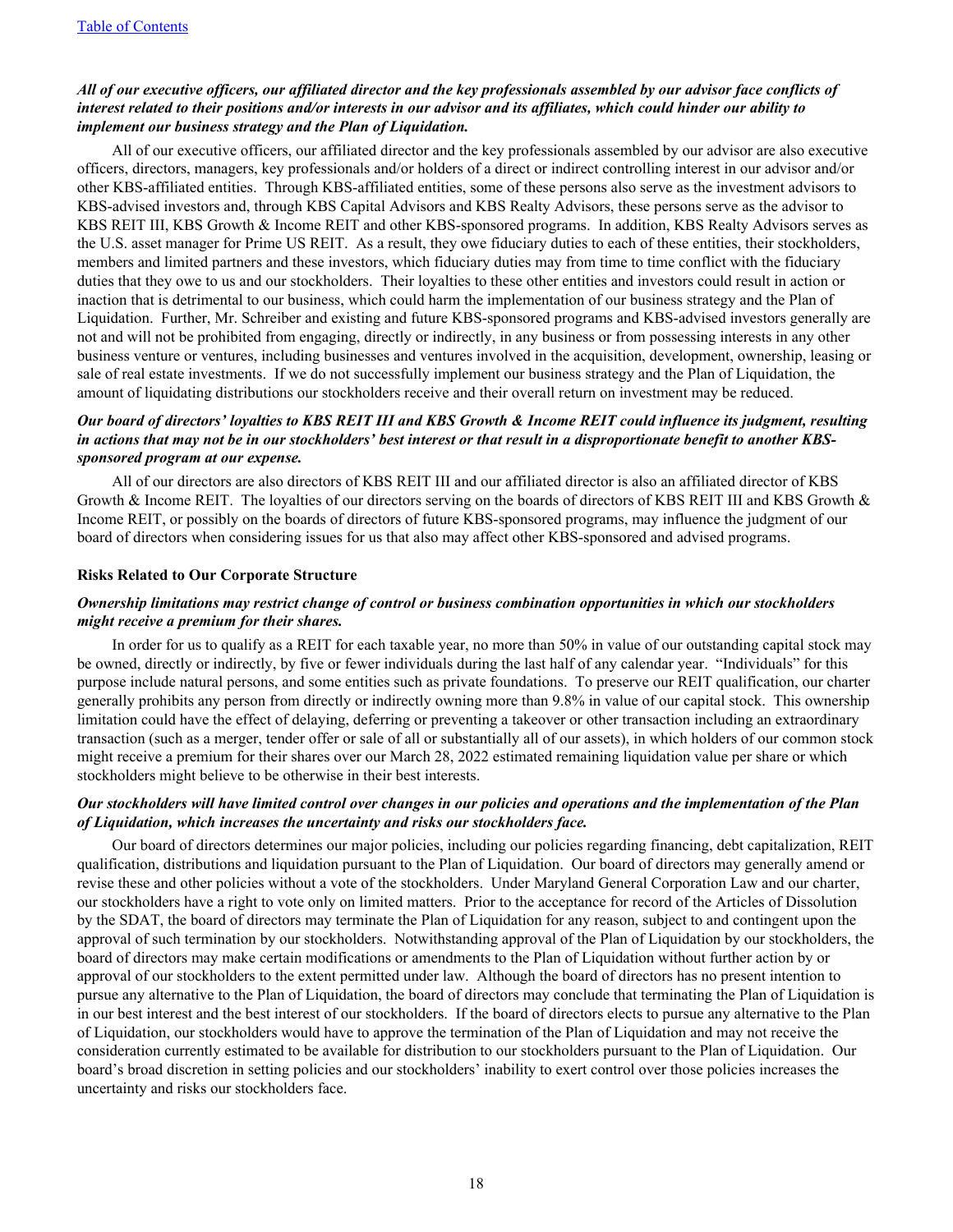# *Payment of fees to KBS Capital Advisors and its affiliates reduces the amount of liquidating distributions our stockholders will receive and their overall return on investment.*

KBS Capital Advisors and its affiliates performed services for us in connection with the selection and acquisition or origination, management, leasing and disposition of our investments, and continue to perform services for us in connection with the management, leasing and disposition of our remaining real estate property and the implementation of the Plan of Liquidation. We pay them substantial fees for these services, which results in immediate dilution of the value of our stockholders' investment in us.

Disposition fees and asset management fees reduce the amount of liquidating distributions our stockholders will receive and their overall return on investment. For information relating to fees potentially payable to our affiliates in connection with the implementation of the Plan of Liquidation, see " – Risks Related to the Plan of Liquidation."

# **General Risks Related to Investments in Real Estate**

# *Economic, market and regulatory changes that impact the real estate market generally may decrease the value of our remaining real estate property and reduce the amount of liquidating distributions our stockholders receive and their overall return on investment.*

The performance of our remaining real estate property is subject to the risks typically associated with real estate, any of which could decrease the value of our investment, including:

- downturns in national, regional and local economic conditions (including market disruptions related to COVID-19);
- competition from similar properties in the same or competing markets or submarkets;
- adverse local conditions, such as oversupply or reduction in demand for office properties and changes in real estate zoning laws that may reduce the desirability of real estate in an area;
- vacancies, changes in market rental rates and the need to periodically repair, renovate and re-let space;
- changes in interest rates and the availability of permanent mortgage financing, which may render the sale of a property difficult or unattractive;
- changes in tax (including real and personal property tax), real estate, environmental and zoning laws;
- natural disasters such as hurricanes, earthquakes and floods;
- acts of war or terrorism, including the consequences of terrorist attacks, such as those that occurred on September 11, 2001;
- the potential for uninsured or underinsured property losses; and
- periods of high interest rates and tight money supply.

Any of the above factors, or a combination thereof, could result in a decrease in the value of our investment, which would reduce the amount of liquidating distributions our stockholders receive and their overall return on investment.

# *As of March 28, 2022, we owned one office property. The amount of liquidating distributions our stockholders receive and their overall return on investment will be impacted by the sale of this investment.*

As of March 28, 2022, we owned one office property. The amount of liquidating distributions our stockholders receive and their overall return on investment will be impacted by the sale of this investment.

The geographic concentration of our remaining real estate property makes us particularly susceptible to adverse economic developments in the Los Angeles real estate market. Any adverse economic or real estate developments in this market, such as business layoffs or downsizing, industry slowdowns, relocations of businesses, changing demographics and other factors, or any decrease in demand for office space resulting from the local business climate, could reduce the amount of liquidating distributions our stockholders receive and their overall return on investment.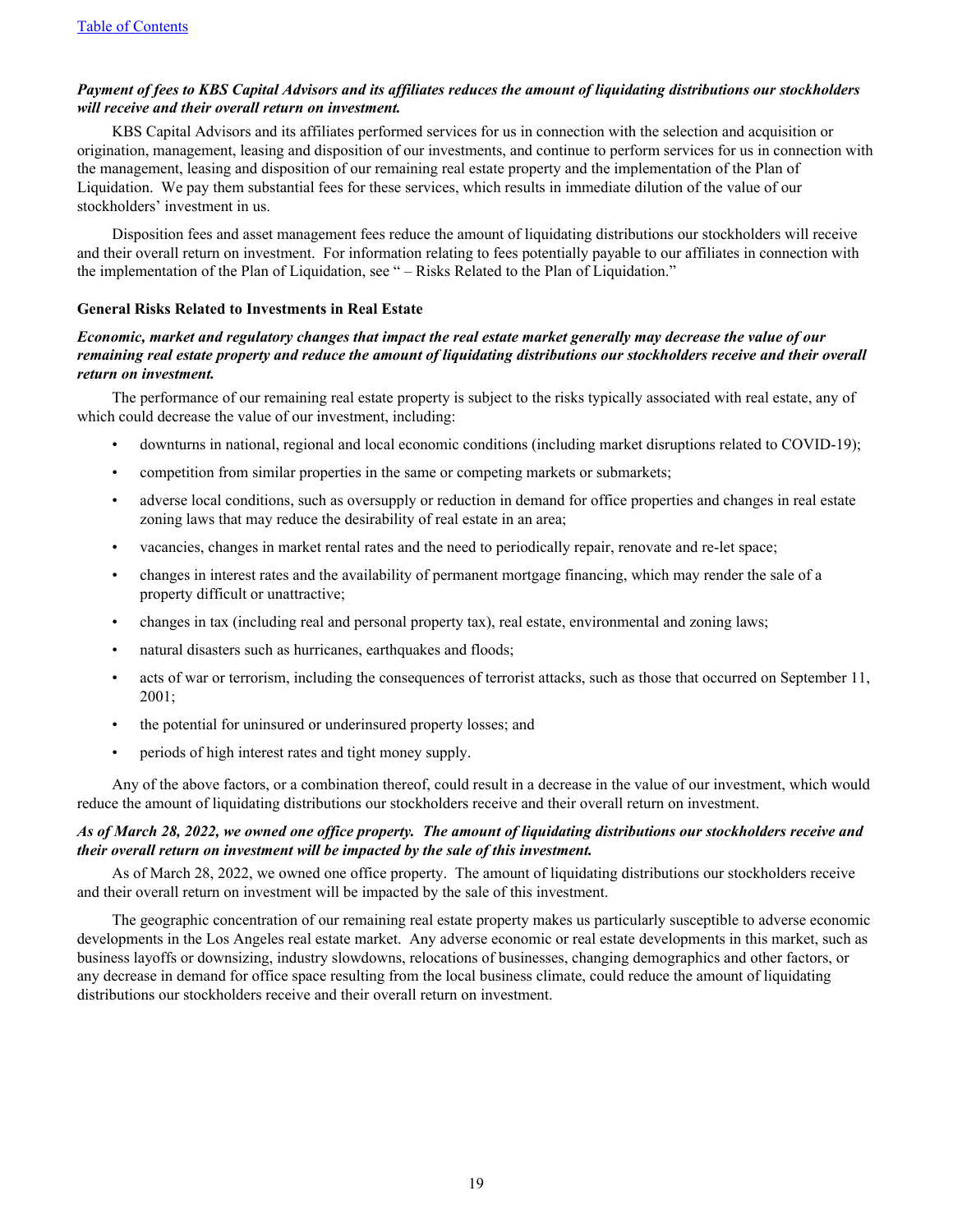# *The resale value of a property depends principally upon the value of the cash flow generated by the leases associated with that property. Accordingly, our ability to successfully implement the Plan of Liquidation is partially dependent upon the success and economic viability of our tenants and our ability to retain and attract tenants. Non-renewals, terminations or lease defaults could reduce our net sales proceeds and the amount of liquidating distributions our stockholders receive.*

The resale value of a property depends principally upon the value of the cash flow generated by the leases associated with that property. Non-renewals, terminations or lease defaults could reduce our net sales proceeds and the amount of liquidating distributions our stockholders receive. In the event of a tenant default or bankruptcy, we may experience delays in enforcing our rights as landlord of a property and may incur substantial costs in protecting our investment and re-leasing the property. Tenants may have the right to terminate their leases upon the occurrence of certain customary events of default and, in other circumstances, may not renew their leases or, because of market conditions, may only be able to renew their leases on terms that are less favorable to us than the terms of their initial leases. Accordingly, our ability to successfully implement the Plan of Liquidation is partially dependent upon the success and economic viability of our tenants and our ability to retain and attract tenants.

### *The bankruptcy or insolvency of our tenants or delays by our tenants in making rental payments could seriously harm our implementation of the Plan of Liquidation and the amount of liquidating distributions our stockholders receive.*

Any bankruptcy filings by or relating to any of our tenants could bar us from collecting pre-bankruptcy debts from that tenant, unless we receive an order permitting us to do so from the bankruptcy court. A tenant bankruptcy could delay our efforts to collect past due balances under the relevant leases, and could ultimately preclude full collection of these sums. If a lease is rejected by a tenant in bankruptcy, we would have only a general unsecured claim for damages. Any unsecured claim we hold against a bankrupt entity may be paid only to the extent that funds are available and only in the same percentage as is paid to all other holders of unsecured claims. We may recover substantially less than the full value of any unsecured claims, which would harm our implementation of the Plan of Liquidation and the amount of liquidating distributions our stockholders receive.

# *Costs imposed pursuant to laws and governmental regulations may reduce the amount of liquidating distributions our stockholders receive.*

Real property and the operations conducted on real property are subject to federal, state and local laws and regulations relating to protection of the environment and human health. We could be subject to liability in the form of fines, penalties or damages for noncompliance with these laws and regulations. These laws and regulations generally govern wastewater discharges, air emissions, the operation and removal of underground and above-ground storage tanks, the use, storage, treatment, transportation and disposal of solid and hazardous materials, the remediation of contamination associated with the release or disposal of solid and hazardous materials, the presence of toxic building materials and other health and safety-related concerns.

Some of these laws and regulations may impose joint and several liability on the tenants, owners or operators of real property for the costs to investigate or remediate contaminated properties, regardless of fault, whether the contamination occurred prior to purchase, or whether the acts causing the contamination were legal. Any material expenditures, fines, penalties or damages we must pay will reduce the amount of liquidating distributions our stockholders receive.

### *The costs of defending against claims of environmental liability, of complying with environmental regulatory requirements, of remediating any contaminated property, or of paying personal injury or other damage claims could reduce the amount of liquidating distributions our stockholders receive.*

Under various federal, state and local environmental laws, ordinances and regulations, a current or previous real property owner or operator may be liable for the cost of removing or remediating hazardous or toxic substances on, under or in such property. These costs could be substantial. Such laws often impose liability whether or not the owner or operator knew of, or was responsible for, the presence of such hazardous or toxic substances. Environmental laws provide for sanctions for noncompliance and may be enforced by governmental agencies or, in certain circumstances, by private parties. Certain environmental laws and common law principles could be used to impose liability for the release of and exposure to hazardous substances, including asbestos-containing materials and lead-based paint. Third parties may seek recovery from real property owners or operators for personal injury or property damage associated with exposure to released hazardous substances and governments may seek recovery for natural resource damage. The costs of defending against claims of environmental liability, of complying with environmental regulatory requirements, of remediating any contaminated property, or of paying personal injury, property damage or natural resource damage claims could reduce the amount of liquidating distributions our stockholders receive. All of our properties were subject to Phase I environmental assessments prior to the time they were acquired.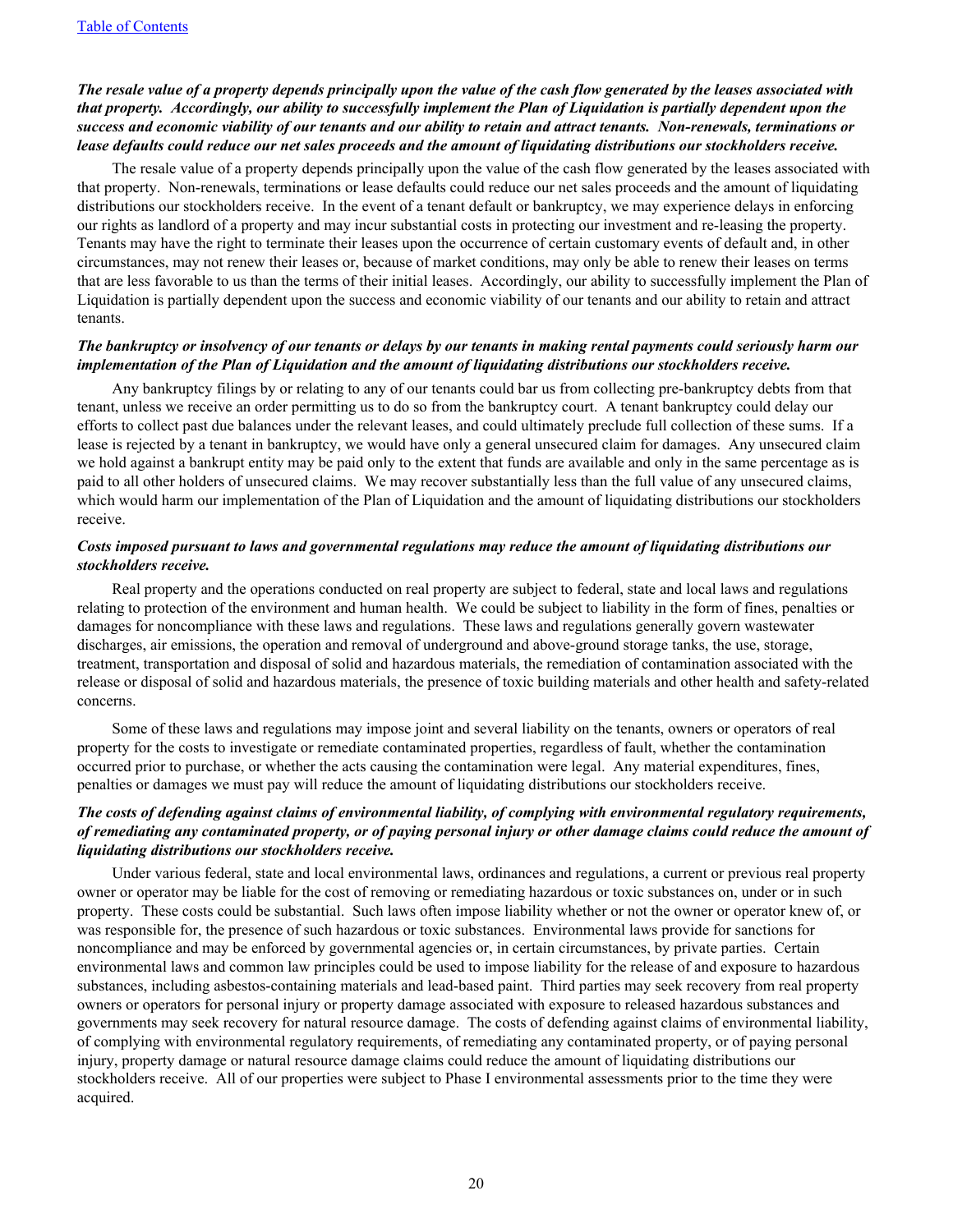#### *Costs associated with complying with the Americans with Disabilities Act may decrease the amount of liquidating distributions our stockholders receive.*

Our property may be subject to the Americans with Disabilities Act of 1990, as amended (the "Disabilities Act"). Under the Disabilities Act, all places of public accommodation are required to comply with federal requirements related to access and use by disabled persons. The Disabilities Act has separate compliance requirements for "public accommodations" and "commercial facilities" that generally require that buildings and services be made accessible and available to people with disabilities. The Disabilities Act's requirements could require removal of access barriers and could result in the imposition of injunctive relief, monetary penalties or, in some cases, an award of damages. Any funds used for Disabilities Act compliance will reduce the amount of liquidating distributions our stockholders receive.

#### **Federal Income Tax Risks**

In addition to the following risk factors, please see " — Risks Related to the Plan of Liquidation" for information relating to tax risks associated with the Plan of Liquidation.

#### *Failure to qualify as a REIT would reduce our net earnings available for distribution.*

Our qualification as a REIT will depend upon our ability to meet requirements regarding our organization and ownership, distributions of our income, the nature and diversification of our income and assets and other tests imposed by the Internal Revenue Code. If we fail to qualify as a REIT for any taxable year after electing REIT status, we will be subject to federal income tax on our taxable income at corporate rates (a maximum rate of 35% applied through 2017, with a 21% rate beginning for 2018). In addition, we would generally be disqualified from treatment as a REIT for the four taxable years following the year in which we lost our REIT status. Losing our REIT status would reduce our net earnings available for distribution to stockholders because of the additional tax liability. In addition, distributions to stockholders would no longer qualify for the dividends-paid deduction and we would no longer be required to pay distributions. If this occurs, we might be required to borrow funds or liquidate some investments in order to pay the applicable tax.

### *Failure to qualify as a REIT would subject us to U.S. federal income tax, which would reduce the cash available for distribution to our stockholders.*

We believe that we have operated and will continue to operate in a manner that will allow us to continue to qualify as a REIT for federal income tax purposes, commencing with our initial taxable year ended December 31, 2008. However, the U.S. federal income tax laws governing REITs are extremely complex, and interpretations of the U.S. federal income tax laws governing qualification as a REIT are limited. Qualifying as a REIT requires us to meet various tests regarding the nature of our assets and our income, the ownership of our outstanding stock, and the amount of our distributions on an ongoing basis. Accordingly, we cannot be certain that we will be successful in operating so we can remain qualified as a REIT. While we intend to continue to operate so that we will qualify as a REIT, given the highly complex nature of the rules governing REITs, the ongoing importance of factual determinations, and the possibility of future changes in our circumstances, no assurance can be given that we will so qualify for any particular year. If we fail to qualify as a REIT in any calendar year and we do not qualify for certain statutory relief provisions, we would be required to pay U.S. federal income tax on our taxable income. We might need to borrow money or sell assets to pay that tax. Our payment of income tax would decrease the amount of our income available for distribution to our stockholders. Furthermore, if we fail to maintain our qualification as a REIT and we do not qualify for certain statutory relief provisions, we no longer would be required to distribute substantially all of our REIT taxable income to our stockholders. Unless our failure to qualify as a REIT were excused under federal tax laws, we would be disqualified from taxation as a REIT for the four taxable years following the year during which qualification was lost.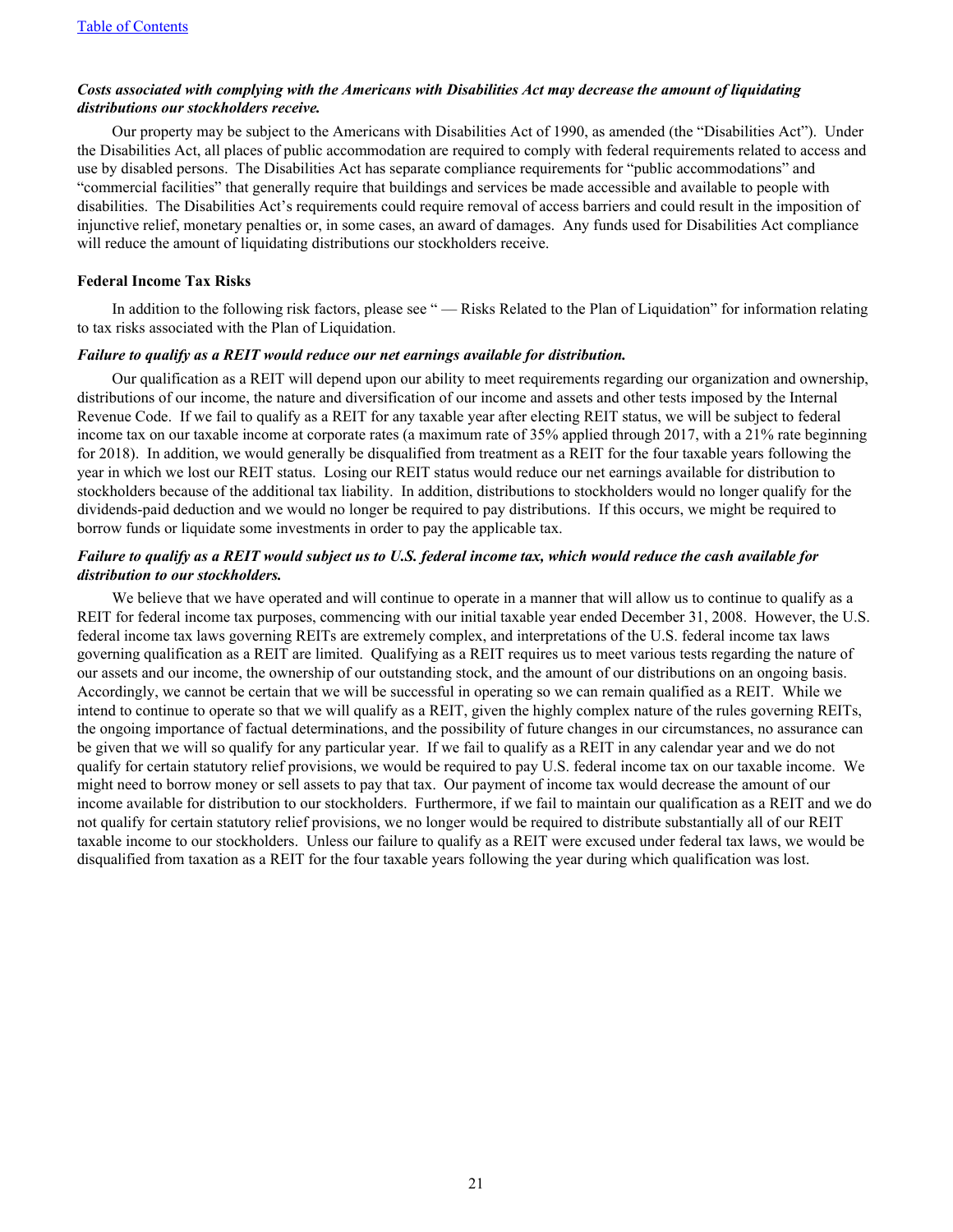# *Even if we qualify as a REIT for U.S. federal income tax purposes, we may be subject to federal, state, local or other tax liabilities that reduce our cash flow and our ability to pay distributions to our stockholders.*

Even if we qualify as a REIT for U.S. federal income tax purposes, we may be subject to some federal, state and local taxes on our income or property. For example:

- In order to qualify as a REIT, we must distribute annually at least 90% of our REIT taxable income to our stockholders (which is determined without regard to the dividends-paid deduction or net capital gain). To the extent that we satisfy the distribution requirement but distribute less than 100% of our REIT taxable income, we will be subject to federal corporate income tax on the undistributed income.
- We will be subject to a 4% nondeductible excise tax on the amount, if any, by which distributions we pay in any calendar year are less than the sum of 85% of our ordinary income, 95% of our capital gain net income and 100% of our undistributed income from prior years.
- If we elect to treat property that we acquire in connection with certain leasehold terminations as "foreclosure property," we may avoid the 100% tax on the gain from a resale of that property, but the income from the sale or operation of that property may be subject to corporate income tax at the highest applicable rate.
- If we sell an asset, other than foreclosure property, that we hold primarily for sale to customers in the ordinary course of business, our gain would be subject to the 100% "prohibited transaction" tax unless such sale were made by one of our taxable REIT subsidiaries or the sale met certain "safe harbor" requirements under the Internal Revenue Code.

#### *REIT distribution requirements could adversely affect our ability to execute our business plan.*

We generally must distribute annually at least 90% of our REIT taxable income, subject to certain adjustments and excluding any net capital gain, in order for federal corporate income tax not to apply to earnings that we distribute. To the extent that we satisfy this distribution requirement, but distribute less than 100% of our REIT taxable income, we will be subject to federal corporate income tax on our undistributed REIT taxable income. In addition, we will be subject to a 4% nondeductible excise tax if the actual amount that we pay out to our stockholders in a calendar year is less than a minimum amount specified under federal tax laws. We also may decide to retain net capital gain we earn from the sale or other disposition of our property and pay U.S. federal income tax directly on such income. In that event, our stockholders would be treated as if they earned that income and paid the tax on it directly. However, stockholders that are tax-exempt, such as charities or qualified pension plans, would have no benefit from their deemed payment of such tax liability unless they file U.S. federal income tax returns and thereon seek a refund of such tax. We also will be subject to corporate tax on any undistributed REIT taxable income. We intend to pay distributions to our stockholders to comply with the REIT requirements of the Internal Revenue Code.

From time to time, we may generate taxable income greater than our income for financial reporting purposes, or our taxable income may be greater than our cash flow available for distribution to stockholders (for example, where a borrower defers the payment of interest in cash pursuant to a contractual right or otherwise). If we do not have other funds available in these situations we could be required to borrow funds, sell investments at disadvantageous prices or find another alternative source of funds to pay distributions sufficient to enable us to pay out enough of our taxable income to satisfy the REIT distribution requirements and to avoid corporate income tax and the 4% excise tax in a particular year. These alternatives could increase our costs or reduce our equity. Thus, compliance with the REIT requirements may hinder our ability to operate solely on the basis of maximizing profits.

### *To maintain our REIT status, we may be forced to forego otherwise attractive opportunities, which may delay or hinder our ability to meet our investment objectives and reduce the amount of liquidating distributions our stockholders receive and their overall return on investment.*

To qualify as a REIT, we must satisfy certain tests on an ongoing basis concerning, among other things, the sources of our income, nature and diversification of our assets, the ownership of our stock and the amounts we distribute to our stockholders. We may be required to pay distributions to stockholders at times when it would be more advantageous to reinvest cash in our business or when we do not have funds readily available for distribution. Compliance with the REIT requirements may hinder our ability to operate solely on the basis of maximizing profits and reduce the amount of liquidating distributions our stockholders receive and their overall return on investment.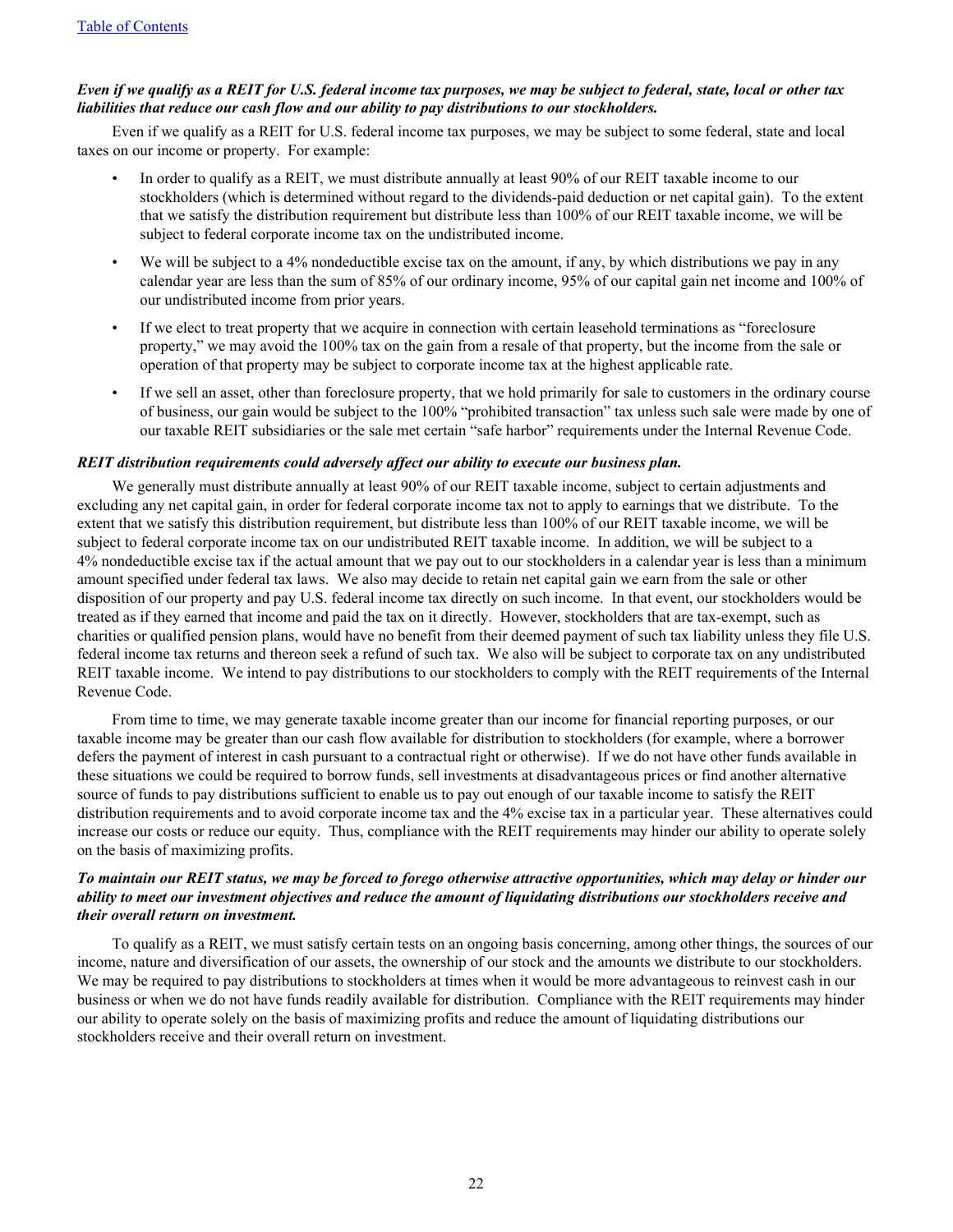### *If our operating partnership fails to maintain its status as a partnership for U.S. federal income tax purposes, its income would be subject to taxation and our REIT status could be terminated.*

We intend to maintain the status of our operating partnership as a partnership for U.S. federal income tax purposes. However, if the IRS were to successfully challenge the status of our operating partnership as a partnership, it would be taxable as a corporation. In such event, this would reduce the amount of distributions that our operating partnership could make to us. This could also result in our losing REIT status and becoming subject to a corporate level tax on our own income. This would substantially reduce our cash available to pay distributions and the return on your investment. In addition, if any of the entities through which our operating partnership owns its properties, in whole or in part, loses its characterization as a partnership for U.S. federal income tax purposes, the underlying entity would become subject to taxation as a corporation, thereby reducing distributions to our operating partnership and jeopardizing our ability to maintain REIT status.

# *Potential characterization of distributions or gain on sale may be treated as unrelated business taxable income to tax-exempt investors.*

If (i) all or a portion of our assets are subject to the rules relating to taxable mortgage pools, (ii) we are a "pension-held REIT," or (iii) a tax-exempt stockholder has incurred debt to purchase or hold our common stock, then a portion of the distributions to and, in the case of a stockholder described in clause (iii), gains realized on the sale of common stock by such tax-exempt stockholder may be subject to U.S. federal income tax as unrelated business taxable income under the Internal Revenue Code.

### *The tax on prohibited transactions will limit our ability to engage in transactions that would be treated as sales for U.S. federal income tax purposes.*

A REIT's net income from prohibited transactions is subject to a 100% tax. In general, prohibited transactions are sales or other dispositions of assets, other than foreclosure property, deemed held primarily for sale to customers in the ordinary course of business. Whether property is held primarily for sale to customers in the ordinary course of a trade or business depends on the specific facts and circumstances. No assurance can be given that any particular property (including loans) in which we hold a direct or indirect interest will not be treated as property held for sale to customers.

### *Complying with REIT requirements may force us to liquidate otherwise attractive investments.*

To qualify as a REIT, we must ensure that at the end of each calendar quarter, at least 75% of the value of our assets consists of cash, cash items, government securities and qualified REIT real estate assets. The remainder of our investment in securities (other than government securities and qualified real estate assets) generally cannot include more than 10% of the outstanding voting securities of any one issuer or more than 10% of the total value of the outstanding securities of any one issuer. In addition, in general, no more than 5% of the value of our assets (other than government securities and qualified real estate assets) can consist of the securities of any one issuer, no more than 20% of the value of our total assets can be represented by securities of one or more taxable REIT subsidiaries and no more than 25% of the value of our total assets can be represented by "non-qualified publicly offered REIT debt instruments." If we fail to comply with these requirements at the end of any calendar quarter, we must correct the failure within 30 days after the end of the calendar quarter or qualify for certain statutory relief provisions to avoid losing our REIT qualification and suffering adverse tax consequences. As a result, we may be required to liquidate from our portfolio otherwise attractive investments. These actions could have the effect of reducing our income and the amount of liquidating distributions our stockholders receive, which would reduce their overall return on investment.

### *The ability of our board of directors to revoke our REIT qualification without stockholder approval may subject us to U.S. federal income tax and reduce the amount of liquidating distributions our stockholders receive and their overall return on investment.*

Our charter authorizes that our board of directors to revoke or otherwise terminate our REIT election, without the approval of our stockholders, if it determines that it is no longer in our best interest to continue to qualify as a REIT. While we believe we have qualified and intend to continue to qualify to be taxed as a REIT, we may terminate our REIT election if we determine that qualifying as a REIT is no longer in our best interests. If we cease to be a REIT, we would become subject to U.S. federal income tax on our taxable income, which may have adverse consequences on the amount of liquidating distributions our stockholders receive.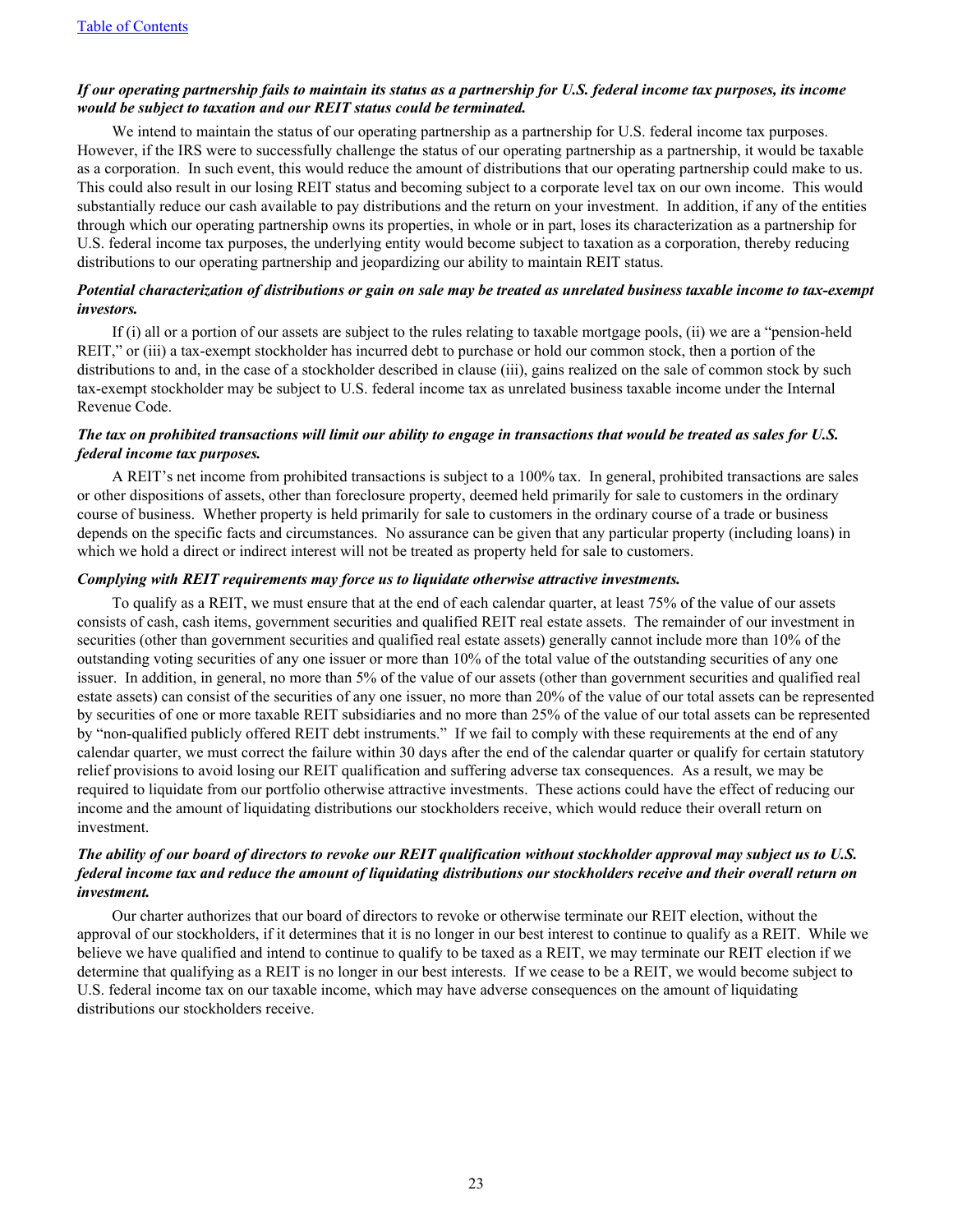#### *Generally, ordinary dividends payable by REITs do not qualify for the reduced tax rates.*

In general, the maximum tax rate for qualified dividends payable to domestic stockholders that are individuals, trusts and estates is 20%. Ordinary dividends payable by REITs, however, are generally not eligible for this reduced rate. While this tax treatment does not adversely affect the taxation of REITs or dividends paid by REITs, the more favorable rates applicable to regular corporate dividends could cause investors who are individuals, trusts or estates to perceive investments in REITs to be relatively less attractive than investments in stock of non-REIT corporations that pay dividends, which could adversely affect the value of the stock of REITs, including our common stock. However, under the Tax Cuts and Jobs Act, Pub. L. No. 115-97, commencing with taxable years beginning on or after January 1, 2018 and continuing through 2025, individual taxpayers may be entitled to claim a deduction in determining their taxable income of 20% of ordinary REIT dividends (dividends other than capital gain dividends and dividends attributable to certain qualified dividend income received by us), which temporarily reduces the effective tax rate on such dividends. The deduction, if allowed in full, equates to a maximum effective U.S. federal income tax rate on ordinary REIT dividends of 29.6%. Without further legislation, this deduction would sunset after 2025. Our stockholders are urged to consult with their tax advisor regarding the effect of this change on their effective tax rate with respect to REIT dividends.

#### *Qualifying as a REIT involves highly technical and complex provisions of the Internal Revenue Code.*

Qualification as a REIT involves the application of highly technical and complex Internal Revenue Code provisions for which only limited judicial and administrative authorities exist. Even a technical or inadvertent violation could jeopardize our REIT qualification. Our continued qualification as a REIT will depend on our satisfaction of certain asset, income, organizational, distribution, stockholder ownership and other requirements on a continuing basis. In addition, our ability to satisfy the requirements to qualify as a REIT depends in part on the actions of third parties over which we have no control or only limited influence, including in cases where we own an equity interest in an entity that is classified as a partnership or REIT for U.S. federal income tax purposes.

#### *The taxation of distributions to our stockholders can be complex.*

Distributions that we make to our taxable stockholders to the extent of our current and accumulated earnings and profits (and not designated as capital gain dividends or qualified dividend income) generally will be taxable as ordinary income. However, a portion of our distributions may (i) be designated by us as capital gain dividends generally taxable as long-term capital gain to the extent that they are attributable to net capital gain recognized by us, (ii) be designated by us as qualified dividend income generally to the extent they are attributable to dividends we receive from non-REIT corporations, if any, or (iii) constitute a return of capital generally to the extent that they exceed our current and accumulated earnings and profits as determined for U.S. federal income tax purposes. A return of capital distribution is not taxable, but has the effect of reducing the basis of a stockholder's investment in our common stock.

### *Non-U.S. stockholders will be subject to U.S. federal withholding tax and may be subject to U.S. federal income tax on distributions received from us and upon the disposition of our shares.*

Subject to certain exceptions, distributions received from us will be treated as dividends of ordinary income to the extent of our current or accumulated earnings and profits. Such dividends ordinarily will be subject to U.S. withholding tax at a 30% rate, or such lower rate as may be specified by an applicable income tax treaty, unless the distributions are treated as "effectively connected" with the conduct by the non-U.S. stockholder of a U.S. trade or business. Pursuant to the Foreign Investment in Real Property Tax Act of 1980, or FIRPTA, capital gain distributions attributable to sales or exchanges of "U.S. real property interests," or USRPIs, generally (subject to certain exceptions for "qualified foreign pension funds", entities all of the interests of which are held by "qualified foreign pension funds" and certain "qualified shareholders") will be taxed to a non-U.S. stockholder as if such gain were effectively connected with a U.S. trade or business unless FIRPTA provides an exemption. However, a capital gain dividend will not be treated as effectively connected income if (i) the distribution is received with respect to a class of stock that is regularly traded on an established securities market located in the United States and (ii) the non-U.S. stockholder does not own more than 10% of the class of our stock at any time during the one-year period ending on the date the distribution is received. We do not anticipate that our shares will be "regularly traded" on an established securities market for the foreseeable future, and therefore, this exception is not expected to apply.

Gain recognized by a non-U.S. stockholder upon the sale or exchange of our common stock generally will not be subject to U.S. federal income taxation unless such stock constitutes a USRPI under FIRPTA (subject to specific FIRPTA exemptions for certain non-U.S. stockholders). Our common stock will not constitute a USRPI so long as we are a "domestically-controlled qualified investment entity." A domestically-controlled qualified investment entity includes a REIT if at all times during a specified testing period, less than 50% in value of such REIT's stock is held directly or indirectly by non-U.S. stockholders. No assurance can be given, however, that we are or will be a domestically-controlled REIT.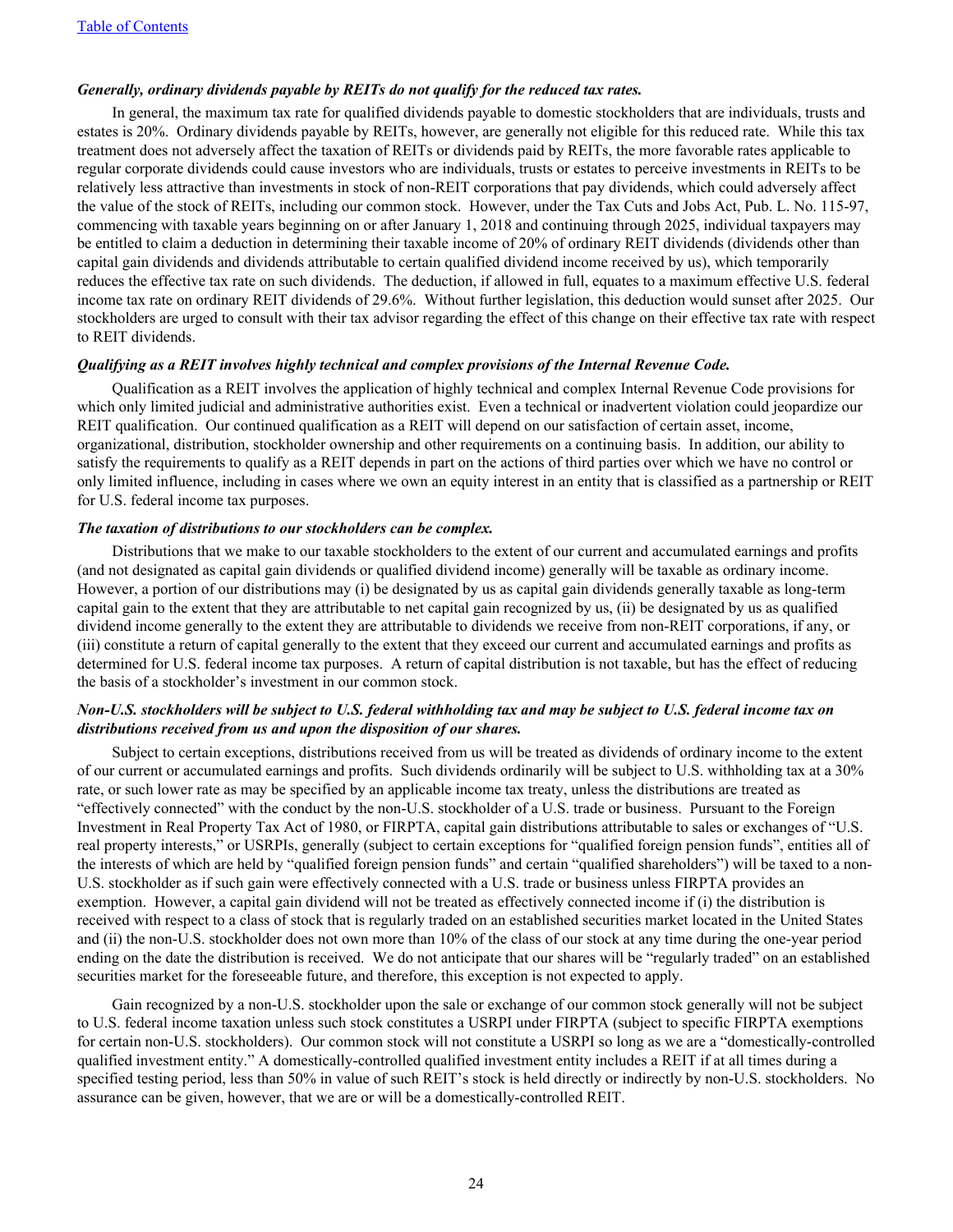Even if we do not qualify as a domestically-controlled qualified investment entity at the time a non-U.S. stockholder sells or exchanges our common stock, gain arising from such a sale or exchange would not be subject to U.S. taxation under FIRPTA as a sale of a USRPI if: (a) our common stock is "regularly traded," as defined by applicable Treasury Regulations, on an established securities market, and (b) such non-U.S. stockholder owned, actually and constructively, 10% or less of our common stock at any time during the five-year period ending on the date of the sale. However, it is not anticipated that our common stock will be "regularly traded" on an established market. We encourage our stockholders to consult their tax advisor to determine the tax consequences applicable to our stockholders if they are a non-U.S. stockholder.

#### *We may be subject to adverse legislative or regulatory tax changes.*

At any time, the U.S. federal income tax laws or regulations governing REITs or the administrative interpretations of those laws or regulations may be amended. We cannot predict when or if any new U.S. federal income tax law, regulation or administrative interpretation, or any amendment to any existing U.S. federal income tax law, regulation or administrative interpretation, will be adopted, promulgated or become effective and any such law, regulation or interpretation may take effect retroactively. We and our stockholders could be adversely affected by any such change in, or any new, U.S. federal income tax law, regulation or administrative interpretation. Our stockholders are urged to consult with their tax advisor with respect to the impact of the recent legislation on their investment in our shares and the status of legislative, regulatory or administrative developments and proposals and their potential effect on an investment in our shares. Although REITs generally receive certain tax advantages compared to entities taxed as regular corporations, it is possible that future legislation would result in a REIT having fewer tax advantages, and it could become more advantageous for a company that invests in real estate to elect to be treated for U.S. federal income tax purposes as a corporation. As a result, our charter authorizes our board of directors to revoke or otherwise terminate our REIT election, without the approval of our stockholders, if it determines that it is no longer in our best interests to qualify as a REIT. The impact of tax reform on an investment in our shares is uncertain.

#### **Retirement Plan Risks**

# *If the fiduciary of an employee benefit plan subject to ERISA (such as a profit sharing, Section 401(k) or pension plan) or an owner of a retirement arrangement subject to Section 4975 of the Internal Revenue Code (such as an individual retirement account ("IRA")) fails to meet the fiduciary and other standards under ERISA or the Internal Revenue Code as a result of an investment in our stock, the fiduciary could be subject to penalties and other sanctions.*

There are special considerations that apply to employee benefit plans subject to the Employee Retirement Income Security Act ("ERISA") (such as profit sharing, Section 401(k) or pension plans) and other retirement plans or accounts subject to Section 4975 of the Internal Revenue Code (such as an IRA) or any entity whose assets include such assets that have invested in our shares. Fiduciaries, IRA owners and other benefit plan investors that have invested the assets of such a plan or account in our common stock should satisfy themselves that:

- the investment is consistent with their fiduciary and other obligations under ERISA and the Internal Revenue Code;
- the investment is made in accordance with the documents and instruments governing the plan or IRA, including the plan's or account's investment policy;
- the investment satisfies the prudence and diversification requirements of Sections  $404(a)(1)(B)$  and  $404(a)(1)(C)$  of ERISA and other applicable provisions of ERISA and the Internal Revenue Code;
- the investment in our shares, for which no public market currently exists, is consistent with the liquidity needs of the plan or IRA;
- the investment will not produce an unacceptable amount of "unrelated business taxable income" for the plan or IRA;
- our stockholders will be able to comply with the requirements under ERISA and the Internal Revenue Code to value the assets of the plan or IRA annually; and
- the investment will not constitute a prohibited transaction under Section 406 of ERISA or Section 4975 of the Internal Revenue Code.

With respect to the annual valuation requirements described above, we will provide an estimated value per share for our common stock annually. We can make no claim whether such estimated value per share will or will not satisfy the applicable annual valuation requirements under ERISA and the Internal Revenue Code. The Department of Labor or the Internal Revenue Service may determine that a plan fiduciary or an IRA custodian is required to take further steps to determine the value of our common stock. In the absence of an appropriate determination of value, a plan fiduciary or an IRA custodian may be subject to damages, penalties or other sanctions. For information regarding our estimated value per share, see Part II, Item 5, "Market for Registrant's Common Equity, Related Stockholder Matters, and Issuer Purchases of Equity Securities - Market Information" of this Annual Report on Form 10-K.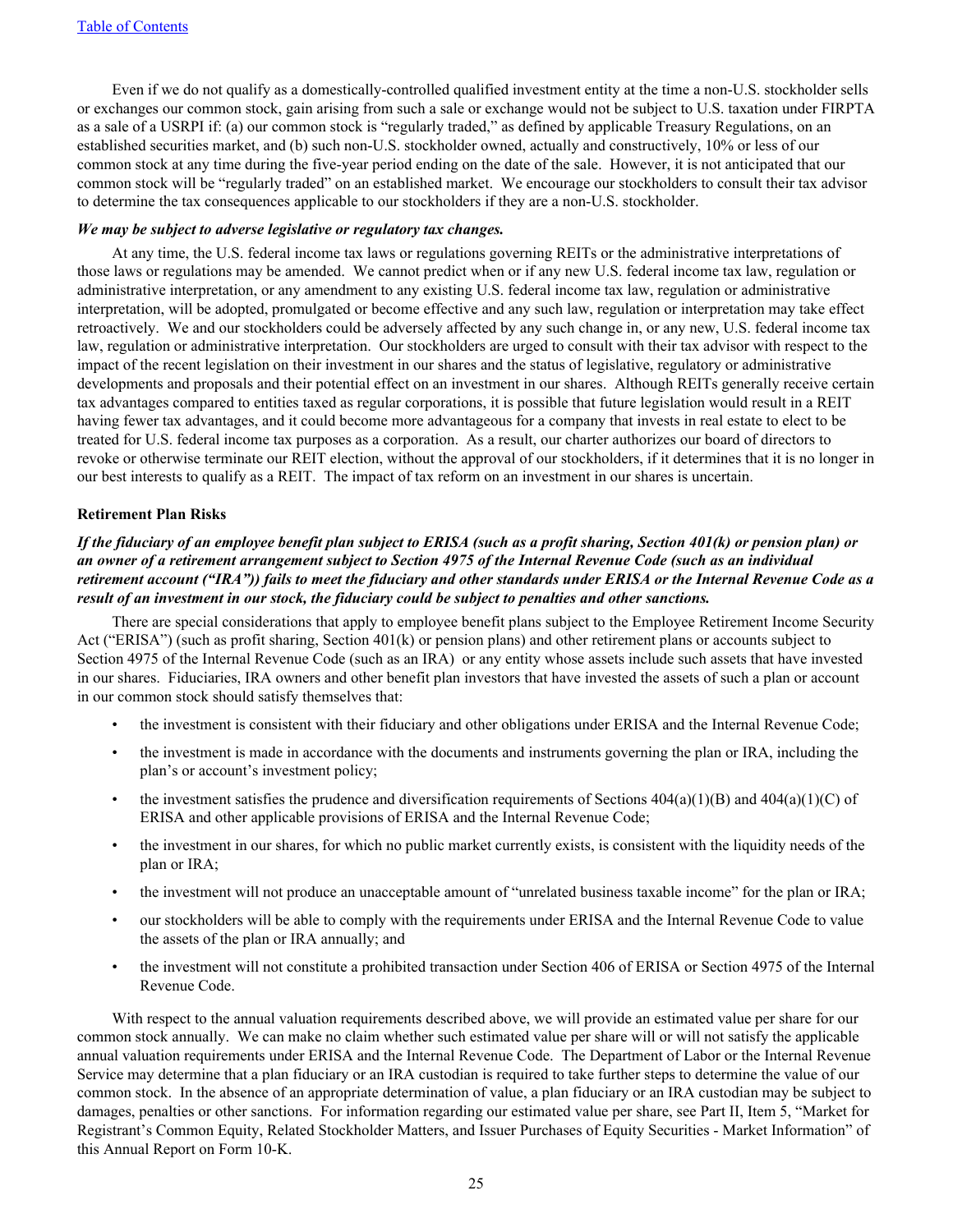<span id="page-26-0"></span>Failure to satisfy the fiduciary standards of conduct and other applicable requirements of ERISA and the Internal Revenue Code may result in the imposition of civil and criminal penalties and could subject the fiduciary to claims for damages or for equitable remedies, including liability for investment losses. In addition, if an investment in our shares constitutes a prohibited transaction under ERISA or the Internal Revenue Code, the fiduciary or IRA owner who authorized or directed the investment may be subject to the imposition of excise taxes with respect to the amount invested. In addition, the investment transaction must be undone. In the case of a prohibited transaction involving an IRA owner, the IRA may be disqualified as a tax-exempt account and all of the assets of the IRA may be deemed distributed and subjected to tax. ERISA plan fiduciaries and IRA owners should consult with counsel before making an investment in our common stock.

### *If our assets are deemed to be plan assets, we and our advisor may be exposed to liabilities under Title I of ERISA and the Internal Revenue Code.*

In some circumstances where an ERISA plan holds an interest in an entity, the assets of the entity are deemed to be ERISA plan assets unless an exception applies. This is known as the "look-through rule." Under those circumstances, the obligations and other responsibilities of plan sponsors, plan fiduciaries and plan administrators, and of parties in interest and disqualified persons, under Title I of ERISA or Section 4975 of the Internal Revenue Code, may be applicable, and there may be liability under these and other provisions of ERISA and the Internal Revenue Code. We believe that our assets should not be treated as plan assets because the shares should qualify as "publicly-offered securities" that are exempt from the look-through rules under applicable Treasury Regulations. We note, however, that because certain limitations are imposed upon the transferability of shares, and perhaps for other reasons, it is possible that this exemption may not apply. If that is the case, and if we or our advisor are exposed to liability under ERISA or the Internal Revenue Code, our performance and results of operations could be adversely affected. Stockholders should consult with their legal and other advisors concerning the impact of ERISA and the Internal Revenue Code on their investment and our performance.

#### **ITEM 1B. UNRESOLVED STAFF COMMENTS**

We have no unresolved staff comments.

#### **ITEM 2. PROPERTIES**

As of December 31, 2021, we owned one office property located in Los Angeles, California, encompassing in the aggregate 701,888 rentable square feet. The liquidation value of our remaining real estate property was \$188.4 million as of December 31, 2021. As of December 31, 2021, our remaining real estate property was approximately 65% occupied, the annualized base rent was \$18.2 million and the average annualized base rent per square foot of our remaining real estate property was \$40.13. As of December 31, 2021, the weighted-average remaining lease term of our remaining real estate property, excluding options to extend, was 6.9 years.

In accordance with the Plan of Liquidation approved by our stockholders on March 5, 2020, our objectives are to pursue an orderly liquidation of our company by selling all of our remaining assets, paying our debts and our known liabilities, providing for the payment of unknown or contingent liabilities, distributing the net proceeds from liquidation to our stockholders and winding up our operations and dissolving our company.

See also Part I, Item 1, "Business" of this Annual Report on Form 10-K.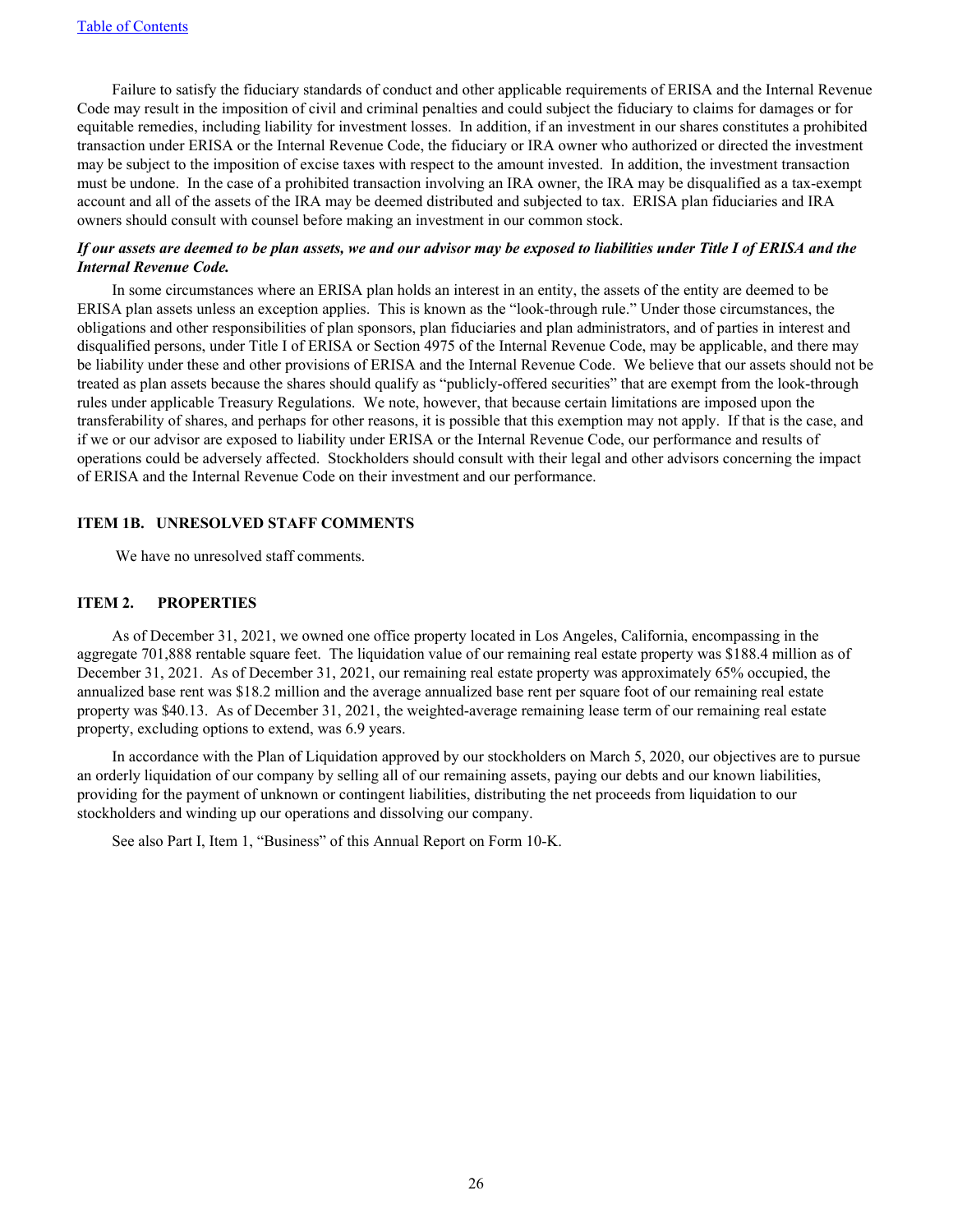### <span id="page-27-0"></span>*Portfolio Lease Expirations*

The following table sets forth a schedule of expiring leases for our remaining real estate property by rentable square footage and by annualized base rent as of December 31, 2021:

| <b>Year of Expiration</b> | <b>Number of Leases</b><br><b>Expiring</b> | Annualized<br>% of Property<br><b>Base Rent</b> <sup>(1)</sup><br>Annualized<br><b>Base Rent</b><br>(in thousands) |          | <b>Leased Rentable</b><br><b>Square Feet</b><br><b>Expiring</b> | % of Property<br>Rentable<br><b>Square Feet</b><br><b>Expiring</b> |
|---------------------------|--------------------------------------------|--------------------------------------------------------------------------------------------------------------------|----------|-----------------------------------------------------------------|--------------------------------------------------------------------|
| Month to Month            | 3                                          | $\mathbb{S}$<br>680                                                                                                | $3.7 \%$ | 42,491                                                          | 9.4%                                                               |
| 2022                      | 6                                          | 2,594                                                                                                              | 14.3 %   | 58,659                                                          | 13.0 %                                                             |
| 2023                      | $\overline{2}$                             | 331                                                                                                                | $1.8 \%$ | 7,439                                                           | $1.6\%$                                                            |
| 2024                      | 9                                          | 1,793                                                                                                              | 9.9%     | 54,053                                                          | 11.9 %                                                             |
| 2025                      | 10                                         | 1,953                                                                                                              | 10.8 %   | 42,441                                                          | 9.4%                                                               |
| 2026                      | 4                                          | 494                                                                                                                | $2.7\%$  | 11,111                                                          | 2.5 %                                                              |
| 2027                      | $\overline{4}$                             | 1,474                                                                                                              | 8.1%     | 41,672                                                          | $9.2\%$                                                            |
| 2028                      |                                            |                                                                                                                    | $-$ %    |                                                                 | $-$ %                                                              |
| 2029                      |                                            |                                                                                                                    | $-$ %    |                                                                 | $ \%$                                                              |
| 2030                      |                                            | 508                                                                                                                | 2.8 %    | 11,269                                                          | 2.5 %                                                              |
| 2031                      |                                            | 656                                                                                                                | $3.6\%$  | 15,546                                                          | 3.4%                                                               |
| Thereafter $^{(2)}$       |                                            | 7,671                                                                                                              | 42.3 %   | 167,761                                                         | 37.1 %                                                             |
| Total                     | 41                                         | 18,154<br>\$.                                                                                                      | 100.0 %  | 452,442                                                         | 100.0 %                                                            |

 $<sup>(1)</sup>$  Annualized base rent represents contractual base rental income as of December 31, 2021, which has been annualized.</sup>

(2) Represents leases expiring from 2032 through 2035.

#### *Concentration of Credit Risk*

As of December 31, 2021, we had a concentration of credit risk related to the following tenant lease that represented more than 10% of our annualized base rent:

|                   |                  |                    |                       |                                                        | <b>Annualized Base Rent Statistics</b> |       |                                           |  |                                |                                                         |  |                            |
|-------------------|------------------|--------------------|-----------------------|--------------------------------------------------------|----------------------------------------|-------|-------------------------------------------|--|--------------------------------|---------------------------------------------------------|--|----------------------------|
| Tenant            | <b>Property</b>  | Tenant<br>Industry | <b>Square</b><br>Feet | $%$ of<br><b>Property</b><br>(Net Rentable)<br>Sq. Ft. | Annualized<br><b>Base Rent</b>         |       | $%$ of<br>$(in thousands)$ <sup>(1)</sup> |  | Annualized<br><b>Base Rent</b> | Annualized<br><b>Base Rent</b><br>per Sq. Ft.           |  | Lease<br><b>Expiration</b> |
| <b>Union Bank</b> | Union Bank Plaza | Finance            | 213.111               | 30.4%                                                  |                                        | 9,832 | 54.2%                                     |  | 46.14                          | 01/21/2022<br>05/31/2022<br>$05/31/2035$ <sup>(2)</sup> |  |                            |

 $(1)$  Annualized base rent represents contractual base rental income as of December 31, 2021, which has been annualized.

 $<sup>(2)</sup>$  Represents the expiration dates of the lease as of December 31, 2021 and does not take into account any tenant renewal options. Pursuant to amended and restated lease</sup> agreements that we entered into with Union Bank on August, 2, 2019 relating to Union Bank's office, retail and storage spaces, of the 213,111 rentable square feet, a total of 11,985 rentable square feet of retail space was surrendered at January 21, 2022, 33,365 rentable square feet of office space will be surrendered at May 31, 2022 and the remaining 167,761 rentable square feet will expire on May 31, 2035. Each of Union Bank's amended and restated office and retail lease agreements has two five-year extension options on all or a portion of the leased space and a one-time option to terminate and cancel the lease in its entirety effective May 31, 2032, by delivering eighteen months' notice and subject to payment of lease termination fees. Union Bank also has two one-time options to terminate and cancel a portion of its lease.

No other tenant accounted for more than 10% of annualized base rent.

### **ITEM 3. LEGAL PROCEEDINGS**

From time to time, we are party to legal proceedings that arise in the ordinary course of our business. Management is not aware of any legal proceedings of which the outcome is reasonably likely to have a material adverse effect on our results of operations or financial condition. Nor are we aware of any such legal proceedings contemplated by government authorities.

#### **ITEM 4. MINE SAFETY DISCLOSURES**

Not applicable.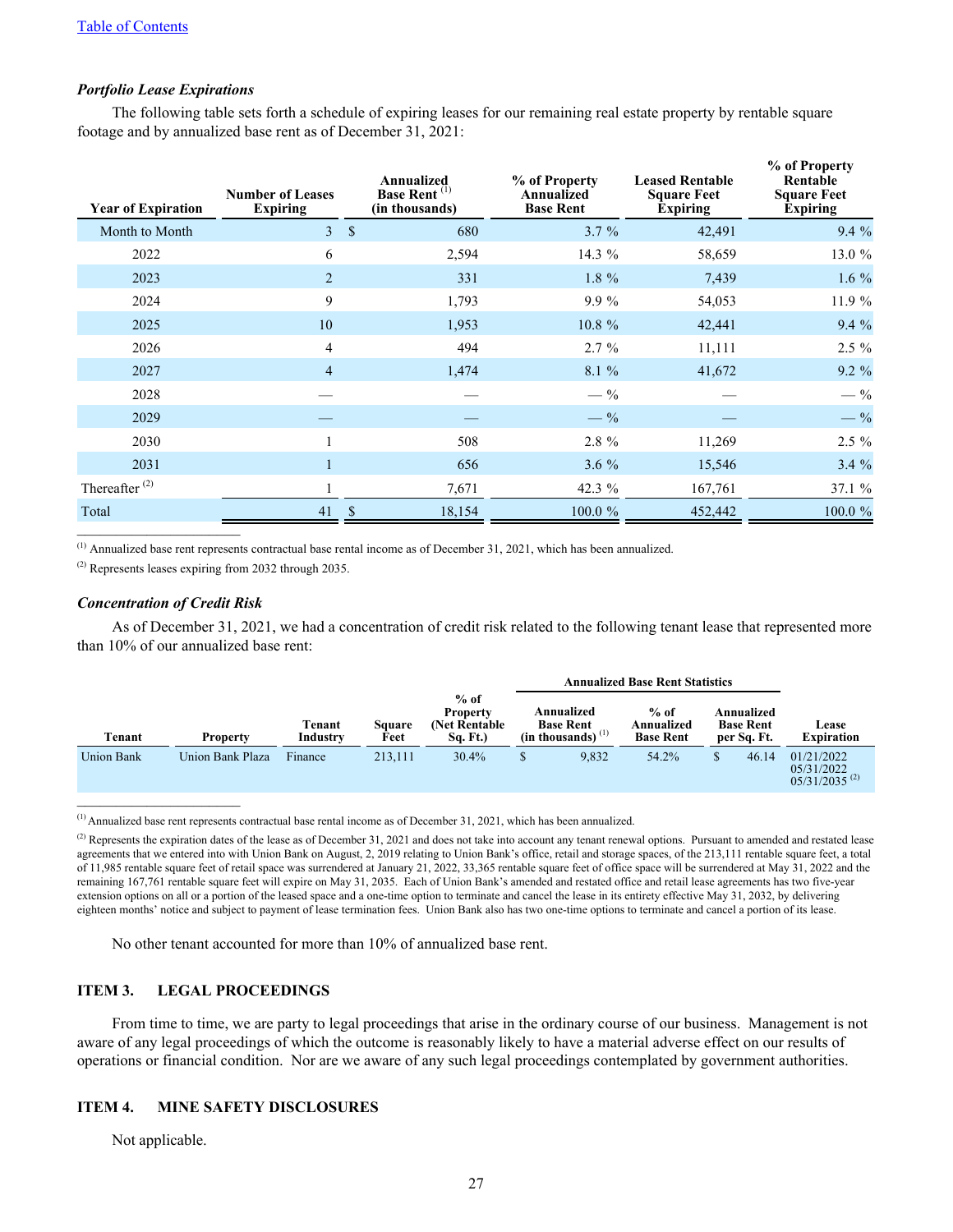#### **PART II**

# <span id="page-28-0"></span>**ITEM 5. MARKET FOR REGISTRANT'S COMMON EQUITY, RELATED STOCKHOLDER MATTERS AND ISSUER PURCHASES OF EQUITY SECURITIES**

#### **Stockholder Information**

As of March 28, 2022, we had approximately 183.3 million shares of common stock outstanding held by a total of approximately 45,000 stockholders. The number of stockholders is based on the records of DST Systems, Inc., which serves as our transfer agent.

#### **Market Information**

No public market currently exists for our shares of common stock. In addition, our stockholders may not sell their shares unless the buyer meets the applicable suitability and minimum purchase requirements. Any sale must comply with applicable state and federal securities laws, and our charter prohibits the ownership of more than 9.8% of our stock by a single person, unless exempted by our board of directors. Consequently, there is the risk that our stockholders may not be able to sell their shares at a time or price acceptable to them. As such, our stockholders' primary source of liquidity is the completion of our Plan of Liquidation.

Our stockholders approved the Plan of Liquidation on March 5, 2020. We expect to distribute substantially all of the remaining proceeds from liquidation after the completion of the sale of our remaining real estate property.

#### *March 2022 Estimated Liquidation Value Per Share*

On March 28, 2022, our board of directors approved an updated estimated liquidation value per share of our common stock of \$1.12, which is equal to our net assets in liquidation, divided by the number of shares outstanding, all as of December 31, 2021, and as disclosed in this Annual Report on Form 10-K (the "March 2022 Estimated Liquidation Value Per Share"). We adopted the liquidation basis of accounting as of and for the periods subsequent to February 1, 2020. Net assets in liquidation represents the remaining estimated liquidation value available to stockholders upon liquidation. For a description of our accounting policies and the methodologies, limitations and assumptions used in the determination of the March 2022 Estimated Liquidation Value Per Share, see the notes to our consolidated financial statements in this Annual Report on Form 10-K.

We are providing the March 2022 Estimated Liquidation Value Per Share to assist broker-dealers that participated in our now-terminated initial public offering in meeting their customer account statement reporting obligations under the Financial Industry Regulatory Authority Rule 2231.

The March 2022 Estimated Liquidation Value Per Share will first appear on the March 2022 customer account statements that will be mailed in April 2022.

### *Limitations of the March 2022 Estimated Liquidation Value Per Share*

As with any valuation methodology, the methodologies used are based upon a number of estimates and assumptions that may not be accurate or complete. Different parties with different assumptions and estimates could derive a different estimated liquidation value per share, and this difference could be significant. The March 2022 Estimated Liquidation Value Per Share does not represent the fair value of our assets less the fair value of our liabilities according to GAAP. Moreover, we did not obtain updated appraisals in connection with the determination of the March 2022 Estimated Liquidation Value Per Share, and the determination was based solely on the factors discussed above.

Our expectations about the implementation of the Plan of Liquidation and the amount of any additional liquidating distributions that we pay to our stockholders and when we will pay them are subject to risks and uncertainties and are based on certain estimates and assumptions, one or more of which may prove to be incorrect. There are many factors that may affect the amount of liquidating distributions we will ultimately pay to our stockholders. If we underestimated our existing obligations and liabilities or the amount of taxes, transaction fees and expenses relating to the liquidation and dissolution, or if unanticipated or contingent liabilities arise, the amount of liquidating distributions ultimately paid to our stockholders could be less than estimated. Moreover, the liquidation value will fluctuate over time in response to developments related to our remaining real estate property, in response to the real estate and finance markets, based on the actual liquidation timing and the amount of net proceeds received from the disposition of our remaining real estate property and due to other factors.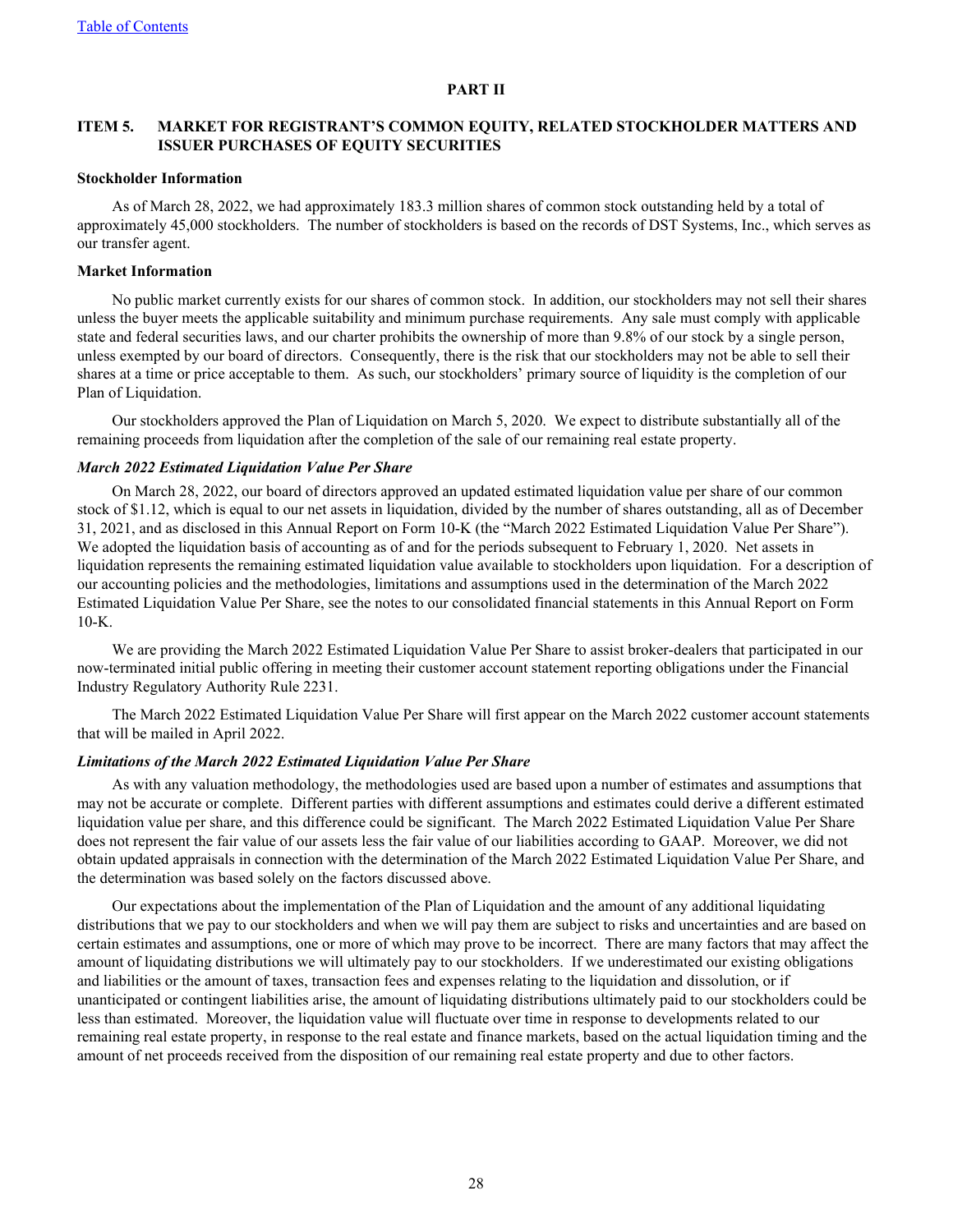In particular, the COVID-19 pandemic, together with the resulting measures imposed to help control the spread of the virus, has had a negative impact on the economy and business activity globally. The COVID-19 pandemic is negatively impacting many industries, including the U.S. office real estate industry and the industries of our tenants, directly or indirectly. While we considered the impact from COVID-19 on the March 2022 Estimated Liquidation Value Per Share, the extent to which the COVID-19 pandemic impacts our operations and those of our tenants and our implementation of the Plan of Liquidation, depends on future developments, which are highly uncertain and cannot be predicted with confidence, including the scope, severity and duration of the pandemic, the actions taken to contain the pandemic or mitigate its impact, and the direct and indirect economic effects of the pandemic and containment measures, among others. Given the uncertainty and current business disruptions as a result of the outbreak of COVID-19, our implementation of the Plan of Liquidation may be materially and adversely impacted and this may have a material effect on the ultimate amount and timing of liquidating distributions received by stockholders.

No assurance can be given that any additional liquidating distributions we pay to our stockholders will equal or exceed the March 2022 Estimated Liquidation Value Per Share. Accordingly, with respect to the March 2022 Estimated Liquidation Value Per Share, we can give no assurance:

- of the amount or timing of liquidating distributions we will ultimately be able to pay our stockholders;
- that a stockholder would be able to resell his or her shares at the March 2022 Estimated Liquidation Value Per Share;
- that an independent third-party appraiser or third-party valuation firm would agree with the March 2022 Estimated Liquidation Value Per Share; or
- that the methodology used to determine the March 2022 Estimated Liquidation Value Per Share would be acceptable to FINRA or for compliance with ERISA reporting requirements.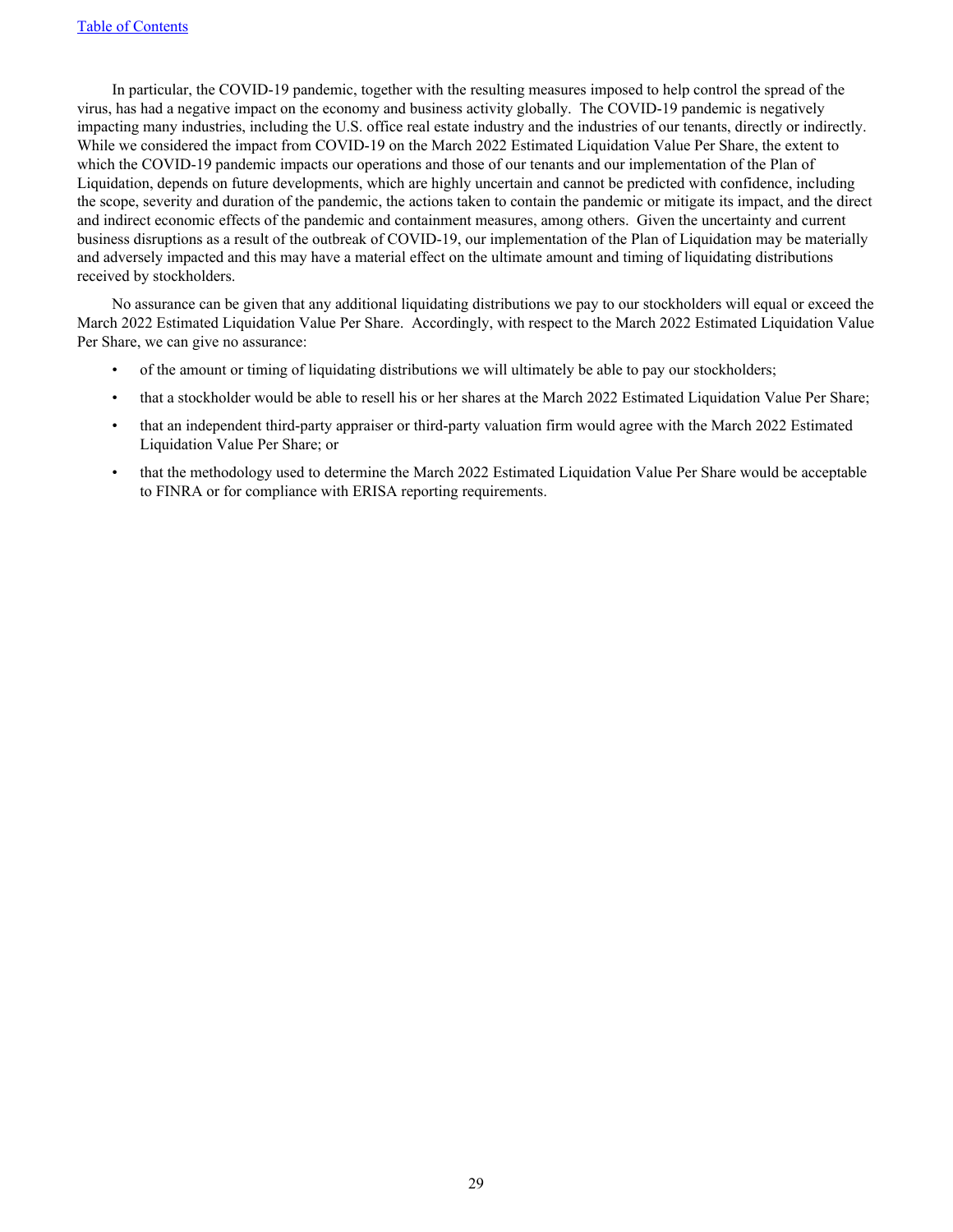### *Historical Estimated Values per Share*

The historical reported estimated values per share of our common stock approved by our board of directors are set forth below:

| <b>Estimated Value per Share</b> | <b>Effective Date of Valuation</b> | Filing with the Securities and Exchange Commission                                                              |
|----------------------------------|------------------------------------|-----------------------------------------------------------------------------------------------------------------|
| \$1.24                           | December 14, 2021                  | Current Report on Form 8-K, filed December 17, 2021                                                             |
| \$1.57                           | October 5, 2021                    | Current Report on Form 8-K, filed September 30, 2021                                                            |
| \$2.07                           | March 11, 2021                     | Part II, Item 5 of our Annual Report on Form 10-K for the<br>Year Ended December 31, 2020, filed March 12, 2021 |
| \$2.01                           | December 30, 2020                  | Current Report on Form 8-K, filed December 28, 2020                                                             |
| \$2.41                           | <b>August 7, 2020</b>              | Current Report on Form 8-K, filed August 3, 2020                                                                |
| \$2.66                           | June 9, 2020                       | Current Report on Form 8-K, filed June 16, 2020                                                                 |
| \$2.87                           | March 5, 2020                      | Current Report on Form 8-K, filed March 6, 2020                                                                 |
| \$3.79                           | November 13, 2019                  | Current Report on Form 8-K, filed November 15, 2019                                                             |
| \$4.50 $^{(1)}$                  | June 17, 2019                      | Current Report on Form 8-K, filed June 14, 2019                                                                 |
| \$4.95                           | December 3, 2018                   | Current Report on Form 8-K, filed December 7, 2018                                                              |
| \$4.89                           | December 8, 2017                   | Current Report on Form 8-K, filed December 11, 2017                                                             |
| \$5.49                           | December 14, 2016                  | Current Report on Form 8-K, filed December 15, 2016                                                             |
| \$5.62                           | December 8, 2015                   | Current Report on Form 8-K, filed December 9, 2015                                                              |
| \$5.86                           | December 4, 2014                   | Current Report on Form 8-K, filed December 4, 2014                                                              |
| $$6.05$^{(2)}$                   | September 22, 2014                 | Current Report on Form 8-K, filed September 23, 2014                                                            |
| \$10.29                          | December 18, 2013                  | Current Report on Form 8-K, filed December 19, 2013                                                             |
| \$10.29                          | December 18, 2012                  | Current Report on Form 8-K, filed December 19, 2012                                                             |
| \$10.11                          | December 19, 2011                  | Current Report on Form 8-K, filed December 21, 2011                                                             |

 $<sup>(1)</sup>$  The estimated value per share of \$4.50 resulted from the payment of a special distribution of \$0.45 per share of common stock to stockholders of record as of</sup> June 17, 2019. Our board of directors declared a special distribution in the amount of \$0.45 per share on the outstanding shares of our common stock on June 12, 2019 to all stockholders of record as of the close of business on June 17, 2019. This special distributions was paid on June 21, 2019 and was funded from our net proceeds from the disposition of two real estate properties in May 2019. The June 17, 2019 estimated value per share was based solely on the December 3, 2018 estimated value per share reduced for the impact of the special distribution.

 $^{(2)}$  The estimated value per share of \$6.05 resulted, in part, from the payment of a special distribution of \$4.50 per share of common stock to stockholders of record as of September 15, 2014. Excluding the impact of the special distribution, our estimated value per share of common stock would have been \$10.55 as of September 22, 2014. Our board of directors declared special distributions in the amount of \$3.75, \$0.30 and \$0.45 per share on the outstanding shares of our common stock on July 8, 2014, August 5, 2014 and August 29, 2014, respectively, for an aggregate amount of \$4.50 per share of common stock, to all stockholders of record as of the close of business on September 15, 2014. These special distributions were paid on September 23, 2014 and were funded from our proceeds from the disposition of nine real estate properties between May 2014 and August 2014 as well as cash on hand resulting primarily from the repayment or sale of five real estate loans receivable during 2013 and 2014.

### **Distribution Information**

We have elected to be taxed as a REIT under the Internal Revenue Code and intend to operate in such a manner. To maintain our qualification as a REIT, we must meet certain organizational and operational requirements, including a requirement to distribute at least 90% of our REIT taxable income (computed without regard to the dividends-paid deduction or net capital gain and which does not necessarily equal net income as calculated in accordance with GAAP). Our board of directors may authorize distributions in excess of those required for us to maintain REIT status depending on our financial condition and such other factors as our board of directors deems relevant.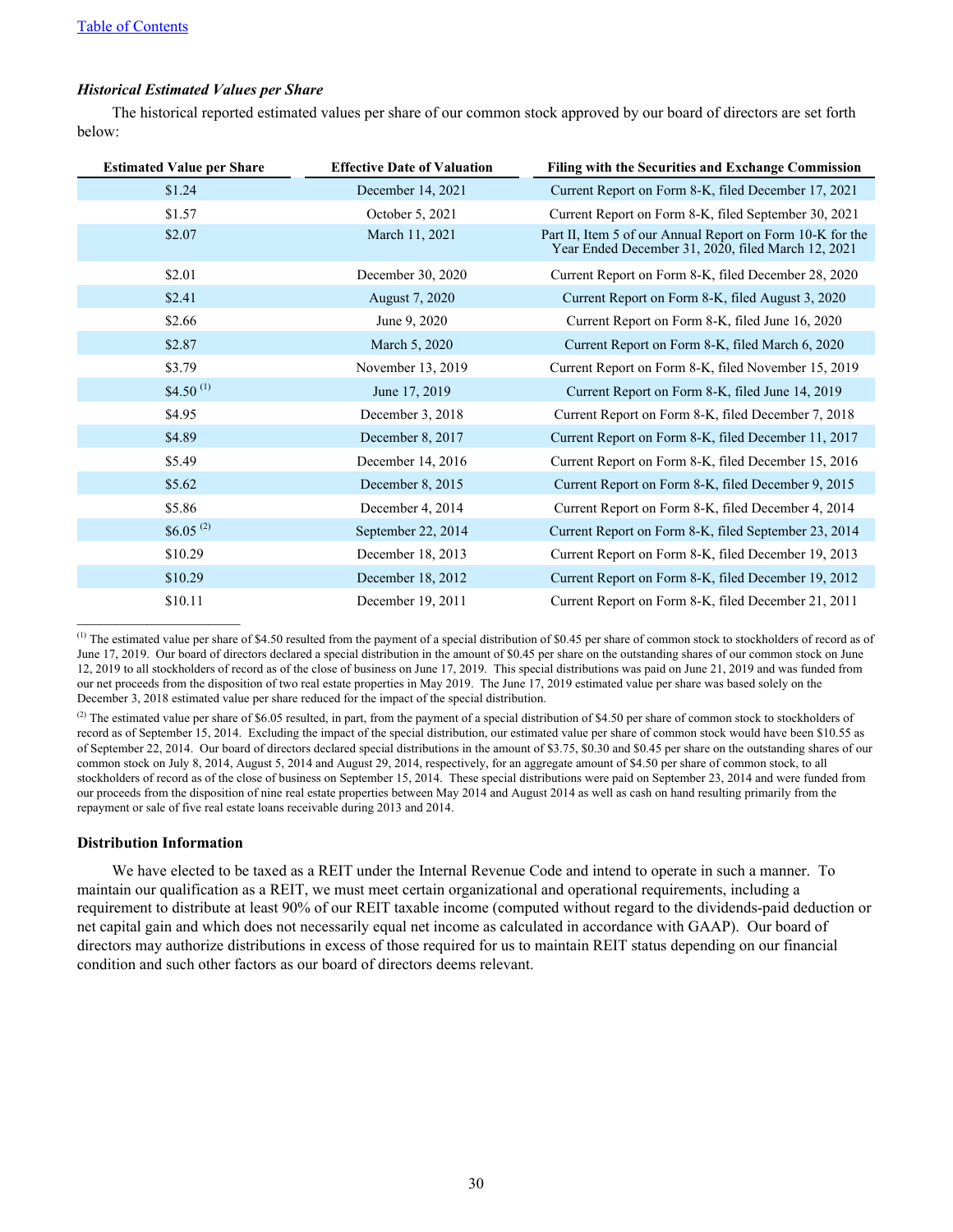In accordance with the Plan of Liquidation, our objectives are to pursue an orderly liquidation of our company by selling all of our assets, paying our debts and our known liabilities, providing for the payment of unknown or contingent liabilities, distributing the net proceeds from liquidation to our stockholders and winding up our operations and dissolving our company. We expect to continue to pay liquidating distribution payments to our stockholders through the completion of our liquidation process and to pay the final liquidating distribution after we sell all of our assets, pay all of our known liabilities and provide for unknown liabilities. Pursuant to the Plan of Liquidation, from March 5, 2020 through December 31, 2021, our board of directors authorized five liquidating distributions:

- On March 5, 2020, our board of directors authorized an initial liquidating distribution in the amount of \$0.75 per share of common stock to stockholders of record as of the close of business on March 5, 2020 (the "Initial Liquidating Distribution"). This Initial Liquidating Distribution was paid on March 10, 2020 and was funded from proceeds from the sale of the Campus Drive Buildings.
- On July 31, 2020, our board of directors authorized a second liquidating distribution in the amount of \$0.25 per share of common stock to stockholders of record as of the close of business on August 3, 2020 (the "Second Liquidating Distribution"). This Second Liquidating Distribution was paid on August 7, 2020 and was funded from proceeds from the sale of two office buildings in Corporate Technology Centre - 100 Headquarters and 200 Holger.
- On December 24, 2020, our board of directors authorized a third liquidating distribution in the amount of \$0.40 per share of common stock to stockholders of record as of the close of business on December 24, 2020 (the "Third Liquidating Distribution"). This Third Liquidating Distribution was paid on December 30, 2020 and was funded from proceeds from the sale of two office buildings in Corporate Technology Centre - 250 Holger and 350 Holger.
- On September 29, 2021, our board of directors authorized a fourth liquidating distribution in the amount of \$0.50 per share of common stock to stockholders of record as of the close of business on October 1, 2021 (the "Fourth Liquidating Distribution"). This Fourth Liquidating Distribution was paid on October 5, 2021 and was funded from proceeds from the sales of Fountainhead Plaza and Granite Tower.
- On December 9, 2021, our board of directors authorized a fifth liquidating distribution in the amount of \$0.20 per share of common stock to stockholders of record as of the close of business on December 9, 2021 (the "Fifth Liquidating Distribution"). This Fifth Liquidating Distribution was paid on December 14, 2021 and was funded from proceeds from the sales of Willow Oaks Corporate Center and an office building in Corporate Technology Centre - 300 Holger.

Our expectations about the amount of liquidating distributions that we will pay and when we will pay them are based on many estimates and assumptions, one or more of which may prove to be incorrect. As a result, the actual amount of liquidating distributions we pay to our stockholders may be less than we estimate and the liquidating distributions may be paid later than we predict. Further, given the uncertainty and current business disruptions as a result of the outbreak of COVID-19, our implementation of the Plan of Liquidation may be materially and adversely impacted and this may have a material effect on the ultimate amount and timing of liquidating distributions received by stockholders. See Part II, Item 7, "Management's Discussion and Analysis of Financial Condition and Results of Operations — Market Outlook — Real Estate and Real Estate Finance Markets — COVID-19 Pandemic and Portfolio Outlook" for a discussion of the impact of the outbreak of COVID-19 on our business and our liquidation and Part I, Item 1A, "Risks Factors." We do not expect to pay regular monthly distributions during the liquidation process. During the liquidating process, we intend to maintain adequate cash reserves for liquidity, capital expenditures, and other future capital needs.

### **Unregistered Sales of Equity Securities**

During the fiscal year ended December 31, 2021, we did not sell any equity securities that were not registered under the Securities Act of 1933.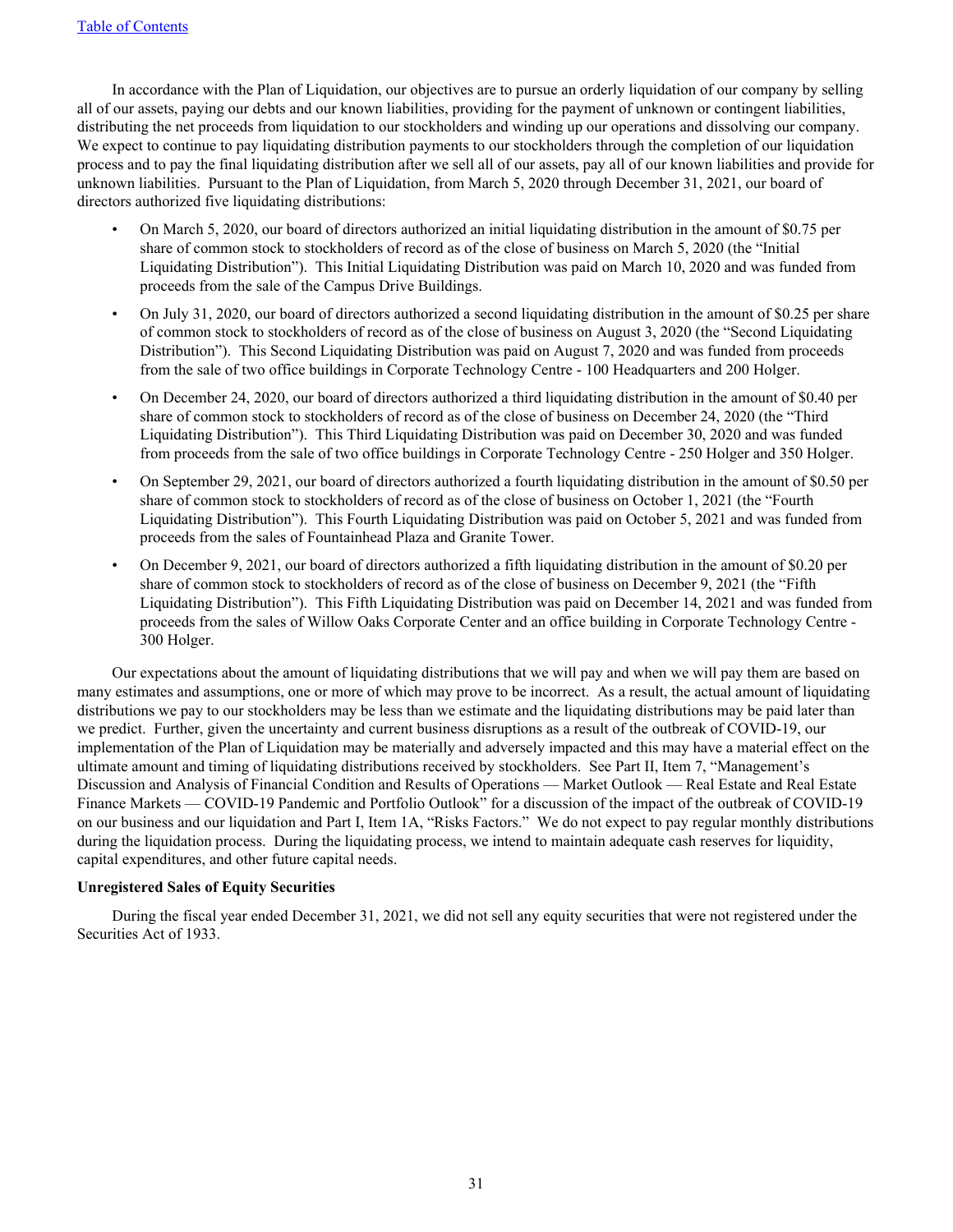### **Share Redemption Program**

On November 1, 2021, in connection with our liquidation pursuant to the Plan of Liquidation, our board of directors approved the termination of our share redemption program effective as of November 22, 2021. Prior to termination, our share redemption program was limited to redemptions sought upon a stockholder's death, "qualifying disability" or "determination of incompetence" (each as defined in the share redemption program and, together with redemptions sought in connection with a stockholder's death, "Special Redemptions"). Such redemptions were subject to the limitations described in the share redemption program document, including:

- During each calendar year, Special Redemptions were limited to an annual dollar amount determined by the board of directors. On December 24, 2020, our board of directors approved a dollar amount limitation for Special Redemptions of \$10.0 million in the aggregate for the calendar year 2021.
- During any calendar year, we could redeem no more than 5% of the weighted-average number of shares outstanding during the prior calendar year.
- We had no obligation to redeem shares if the redemption would violate the restrictions on distributions under Maryland General Corporation Law, as amended from time to time, which prohibits distributions that would cause a corporation to fail to meet statutory tests of solvency.

Our share redemption program, as amended, set the redemption price per share of our common stock eligible for redemption at our most recent estimated value per share as of the applicable redemption date, provided that if our board of directors declared liquidating distributions on such share with a record date prior to the applicable redemption date for such share and the most recent estimated value per share had not been updated to reflect the reduction for such liquidating distributions, then the redemption price per share was reduced to reflect the amount of such liquidating distributions.

On December 24, 2020, in connection with the authorization of the Third Liquidating Distribution, our board of directors approved an updated estimated value per share of our common stock of \$2.01, effective December 30, 2020. Therefore, effective commencing with the December 31, 2020 redemption date, the redemption price for all shares eligible for redemption was equal to \$2.01, which was effective through the February 26, 2021 redemption date. For more information, see our Current Report on Form 8-K, filed with the SEC on December 28, 2020.

On March 11, 2021, our board of directors approved an estimated value per share of our common stock of \$2.07 based on our net assets in liquidation, divided by the number of shares outstanding, all as of December 31, 2020. Therefore, effective commencing with the March 31, 2021 redemption date, the redemption price for all shares eligible for redemption was equal to \$2.07, which was effective through the September 30, 2021 redemption date. For more information, see Part II, Item 5, "Market for Registrant's Common Equity, Related Stockholder Matters and Issuer Purchases of Equity Securities - Market Information" of our Annual Report on Form 10-K for the year ended December 31, 2020, filed with the SEC on March 12, 2021.

On September 29, 2021, in connection with the authorization of the Fourth Liquidating Distribution, our board of directors approved an updated estimated value per share of our common stock of \$1.57, effective October 5, 2021. Therefore, the redemption price for all shares eligible for redemption was equal to \$1.57 for the October 29, 2021 redemption date. For more information, see our Current Report on Form 8-K, filed with the SEC on September 30, 2021.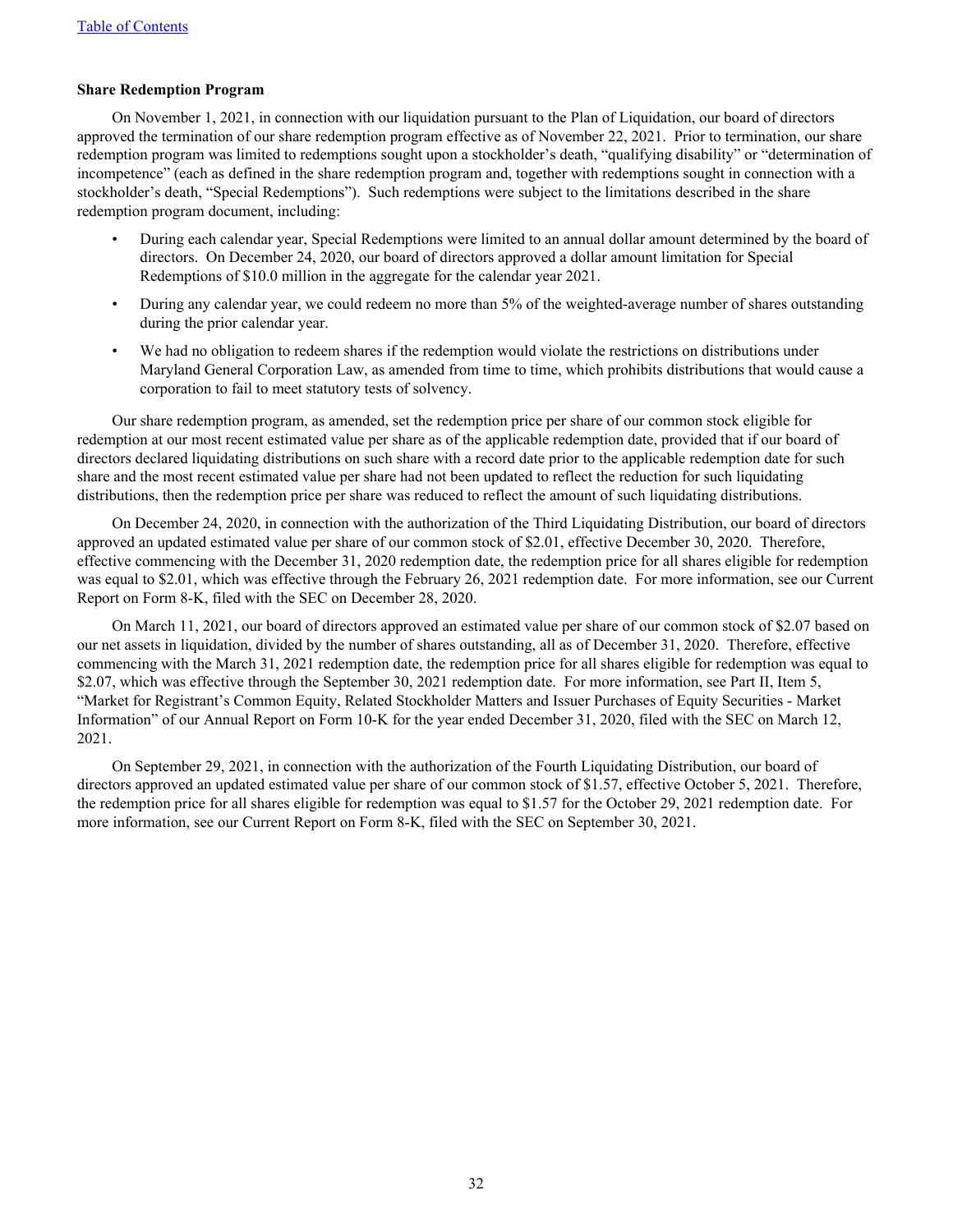#### <span id="page-33-0"></span>[Table of Contents](#page-1-0)

The only redemptions we made under our share redemption program during the year ended December 31, 2021 were those that qualified as, and met the requirements for, Special Redemptions under our share redemption program and we fulfilled all redemption requests that qualified as Special Redemptions under our share redemption program. We funded redemptions during the year ended December 31, 2021 with existing cash on hand. During the year ended December 31, 2021, we redeemed shares pursuant to our share redemption program as follows:

| Month            | <b>Total Number of Shares</b><br>Redeemed <sup>(1)</sup> |                    | <b>Average Price Paid<br/>Per Share</b> <sup>(2)</sup> | <b>Approximate Dollar Value of Shares</b><br><b>Available That May Yet Be Redeemed</b><br><b>Under the Program</b> |
|------------------|----------------------------------------------------------|--------------------|--------------------------------------------------------|--------------------------------------------------------------------------------------------------------------------|
| January 2021     | 115,571                                                  | - \$               | 2.01                                                   | (3)                                                                                                                |
| February 2021    | 72,339                                                   | <sup>\$</sup>      | 2.01                                                   | (3)                                                                                                                |
| March 2021       | 56,058                                                   | $\mathbb{S}$       | 2.07                                                   | (3)                                                                                                                |
| April 2021       | 128,533                                                  | <sup>\$</sup>      | 2.07                                                   | (3)                                                                                                                |
| May 2021         | 93,291                                                   | $\mathcal{S}$      | 2.07                                                   | (3)                                                                                                                |
| June 2021        | 140,128                                                  | -S                 | 2.07                                                   | (3)                                                                                                                |
| <b>July 2021</b> | 99,822                                                   | $\mathbf{\hat{s}}$ | 2.07                                                   | (3)                                                                                                                |
| August 2021      | 79,382                                                   | -S                 | 2.07                                                   | (3)                                                                                                                |
| September 2021   | 82,285                                                   | $\mathbf{s}$       | 2.07                                                   | (3)                                                                                                                |
| October 2021     | 85,173                                                   | \$                 | 1.57                                                   | (3)                                                                                                                |
| November 2021    |                                                          | \$                 |                                                        | (3)                                                                                                                |
| December 2021    |                                                          | \$                 |                                                        | (3)                                                                                                                |
| Total            | 952,582                                                  |                    |                                                        |                                                                                                                    |
|                  |                                                          |                    |                                                        |                                                                                                                    |

 $<sup>(1)</sup>$  We announced the adoption and commencement of the program on April 8, 2008. We announced amendments to the program on May 13, 2009</sup> (which amendment became effective on June 12, 2009), on March 11, 2011 (which amendment became effective on April 10, 2011), on May 18, 2012 (which amendment became effective on June 17, 2012), on June 29, 2012 (which amendment became effective on July 29, 2012), on October 18, 2012 (which amendment became effective on November 17, 2012), on March 8, 2013 (which amendment became effective on April 7, 2013), on October 17, 2013 (which amendment became effective on November 16, 2013), on May 19, 2014 (which amendment became effective on June 18, 2014), on December 7, 2018 (which amendment became effective on January 6, 2019), on March 6, 2020 (which amendment became effective on March 20, 2020) and on June 16, 2020 (which amendment became effective on June 30, 2020). We announced the termination of the share redemption program on November 5, 2021 with an effective date of November 22, 2021.

 $(2)$  During the year ended December 31, 2021, shares eligible for redemption were redeemed at the prices set forth above.

<sup>(3)</sup> We limited the dollar value of shares that may be redeemed under the share redemption program as described above. During the year ended December 31, 2021, we redeemed \$1.9 million of shares of common stock, which represented all redemption requests received in good order and eligible for redemption through the October 29, 2021 redemption date.

#### **ITEM 6. [RESERVED]**

#### **ITEM 7. MANAGEMENT'S DISCUSSION AND ANALYSIS OF FINANCIAL CONDITION AND RESULTS OF OPERATIONS**

The following discussion and analysis should be read in conjunction with our accompanying consolidated financial statements and the notes thereto. Also see "Forward-Looking Statements" and "Summary Risk Factors" preceding Part I and Part I, Item 1A, "Risk Factors."

#### **Overview**

We were formed on July 12, 2007 as a Maryland corporation that elected to be taxed as a real estate investment trust ("REIT") beginning with the taxable year ended December 31, 2008 and we intend to continue to operate in such a manner. We conduct our business primarily through our Operating Partnership, of which we are the sole general partner. Subject to certain restrictions and limitations, our business is managed by our advisor, KBS Capital Advisors LLC, pursuant to an advisory agreement. KBS Capital Advisors conducts our operations and manages our remaining real estate property. Our advisor owns 20,000 shares of our common stock. We have no paid employees.

As of December 31, 2021, we owned one office property.

As of December 31, 2021, we had 183,346,918 shares of common stock issued and outstanding.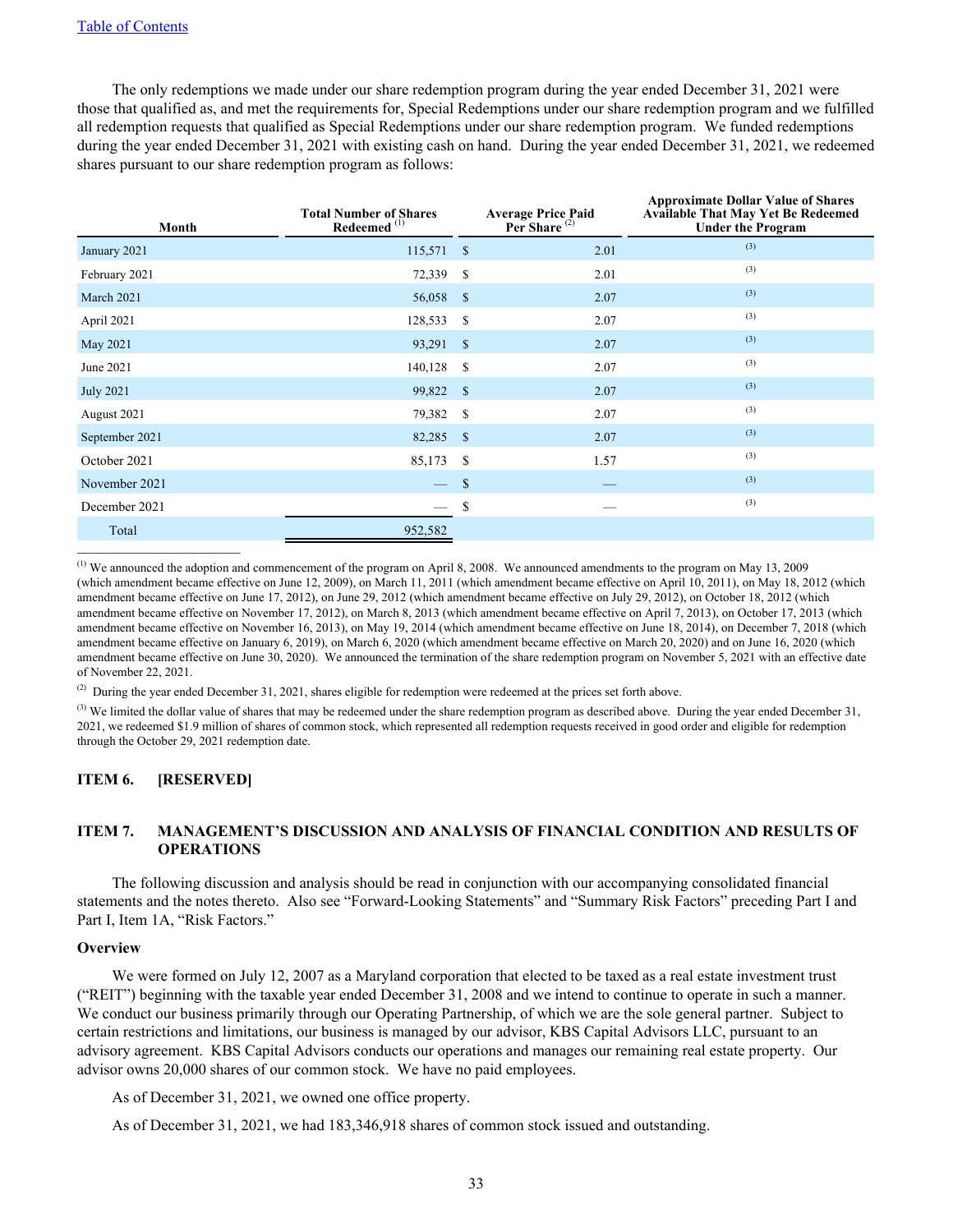On November 13, 2019, in connection with a review of potential strategic alternatives available to us, a special committee composed of all of our independent directors (the "Special Committee") and our board of directors unanimously approved the sale of all of our assets and our dissolution pursuant to the terms of the plan of complete liquidation and dissolution (the "Plan of Liquidation"). The principal purpose of the Plan of Liquidation is to provide liquidity to our stockholders by selling our assets, paying our debts and distributing the net proceeds from liquidation to our stockholders. On March 5, 2020, our stockholders approved the Plan of Liquidation. The Plan of Liquidation is included as an exhibit to this Annual Report on Form 10-K.

#### *Plan of Liquidation*

In accordance with the Plan of Liquidation, our objectives are to pursue an orderly liquidation of our company by selling all of our assets, paying our debts and our known liabilities, providing for the payment of unknown or contingent liabilities, distributing the net proceeds from liquidation to our stockholders and winding up our operations and dissolving our company.

| <b>Record Date</b> | <b>Payment Date</b> | <b>Liquidating Distribution Per Share</b> |  |  |
|--------------------|---------------------|-------------------------------------------|--|--|
| March 5, 2020      | March 10, 2020      | 0.75                                      |  |  |
| August 3, 2020     | August 7, 2020      | 0.25                                      |  |  |
| December 24, 2020  | December 30, 2020   | 0.40                                      |  |  |
| October 1, 2021    | October 5, 2021     | 0.50                                      |  |  |
| December 9, 2021   | December 14, 2021   | 0.20                                      |  |  |

Pursuant to the Plan of Liquidation, our board of directors has authorized the following liquidating distributions:

We expect to distribute substantially all of the remaining proceeds from liquidation after the completion of the sale of our remaining real estate property.

Our expectations about the implementation of the Plan of Liquidation and the amount of any additional liquidating distributions that we will pay to our stockholders and when we will pay them are subject to risks and uncertainties and are based on certain estimates and assumptions, one or more of which may prove to be incorrect. As a result, the actual amount of any additional liquidating distributions we pay to stockholders may be less than we estimate and the liquidating distributions may be paid later than we predict. There are many factors that may affect the amount of liquidating distributions we will ultimately pay to our stockholders. If we underestimate our existing obligations and liabilities or the amount of taxes, transaction fees and expenses relating to the liquidation and dissolution, or if unanticipated or contingent liabilities arise, the amount of liquidating distributions ultimately paid to our stockholders could be less than estimated. Moreover, the liquidation value will fluctuate over time in response to developments related to our remaining real estate property, in response to the real estate and finance markets, based on the actual liquidation timing and the amount of net proceeds received from the disposition of our remaining asset and due to other factors. Given the uncertainty and current business disruptions as a result of the outbreak of COVID-19, our implementation of the Plan of Liquidation may be materially and adversely impacted and this may have a material effect on the ultimate amount and timing of liquidating distributions received by our stockholders. While we have considered the impact from COVID-19 in our net assets in liquidation presented on the Consolidated Statement of Net Assets as of December 31, 2021, the extent to which our business may be affected by COVID-19 depends on future developments with respect to the continued spread and treatment of the virus, the actions taken to contain the pandemic or mitigate its impact, and the direct and indirect economic effects of the pandemic and containment measures. See "—Market Outlook — Real Estate and Real Estate Finance Markets — COVID-19 Pandemic and Portfolio Outlook" for a discussion of the impact of the outbreak of COVID-19 on our business and our liquidation. We can give no assurance regarding the timing of the disposition of our remaining asset, the sale price we will receive for this asset, and the amount or timing of liquidating distributions to be received by our stockholders.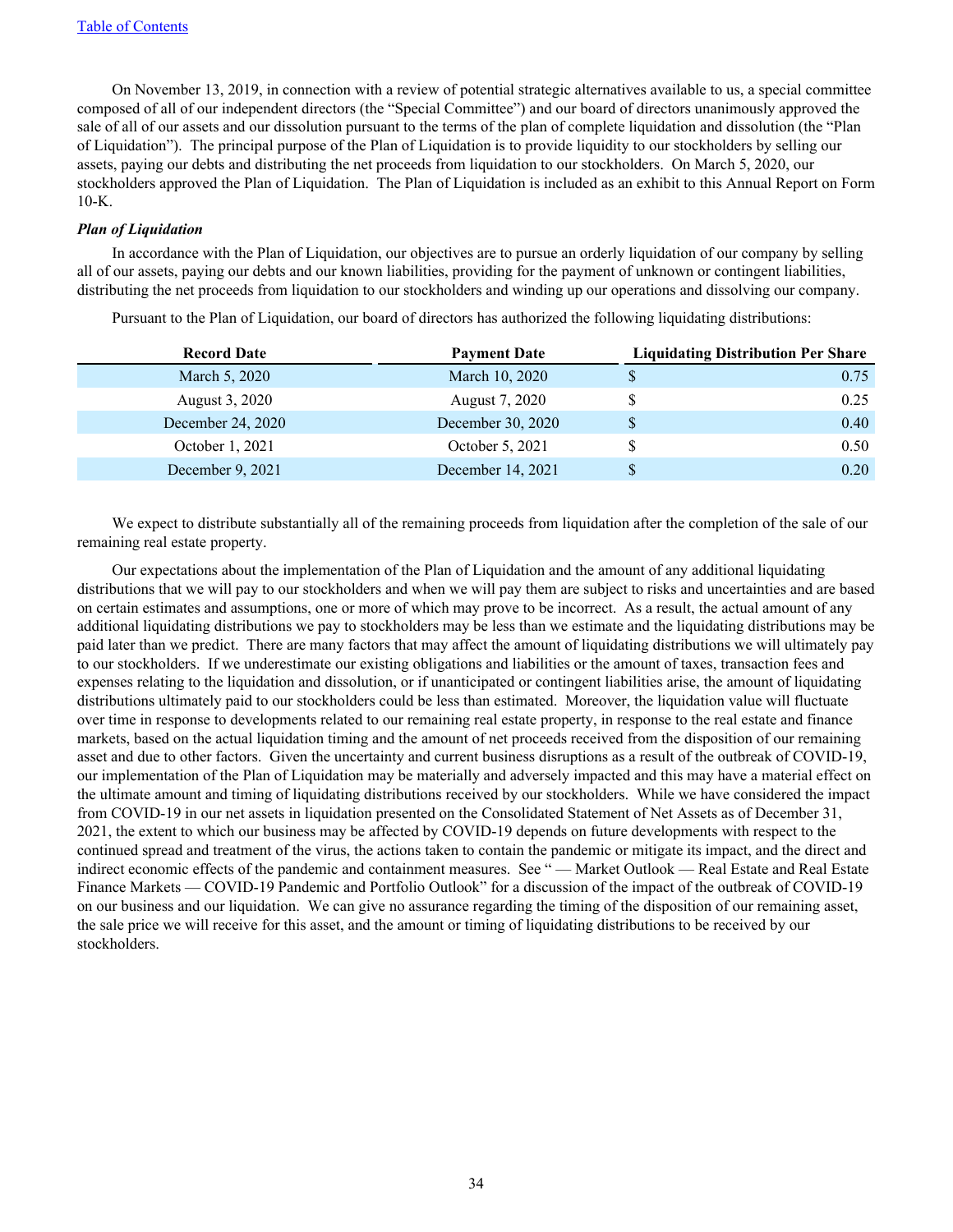#### **Market Outlook – Real Estate and Real Estate Finance Markets**

Volatility in global financial markets and changing political environments can cause fluctuations in the performance of the U.S. commercial real estate markets. Possible future declines in rental rates, slower or potentially negative net absorption of leased space and expectations of future rental concessions, including free rent to renew tenants early, to retain tenants who are up for renewal or to attract new tenants, may result in decreases in cash flows from our remaining property. Further, revenues from our remaining property could decrease due to a reduction in occupancy (caused by factors including, but not limited to, tenant defaults, tenant insolvency, early termination of tenant leases and non-renewal of existing tenant leases), rent deferrals or abatements, tenants being unable to pay their rent and/or lower rental rates. Reductions in revenues from our remaining property would adversely impact the timing of the asset sale and/or the sales price we will receive for our property. Market conditions can change quickly, potentially negatively impacting the value of real estate investments. Most recently, the outbreak of COVID-19 has had a negative impact on the real estate market as discussed below.

#### *COVID-19 Pandemic and Portfolio Outlook*

As of December 31, 2021, the novel coronavirus, or COVID-19, pandemic is ongoing. The spread of COVID-19 in many countries, including the United States, has significantly adversely impacted global economic activity and has contributed to significant volatility in financial markets. The global impact of the pandemic has been rapidly evolving and many countries, states and localities, including states and localities in the United States, have reacted by restricting many business and travel activities, mandating the partial or complete closures of certain businesses and schools and taking other actions to mitigate the spread of the virus, most of which have a disruptive effect on economic activity, including the use of and demand for office space. Many private businesses, including some of our tenants, continue to recommend or mandate some or all of their employees work from home or are rotating employees in and out of the office to encourage social distancing in the workplace. Due to these events, during 2021, the usage of our assets remained lower than pre-pandemic levels. In addition, we experienced a significant reduction in leasing interest and activity when compared to pre-pandemic levels.

We cannot predict when, if and to what extent these restrictions and other actions will end and when, if and to what extent economic activity, including the use of and demand for office space, will return to pre-pandemic levels. Even after the pandemic has ceased to be active, the prevalence of work-from-home policies during the pandemic may alter tenant preferences in the long-term with respect to the demand for leasing office space.

The outbreak of COVID-19 and its impact on the current financial, economic, capital markets and real estate market environment, and future developments in these and other areas present uncertainty and risk with respect to our business, financial condition, results of operations, cash flows and liquidation. Although a recovery is partially underway, it continues to be gradual, uneven and characterized by meaningful dispersion across sectors and regions, and could be hindered by persistent or resurgent infection rates. Issues with respect to the distribution and acceptance of vaccines or the spread of new variants of the virus could adversely impact the recovery. Overall, there remains significant uncertainty regarding the timing and duration of the economic recovery, which precludes any prediction as to the ultimate adverse impact COVID-19 may have on our business and liquidation.

During the years ended December 31, 2021 and 2020, we did not experience a significant impact to rental income collections from the COVID-19 pandemic. Rent collections for the quarter ended December 31, 2021 were approximately 99%. Many of our tenants have suffered reductions in revenue. As of December 31, 2021, we had entered into lease amendments related to the effects of the COVID-19 pandemic, granting \$0.2 million of rent deferrals for the period from March 2020 through December 31, 2021 and granting \$0.2 million in rental abatements during this period. From March 2020 through December 31, 2021, three tenants were granted rental deferrals and five tenants were granted rental abatements as a result of the pandemic. The three tenants granted deferrals were tenants at a property sold in December 2021. We expect to collect the deferred rent from these tenants from the purchaser of the property. We will continue to evaluate any additional short-term rent relief requests from tenants on an individual basis. Any future rent relief arrangements are expected to be structured as temporary short-term deferrals of base rent that will be paid back over time. Not all tenant requests will ultimately result in modified agreements, nor are we forgoing our contractual rights under our lease agreements. In most cases, it is in our best interest to help our tenants remain in business and reopen when restrictions are lifted. Subsequent to December 31, 2021, we have not seen a material impact on our rent collections. Current collections and rent relief requests to date may not be indicative of collections or requests in any future period.

Although we did not experience significant disruptions in rental income, during the years ended December 31, 2021 and 2020, we reduced the estimated liquidation value of our real estate portfolio by \$78.1 million (or \$54.6 million after accounting for the decrease in estimated capital expenditures of \$23.5 million that was previously projected to be spent) and \$90.2 million, respectively, due to changes in leasing projections across our portfolio resulting in lower projected cash flow and projected sales prices caused by the impact of the COVID-19 pandemic. In future periods, we may need to recognize additional decreases in the value of our remaining real estate property to the extent leasing projections or the projected sales price declines.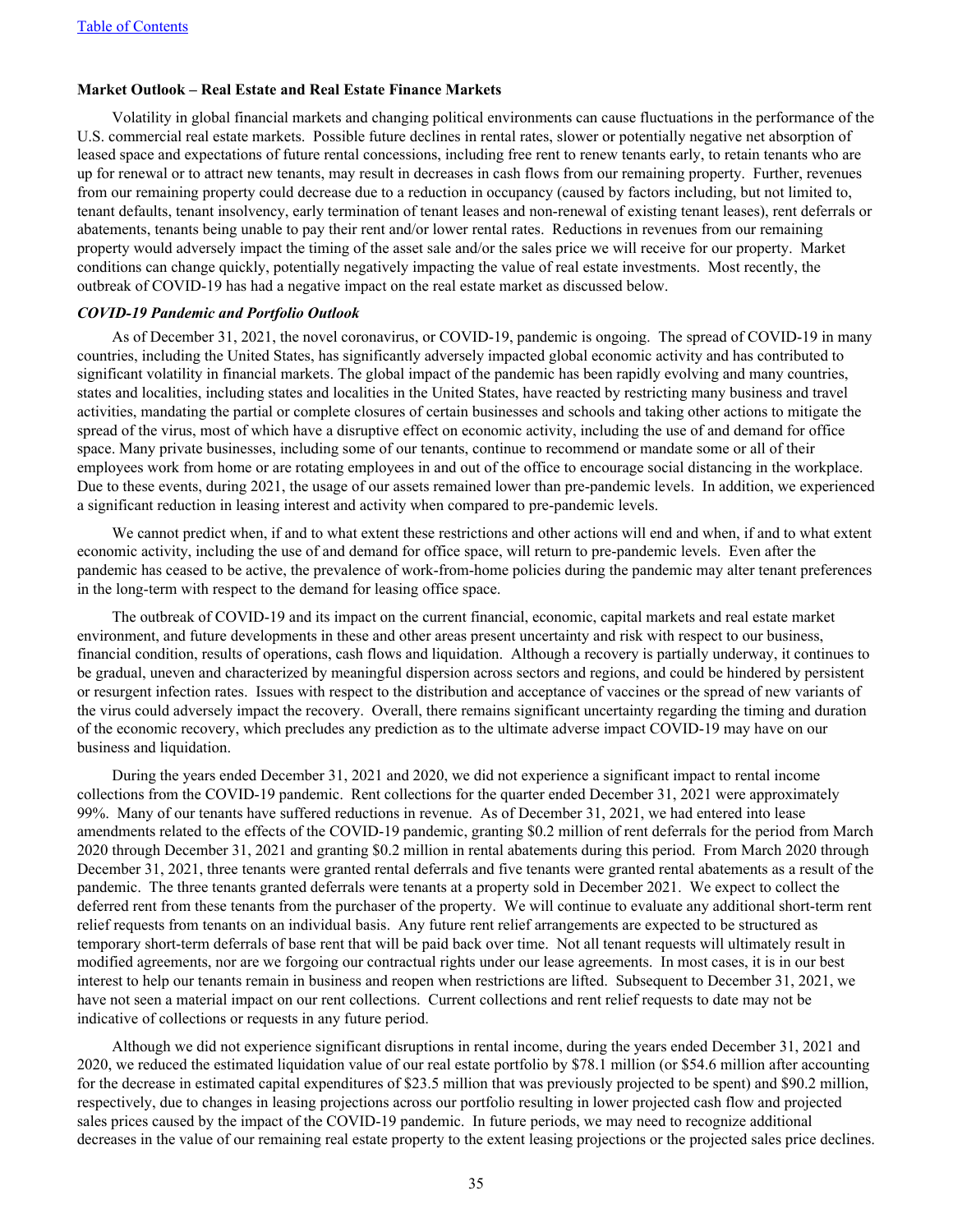Our business, like all businesses, is being impacted by the uncertainty regarding the COVID-19 pandemic, the effectiveness of policies introduced to neutralize the disease, and the impact of those policies on economic activity. Given the uncertainty and current business disruptions as a result of the outbreak of COVID-19, our implementation of the Plan of Liquidation may be materially and adversely impacted and this may have a material effect on the ultimate amount and timing of liquidating distributions received by our stockholders.

#### **Liquidity and Capital Resources**

As described above under "— Overview — Plan of Liquidation," on March 5, 2020, our stockholders approved the sale of all of our assets and our dissolution pursuant to the terms of the Plan of Liquidation. We expect to sell all of our assets, pay all of our known liabilities, provide for unknown liabilities and distribute the net proceeds from liquidation to our stockholders. Our principal demands for funds through the completion of our liquidation will be for: the payment of operating expenses, capital expenditures and general and administrative expenses, including expenses in connection with the Plan of Liquidation; and payments of distributions to stockholders pursuant to the Plan of Liquidation. During our liquidation, we intend to use our cash on hand and proceeds from the sale of real estate properties as our primary sources of liquidity. To the extent available, we also intend to use cash flow generated by our remaining real estate property.

Our investment in real estate generates cash flow in the form of rental revenues and tenant reimbursements, which are reduced by operating expenditures, the payment of asset management fees and corporate general and administrative expenses. Cash flow from operations from our real estate investment is primarily dependent upon the occupancy level of the property, the net effective rental rates on our leases, the collectibility of rent and operating recoveries from our tenants and how well we manage our expenditures. As of December 31, 2021, our remaining real estate property was 65% occupied.

For the year ended December 31, 2021, our cash needs for capital expenditures and the payment of debt obligations were met with cash on hand and proceeds from asset sales. With the proceeds from asset sales in 2021, we repaid a total of \$240.5 million of outstanding notes payable during the year ended December 31, 2021, and we did not have any outstanding notes payable as of December 31, 2021. We do not intend to obtain additional debt financing in the future. Operating cash needs during the same period were met with cash flow generated by our real estate investments. We believe that our cash on hand, our cash flow from operations to the extent available and proceeds from the sale of our remaining real estate property will be sufficient to meet our liquidity needs during our liquidation.

During the liquidating process, we intend to maintain adequate cash reserves for liquidity, capital expenditures and other future capital needs. As of December 31, 2021, the estimated capital expenditures through the anticipated disposition date for our remaining real estate property were \$19.4 million.

We expect to continue to pay liquidating distribution payments to our stockholders through the completion of our liquidation process and to pay the final liquidating distribution after we sell all of our assets, pay all of our known liabilities and provide for unknown liabilities. At the time of adopting the Plan of Liquidation, we had anticipated completing the orderly liquidation of our company and paying substantially all of our liquidating distributions from the net proceeds from liquidation within 24 months after stockholder approval of the Plan of Liquidation, which occurred on March 5, 2020. Given the uncertainty and business disruptions as a result of the outbreak of COVID-19, our completion of the Plan of Liquidation has been delayed. We currently anticipate that we will complete our liquidation by the third quarter of 2022. Although we were not able to complete our liquidation within the 24-month period described above, we do not anticipate any material unfavorable tax consequences to our stockholders or to our status as a REIT. For U.S. federal income tax purposes, (i) we did not have any current and accumulated earnings and profits (including any gain) or taxable income or gain for the taxable years ended December 31, 2020 and December 31, 2021 and (ii) we do not anticipate any current and accumulated earnings and profits (including any gain) or taxable income or gain in the future. Our expectations about the amount of future liquidating distributions that we will pay and when we will pay them are based on certain estimates and assumptions, one or more of which may prove to be incorrect. As a result, the actual amount of liquidating distributions we pay to our stockholders may be less than our estimate and the liquidating distributions may be paid later than we predict. See "— Overview — Plan of Liquidation" and "—Market Outlook — Real Estate and Real Estate Finance Markets — COVID-19 Pandemic and Portfolio Outlook" for a discussion of the impact of the outbreak of COVID-19 on our business and our liquidation. We do not expect to pay regular monthly distributions during the liquidating process.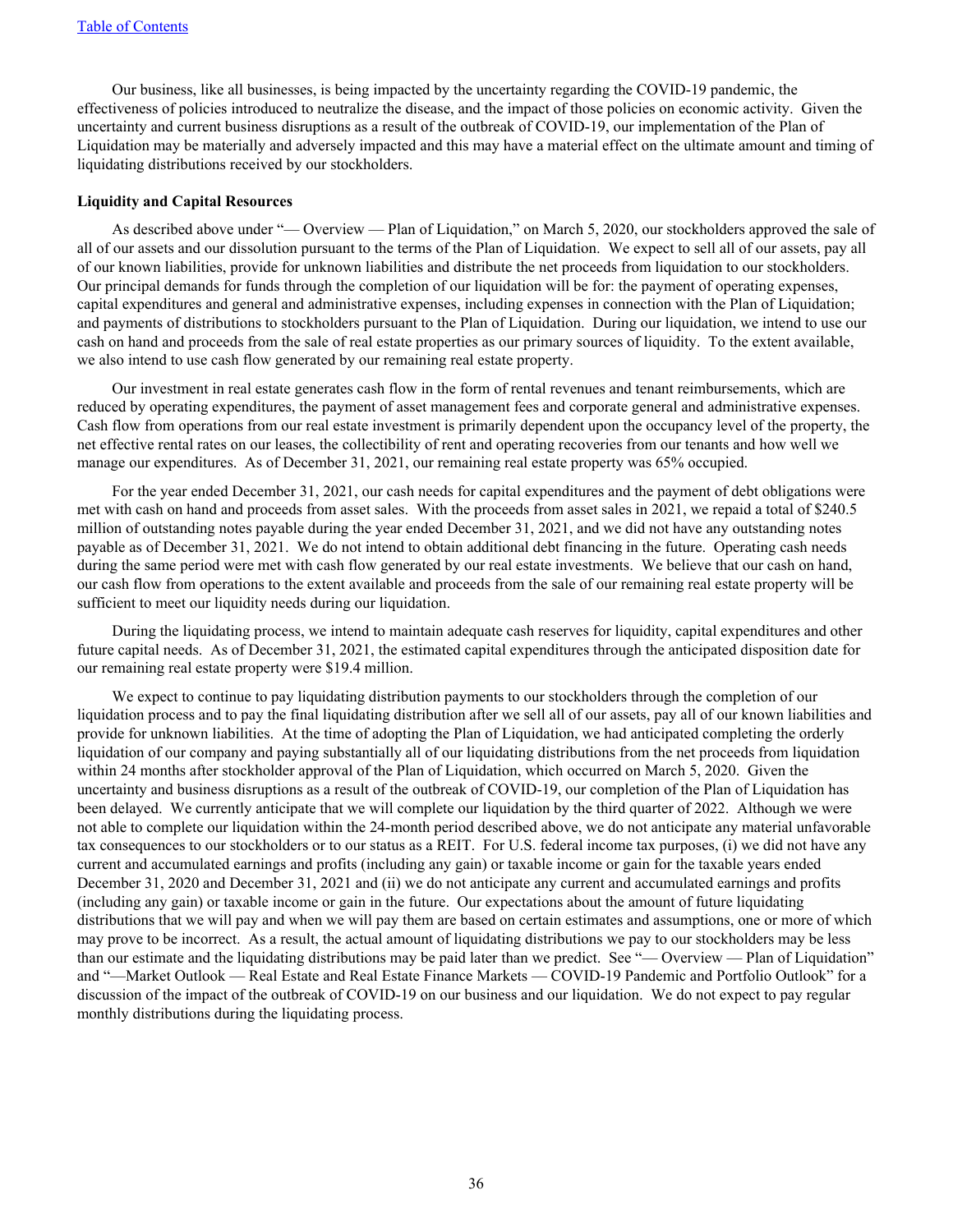In addition to using our capital resources for capital expenditures and for operating costs, we use our capital resources to make certain payments to our advisor. We paid our advisor fees in connection with the acquisition and origination of our assets and pay our advisor fees in connection with the management and disposition of our assets and for certain costs incurred by our advisor in providing services to us. Among the fees payable to our advisor is an asset management fee. With respect to investments in real estate, we pay our advisor a monthly asset management fee equal to one-twelfth of 0.75% of the amount paid or allocated to acquire the investment, plus the cost of any subsequent development, construction or improvements to the property. This amount includes any portion of the investment that was debt financed and is inclusive of acquisition fees and expenses related thereto. We also continue to reimburse our advisor and our dealer manager for certain stockholder services.

During the year ended December 31, 2021, cash and cash equivalents increased by \$23.4 million primarily as a result of \$178.0 million of net cash proceeds from the dispositions of four office properties after debt repayments and net inflows from investments in real estate of \$19.4 million, offset by the payments of: the \$91.7 million Fourth Liquidating Distribution, the \$36.7 million Fifth Liquidating Distribution, \$27.8 million of capital expenditures and \$8.8 million of corporate expenditures.

On November 1, 2021, in connection with our liquidation pursuant to the Plan of Liquidation, our board of directors approved the termination of our share redemption program effective as of November 22, 2021.

Pursuant to our stockholders' approval of the Plan of Liquidation, we adopted the liquidation basis of accounting as of February 1, 2020 (as the approval of the Plan of Liquidation by our stockholders became imminent within the first week of February 2020 based on the results of our solicitation of proxies from our stockholders for their approval of the Plan of Liquidation) and for the periods subsequent to February 1, 2020 in accordance with GAAP. Accordingly, on February 1, 2020, assets were adjusted to their estimated net realizable value, or liquidation value, which represents the estimated amount of cash that we will collect through the disposal of our assets as we carry out our Plan of Liquidation. The liquidation values of our operating properties are presented on an undiscounted basis. Estimated costs to dispose of assets and estimated capital expenditures through the anticipated disposition date of the properties have been presented separately from the related assets. Liabilities are carried at their contractual amounts due or estimated settlement amounts.

#### **Changes in Net Assets in Liquidation**

#### *For the Year Ended December 31, 2021*

Net assets in liquidation decreased by approximately \$176.0 million from \$381.5 million on December 31, 2020 to \$205.5 million on December 31, 2021. Pursuant to the Plan of Liquidation, on September 29, 2021, our board of directors authorized the Fourth Liquidating Distribution in the amount of \$0.50 per share of common stock to our stockholders of record as of the close of business on October 1, 2021, for an aggregate cash distribution of approximately \$91.7 million. The Fourth Liquidating Distribution was paid on October 5, 2021 and was funded with proceeds from the sales of Fountainhead Plaza and Granite Tower. On December 9, 2021, our board of directors authorized the Fifth Liquidating Distribution in the amount of \$0.20 per share of common stock to our stockholders of record as of the close of business on December 9, 2021, for an aggregate cash distribution of approximately \$36.7 million. The Fifth Liquidating Distribution was paid on December 14, 2021 and was funded with proceeds from the sales of Willow Oaks Corporate Center and an office building in Corporate Technology Centre - 300 Holger. These liquidating distributions were the largest component of the decline in net assets in liquidation.

The estimated net realizable value of real estate after estimated closing costs and disposition fees decreased by \$78.1 million during the year ended December 31, 2021, which was primarily driven by our investments in an office property located in Denver, Colorado ("Granite Tower"), an office property located in Fairfax, Virginia ("Willow Oaks Corporate Center") and an office building located in Los Angeles, California ("Union Bank Plaza"), as follows:

- Granite Tower The net proceeds from the sale of Granite Tower decreased by approximately \$24.1 million due to an increase in outstanding capital costs that were previously projected to be spent prior to disposition of the property. The decrease in the net realizable value of Granite Tower was offset by a decrease in capital expenditures of \$23.5 million primarily due to a reduction in tenant improvement costs.
- Willow Oaks Corporate Center The net proceeds from the sale of Willow Oaks Corporate Center decreased by approximately \$11.6 million to reflect the sales price as the property was sold on December 8, 2021.
- Union Bank Plaza The estimated net proceeds from the sale of Union Bank Plaza decreased by approximately \$45.4 million as the liquidation value was adjusted based on information received from prospective buyers as the property is currently being marketed for sale.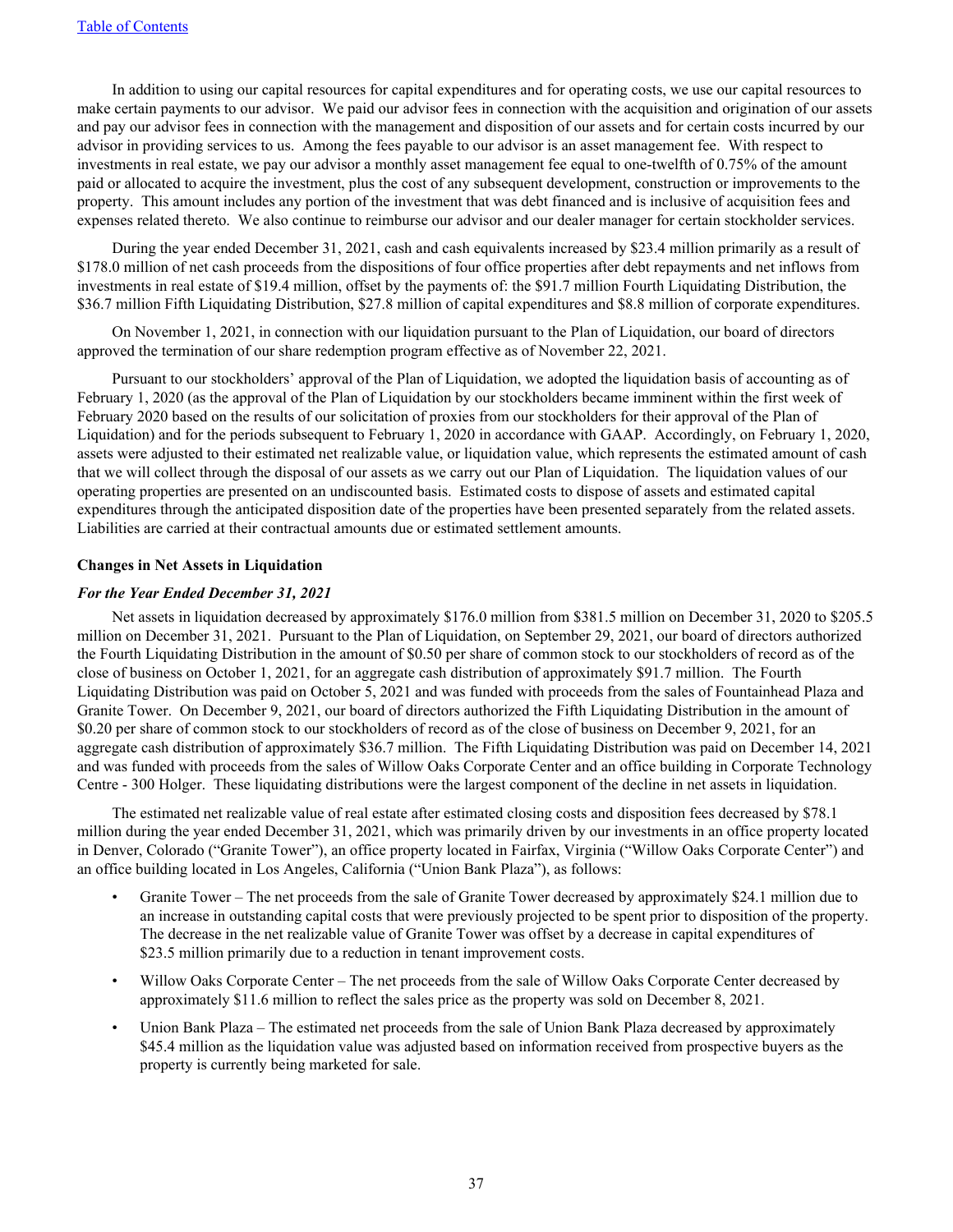#### **Results of Operations**

In light of the adoption of liquidation basis accounting as of February 1, 2020 and our liquidation pursuant to the Plan of Liquidation, the results of operations for the current year period are not comparable to the prior year period. The sale of assets under the Plan of Liquidation has a significant impact on our operations. Changes in liquidation values of our assets are discussed above under "— Changes in Net Assets in Liquidation." See "— Overview — Plan of Liquidation" and "— Market Outlook — Real Estate and Real Estate Finance Markets — COVID-19 Pandemic and Portfolio Outlook" for a discussion of the impact of the outbreak of COVID-19 on our business and our liquidation.

Due to the adoption of the Plan of Liquidation, we are no longer reporting funds from operations and modified funds from operations as we no longer consider these to be key performance measures.

#### **Critical Accounting Policies and Estimates**

Below is a discussion of the accounting policies that management considers critical in that they involve significant management judgments and assumptions, require estimates about matters that are inherently uncertain and because they are important for understanding and evaluating our reported financial results. These judgments affect the reported amounts of assets and liabilities and our disclosure of contingent assets and liabilities as of the dates of the financial statements and the reported amounts of revenue and expenses during the reporting periods. With different estimates or assumptions, materially different amounts could be reported in our financial statements. Additionally, other companies may utilize different estimates that may impact the comparability of our results to those of companies in similar businesses.

Subsequent to the adoption of the liquidation basis of accounting, we are required to estimate all costs and income we expect to incur and earn through the end of liquidation including the estimated amount of cash we expect to collect through the disposal of our assets and the estimated costs to dispose of our assets.

Pursuant to our stockholders' approval of the Plan of Liquidation, we adopted the liquidation basis of accounting as of and for the periods subsequent to February 1, 2020 (as approval of the Plan of Liquidation became imminent within the first week of February 2020 based on the results of our solicitation of proxies from our stockholders for their approval of the Plan of Liquidation). Accordingly, on February 1, 2020, assets were adjusted to their estimated net realizable value, or liquidation value, which represents the estimated amount of cash that we will collect through the disposal of our assets as we carry out our Plan of Liquidation. The liquidation values of our real estate properties are presented on an undiscounted basis. Estimated costs to dispose of our assets and estimated capital expenditures through the anticipated disposition date of our real estate properties have been presented separately from the related assets. Liabilities are carried at their contractual amounts due or estimated settlement amounts.

We accrue costs and income that we expect to incur and earn through the completion of our liquidation, including the estimated amount of cash we expect to collect through the disposal of our assets and the estimated costs to dispose of our assets, to the extent we have a reasonable basis for estimation. These amounts are classified as a liability for estimated costs in excess of estimated receipts during liquidation on the Consolidated Statement of Net Assets. Actual costs and income may differ from amounts reflected in the financial statements because of the inherent uncertainty in estimating future events. These differences may be material. See Note 2, "Plan of Liquidation" and Note 4, "Liabilities for Estimated Costs in Excess of Estimated Receipts During Liquidation" for further discussion. Actual costs incurred but unpaid as of December 31, 2021 are included in accounts payable and accrued liabilities, due to affiliate and other liabilities on the Consolidated Statement of Net Assets.

#### *Revenue Recognition - Operating Leases*

Under the liquidation basis of accounting, we have accrued all income that we expect to earn through the completion of our liquidation to the extent we have a reasonable basis for estimation. Revenue from tenants is estimated based on the contractual in-place leases and projected leases through the anticipated disposition date of the property. These amounts are classified in liabilities for estimated costs in excess of estimated receipts during liquidation on the Consolidated Statement of Net Assets.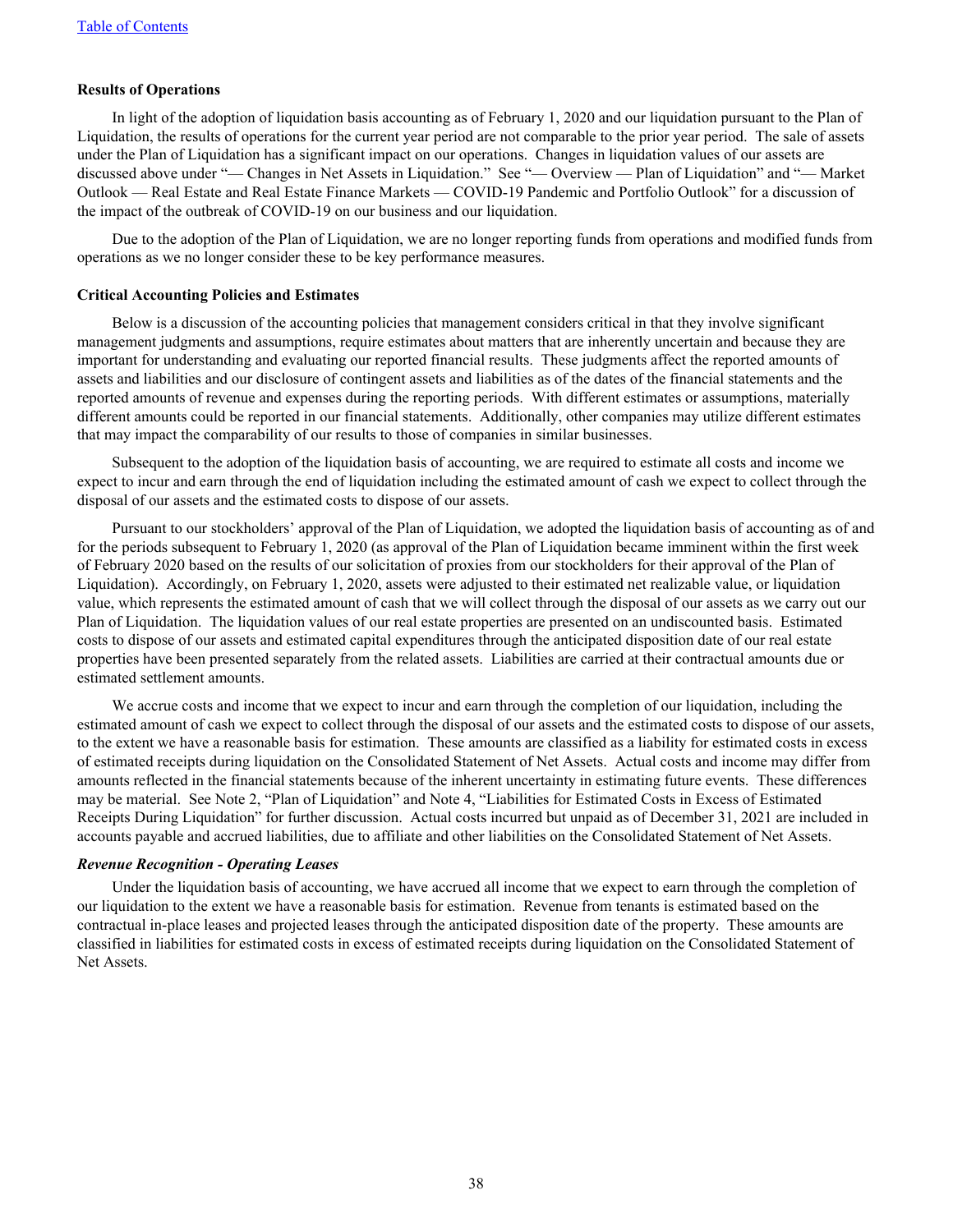#### *Real Estate*

As of February 1, 2020, our investments in real estate were adjusted to their estimated net realizable value, or liquidation value, to reflect the change to the liquidation basis of accounting. The liquidation value represents the estimated amount of cash that we will collect through the disposal of our assets, including any residual value attributable to lease intangibles, as we carry out the Plan of Liquidation. As of December 31, 2021, we estimated the liquidation value of our remaining real estate property based on discounted cash flow analyses. The liquidation values of our investments in real estate are presented on an undiscounted basis and investments in real estate are no longer depreciated. Estimated costs to dispose of these investments are carried at their contractual amounts due or estimated settlement amounts and are presented separately from the related assets. Subsequent to February 1, 2020, all changes in the estimated liquidation value of the investments in real estate are reflected as a change to our net assets in liquidation.

#### *Rents and Other Receivables*

In accordance with the liquidation basis of accounting, as of February 1, 2020, rents and other receivables were adjusted to their net realizable value. We periodically evaluate the collectibility of amounts due from tenants. Any changes in the collectibility of the receivables are reflected as a change to our net assets in liquidation.

#### *Accrued Liquidation Costs*

We accrue for certain estimated liquidation costs to the extent we have a reasonable basis for estimation. These consist of legal fees, dissolution costs, final audit/tax costs, insurance, and distribution processing costs.

#### *Income Taxes*

We have elected to be taxed as a REIT under the Internal Revenue Code. To continue to qualify as a REIT, we must meet certain organizational and operational requirements, including a requirement to distribute at least 90% of our annual REIT taxable income to stockholders (which is computed without regard to the dividends-paid deduction or net capital gain and which does not necessarily equal net income as calculated in accordance with GAAP). As a REIT, we generally will not be subject to federal income tax on income that we distribute as dividends to our stockholders. If we fail to qualify as a REIT in any taxable year, we will be subject to federal income tax on our taxable income at regular corporate income tax rates and generally will not be permitted to qualify for treatment as a REIT for federal income tax purposes for the four taxable years following the year during which qualification is lost, unless the Internal Revenue Service grants us relief under certain statutory provisions. Such an event could materially and adversely affect our net income and net cash available for distribution to stockholders. However, we believe that we are organized and operate in such a manner as to qualify for treatment as a REIT.

#### **ITEM 7A. QUANTITATIVE AND QUALITATIVE DISCLOSURES ABOUT MARKET RISK**

None.

#### **ITEM 8. FINANCIAL STATEMENTS AND SUPPLEMENTARY DATA**

See the Index to Financial Statements at page F-1 of this report.

#### **ITEM 9. CHANGES IN AND DISAGREEMENTS WITH ACCOUNTANTS ON ACCOUNTING AND FINANCIAL DISCLOSURE**

None.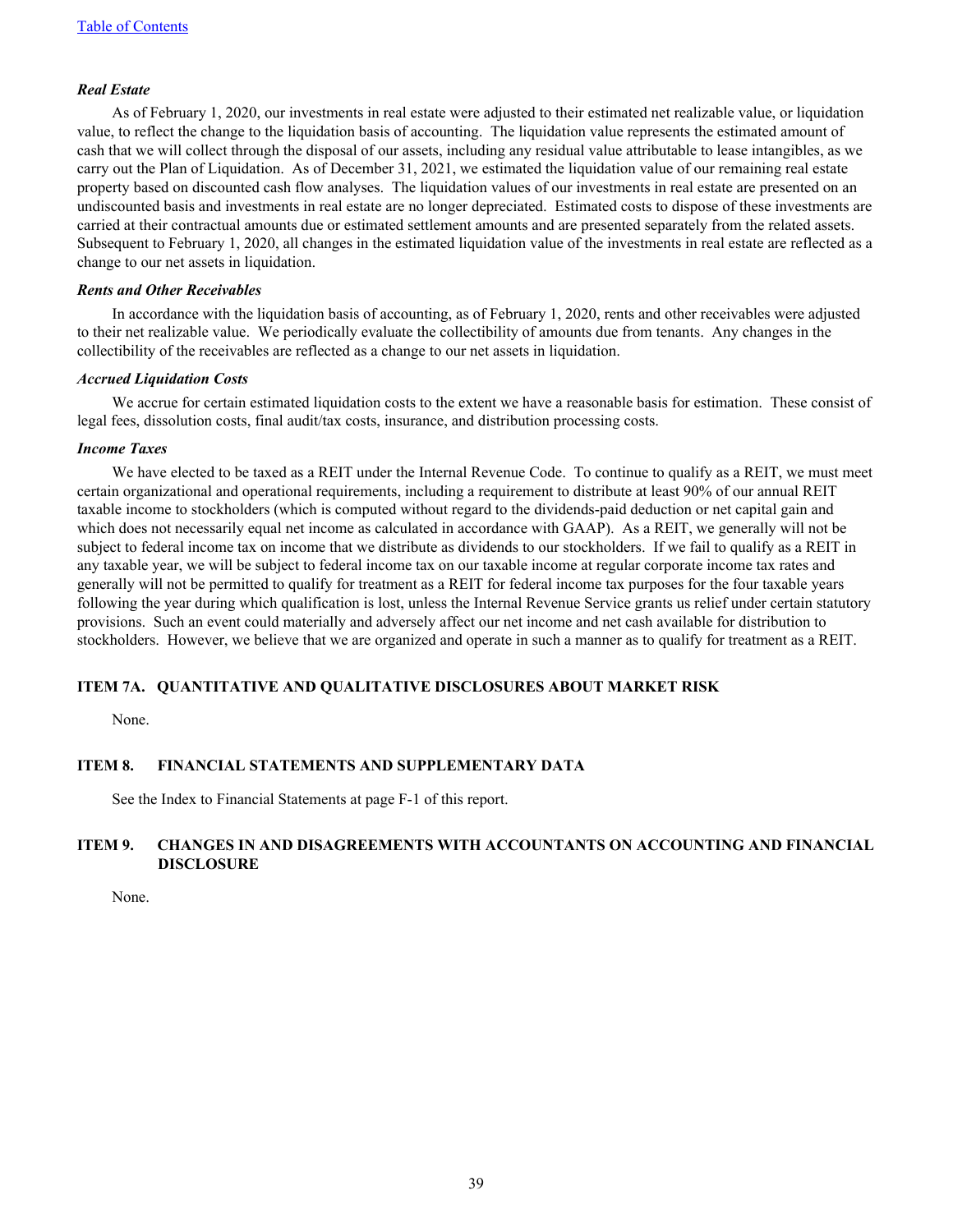### **ITEM 9A. CONTROLS AND PROCEDURES**

#### **Disclosure Controls and Procedures**

As of the end of the period covered by this report, management, including our principal executive officer and principal financial officer, evaluated the effectiveness of the design and operation of our disclosure controls and procedures. Based upon, and as of the date of, the evaluation, our principal executive officer and principal financial officer concluded that the disclosure controls and procedures were effective as of the end of the period covered by this report to ensure that information required to be disclosed in the reports we file and submit under the Exchange Act is recorded, processed, summarized and reported as and when required. Disclosure controls and procedures include, without limitation, controls and procedures designed to ensure that information required to be disclosed by us in the reports we file and submit under the Exchange Act is accumulated and communicated to our management, including our principal executive officer and our principal financial officer, as appropriate to allow timely decisions regarding required disclosure.

#### **Management's Report on Internal Control Over Financial Reporting**

Our management is responsible for establishing and maintaining adequate internal control over financial reporting, as such term is defined in Rule 13a-15(f) or 15d-15(f) promulgated under the Securities Exchange Act of 1934, as amended.

In connection with the preparation of our Form 10-K, our management assessed the effectiveness of our internal control over financial reporting as of December 31, 2021. In making that assessment, management used the criteria set forth by the Committee of Sponsoring Organizations of the Treadway Commission (COSO) in Internal Control-Integrated Framework (2013).

Based on its assessment, our management believes that, as of December 31, 2021, our internal control over financial reporting was effective based on those criteria. There have been no changes in our internal control over financial reporting that occurred during the quarter ended December 31, 2021 that have materially affected, or are reasonably likely to materially affect, our internal control over financial reporting.

#### **Other Matters**

In connection with the adoption of liquidation basis accounting, during the first quarter of 2020 (i) certain of our internal controls over financial reporting became no longer relevant primarily relating to asset impairments and (ii) we adopted additional internal controls over financial reporting primarily with respect to the calculations of our asset values for liquidation basis accounting purposes.

#### **ITEM 9B. OTHER INFORMATION**

#### **Audit Committee Investigation**

In February 2022, we discovered that the Chief Audit Executive of our external advisor had entered into arrangements with certain vendors that we believe either overcharged us and our affiliates for the services performed or charged for services that were never performed. As our advisor began to inquire into the matter, the Chief Audit Executive resigned.

Our audit committee, in conjunction with the audit committee of the board of directors of KBS Real Estate Investment Trust III, initiated an independent investigation with the assistance of independent counsel and an independent forensic accounting firm.

Subject to the joint audit committees' ongoing investigation, we believe that between 2011 and 2021, certain vendors billed us for services for which we were either overcharged or which were never performed totaling approximately \$0.7 million, that such vendors were in turn making payments to the individual, and that no other advisor officers or employees participated in the misconduct. In light of the discovery of the misconduct by the individual and certain vendors, we are working with our advisor to address these matters.

Our advisor has agreed to reimburse us both for any amounts inappropriately charged to us, and for the costs we incur in the joint audit committees' investigation, in each case regardless of whether any such amounts are recoverable from either the vendors or the individual.

### **ITEM 9C. DISCLOSURE REGARDING FOREIGN JURISDICTIONS THAT PREVENT INSPECTIONS**

Not applicable.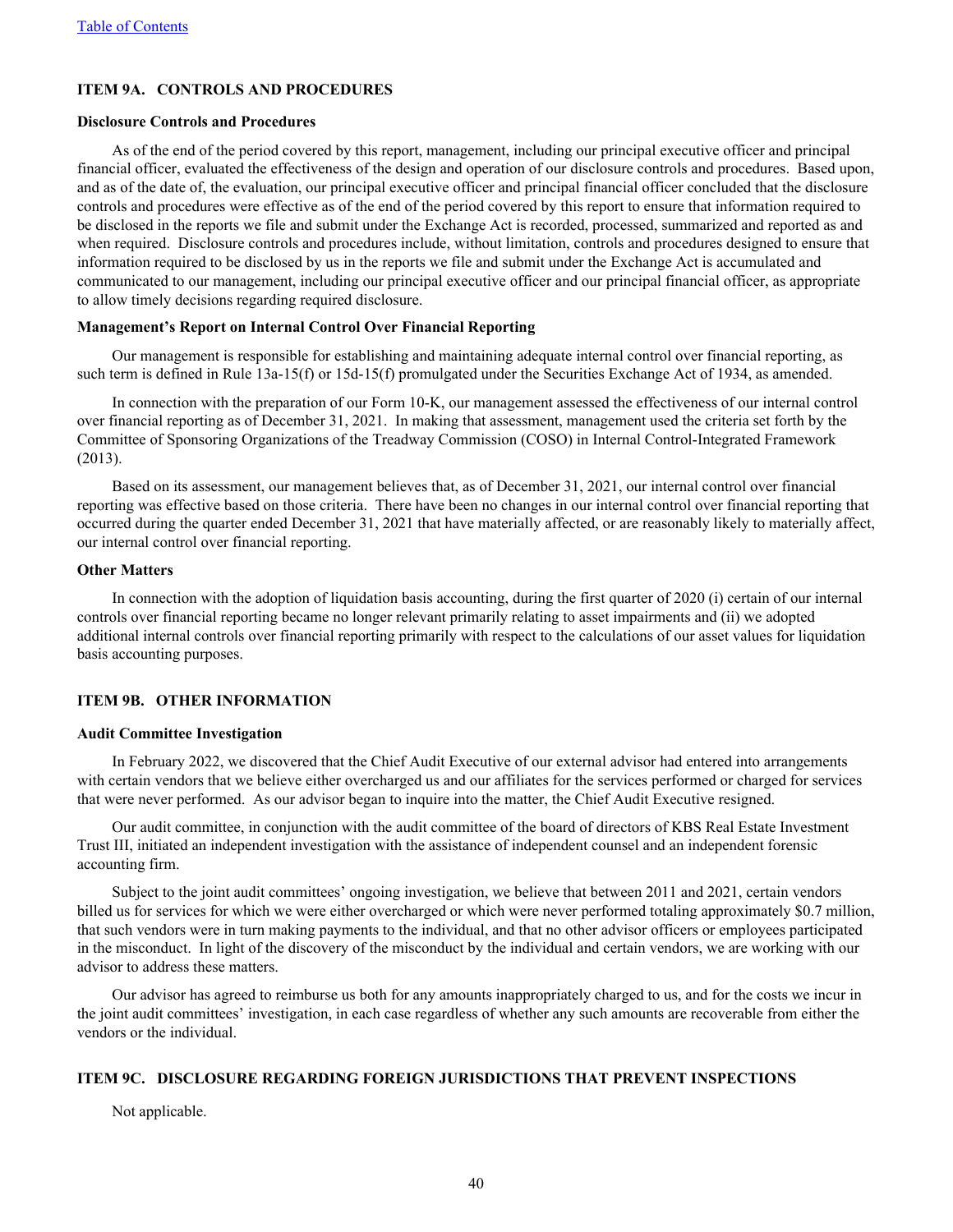#### **PART III**

#### **ITEM 10. DIRECTORS, EXECUTIVE OFFICERS AND CORPORATE GOVERNANCE**

#### **Directors and Executive Officers**

We have provided below certain information about our directors and executive officers.

| <b>Name</b>               | Position(s)                                                            | Age * |
|---------------------------|------------------------------------------------------------------------|-------|
| Charles J. Schreiber, Jr. | Chairman of the Board, Chief Executive Officer, President and Director | 70    |
| Jeffrey K. Waldvogel      | Chief Financial Officer, Treasurer and Secretary                       | 44    |
| Stacie K. Yamane          | Chief Accounting Officer and Assistant Secretary                       | 57    |
| Jeffrey A. Dritley        | <b>Independent Director</b>                                            | 65    |
| Stuart A. Gabriel, Ph.D.  | <b>Independent Director</b>                                            | 68    |
| Ron D. Sturzenegger       | Independent Director                                                   | 62    |

\* As of March 1, 2022.

**Charles J. Schreiber, Jr.** is our Chairman of the Board, our Chief Executive Officer and one of our directors, positions he has held since August 2007, August 2007 and July 2007, respectively. In August 2019, he was also elected as our President. Mr. Schreiber is the Chairman and President of our advisor, and he served as the Chief Executive Officer of our advisor from October 2004 through December 2021. He is also the Chairman of the Board, Chief Executive Officer and a director of KBS Growth & Income REIT, positions he has held since January 2015. Mr. Schreiber is Chairman of the Board, Chief Executive Officer and a director of KBS REIT III, positions he has held since January 2010, January 2010 and December 2009, respectively. In August 2019, Mr. Schreiber was also elected President of KBS Growth & Income REIT and KBS REIT III. Mr. Schreiber was Chairman of the Board, Chief Executive Officer and a director of KBS REIT I from June 2005 until its liquidation in December 2018. Other than de minimis amounts owned by family members or family trusts, Mr. Schreiber indirectly owns and controls a 50% interest in KBS Holdings LLC, which is the sole owner of our advisor and the entity that acted as our dealer manager. In addition, Mr. Schreiber controls the voting rights with respect to the 50% interest of KBS Holdings LLC held indirectly by the estate of Peter M. Bren (together with other family members). KBS Holdings LLC is a sponsor of our company and is or was a sponsor of KBS REIT I, KBS REIT III, Pacific Oak Strategic Opportunity REIT, Inc. ("Pacific Oak Strategic Opportunity REIT"), KBS Legacy Partners Apartment REIT, Inc. ("KBS Legacy Partners Apartment REIT"), Pacific Oak Strategic Opportunity REIT II, Inc. ("Pacific Oak Strategic Opportunity REIT II") and KBS Growth & Income REIT, which were formed in 2007, 2005, 2009, 2008, 2009, 2013 and 2015, respectively.

Mr. Schreiber is the Chairman and President of KBS Realty Advisors and is a principal of Koll Bren Schreiber Realty Advisors, Inc., each an active and nationally recognized real estate investment advisor. These entities are registered as investment advisers with the SEC. Messrs. Bren and Schreiber were the founding partners of the KBS-affiliated investment advisors. The first investment advisor affiliated with Messrs. Bren and Schreiber was formed in 1992. As of December 31, 2021, KBS Realty Advisors, together with KBS affiliates, including our advisor, had been involved in the investment in or management of approximately \$28.9 billion of real estate investments on behalf of institutional investors, including public and private pension plans, endowments and foundations, institutional and sovereign wealth funds, and the investors in us, KBS REIT I, KBS REIT III, Pacific Oak Strategic Opportunity REIT (advisory agreement terminated October 31, 2019), KBS Legacy Partners Apartment REIT, Pacific Oak Strategic Opportunity REIT II (advisory agreement terminated October 31, 2019) and KBS Growth & Income REIT. Through October 31, 2019, our advisor also served as the U.S. asset manager for Keppel Pacific Oak US REIT, and KBS Realty Advisors serves as the U.S. asset manager for Prime US REIT, both Singapore real estate investment trusts.

Mr. Schreiber oversees all aspects of our advisor's and KBS Realty Advisors' operations, including the acquisition, management and disposition of individual investments and portfolios of investments for KBS-sponsored programs and KBSadvised investors. He also directs all facets of our advisor's and KBS Realty Advisors' business activities and is responsible for investor relationships.

In addition, from July 2018 until February 2022, Mr. Schreiber served as Chairman of the Board and a director for KBS US Prime Property Management Pte. Ltd., which is the external manager of Prime US REIT, a Singapore real estate investment trust that is listed on the Singapore Exchange Securities Trading Limited. Mr. Schreiber holds an indirect ownership interest in KBS US Prime Property Management Pte. Ltd. and KBS Asia Partners Pte. Ltd., which is the sponsor of Prime US REIT.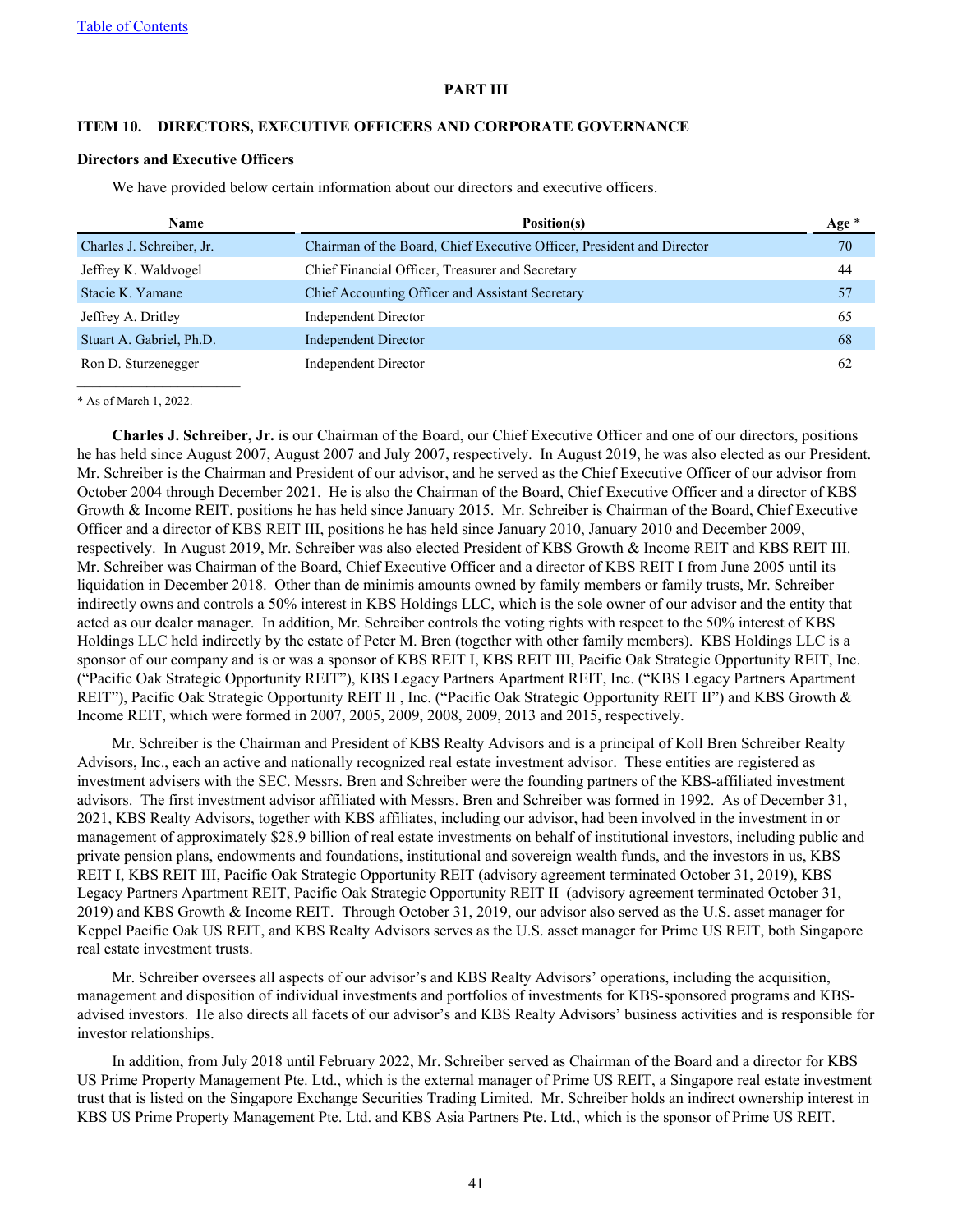Mr. Schreiber has been involved in real estate development, management, acquisition, disposition and financing for more than 49 years and with the acquisition, origination, management, disposition and financing of real estate-related debt investments for more than 30 years. Prior to forming the first KBS-affiliated investment advisor in 1992, he served as the Executive Vice President of Koll Investment Management Services and Executive Vice President of Acquisitions/Dispositions for The Koll Company. During the mid-1970s through the 1980s, he was Founder and President of Pacific Development Company and was previously Senior Vice President/Southern California Regional Manager of Ashwill-Burke Commercial Brokerage.

Mr. Schreiber graduated from the University of Southern California with a Bachelor's Degree in Finance with an emphasis in Real Estate. During his four years at USC, he did graduate work in the then newly formed Real Estate Department in the USC Graduate School of Business. He is currently an Executive Board Member for the USC Lusk Center for Real Estate at the University of Southern California Marshall School of Business/School of Policy, Planning and Development. Mr. Schreiber also serves as a member of the Executive Committee for the Public Non-Listed REIT Council for the National Association of Real Estate Investment Trusts. He is also a member of the National Council of Real Estate Investment Fiduciaries. Mr. Schreiber has served as a member of the board of directors and executive committee of The Irvine Company since August 2016, and since December 2016, Mr. Schreiber has served on the Board of Trustees of The Irvine Company.

The board of directors has concluded that Mr. Schreiber is qualified to serve as a director, Chairman of the Board and as our Chief Executive Officer and President for reasons including his extensive industry and leadership experience. With more than 49 years of experience in real estate development, management, acquisition and disposition and more than 30 years of experience with the acquisition, origination, management, disposition and financing of real estate-related debt investments, he has the depth and breadth of experience to implement our business strategy. He gained his understanding of the real estate and real estate-finance markets through hands-on experience with acquisitions, asset and portfolio management, asset repositioning and dispositions. As our Chief Executive Officer and a principal of our advisor, Mr. Schreiber is best-positioned to provide the board of directors with insights and perspectives on the execution of our business strategy, our operations and other internal matters. Further, as a principal of KBS-affiliated investment advisors, as Chief Executive Officer, President, Chairman of the Board and a director of KBS REIT III and KBS Growth & Income REIT, as a director and trustee of The Irvine Company, as former Chairman of the Board and a director of KBS US Prime Property Management Pte. Ltd. and as former Chief Executive Officer, Chairman of the Board and a director of KBS REIT I, Mr. Schreiber brings to the board of directors demonstrated management and leadership ability.

**Jeffrey K. Waldvogel** is our Chief Financial Officer, a position he has held since June 2015. In August 2018, he was also elected our Treasurer and Secretary. He is also the Chief Financial Officer of our advisor, a position he has held since June 2015. Since June 2015, he has served as Chief Financial Officer of KBS REIT III, and in July 2018, he was elected Treasurer and Secretary of KBS REIT III. He is also the Chief Financial Officer, Treasurer and Secretary of KBS Growth & Income REIT, positions he has held since June 2015, April 2017 and April 2017, respectively. From June 2015 until November 2019, he also served as the Chief Financial Officer, Treasurer and Secretary of Pacific Oak Strategic Opportunity REIT and Pacific Oak Strategic Opportunity REIT II. He was Chief Financial Officer of KBS REIT I and KBS Legacy Partners Apartment REIT from June 2015 until their respective liquidations in December 2018. In January 2022, Mr. Waldvogel was also appointed the Chief Financial Officer of KBS Realty Advisors.

Mr. Waldvogel has been employed by an affiliate of our advisor since November 2010. With respect to the KBSsponsored REITs advised by our advisor, he served as the Director of Finance and Reporting from July 2012 to June 2015 and as the VP Controller Technical Accounting from November 2010 to July 2012. In these roles Mr. Waldvogel was responsible for overseeing internal and external financial reporting, valuation analysis, financial analysis, REIT compliance, debt compliance and reporting, and technical accounting.

Prior to joining an affiliate of our advisor in 2010, Mr. Waldvogel was an audit senior manager at Ernst & Young LLP. During his eight years at Ernst & Young LLP, where he worked from October 2002 to October 2010, Mr. Waldvogel performed or supervised various auditing engagements, including the audit of financial statements presented in accordance with GAAP, as well as financial statements prepared on a tax basis. These auditing engagements were for clients in a variety of industries, with a significant focus on clients in the real estate industry.

In April 2002, Mr. Waldvogel received a Master of Accountancy Degree and Bachelor of Science from Brigham Young University in Provo, Utah. Mr. Waldvogel is a Certified Public Accountant (California).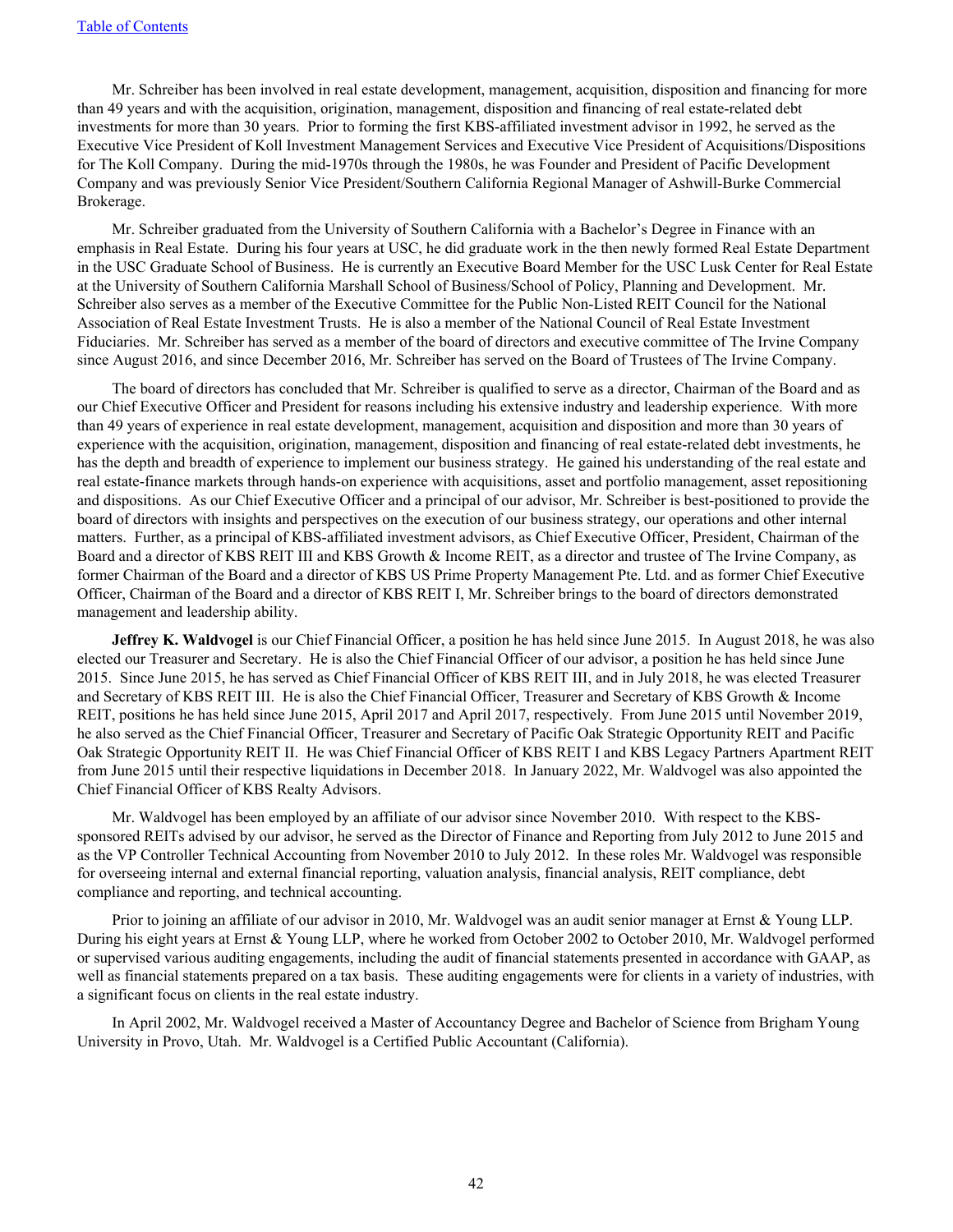**Stacie K. Yamane** is our Chief Accounting Officer, a position she has held since October 2008. In August 2018, she was also elected our Assistant Secretary. From July 2007 to December 2008, Ms. Yamane served as our Chief Financial Officer and from July 2007 to October 2008, she served as our Controller. Ms. Yamane is also the Chief Accounting Officer, Portfolio Accounting of our advisor and Chief Accounting Officer of KBS REIT III and KBS Growth & Income REIT, positions she has held for these entities since October 2008, January 2010 and January 2015, respectively. From August 2009 until November 2019 and from February 2013 until November 2019 she served as Chief Accounting Officer of Pacific Oak Strategic Opportunity REIT and Pacific Oak Strategic Opportunity REIT II, respectively. From August 2009 until its liquidation in December 2018, she served as Chief Accounting Officer of KBS Legacy Partners Apartment REIT; from October 2008 until its liquidation in December 2018, she served as Chief Accounting Officer of KBS REIT I. From October 2004 to October 2008, Ms. Yamane served as Fund Controller of our advisor; from June 2005 to December 2008, she served as Chief Financial Officer of KBS REIT I and from June 2005 to October 2008, she served as Controller of KBS REIT I.

Ms. Yamane also serves as Senior Vice President/Controller, Portfolio Accounting for KBS Realty Advisors, a position she has held since 2004. She served as a Vice President/Portfolio Accounting with KBS-affiliated investment advisors from 1995 to 2004. At KBS Realty Advisors, from 2004 through 2015, Ms. Yamane was responsible for client accounting/reporting for two real estate portfolios. These portfolios consisted of industrial, office and retail properties as well as land parcels. Ms. Yamane worked closely with portfolio managers, asset managers, property managers and clients to ensure the completion of timely and accurate accounting, budgeting and financial reporting. In addition, she assisted in the supervision and management of KBS Realty Advisors' accounting department.

Prior to joining an affiliate of KBS Realty Advisors in 1995, Ms. Yamane was an audit manager at Kenneth Leventhal & Company, a CPA firm specializing in real estate. During her eight years at Kenneth Leventhal & Company, Ms. Yamane performed or supervised a variety of auditing, accounting and consulting engagements including the audit of financial statements presented in accordance with GAAP, as well as financial statements presented on a cash and tax basis, the valuation of asset portfolios and the review and analysis of internal control systems. Her experiences with various KBS-affiliated entities and Kenneth Leventhal & Company give her almost 30 years of real estate experience.

Ms. Yamane received a Bachelor of Arts Degree in Business Administration with a dual concentration in Accounting and Management Information Systems from California State University, Fullerton. She is a Certified Public Accountant (inactive California).

**Jeffrey A. Dritley** is one of our independent directors and is chair of the conflicts committee, positions he has held since October 2017 and July 2019, respectively. He is also an independent director and chair of the conflicts committee of KBS REIT III, positions he has held since October 2017 and July 2019, respectively. Mr. Dritley is Founder and Managing Partner of Kearny Real Estate Company. Kearny, headquartered in Los Angeles, is a partnership of experienced real estate professionals active in the acquisition, entitlement, repositioning, development, leasing, management and disposition of large, complex commercial projects in Southern California. Since 1993, Kearny has been involved in approximately \$5.2 billion of projects including the acquisition and work-out of approximately \$2.3 billion of distressed real estate debt.

From 1993 to 2001, Mr. Dritley served as a Managing Director of Morgan Stanley, where he was responsible for the Morgan Stanley Real Estate Fund's ("MSREF") West Coast operations and was a member of the global investment committee. During his tenure, MSREF was involved in over \$3 billion of transactions, including significant acquisitions, refinancings and work-outs. From 1986 to 1993, Mr. Dritley was employed by The Koll Company, a major real estate development company in the western United States. From 1979 to 1984, Mr. Dritley was employed by Peat, Marwick, Mitchell in Kansas City and New York City.

Mr. Dritley has over 35 years of experience in the real estate industry. His experience has ranged from the acquisition, entitlement, development and redevelopment of over 14 million square feet of properties in Southern California, to creating and managing an organization with over 100 employees in the United States, Europe and Asia focused on buying and restructuring non-performing loans.

From 2009 to 2016 Mr. Dritley served as a director, chairman of the compensation committee and member of the investment committee of Bixby Land Company, a private REIT with assets exceeding \$1 billion, and from 2008 to 2016, he served as a Senior Advisor to Trigate Property Partners, a real estate private equity firm that manages a partnership with CalSTRS. He also has been active in several professional organizations, including the Los Angeles County Economic Development Corporation, for which he served on the Executive Committee, the Urban Land Institute and the Los Angeles Chapter of NAIOP, of which he is a past president. His community involvement included serving on the board of the Neighborhood Youth Association in Venice, California and volunteering his time for youth sports and Boy Scouts. Mr. Dritley is a Certified Public Accountant and holds a Bachelor's Degree in Business Administration from the University of Missouri and an MBA from Harvard Business School.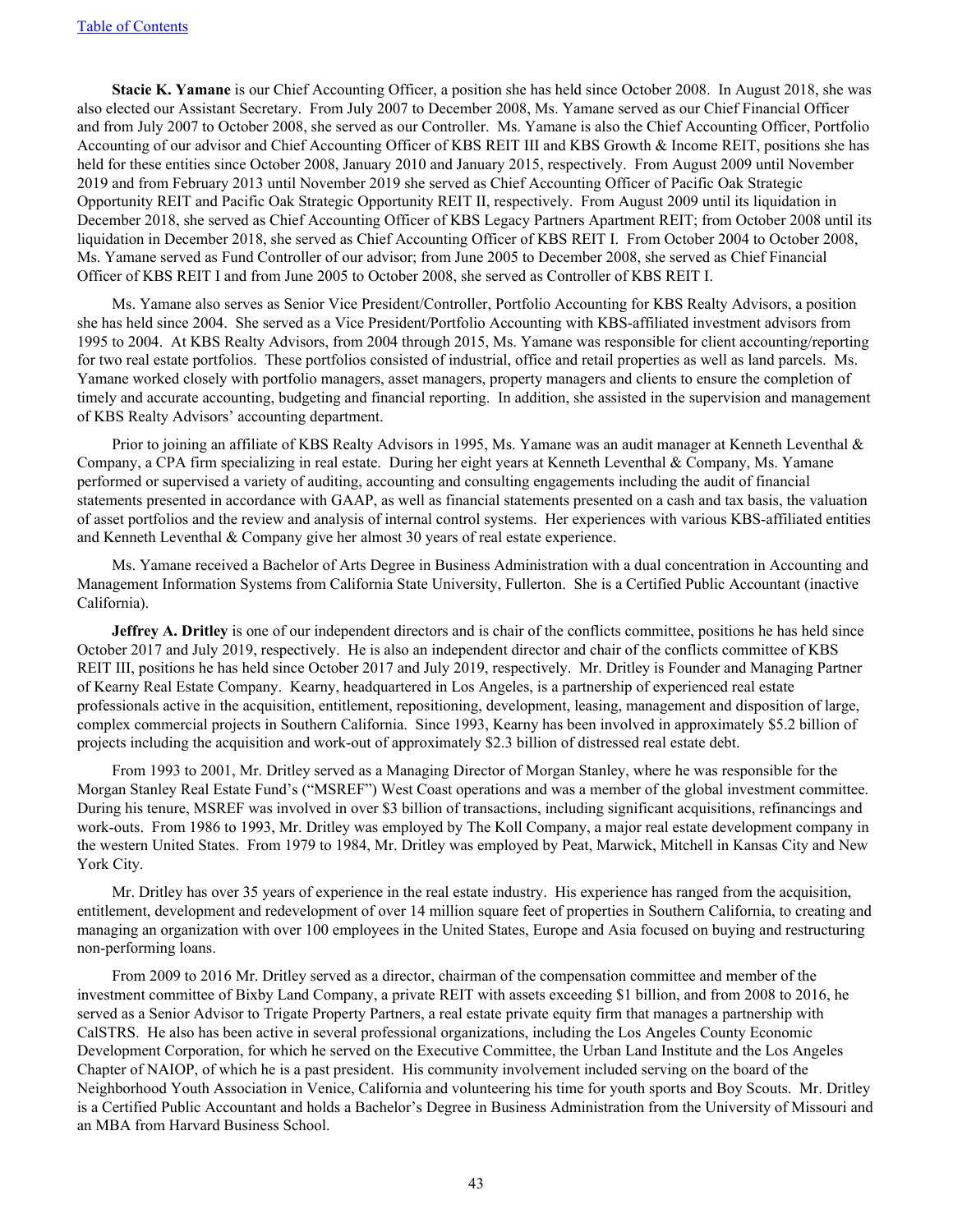The board of directors has concluded that Mr. Dritley is qualified to serve as an independent director for reasons including his expertise in real estate acquisition, restructuring and disposition. His over 35 years of experience in the real estate industry gives him significant experience that will be of great benefit to our company and make him well-positioned to advise the board of directors with respect to potential investment, restructuring and disposition opportunities. As Founder and Managing Partner of Kearny Real Estate Company, Mr. Dritley has encountered the myriad of practical, operational and other challenges that face large real estate companies like ours. Further, in the course of serving on the board of directors of Bixby Land Company and as a Senior Advisor to Trigate Property Partners, Mr. Dritley has developed strong leadership and consensus building skills that are a valuable asset to the board of directors. In addition, as a Certified Public Accountant, he possesses valuable expertise in evaluating the financial and operational results of companies such as ours.

**Stuart A. Gabriel, Ph.D.** is one of our independent directors and is chair of the audit committee, positions he has held since March 2008 and August 2018, respectively. Professor Gabriel is also an independent director and is chair of the audit committee of KBS REIT III, positions he has held since September 2010 and August 2018, respectively. Professor Gabriel was an independent director of KBS REIT I from June 2005 until its liquidation in December 2018. Since June 2007, Professor Gabriel has served as Director of the Richard S. Ziman Center for Real Estate and Professor of Finance and Arden Realty Chair at the UCLA Anderson School of Management. Prior to joining UCLA he was Director and Lusk Chair in Real Estate at the USC Lusk Center for Real Estate, a position he held from 1999 to 2007. Professor Gabriel also served as Professor of Finance and Business Economics in the Marshall School of Business at the University of Southern California, a position he held from 1990 to 2007. He received a number of awards at UCLA and USC for outstanding graduate teaching. In 2004, he was elected President of the American Real Estate and Urban Economics Association. Professor Gabriel serves on the editorial boards of seven academic journals. He is also a Fellow of the Homer Hoyt Institute for Advanced Real Estate Studies. Since March 2016, Professor Gabriel has served on the board of directors of KB Home and is a member of its audit committee. Professor Gabriel has published extensively on the topics of real estate finance and urban and regional economics. His teaching and academic research experience include analysis of real estate and real estate capital markets performance as well as structured finance products, including credit default swaps, commercial mortgage-backed securities and collateralized debt obligations. Professor Gabriel serves as a consultant to numerous corporate and governmental entities. From 1986 through 1990, Professor Gabriel served on the economics staff of the Federal Reserve Board in Washington, D.C. He also has been a Visiting Scholar at the Federal Reserve Bank of San Francisco. Professor Gabriel holds a Ph.D. in Economics from the University of California, Berkeley.

The board of directors has concluded that Professor Gabriel is qualified to serve as an independent director for reasons including his extensive knowledge and understanding of the real estate and finance markets and real estate finance products. As a professor of real estate finance and economics, Professor Gabriel brings unique perspective to the board of directors. His years of research and analysis of the real estate and finance markets make Professor Gabriel well-positioned to advise us with respect to our investment and financing strategy. This expertise also makes him an invaluable resource for assessing and managing risks facing our company. Through his experience as a director of KBS REIT III and KB Home and as a former director of KBS REIT I, he also has an understanding of the requirements of serving on a public company board.

**Ron D. Sturzenegger** is one of our independent directors, a position he has held since September 2019. On August 28, 2019, Mr. Sturzenegger was also appointed as an independent director of KBS REIT III.

Mr. Sturzenegger has over 30 years of experience in the real estate industry through his career at major financial institutions. From July 2014 to January 2018, Mr. Sturzenegger was Enterprise Business & Community Engagement Executive at Bank of America, responsible for leading Bank of America's strategy to integrate the delivery of its products and services to customers and clients in 90 key U.S. markets. In his role overseeing Enterprise Business & Community Engagement, he was responsible for driving global integration opportunities across the enterprise. In addition, Mr. Sturzenegger led Bank of America's strategy through which leaders representing all the company's various businesses in a given market or community worked together to integrate the delivery of products and services for customers and clients, including the oversight of the Market Presidents Organization.

From August 2011 to April 2015, Mr. Sturzenegger was on the Management Committee of Bank of America and Legacy Asset Servicing (LAS) Executive at Bank of America, whose responsibilities included resolving legacy mortgage issues following Bank of America's acquisition of Countrywide Financial and Merrill Lynch during the financial crisis and the downturn in the U.S. housing markets, the management of the servicing of current, delinquent and at-risk loans, and the development and implementation of operational capabilities and processes to address regulators' concerns regarding robosigning.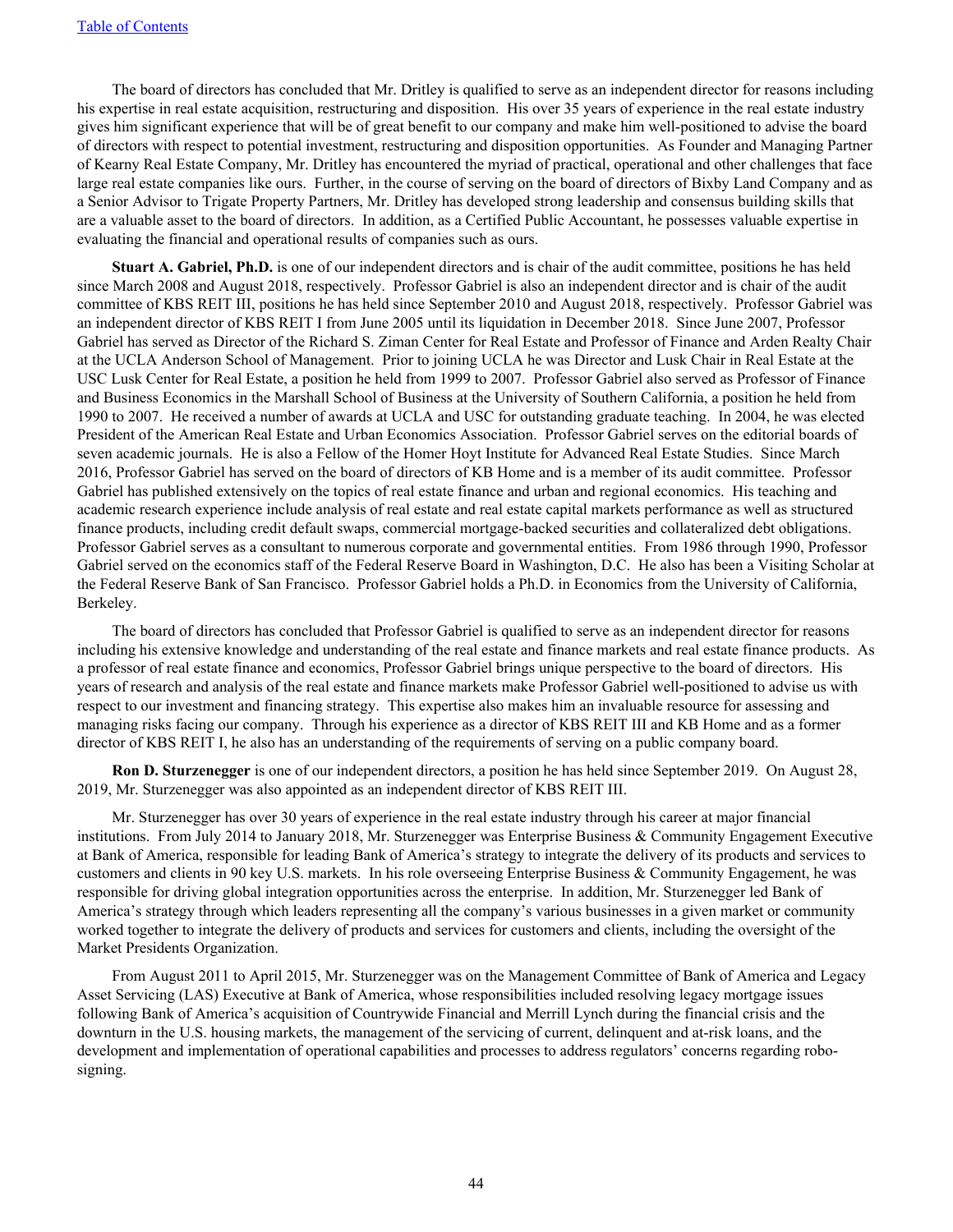From January 2009 to August 2011, Mr. Sturzenegger served as Managing Director and Global Head of Real Estate, Gaming and Lodging Investment Banking at Bank of America Merrill Lynch, and from January 2002 to December 2008, Mr. Sturzenegger served as Managing Director and Global Head of Real Estate, Gaming and Lodging Investment Banking for Bank of America Securities. From July 1998 to December 2001, he served as Head of Real Estate Mergers and Acquisitions at Bank of America Securities. From July 1986 to June 1998, Mr. Sturzenegger served in various roles at Morgan Stanley in Real Estate Investment Banking. From 1982 to 1984, Mr. Sturzenegger was a Financial Analyst with Bain & Company.

Since January 2020, Mr. Sturzenegger has served on the board of trustees of Conversus StepStone Private Markets. He is a member of its audit committee and nominating and governance committee and serves as the chair of its independent trustees committee. Mr. Sturzenegger serves on the Executive Committee for the policy advisory board for the Fisher Center for Real Estate & Urban Economics. He a member of the advisory board of the Stanford Professionals in Real Estate. Mr. Sturzenegger and his wife previously served as Chairs of the Parents' Advisory Board for Stanford University. Mr. Sturzenegger holds a Bachelor of Science Degree in Industrial Engineering from Stanford University and an MBA from Harvard Business School.

The board of directors has concluded that Mr. Sturzenegger is qualified to serve as an independent director for reasons including his extensive real estate industry, investment banking and leadership experience. Mr. Sturzenegger's 30 years of experience in the real estate industry through his career at major financial institutions given him the depth and breadth of experience from which to draw in advising our company. Through his executive and management roles at Bank of America, Mr. Sturzenegger brings to the board demonstrated management and leadership ability.

#### **Corporate Governance**

#### *The Audit Committee*

Our board of directors has established an audit committee. The audit committee's function is to assist the board of directors in fulfilling its responsibilities by overseeing (i) our accounting and financial reporting processes, (ii) the integrity of our financial statements, (iii) our independent registered public accounting firm's qualifications, performance and independence, and (iv) the performance of our internal audit function. The audit committee fulfills these responsibilities primarily by carrying out the activities enumerated in the audit committee charter. The audit committee charter is available on our website at *www.kbsreitii.com*.

The members of the audit committee are Jeffrey A. Dritley, Stuart A. Gabriel, Ph.D.(chair) and Ron D. Sturzenegger. The board of directors has determined that all of the members of the audit committee are "independent" as defined by the New York Stock Exchange. All of the members of the audit committee have significant financial and/or accounting experience, and the board of directors has determined that all of the members of the audit committee satisfy the SEC's requirements for an "audit committee financial expert."

#### *Code of Conduct and Ethics*

We have adopted a Code of Conduct and Ethics that applies to all of our executive officers and directors, including but not limited to, our principal executive officer, principal financial officer and principal accounting officer. Our Code of Conduct and Ethics can be found at *www.kbsreitii.com*.

#### **ITEM 11. EXECUTIVE COMPENSATION**

#### **Compensation of Executive Officers**

Our conflicts committee, which is composed of all of our independent directors, discharges our board of directors' responsibilities relating to the compensation of our executives. However, we currently do not have any paid employees and our executive officers do not receive any compensation directly from us for services rendered to us. Our executive officers are officers and/or employees of, or hold an indirect ownership interest in, our advisor and/or its affiliates, and our executive officers are compensated by these entities, in part, for their services to us or our subsidiaries. See Part III, Item 13, "Certain Relationships and Related Transactions and Director Independence — Report of the Conflicts Committee — Certain Transactions with Related Persons" for a discussion of the fees paid to our advisor and its affiliates.

#### **Compensation of Directors**

If a director is also one of our executive officers, we do not pay any compensation to that person for services rendered as a director. The amount and form of compensation payable to our independent directors for their service to us is determined by the conflicts committee, based upon recommendations from our advisor. One of our executive officers, Mr. Schreiber, manages and controls our advisor, and through our advisor, he is involved in recommending and setting the compensation to be paid to our independent directors.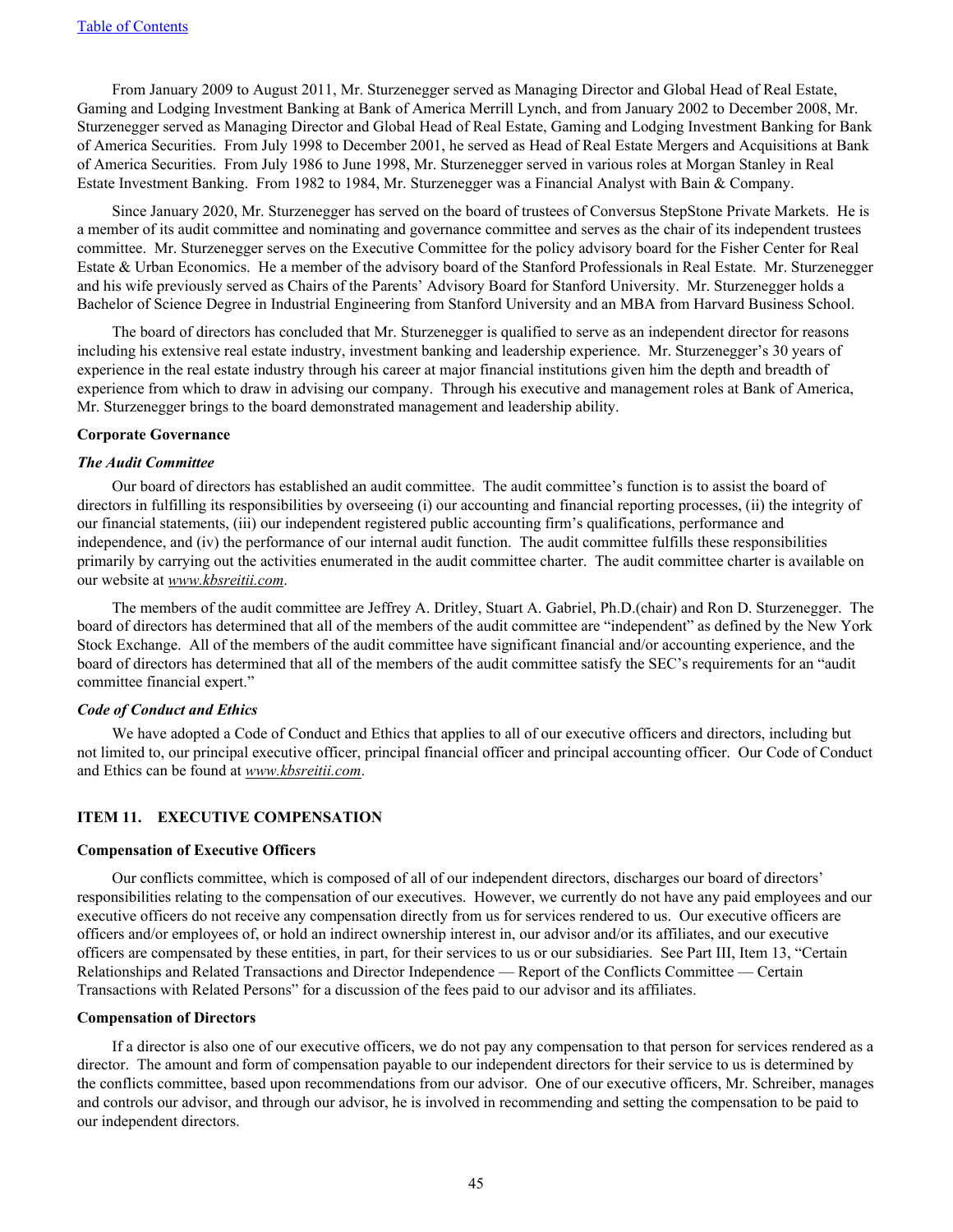We have provided below certain information regarding compensation earned by or paid to our directors during fiscal year 2021.

| Name                          | <b>Fees Earned or</b><br>Paid in Cash in 2021 | <b>All Other Compensation</b> | <b>Total</b> |
|-------------------------------|-----------------------------------------------|-------------------------------|--------------|
| Jeffrey A. Dritley            | 165,000                                       | $-$ S                         | 165,000      |
| Stuart A. Gabriel, Ph.D.      | 165,000                                       |                               | 165,000      |
| Ron D. Sturzenegger           | 155,000                                       |                               | 155,000      |
| Charles J. Schreiber, Jr. (1) |                                               |                               |              |

 $<sup>(1)</sup>$  Director who is also an executive officer and does not receive compensation for services rendered as a director.</sup>

#### *Cash Compensation*

 $\mathcal{L}_\text{max}$  , where  $\mathcal{L}_\text{max}$  , we have the set of the set of the set of the set of the set of the set of the set of the set of the set of the set of the set of the set of the set of the set of the set of the set of

We compensate each of our independent directors with an annual retainer of \$135,000 as well as paying compensation to our independent directors for attending board of directors, audit committee, conflicts committee and Special Committee meetings as follows:

- each member of the audit committee and conflicts committee will be paid \$10,000 annually for service on such committees (except that the chair of each of the audit committee and conflicts committee will be paid \$20,000 annually for service as the chair of such committees);
- after the tenth board of directors meeting of each calendar year, each independent director will be paid (i) \$2,500 for each in-person board of directors meeting attended for the remainder of the calendar year and (ii) \$2,000 for each teleconference board of directors meeting attended for the remainder of the calendar year;
- after the tenth audit committee meeting of each calendar year, each member of the audit committee will be paid (i) \$2,500 for each in-person audit committee meeting attended for the remainder of the calendar year and (ii) \$2,000 for each teleconference audit committee meeting attended for the remainder of the calendar year (except that the audit committee chair will be paid \$3,000 for each in-person and teleconference audit committee meeting attended after the tenth audit committee meeting of each calendar year, for the remainder of each calendar year);
- after the tenth conflicts committee meeting of each calendar year, each member of the conflicts committee will be paid (i) \$2,500 for each in-person conflicts committee meeting attended for the remainder of the calendar year and (ii) \$2,000 for each teleconference conflicts committee meeting attended for the remainder of the calendar year (except that the conflicts committee chair will be paid \$3,000 for each in-person and teleconference conflicts committee meeting attended after the tenth conflicts committee meeting of each calendar year, for the remainder of each calendar year); and
- each member of the Special Committee will be paid (i) \$2,000 for each in-person Special Committee meeting attended and (ii) \$2,000 for each teleconference Special Committee meeting attended (except that the Special Committee chair will be paid \$3,000 for each in-person and teleconference Special Committee meeting attended).

All directors receive reimbursement of reasonable out-of-pocket expenses incurred in connection with attendance at board of directors meetings and committee meetings.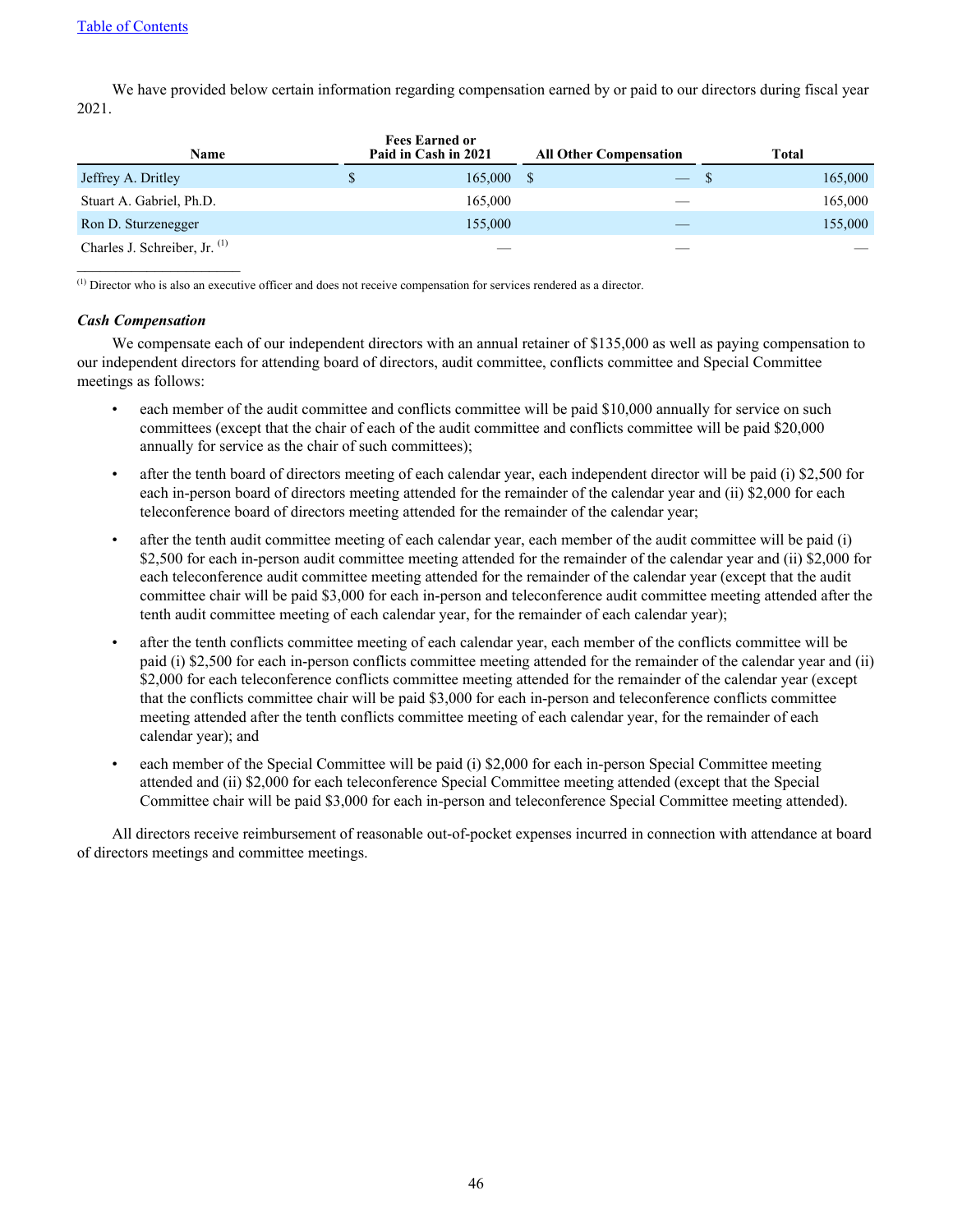#### **ITEM 12. SECURITY OWNERSHIP OF CERTAIN BENEFICIAL OWNERS AND MANAGEMENT AND RELATED STOCKHOLDER MATTERS**

#### **Stock Ownership**

The following table shows, as of March 28, 2022, the amount of our common stock beneficially owned (unless otherwise indicated) by (1) any person who is known by us to be the beneficial owner of more than 5% of the outstanding shares of our common stock, (2) our directors, (3) our executive officers, and (4) all of our directors and executive officers as a group.

| Name and Address of Beneficial Owner <sup>(1)</sup>                                               | <b>Amount and Nature of</b><br><b>Beneficial Ownership</b> <sup>(2)</sup> | Percentage of all<br><b>Outstanding Shares</b> |
|---------------------------------------------------------------------------------------------------|---------------------------------------------------------------------------|------------------------------------------------|
| Jeffrey A. Dritley, Independent Director                                                          |                                                                           |                                                |
| Stuart A. Gabriel, Ph.D., Independent Director                                                    | 2,680                                                                     | *                                              |
| Charles J. Schreiber, Jr., Chairman of the Board, Chief Executive Officer, President and Director | $20,000^{(3)}$                                                            | $\ast$                                         |
| Ron D. Sturzenegger, Independent Director                                                         |                                                                           |                                                |
| Jeffrey K. Waldvogel, Chief Financial Officer, Treasurer and Secretary                            |                                                                           |                                                |
| Stacie K. Yamane, Chief Accounting Officer and Assistant Secretary                                |                                                                           |                                                |
| All executive officers and directors as a group                                                   | $22.680^{(3)}$                                                            | $\ast$                                         |
|                                                                                                   |                                                                           |                                                |

*\** Less than 1% of the outstanding common stock.

(1) The address of each named beneficial owner is 800 Newport Center Drive, Suite 700, Newport Beach, California 92660.

(2) None of the shares is pledged as security.

(3) Includes 20,000 shares owned by KBS Capital Advisors, which is indirectly controlled by Charles J. Schreiber, Jr.

#### **ITEM 13. CERTAIN RELATIONSHIPS AND RELATED TRANSACTIONS AND DIRECTOR INDEPENDENCE**

#### **Director Independence**

A majority of our board of directors, Messrs. Dritley, Gabriel and Sturzenegger, meet the independence criteria as specified in our charter. Our charter defines an independent director as a director who is not and has not for the last two years been associated, directly or indirectly, with our sponsor, KBS Holdings, or our advisor, KBS Capital Advisors. A director is deemed to be associated with our sponsor or our advisor if he or she (i) owns an interest in our sponsor, our advisor or any of their affiliates; (ii) is employed by our sponsor, our advisor or any of their affiliates; (iii) is an officer or director of our sponsor, our advisor or any of their affiliates, (iv) performs services, other than as a director, for us; (v) is a director for more than three REITs organized by our sponsor or advised by our advisor; or (vi) has any material business or professional relationship with our sponsor, our advisor or any of their affiliates. A business or professional relationship will be deemed material per se if the annual gross revenue derived by the director from our sponsor, our advisor or any of their affiliates (excluding fees for serving as an independent director of us or other REIT or real estate program advised or managed by our advisor or its affiliates) exceeds 5% of (1) the director's annual gross revenue derived from all sources during either of the last two years or (2) the director's net worth on a fair market value basis. An indirect relationship is defined to include circumstances in which the director's spouse, parents, children, siblings, mothers- or fathers-in-law, sons- or daughters-in-law or brothers- or sisters-in-law is or has been associated with us, our sponsor, our advisor or any of their affiliates.

In addition, and although our shares are not listed for trading on any national securities exchange, all of our current independent directors are "independent" as defined by the New York Stock Exchange. The board of directors has affirmatively determined that Jeffrey A. Dritley, Stuart A. Gabriel, Ph.D. and Ron D. Sturzenegger each satisfies the New York Stock Exchange independence standards.

#### **Report of the Conflicts Committee**

#### *Review of Our Policies*

The conflicts committee has reviewed our policies and determined that they are in the best interest of our stockholders. Set forth below is a discussion of the basis for that determination.

*Disposition, Portfolio Management and Distribution Policies during Implementation of the Plan of Liquidation.* In accordance with the Plan of Liquidation, our objectives are to pursue an orderly liquidation of our company by selling all of our assets, paying our debts and our known liabilities, providing for the payment of unknown or contingent liabilities, distributing the net proceeds from liquidation to our stockholders and winding up our operations and dissolving our company.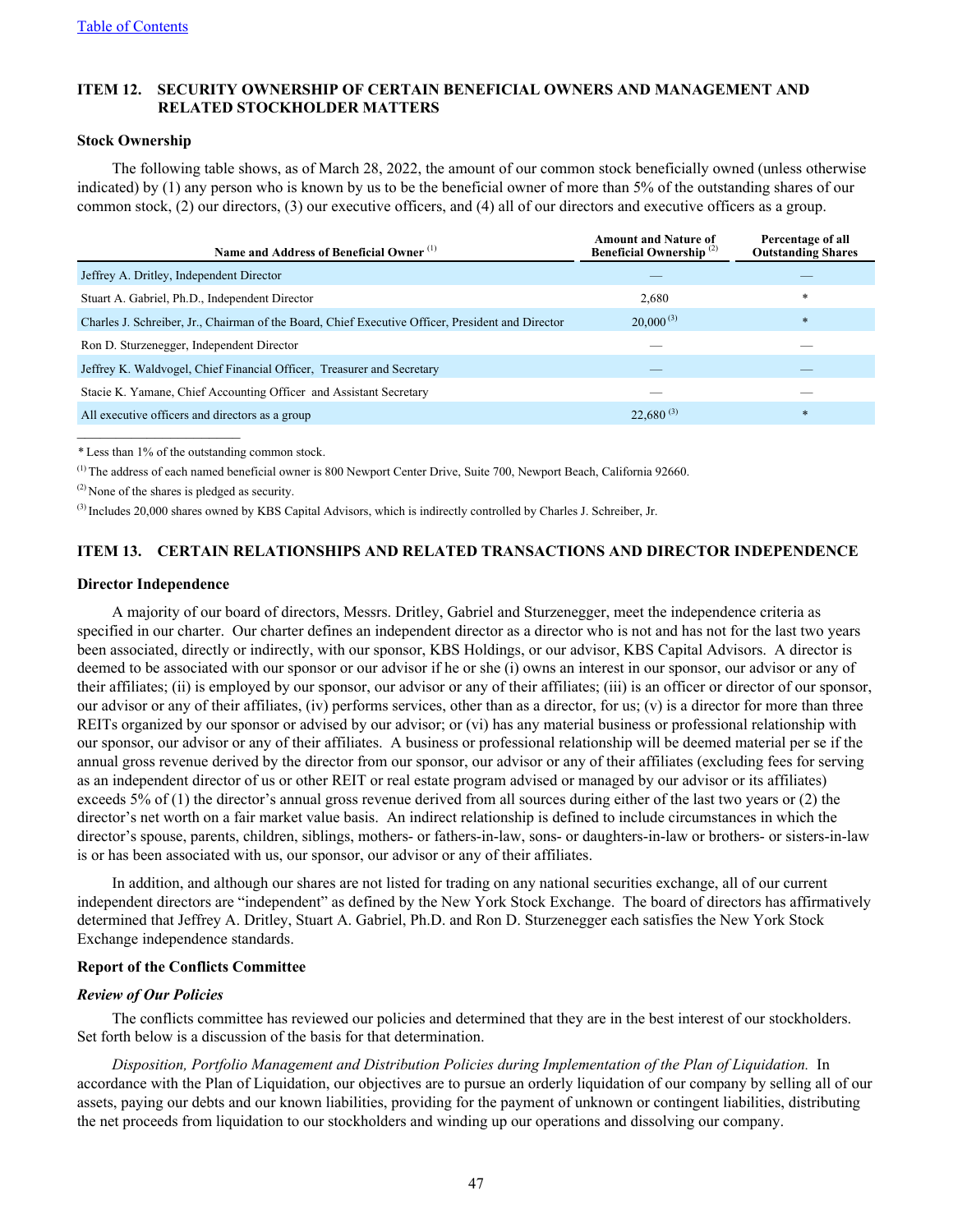As of December 31, 2021, we owned one office property located in Los Angeles, California, encompassing in the aggregate 701,888 rentable square feet. As of December 31, 2021, the estimated liquidation value of our remaining real estate property was \$188.4 million, and this property was 65% occupied.

During the year ended December 31, 2021, we sold three office properties and an office building that was part of an office campus.

Pursuant to the Plan of Liquidation, our board of directors has authorized five liquidating distributions:

| <b>Record Date</b> | <b>Payment Date</b> | <b>Liquidating Distribution Per Share</b> |
|--------------------|---------------------|-------------------------------------------|
| March 5, 2020      | March 10, 2020      | 0.75                                      |
| August 3, 2020     | August 7, 2020      | 0.25                                      |
| December 24, 2020  | December 30, 2020   | \$<br>0.40                                |
| October 1, 2021    | October 5, 2021     | 0.50                                      |
| December 9, 2021   | December 14, 2021   | \$<br>0.20                                |

We expect to distribute substantially all of the remaining proceeds from liquidation after the completion of the sale of our remaining real estate property. At the time of adopting the Plan of Liquidation, we had anticipated completing the orderly liquidation of our company and paying substantially all of our liquidating distributions from the net proceeds from liquidation within 24 months after stockholder approval of the Plan of Liquidation, which occurred on March 5, 2020. Given the uncertainty and business disruptions as a result of the outbreak of COVID-19, our completion of the Plan of Liquidation has been delayed. We currently anticipate that we will complete our liquidation by the third quarter of 2022. Although we were not able to complete our liquidation within the 24-month period described above, we do not anticipate any material unfavorable tax consequences to our stockholders or to our status as a REIT. For U.S. federal income tax purposes, (i) we did not have any current and accumulated earnings and profits (including any gain) or taxable income or gain for the taxable years ended December 31, 2020 and December 31, 2021 and (ii) we do not anticipate any current and accumulated earnings and profits (including any gain) or taxable income or gain in the future.

Our expectations about the amount of future liquidating distributions that we will pay and when we will pay them are based on certain estimates and assumptions, one or more of which may prove to be incorrect. As a result, the actual amount of any additional liquidating distributions we pay to stockholders may be less than we estimate and the liquidating distributions may be paid later than we predict. There are many factors that may affect the amount of liquidating distributions we will ultimately pay to our stockholders. If we underestimate our existing obligations and liabilities or the amount of taxes, transaction fees and expenses relating to the liquidation and dissolution, or if unanticipated or contingent liabilities arise, the amount of liquidating distributions ultimately paid to our stockholders could be less than estimated. Moreover, the liquidation value will fluctuate over time in response to developments related to our remaining real estate property, in response to the real estate and finance markets, based on the actual liquidation timing and the amount of net proceeds received from the disposition of our remaining asset and due to other factors. Given the uncertainty and current business disruptions as a result of the outbreak of COVID-19, our implementation of the Plan of Liquidation may be materially and adversely impacted and this may have a material effect on the ultimate amount and timing of liquidating distributions received by our stockholders. While we have considered the impact from COVID-19 in our net assets in liquidation presented on the Consolidated Statement of Net Assets as of December 31, 2021, the extent to which our business may be affected by COVID-19 depends on future developments with respect to the continued spread and treatment of the virus, the actions taken to contain the pandemic or mitigate its impact, and the direct and indirect economic effects of the pandemic and containment measures. See Part II, Item 7, "Management's Discussion and Analysis of Financial Condition and Results of Operations — Market Outlook — Real Estate and Real Estate Finance Markets — COVID-19 Pandemic and Portfolio Outlook" for a discussion of the impact of the outbreak of COVID-19 on our business and our liquidation. We can give no assurance regarding the timing of the disposition of our remaining real estate property, the sale price we will receive for this asset, and the amount or timing of liquidating distributions to be received by our stockholders.

*Borrowing Policies.* In order to execute our investment strategy, we primarily utilized secured debt to finance a portion of our investment portfolio. We also used debt financing to pay for capital improvements or repairs to properties; to refinance existing indebtedness; to pay distributions; to provide working capital and for other liquidity needs. With the proceeds from the sales of four properties, we repaid a total of \$240.5 million of outstanding notes payable during the year ended December 31, 2021. We did not have any outstanding notes payable as of December 31, 2021. We do not intend to obtain additional debt financing in the future.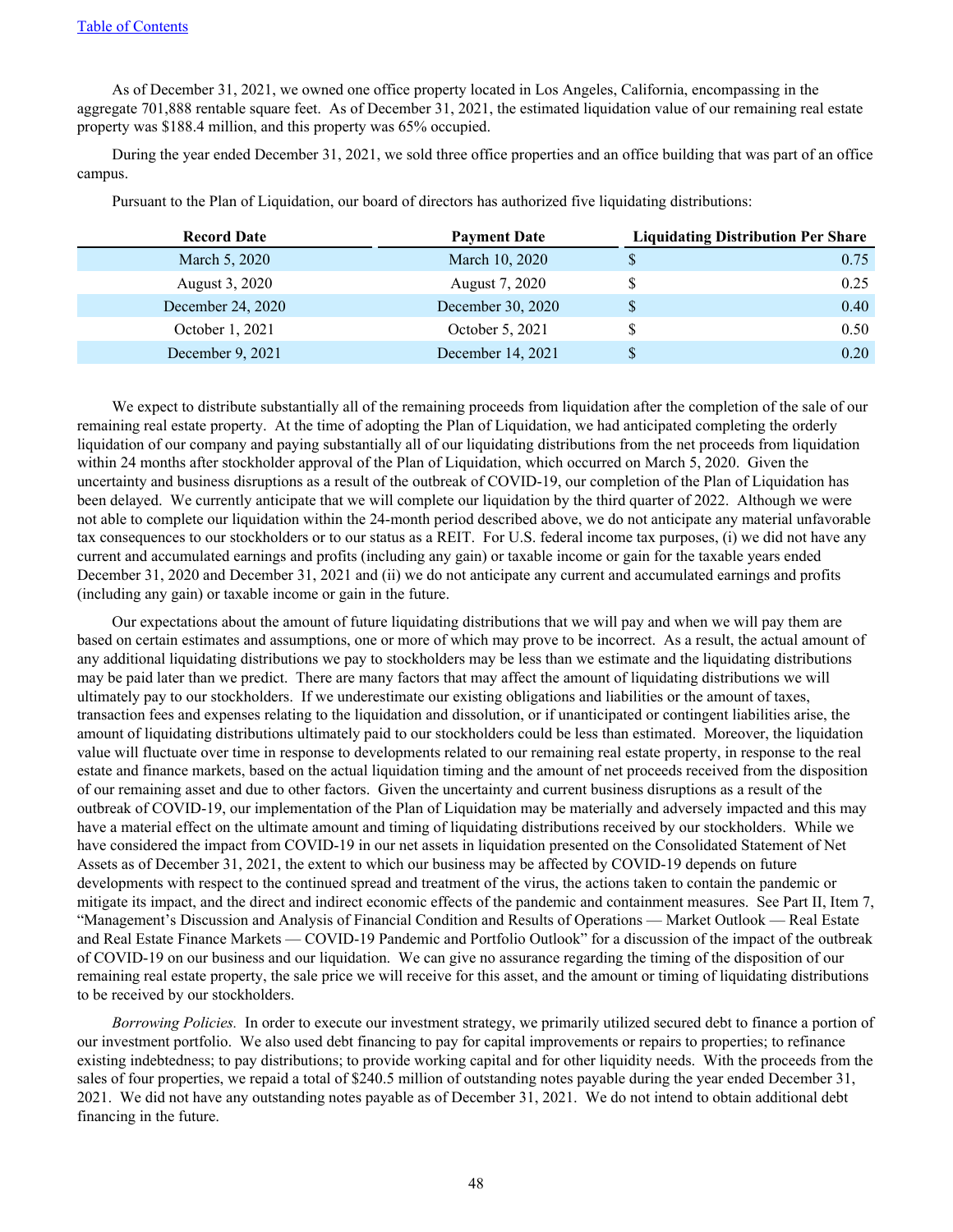*Policy Regarding Capital Reserves*. We have estimated our capital requirements and cash needs through the completion of our liquidation and we have established reserves for such amounts. We intend to use cash on hand, cash flow from operations to the extent available and proceeds from the sale of our remaining real estate property to meet our liquidity needs during our liquidation.

*Policy Regarding Transactions with Related Persons.* Our charter requires the conflicts committee to review and approve all transactions between us and our advisor, any of our officers or directors or any of their affiliates. Prior to entering into a transaction with a related party, a majority of the conflicts committee must conclude that the transaction is fair and reasonable to us. In addition, our Code of Conduct and Ethics lists examples of types of transactions with related parties that would create prohibited conflicts of interest and requires our officers and directors to be conscientious of actual and potential conflicts of interest with respect to our interests and to seek to avoid such conflicts or handle such conflicts in an ethical manner at all times consistent with applicable law. Our executive officers and directors are required to report potential and actual conflicts to the Compliance Officer, via the Ethics Hotline or directly to the audit committee chair, as appropriate.

*Certain Transactions with Related Persons.* The conflicts committee has reviewed the material transactions between our affiliates and us since the beginning of 2021 as well as any such currently proposed material transactions. Set forth below is a description of such transactions and the conflicts committee's report on their fairness.

We have entered into agreements with certain affiliates pursuant to which they provide services to us. All of our executive officers and our affiliated director are also officers, directors, managers, or key professionals of and/or holders of a direct or indirect controlling interest in our advisor and other affiliated KBS entities. Charles J. Schreiber, Jr. is the Chairman of our Board, our Chief Executive Officer, our President and our affiliated director. Our advisor is owned and controlled by KBS Holdings, our sponsor. Charles J. Schreiber, Jr. indirectly controls our sponsor and our advisor.

*Our Relationship with KBS Capital Advisors.* Since our inception, our advisor has provided day-to-day management of our business. Among the services that are provided or have been provided by our advisor under the terms of the advisory agreement are the following:

- finding, presenting and recommending to us real estate and real estate-related investment opportunities consistent with our investment policies and objectives;
- structuring the terms and conditions of our investments, sales and joint ventures;
- acquiring properties and other investments on our behalf in compliance with our investment objectives and policies;
- sourcing and structuring our loan originations and acquisitions;
- arranging for financing and refinancing of our properties and our other investments;
- entering into leases and service contracts for our properties;
- supervising and evaluating each property manager's performance;
- reviewing and analyzing the properties' operating and capital budgets;
- assisting us in obtaining insurance;
- generating an annual budget for us;
- reviewing and analyzing financial information for each of our assets and our overall portfolio;
- formulating and overseeing the implementation of strategies for the administration, promotion, management, operation, maintenance, improvement, financing and refinancing, marketing, leasing and disposition of our properties and other investments;
- performing investor-relations services;
- maintaining our accounting and other records and assisting us in filing all reports required to be filed with the SEC, the IRS and other regulatory agencies;
- engaging in and supervising the performance of our agents, including our registrar and transfer agent; and
- performing any other services reasonably requested by us.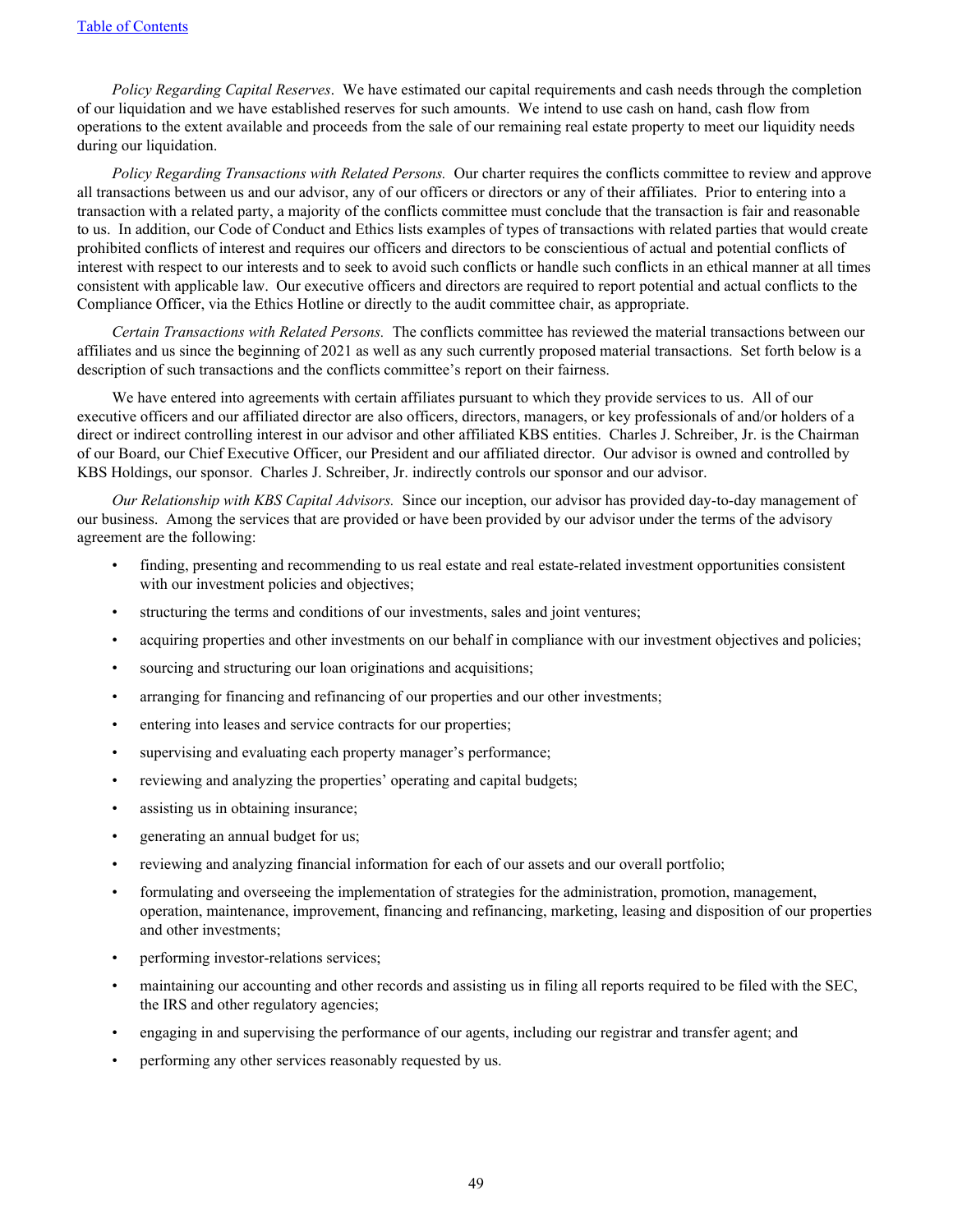Our advisor is subject to the supervision of the board of directors and only has such authority as we may delegate to it as our agent. The advisory agreement has a term expiring May 21, 2022, subject to an unlimited number of successive one-year renewals upon the mutual consent of the parties. From January 1, 2021 through the most recent date practicable, which was February 28, 2022, we compensated our advisor as set forth below.

With respect to investments in real estate, we pay our advisor a monthly asset management fee equal to one-twelfth of 0.75% of the amount paid or allocated to acquire the investment, plus the cost of any subsequent development, construction or improvements to the property. This amount includes any portion of the investment that was debt financed and is inclusive of acquisition fees and expenses related thereto. In the case of investments made through joint ventures, the asset management fee was determined based on our proportionate share of the underlying investment. With respect to investments in loans and any investments other than real estate, we paid our advisor a monthly asset management fee calculated, each month, as one-twelfth of 0.75% of the lesser of (i) the amount paid or allocated to acquire or fund the loan or other investment (which amount included any portion of the investment that was debt financed and was inclusive of acquisition or origination fees and expenses related thereto) and (ii) the outstanding principal amount of such loan or other investment, plus the acquisition or origination fees and expenses related to the acquisition or funding of such investment, as of the time of calculation. Asset management fees from January 1, 2021 through February 28, 2022 totaled approximately \$5.4 million, of which \$0.2 million was payable as of February 28, 2022.

Under the advisory agreement, our advisor and its affiliates have the right to seek reimbursement from us for all costs and expenses they incur in connection with their provision of services to us, including our allocable share of our advisor's overhead, such as rent, employee costs, utilities, accounting software costs and cybersecurity costs. We reimburse our advisor for our allocable portion of the salaries, benefits and overhead of internal audit department personnel providing services to us. In the future, our advisor may seek reimbursement for additional employee costs. However, we will not reimburse our advisor or its affiliates for employee costs in connection with services for which our advisor earns acquisition, origination or disposition fees (other than reimbursement of travel and communication expenses) or for the salaries and benefits our advisor or its affiliates may pay to our executive officers. From January 1, 2021 through February 28, 2022, we incurred \$354,000 of operating expenses reimbursable to our advisor, including \$285,000 of our allocable portion of the salaries, benefits and overhead of internal audit department personnel providing services to us, of which \$27,000 was payable as of February 28, 2022. We also reimburse our advisor for certain of our direct costs incurred from third parties that were initially paid by our advisor on our behalf.

For substantial assistance in connection with the sale of properties or other investments, we pay our advisor or its affiliates 1.0% of the contract sales price of each property or other investment sold; provided, however, in no event may aggregate disposition fees paid to our advisor, its affiliates and unaffiliated third parties exceed 6.0% of the contract sales price. From January 1, 2021 through February 28, 2022, we incurred \$4.3 million of disposition fees, all of which had been paid as of February 28, 2022.

As described under Part II, Item 9B, "Other Information," our advisor has agreed to reimburse us both for any amounts inappropriately charged to us by certain vendors for services for which we believe we were either overcharged or which were never performed, and for the costs we incur in the audit committee's joint investigation of this matter with the KBS REIT III audit committee. The joint audit committees' investigation is ongoing.

The conflicts committee considers our relationship with our advisor during 2021 to be fair. The conflicts committee believes that the amounts payable to our advisor under the advisory agreement are similar to those paid by other publicly offered, unlisted, externally advised REITs and that this compensation is necessary in order for our advisor to provide the desired level of services to us and our stockholders.

*Our Relationship with KBS Capital Markets Group.* We have entered into a fee reimbursement agreement (the "AIP Reimbursement Agreement") with KBS Capital Markets Group LLC, the entity that acted as our dealer manager (the "Dealer Manager"), pursuant to which we agreed to reimburse the Dealer Manager for certain fees and expenses it incurs for administering our participation in the DTCC Alternative Investment Product Platform with respect to certain accounts of our stockholders serviced through the platform. From January 1, 2021 through February 28, 2022, we incurred \$64,000 of costs and expenses related to the AIP Reimbursement Agreement, of which \$14,000 was payable as of February 28, 2022.

The conflicts committee believes that this arrangement with KBS Capital Markets Group is fair.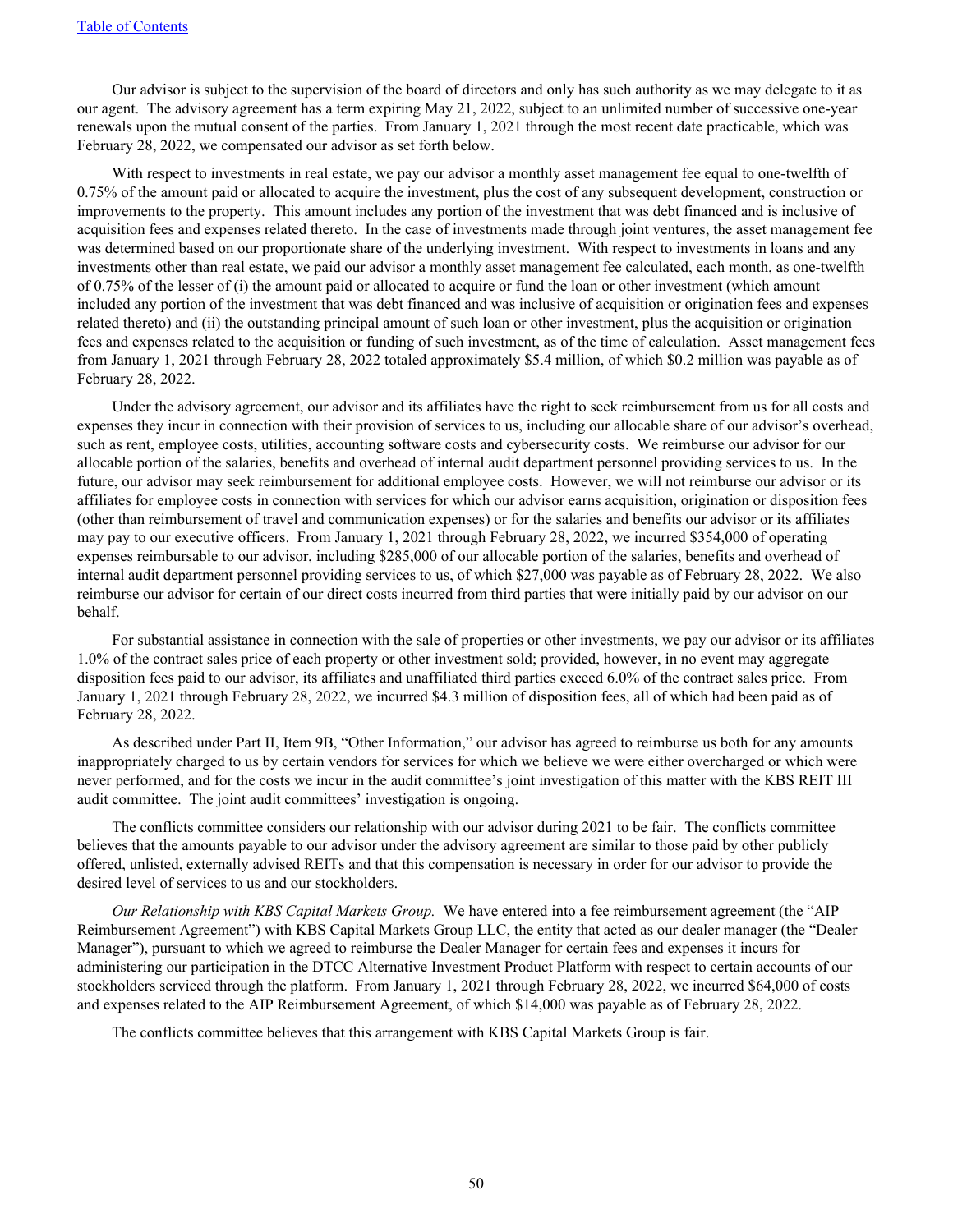*Insurance Program*. As of January 1, 2021, we, together with KBS REIT III, KBS Growth & Income REIT, the Dealer Manager, our advisor and other KBS-affiliated entities, had entered into an errors and omissions and directors and officers liability insurance program where the lower tiers of such insurance coverage were shared. The cost of these lower tiers is allocated by our advisor and its insurance broker among each of the various entities covered by the program, and is billed directly to each entity. In June 2021, we renewed our participation in the program. The program is effective through June 30, 2022.

The conflicts committee believes this arrangement is fair.

During the year ended December 31, 2021 and from January 1, 2022 through February 28, 2022, no other transactions occurred between us and KBS REIT III, KBS Growth & Income REIT, our advisor, the Dealer Manager or other KBS-affiliated entities.

*Currently Proposed Transactions.* There are no currently proposed material transactions with related persons other than those covered by the terms of the agreements described above.

The conflicts committee has determined that the policies set forth in this Report of the Conflicts Committee are in the best interests of our stockholders because they provide us with the highest likelihood of achieving our objectives.

March 31, 2022 The Conflicts Committee of the Board of Directors: *Jeffrey A. Dritley (chair), Stuart A. Gabriel, Ph.D. and Ron D. Sturzenegger*

#### **ITEM 14. PRINCIPAL ACCOUNTING FEES AND SERVICES**

#### **Independent Registered Public Accounting Firm**

During the year ended December 31, 2021, Ernst & Young LLP ("Ernst & Young") served as our independent registered public accounting firm and provided certain tax and other services. Ernst & Young has served as our independent registered public accounting firm since our formation.

#### **Pre-Approval Policies**

In order to ensure that the provision of such services does not impair the independent registered public accounting firm's independence, the audit committee charter imposes a duty on the audit committee to pre-approve all auditing services performed for us by our independent registered public accounting firm, as well as all permitted non-audit services. In determining whether or not to pre-approve services, the audit committee considers whether the service is a permissible service under the rules and regulations promulgated by the SEC. The audit committee may, in its discretion, delegate to one or more of its members the authority to pre-approve any audit or non-audit services to be performed by our independent registered public accounting firm, provided any such approval is presented to and approved by the full audit committee at its next scheduled meeting.

For the years ended December 31, 2021 and 2020, all services rendered by Ernst & Young were pre-approved in accordance with the policies and procedures described above.

#### **Principal Independent Registered Public Accounting Firm Fees**

The audit committee reviewed the audit and non-audit services performed by Ernst  $\&$  Young, as well as the fees charged by Ernst & Young for such services. In its review of the non-audit service fees, the audit committee considered whether the provision of such services is compatible with maintaining the independence of Ernst & Young. The aggregate fees billed to us for professional accounting services, including the audit of our annual financial statements by Ernst  $\&$  Young for the years ended December 31, 2021 and 2020, are set forth in the table below.

|                    | 2021         | 2020                     |
|--------------------|--------------|--------------------------|
| Audit fees         | 470,000<br>P | 550,000<br>$\mathbb{S}$  |
| Audit-related fees |              |                          |
| Tax fees           | 94,135       | 100,141                  |
| All other fees     | _            | 2,300                    |
| Total              | 564,135      | <sup>\$</sup><br>652,441 |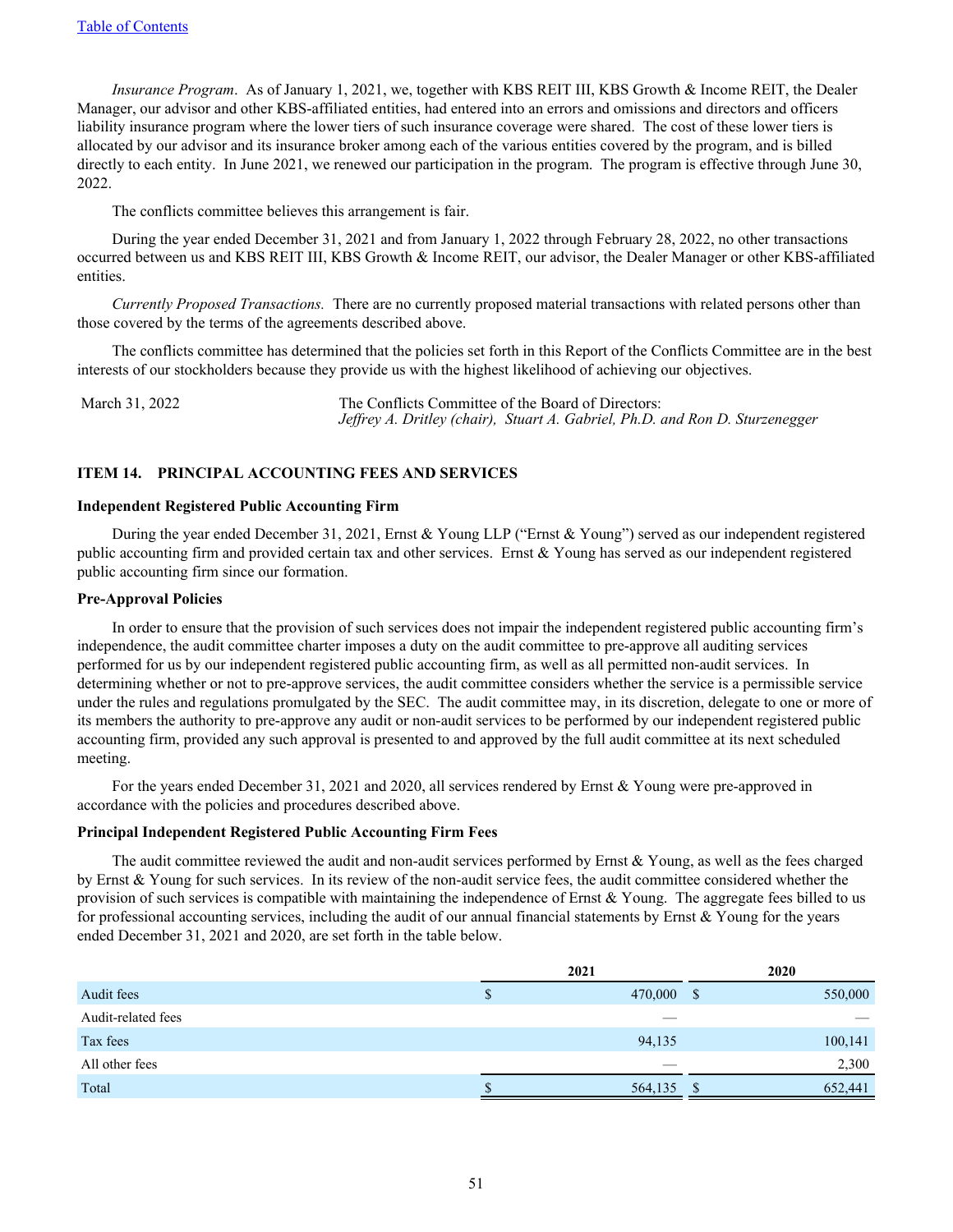For purposes of the preceding table, Ernst & Young's professional fees are classified as follows:

- Audit fees These are fees for professional services performed for the audit of our annual financial statements and the required review of quarterly financial statements and other procedures performed by Ernst  $\&$  Young in order for them to be able to form an opinion on our consolidated financial statements. These fees also cover services that are normally provided by independent registered public accounting firms in connection with statutory and regulatory filings or engagements.
- Audit-related fees These are fees for assurance and related services that traditionally are performed by independent registered public accounting firms that are reasonably related to the performance of the audit or review of our financial statements, such as due diligence related to acquisitions and dispositions, attestation services that are not required by statute or regulation, internal control reviews and consultation concerning financial accounting and reporting standards.
- Tax fees These are fees for all professional services performed by professional staff in our independent registered public accounting firm's tax division, except those services related to the audit of our financial statements. These include fees for tax compliance, tax planning and tax advice, including federal, state and local issues. Services may also include assistance with tax audits and appeals before the IRS and similar state and local agencies, as well as federal, state and local tax issues related to due diligence.
- All other fees These are fees for any services not included in the above-described categories.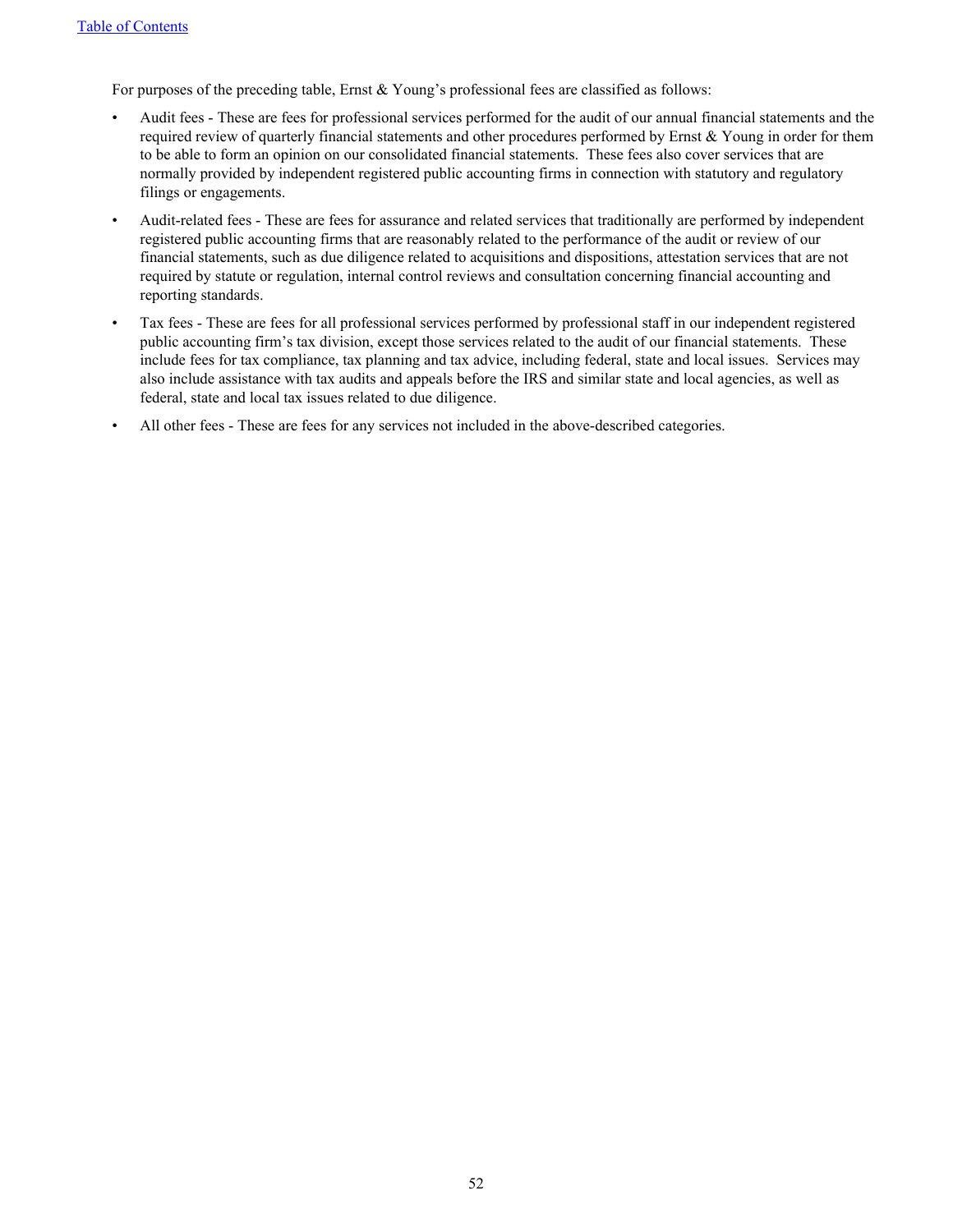## **PART IV**

## **ITEM 15. EXHIBITS, FINANCIAL STATEMENT SCHEDULES**

## **(a) Financial Statement Schedules**

See the Index to Financial Statements at page F[-1](#page-55-0) of this report.

## **(b) Exhibits**

| Ex.  | Description                                                                                                                                                                                                                                                                                                                                                                                                       |
|------|-------------------------------------------------------------------------------------------------------------------------------------------------------------------------------------------------------------------------------------------------------------------------------------------------------------------------------------------------------------------------------------------------------------------|
| 2.1  | Plan of Complete Liquidation and Dissolution of the Company dated as of March 5, 2020, incorporated by<br>reference to Exhibit 2.1 to the Company's Annual Report on Form 10-K, filed March 6, 2020                                                                                                                                                                                                               |
| 3.1  | Second Articles of Amendment and Restatement of the Company, incorporated by reference to Exhibit 3.1 to the<br>Company's Quarterly Report on Form 10-Q for the period ended March 31, 2008, filed May 28, 2008                                                                                                                                                                                                   |
| 3.2  | Articles of Amendment of the Company, incorporated by reference to Exhibit 3.2 to the Company's Quarterly<br>Report on Form 10-Q for the period ended March 31, 2020, filed May 15, 2020                                                                                                                                                                                                                          |
| 3.3  | Fourth Amended and Restated Bylaws of the Company, incorporated by reference to Exhibit 3.1 to the<br>Company's Current Report on Form 8-K, filed September 22, 2016                                                                                                                                                                                                                                              |
| 4.1  | Statement regarding restrictions on transferability of shares of common stock (to appear on stock certificate or to<br>be sent upon request and without charge to stockholders issued shares without certificates), incorporated by<br>reference to Exhibit 4.2 to Pre-Effective Amendment No. 1 to the Company's Registration Statement on Form<br>S-11, Commission File No. 333-146341, filed February 19, 2008 |
| 4.2  | Description of the Registrant's Securities Registered Pursuant to Section 12 of the Securities Exchange Act of<br>1934, incorporated by reference to Exhibit 4.2 to the Company's Annual Report on Form 10-K, filed March 6,<br>2020                                                                                                                                                                              |
| 10.1 | Retail Lease (relating to Union Bank Plaza), by and between KBSII 445 South Figueroa, LLC and MUFG Union<br>Bank, N.A., dated as of August 2, 2019, incorporated by reference to Exhibit 10.1 to the Company's Quarterly<br>Report on Form 10-Q for the period ended September 30, 2019, filed November 12, 2019                                                                                                  |
| 10.2 | Amended and Restated Office Lease (relating to Union Bank Plaza), by and between KBSII 445 South Figueroa,<br>LLC and MUFG Union Bank, N.A., dated as of August 2, 2019, incorporated by reference to Exhibit 10.2 to the<br>Company's Quarterly Report on Form 10-Q for the period ended September 30, 2019, filed November 12, 2019                                                                             |
| 10.3 | First Amendment to Amended and Restated Office Lease (relating to Union Bank), by and between KBSII 445<br>SOUTH FIGUEROA, LLC and MUFG UNION BANK, N.A. dated March 27, 2020, incorporated by reference to<br>Exhibit 10.2 to the Company's Quarter Report on Form 10-Q for the period ended March 31, 2020, filed May 14,<br>2020                                                                               |
| 10.4 | Second Amendment to Amended and Restated Office Lease (relating to Union Bank), by and between KBSII 445<br>South Figueroa, LLC and MUFG Union Bank, N.A., dated as of June 18, 2021, incorporated by reference to<br>Exhibit 10.1 to the Company's Quarterly Report on Form 10-Q, filed August 11, 2021                                                                                                          |
| 10.5 | Advisory Agreement dated May 21, 2021, incorporated by reference to Exhibit 99.1 to the Company's Current<br>Report on Form 8-K, filed May 24, 2021                                                                                                                                                                                                                                                               |
| 10.6 | Purchase and Sale Agreement and Escrow Instructions, by and between KBSII Granite Tower, LLC and Granite<br>Tower, LLC, dated July 23, 2021, incorporated by reference to Exhibit 10.1 to the Company's Quarterly Report<br>on Form 10-O, filed November 5, 2021                                                                                                                                                  |
| 10.7 | First Amendment to Purchase and Sale Agreement and Escrow Instructions, by and between KBSII Granite<br>Tower, LLC and Granite Tower, LLC, dated July 23, 2021, incorporated by reference to Exhibit 10.2 to the<br>Company's Quarterly Report on Form 10-Q, filed November 5, 2021                                                                                                                               |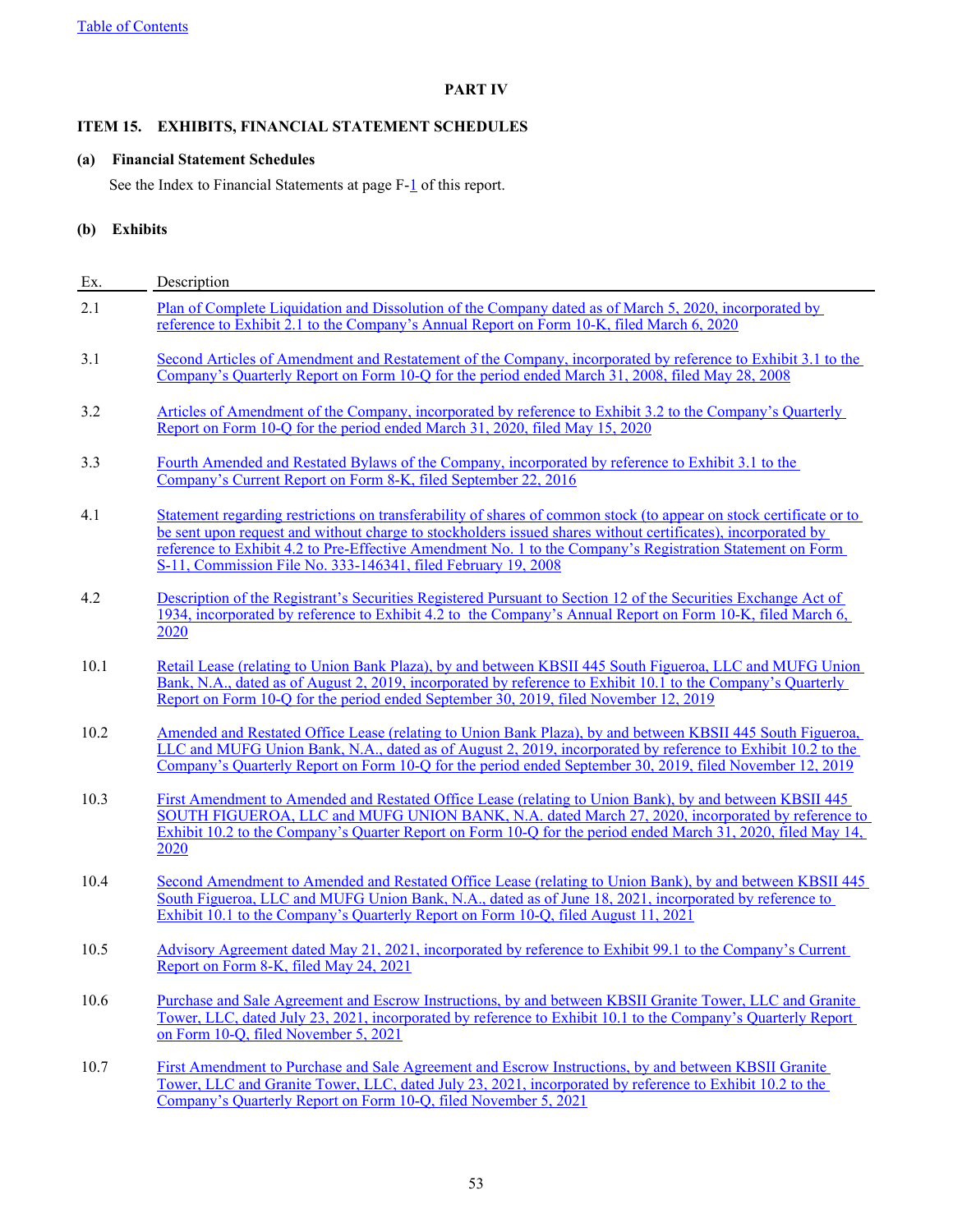| Ex.        | Description                                                                                                                                                                                                   |
|------------|---------------------------------------------------------------------------------------------------------------------------------------------------------------------------------------------------------------|
| 21.1       | <b>Subsidiaries of the Company</b>                                                                                                                                                                            |
| 31.1       | Certification of Chief Executive Officer pursuant to Section 302 of the Sarbanes-Oxley Act of 2002                                                                                                            |
| 31.2       | Certification of Chief Financial Officer pursuant to Section 302 of the Sarbanes-Oxley Act of 2002                                                                                                            |
| 32.1       | Certification of Chief Executive Officer pursuant to 18 U.S.C. 1350, as Adopted pursuant to Section 906 of the<br>Sarbanes-Oxley Act of 2002                                                                  |
| 32.2       | Certification of Chief Financial Officer pursuant to 18 U.S.C. 1350, as Adopted pursuant to Section 906 of the<br>Sarbanes-Oxley Act of 2002                                                                  |
| 99.1       | Eleventh Amended and Restated Share Redemption Program, incorporated by reference to Exhibit 99.2 to the<br>Company's Quarterly Report on Form 10-Q for the period ended June 30, 2020, filed August 12, 2020 |
| 101.INS    | <b>Inline XBRL Instance Document</b>                                                                                                                                                                          |
| 101.SCH    | Inline XBRL Taxonomy Extension Schema                                                                                                                                                                         |
| 101.CAL    | Inline XBRL Taxonomy Extension Calculation Linkbase                                                                                                                                                           |
| 101.DEF    | Inline XBRL Taxonomy Extension Definition Linkbase                                                                                                                                                            |
| $101$ .LAB | Inline XBRL Taxonomy Extension Label Linkbase                                                                                                                                                                 |
| 101.PRE    | Inline XBRL Taxonomy Extension Presentation Linkbase                                                                                                                                                          |
| 104        | Cover Page Interactive Data File (formatted as inline XBRL and contained in Exhibit 101)                                                                                                                      |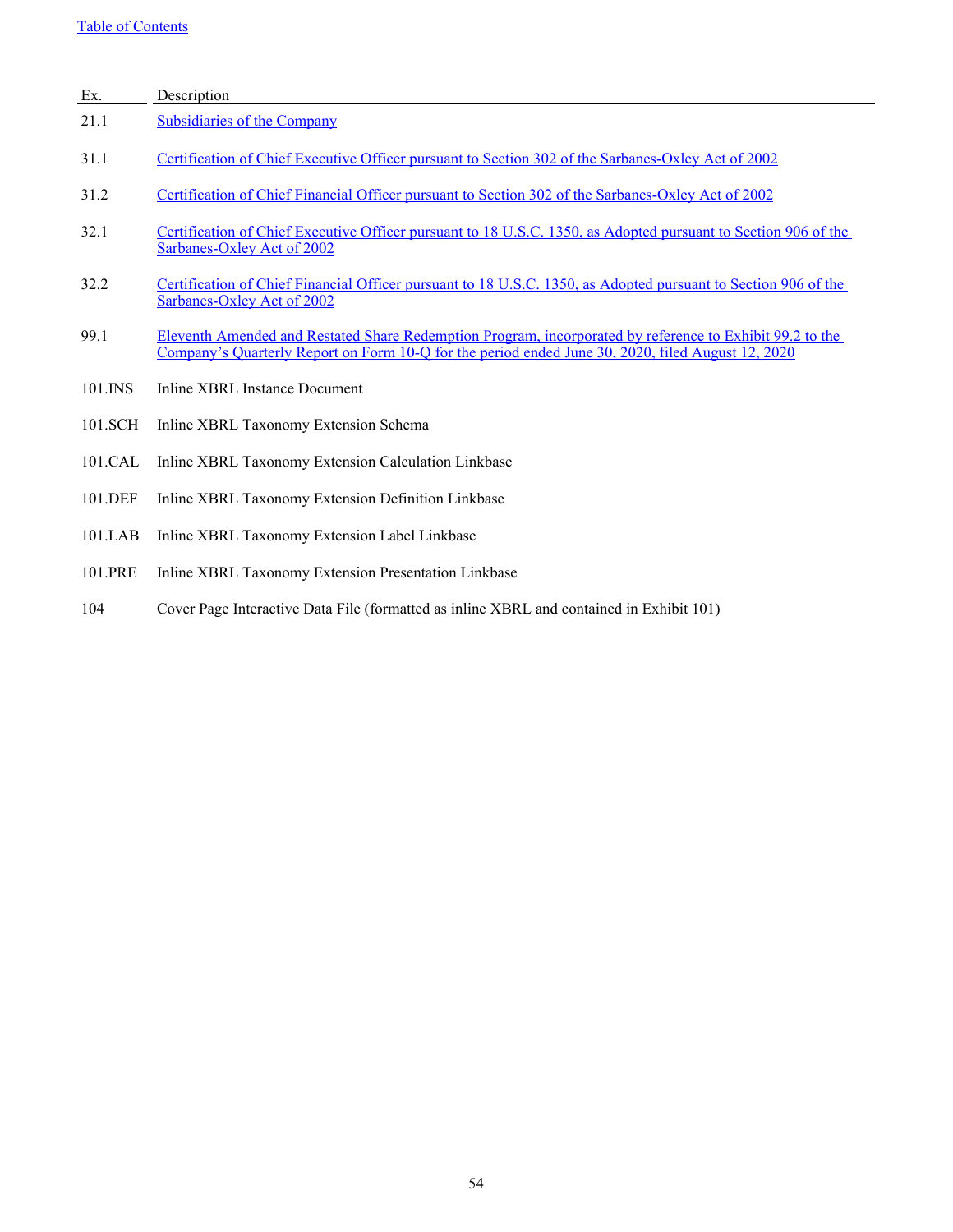### **INDEX TO CONSOLIDATED FINANCIAL STATEMENTS**

<span id="page-55-0"></span>Consolidated Financial Statements

| Report of Independent Registered Public Accounting Firm (PCAOB ID: 42)                                   | F-2 |
|----------------------------------------------------------------------------------------------------------|-----|
| Consolidated Statement of Net Assets (Liquidation Basis) as of December 31, 2021 and 2020                | F-4 |
| Consolidated Statement of Changes in Net Assets (Liquidation Basis) for the Year Ended December 31, 2021 | F-5 |
| Notes to Consolidated Financial Statements                                                               | F-6 |

All schedules are omitted because they are not applicable or the required information is shown in the financial statements or notes thereto.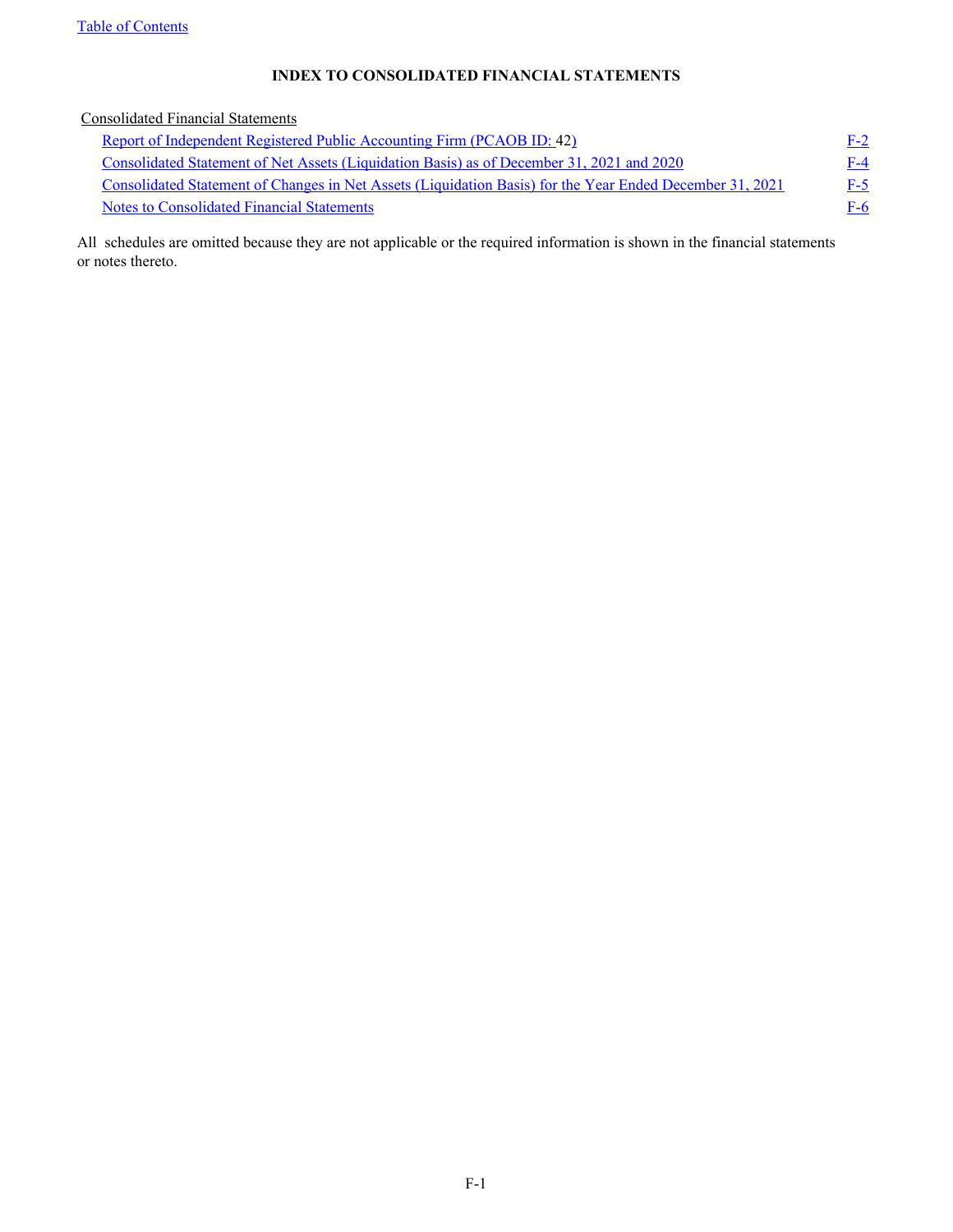#### **REPORT OF INDEPENDENT REGISTERED PUBLIC ACCOUNTING FIRM**

<span id="page-56-0"></span>To the Stockholders and the Board of Directors of KBS Real Estate Investment Trust II, Inc.

#### **Opinion on the Financial Statements**

We have audited the accompanying consolidated statement of net assets in liquidation of KBS Real Estate Investment Trust II, Inc. (the Company) as of December 31, 2021 and 2020, the related consolidated statement of changes in net assets in liquidation for the year ended December 31, 2021, and the related notes (collectively referred to as the "consolidated financial statements"). In our opinion, the consolidated financial statements present fairly, in all material respects, the net assets in liquidation of the Company as of December 31, 2021 and 2020, and the changes in its net assets in liquidation for the year ended December 31, 2021, in conformity with U.S. generally accepted accounting principles applied on the basis of accounting described below.

As described in Notes 2 and 3 to the financial statements, the stockholders of the Company approved a plan of liquidation and the Company has commenced liquidation. As a result, the Company has changed its basis of accounting for periods subsequent to January 31, 2020 from the going-concern basis to a liquidation basis.

#### **Basis for Opinion**

These financial statements are the responsibility of the Company's management. Our responsibility is to express an opinion on the Company's financial statements based on our audits. We are a public accounting firm registered with the Public Company Accounting Oversight Board (United States) (PCAOB) and are required to be independent with respect to the Company in accordance with the U.S. federal securities laws and the applicable rules and regulations of the Securities and Exchange Commission and the PCAOB.

We conducted our audits in accordance with the standards of the PCAOB. Those standards require that we plan and perform the audit to obtain reasonable assurance about whether the financial statements are free of material misstatement, whether due to error or fraud. The Company is not required to have, nor were we engaged to perform, an audit of its internal control over financial reporting. As part of our audits we are required to obtain an understanding of internal control over financial reporting but not for the purpose of expressing an opinion on the effectiveness of the Company's internal control over financial reporting. Accordingly, we express no such opinion.

Our audits included performing procedures to assess the risks of material misstatement of the financial statements, whether due to error or fraud, and performing procedures that respond to those risks. Such procedures included examining, on a test basis, evidence regarding the amounts and disclosures in the financial statements. Our audits also included evaluating the accounting principles used and significant estimates made by management, as well as evaluating the overall presentation of the financial statements. We believe that our audits provide a reasonable basis for our opinion.

#### **Critical Audit Matter**

The critical audit matter communicated below is a matter arising from the current period audit of the financial statements that was communicated or required to be communicated to the audit committee and that: (1) relates to accounts or disclosures that are material to the financial statements and (2) involved our especially challenging, subjective or complex judgments. The communication of the critical audit matter does not alter in any way our opinion on the consolidated financial statements, taken as a whole, and we are not, by communicating the critical audit matter below, providing a separate opinion on the critical audit matter or on the account or disclosure to which it relates.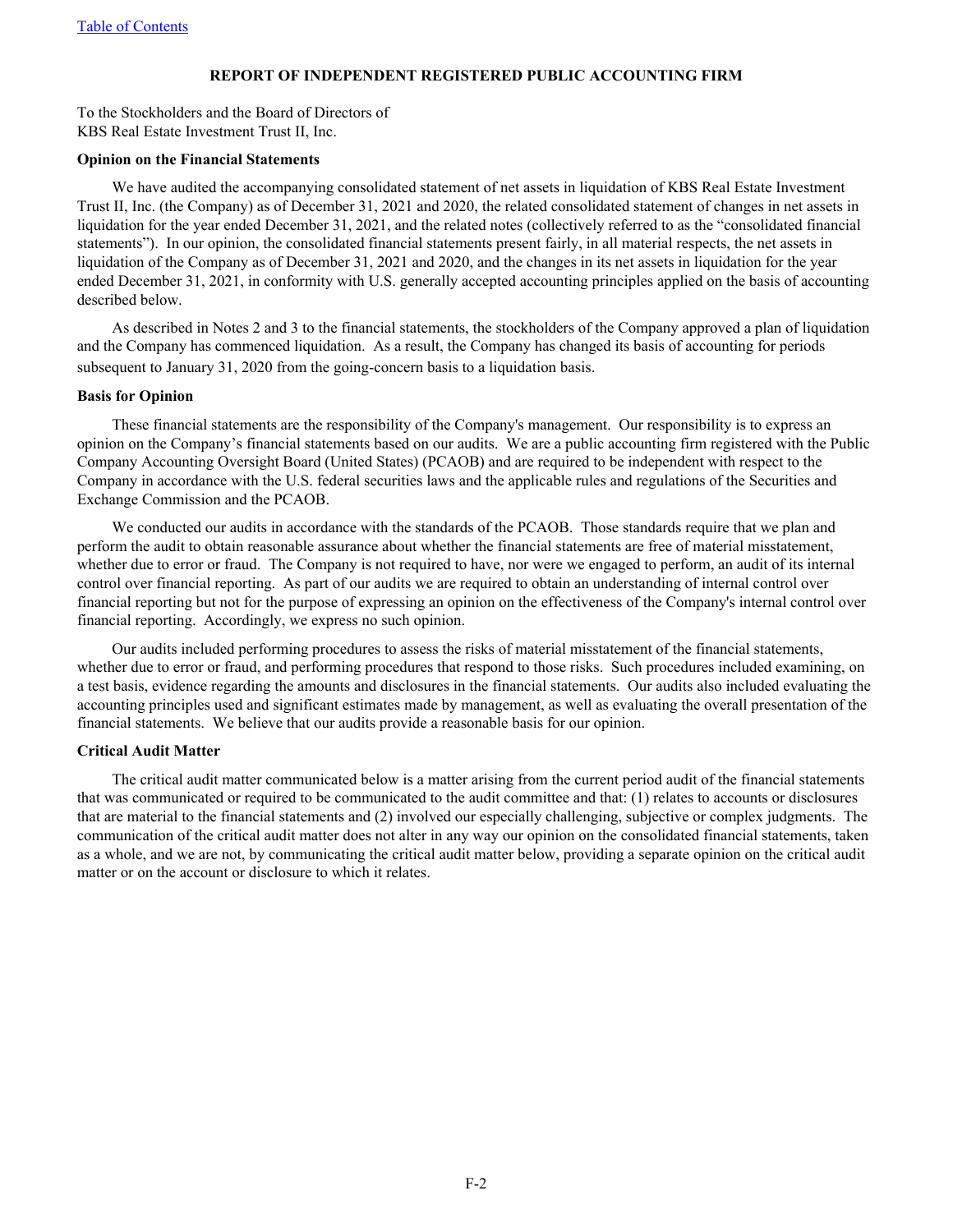## *Liquidation value of real estate asset*

| Description of<br>the Matter                      | The Company's liquidation basis value of its real estate asset totaled \$188.4 million as of December 31,<br>2021. As discussed in Notes 2 and 3 to the consolidated financial statements, the Company adopted the<br>liquidation basis of accounting on February 1, 2020. As a result of the adoption of the liquidation basis of<br>accounting, the Company adjusted its remaining investment in real estate to its estimated net realizable<br>value, or liquidation value, which represents the estimated amount of cash that the Company expects to<br>collect upon the disposal of its asset on an undiscounted basis. Management's estimate of the liquidation<br>value of the real estate asset was based on internal valuation methodologies using direct capitalization and<br>discounted cash flow analyses and anticipated disposal date of the asset, as well as consideration of<br>purchase offers or contractual sales agreements and comparable market transactions. |
|---------------------------------------------------|---------------------------------------------------------------------------------------------------------------------------------------------------------------------------------------------------------------------------------------------------------------------------------------------------------------------------------------------------------------------------------------------------------------------------------------------------------------------------------------------------------------------------------------------------------------------------------------------------------------------------------------------------------------------------------------------------------------------------------------------------------------------------------------------------------------------------------------------------------------------------------------------------------------------------------------------------------------------------------------|
|                                                   | Auditing management's liquidation value of its real estate asset is challenging due to the high degree of<br>subjective auditor judgment necessary in evaluating management's estimate of liquidation value which is<br>based on forecasted cash flow analyses to determine the estimated cash to be realized upon sale. The<br>estimated future cash flows used in the cash flow analysis are based on significant assumptions,<br>including, as applicable, market rental rates and leasing assumptions, an estimated hold period,<br>capitalization rate and discount rate that are forward looking and could be affected by future economic<br>and market conditions.                                                                                                                                                                                                                                                                                                             |
| How We<br>Addressed the<br>Matter in Our<br>Audit | To test the Company's real estate liquidation value, our audit procedures included, among others,<br>evaluating the methodology and significant judgments used by management, including obtaining<br>evidence to corroborate such judgments and searching for evidence contrary to such judgments. We held<br>discussions with management about business plans for the asset and the judgments used in determining<br>the hold period and cash flow estimates for the asset, and compared information used in the liquidation<br>value estimate to information included in materials presented to the Company's Board of Directors. We<br>also compared the significant assumptions used by management as discussed above, to current industry<br>and economic trends, observable market-specific data, and historical results of the property, and involved<br>our internal real estate valuation specialists to assist in our evaluation of the significant assumptions.            |

/s/ Ernst & Young LLP

We have served as the Company's auditor since 2007.

Irvine, California March 31, 2022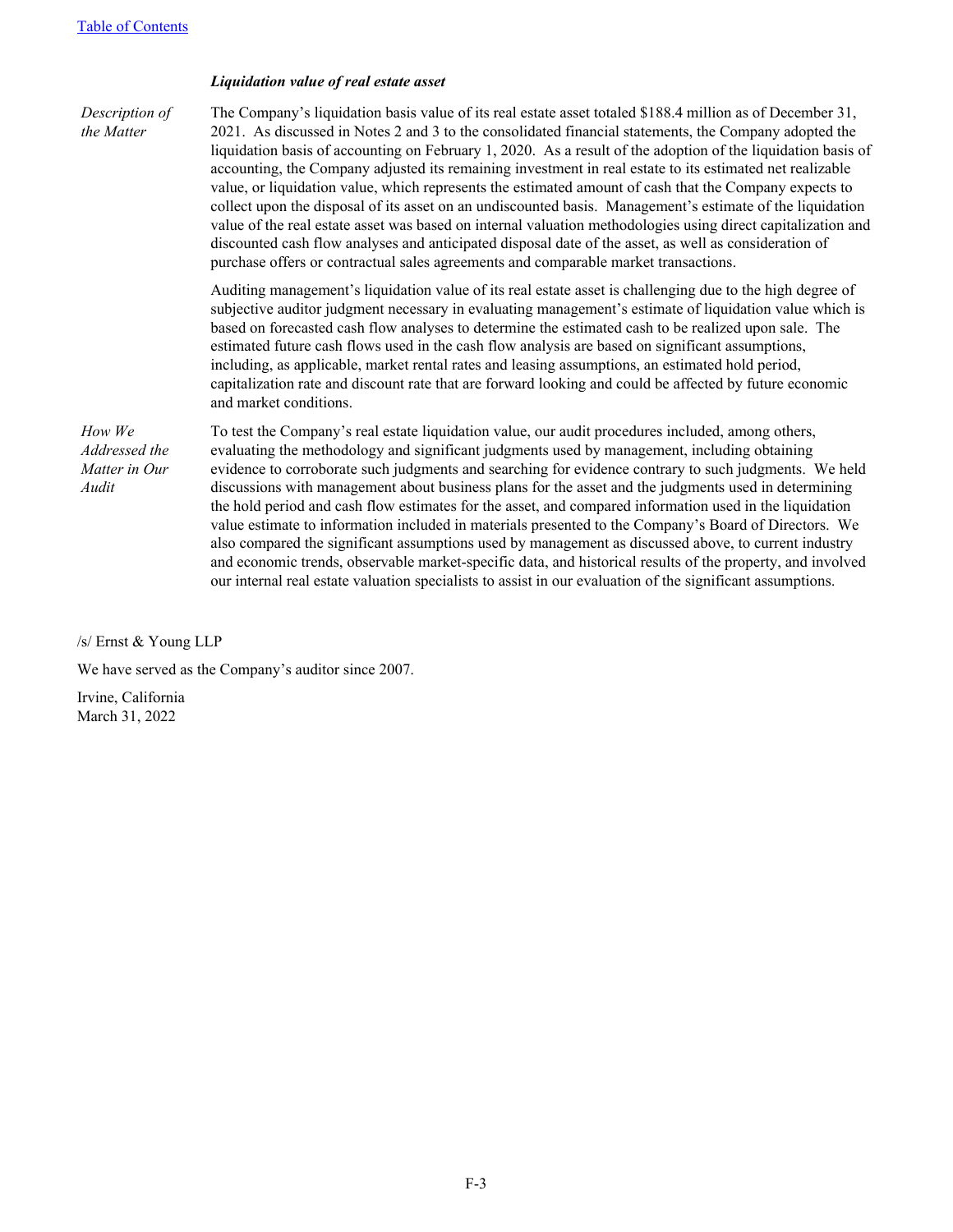## **KBS REAL ESTATE INVESTMENT TRUST II, INC. CONSOLIDATED STATEMENT OF NET ASSETS**

### (Liquidation Basis)

## (in thousands)

<span id="page-58-0"></span>

|                                                                                    | December 31, |         |              |         |
|------------------------------------------------------------------------------------|--------------|---------|--------------|---------|
|                                                                                    |              | 2021    |              | 2020    |
| Assets                                                                             |              |         |              |         |
| Real estate                                                                        | \$           | 188,383 | <sup>S</sup> | 698,491 |
| Cash and cash equivalents                                                          |              | 45,163  |              | 21,796  |
| Rents and other receivables                                                        |              | 342     |              | 489     |
| Due from affiliate                                                                 |              | 727     |              |         |
| Other assets                                                                       |              | 171     |              | 461     |
| Total assets                                                                       |              | 234,786 |              | 721,237 |
| Liabilities                                                                        |              |         |              |         |
| Liabilities for estimated costs in excess of estimated receipts during liquidation | $\mathbb{S}$ | 22,021  | - \$         | 72,528  |
| Notes payable                                                                      |              |         |              | 240,520 |
| Accounts payable and accrued liabilities                                           |              | 1,833   |              | 7,308   |
| Due to affiliate                                                                   |              | 29      |              | 49      |
| Liabilities for estimated closing costs and disposition fees                       |              | 4,008   |              | 16,458  |
| Other liabilities                                                                  |              | 1,374   |              | 2,879   |
| <b>Total liabilities</b>                                                           |              | 29,265  |              | 339,742 |
| Commitments and contingencies (Note 8)                                             |              |         |              |         |
| Net assets in liquidation                                                          | \$           | 205,521 | <sup>2</sup> | 381,495 |

*See accompanying notes to consolidated financial statements.*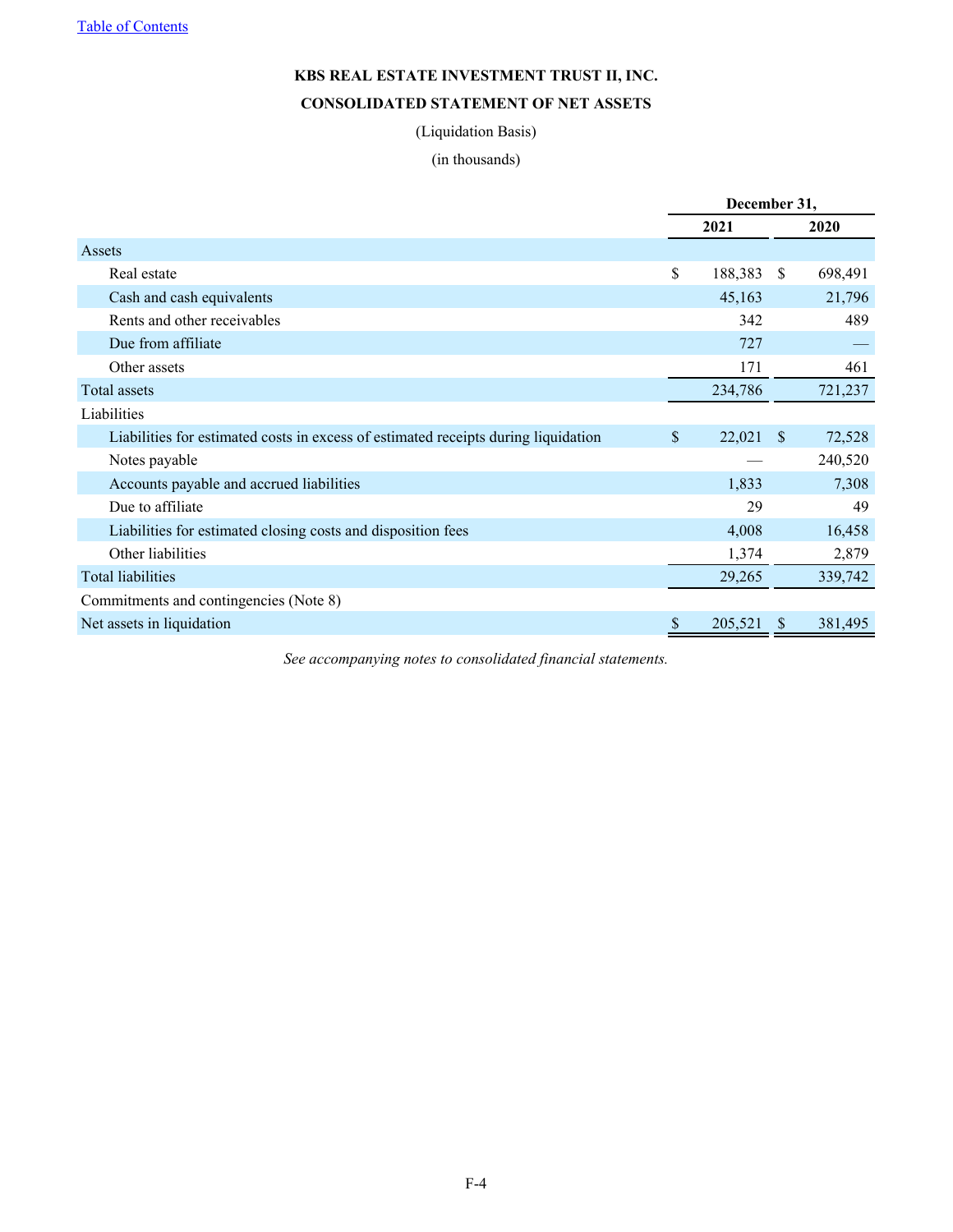<span id="page-59-0"></span>[Table of Contents](#page-1-0)

## **KBS REAL ESTATE INVESTMENT TRUST II, INC. CONSOLIDATED STATEMENT OF CHANGES IN NET ASSETS**

For the Year Ended December 31, 2021

(Liquidation Basis)

## (in thousands)

| Net assets in liquidation, beginning of period                                             | S | 381,495    |
|--------------------------------------------------------------------------------------------|---|------------|
| Changes in net assets in liquidation                                                       |   |            |
| Change in liquidation value of real estate properties after closing costs/disposition fees |   | (78, 120)  |
| Change in estimated cash flow during liquidation                                           |   | 9,565      |
| Change in estimated capital expenditures                                                   |   | 23,713     |
| Redemptions                                                                                |   | (1,918)    |
| Other changes, net                                                                         |   | (829)      |
| Net decrease in liquidation value                                                          |   | (47, 589)  |
| Liquidating distribution to stockholders                                                   |   | (128, 385) |
| Changes in net assets in liquidation                                                       |   | (175, 974) |
| Net assets in liquidation, end of period                                                   |   | 205,521    |

*See accompanying notes to consolidated financial statements.*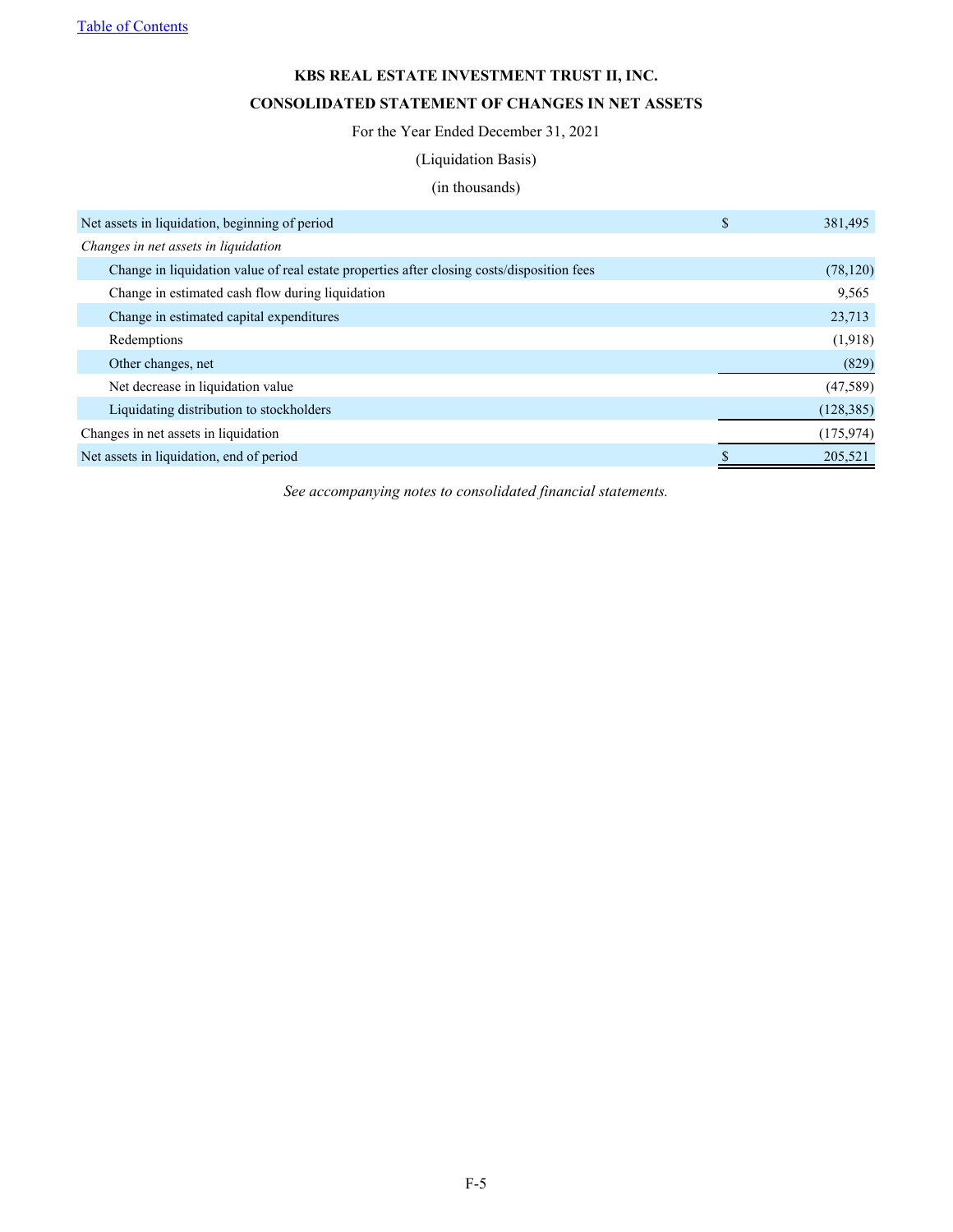## **KBS REAL ESTATE INVESTMENT TRUST II, INC. NOTES TO CONSOLIDATED FINANCIAL STATEMENTS**

December 31, 2021

#### <span id="page-60-0"></span>**1. ORGANIZATION**

KBS Real Estate Investment Trust II, Inc. (the "Company") was formed on July 12, 2007 as a Maryland corporation that elected to be taxed as a real estate investment trust ("REIT") beginning with the taxable year ended December 31, 2008. The Company conducts its business primarily through KBS Limited Partnership II, a Delaware limited partnership formed on August 23, 2007 (the "Operating Partnership"), and its subsidiaries. The Company is the sole general partner of and directly owns a 0.1% partnership interest in the Operating Partnership. The Company's wholly-owned subsidiary, KBS REIT Holdings II LLC, a Delaware limited liability company formed on August 23, 2007 ("KBS REIT Holdings II"), owns the remaining 99.9% partnership interest in the Operating Partnership and is its sole limited partner.

As of December 31, 2021, the Company owned one office property.

Subject to certain restrictions and limitations, the business of the Company is managed by KBS Capital Advisors LLC (the "Advisor"), an affiliate of the Company, pursuant to an advisory agreement the Company entered into with the Advisor (the "Advisory Agreement"). The Advisory Agreement is effective through May 21, 2022 and may be renewed for an unlimited number of one-year periods upon the mutual consent of the Advisor and the Company. Either party may terminate the Advisory Agreement upon 60 days' written notice. The Advisor owns 20,000 shares of the Company's common stock.

As of December 31, 2021, the Company had 183,346,918 shares of common stock issued and outstanding.

On November 13, 2019, in connection with a review of potential strategic alternatives available to the Company, a special committee composed of all of the Company's independent directors (the "Special Committee") and the board of directors unanimously approved the sale of all of the Company's assets and the dissolution of the Company pursuant to the terms of the plan of complete liquidation and dissolution (the "Plan of Liquidation"). The principal purpose of the Plan of Liquidation is to provide liquidity to the Company's stockholders by selling the Company's assets, paying its debts and distributing the net proceeds from liquidation to the Company's stockholders. On March 5, 2020, the Company's stockholders approved the Plan of Liquidation. The Plan of Liquidation is included as an exhibit to this Annual Report on Form 10-K.

#### **COVID-19 Pandemic**

One of the most significant risks and uncertainties facing the Company and the real estate industry generally continues to be the effect of the ongoing public health crisis of the novel coronavirus disease ("COVID-19") pandemic. The Company continues to closely monitor the impact of the COVID-19 pandemic on all aspects of its business and its liquidation, including how the pandemic is affecting its tenants and the Company's ability to sell its remaining real estate property at the time and price it expects. From March 2020 through December 31, 2021, the Company did not experience significant disruptions in its operations from the COVID-19 pandemic. During the years ended December 31, 2021 and 2020, the Company reduced the estimated liquidation value of its real estate portfolio by \$78.1 million (or \$54.6 million after accounting for the decrease in estimated capital expenditures of \$23.5 million that was previously projected to be spent) and \$90.2 million, respectively, due to changes in leasing projections across its portfolio resulting in lower projected cash flow and projected sales prices caused by the impact of the COVID-19 pandemic. Many of the Company's tenants have experienced disruptions in their business, some more severely than others. As of December 31, 2021, the Company had granted rent relief to eight tenants as a result of the pandemic, but as the impact of the pandemic continues to be felt, these tenants or additional tenants may request rent relief in future periods or become unable to pay rent and therefore, the Company is unable to predict the ultimate impact the pandemic will have on its business and implementation of the Plan of Liquidation due to numerous uncertainties. The Company is evaluating each tenant rent relief request on an individual basis, considering a number of factors. Not all tenant requests will ultimately result in modified agreements, nor is the Company forgoing its contractual rights under its lease agreements.

The extent to which the COVID-19 pandemic impacts the Company's operations and those of its tenants and the Company's implementation of the Plan of Liquidation depends on future developments, which are highly uncertain and cannot be predicted with confidence, including the scope, severity and duration of the pandemic, the actions taken to contain the pandemic or mitigate its impact, and the direct and indirect economic effects of the pandemic and containment measures, among others.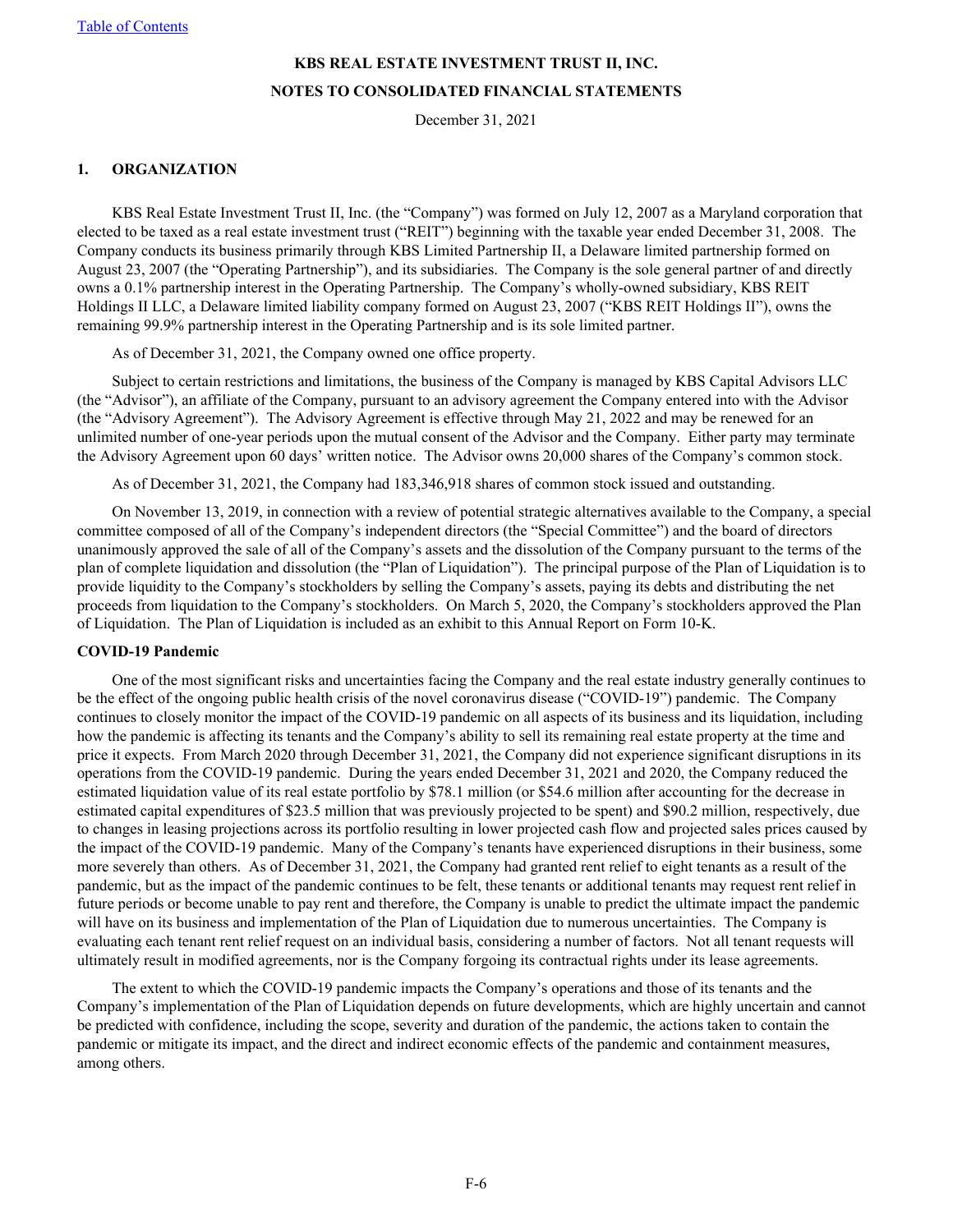#### **NOTES TO CONSOLIDATED FINANCIAL STATEMENTS (CONTINUED)**

December 31, 2021

#### **2. PLAN OF LIQUIDATION**

The Plan of Liquidation authorizes the Company to undertake an orderly liquidation. In an orderly liquidation, the Company will sell all of its properties, pay all of its known liabilities, provide for the payment of its unknown or contingent liabilities, distribute its remaining cash to its stockholders, wind up its operations and dissolve. The Company is authorized to provide for the payment of any unascertained or contingent liabilities and may do so by purchasing insurance, by establishing a reserve fund or in other ways.

The Plan of Liquidation enables the Company to sell any and all of its assets without further approval of its stockholders and provides that the amounts and timing of liquidating distributions will be determined by the Company's board of directors. At the time of adopting the Plan of Liquidation, the Company had anticipated completing its orderly liquidation and paying substantially all of its liquidating distributions from the net proceeds from liquidation within 24 months after stockholder approval of the Plan of Liquidation, which occurred on March 5, 2020. Given the uncertainty and business disruptions as a result of the outbreak of COVID-19, the Company's completion of the Plan of Liquidation has been delayed. Although the Company was not able to complete its liquidation within the 24-month period described above, the Company does not anticipate any material unfavorable tax consequences to its stockholders or to its status as a REIT. For U.S. federal income tax purposes, (i) the Company did not have any current and accumulated earnings and profits (including any gain) or taxable income or gain for the taxable years ended December 31, 2020 and December 31, 2021 and (ii) the Company does not anticipate any current and accumulated earnings and profits (including any gain) or taxable income or gain in the future.

The Company's expectations about the completion of the Plan of Liquidation and the amount of any additional liquidating distributions that the Company pays to its stockholders and when the Company will pay them are subject to risks and uncertainties and are based on certain estimates and assumptions, one or more of which may prove to be incorrect. As a result, the actual amount of any additional liquidating distributions the Company pays to its stockholders may be less than the Company estimates and the liquidating distributions may be paid later than the Company predicts. There are many factors that may affect the amount of liquidating distributions the Company will ultimately pay to its stockholders. If the Company underestimates its existing obligations and liabilities or the amount of taxes, transaction fees and expenses relating to the liquidation and dissolution, or if unanticipated or contingent liabilities arise, the amount of liquidating distributions ultimately paid to the Company's stockholders could be less than estimated. Moreover, the liquidation value will fluctuate over time in response to developments related to the Company's remaining real estate property, in response to the real estate and finance markets, based on the actual liquidation timing and the amount of net proceeds received from the disposition of the Company's remaining asset and due to other factors. In particular, the outbreak of COVID-19, together with the resulting measures imposed to help control the spread of the virus, has had a negative impact on the economy and business activity globally. While the Company has considered the impact from COVID-19 in its net assets in liquidation presented on the Consolidated Statement of Net Assets as of December 31, 2021, the extent to which the Company's business may be affected by COVID-19 depends on future developments with respect to the continued spread and treatment of the virus, the actions taken to contain the pandemic or mitigate its impact, and the direct and indirect economic effects of the pandemic and containment measures. Given the uncertainty and current business disruptions as a result of the outbreak of COVID-19, the Company's completion of the Plan of Liquidation may be materially and adversely impacted and this may have a material effect on the ultimate amount and timing of liquidating distributions received by stockholders. Accordingly, it is not possible to precisely predict the timing of any additional liquidating distributions the Company pays to it stockholders or the aggregate amount of liquidating distributions that the Company will ultimately pay to its stockholders. No assurance can be given that any additional liquidating distributions the Company pays to its stockholders will equal or exceed the estimate of net assets in liquidation presented on the Consolidated Statement of Net Assets as of December 31, 2021.

The Company expects to comply with the requirements necessary to continue to qualify as a REIT through the completion of the liquidation process. The board of directors shall use commercially reasonable efforts to continue to cause the Company to maintain its REIT status; provided, however, that the board of directors may elect to terminate the Company's status as a REIT if it determines that such termination would be in the best interest of the stockholders.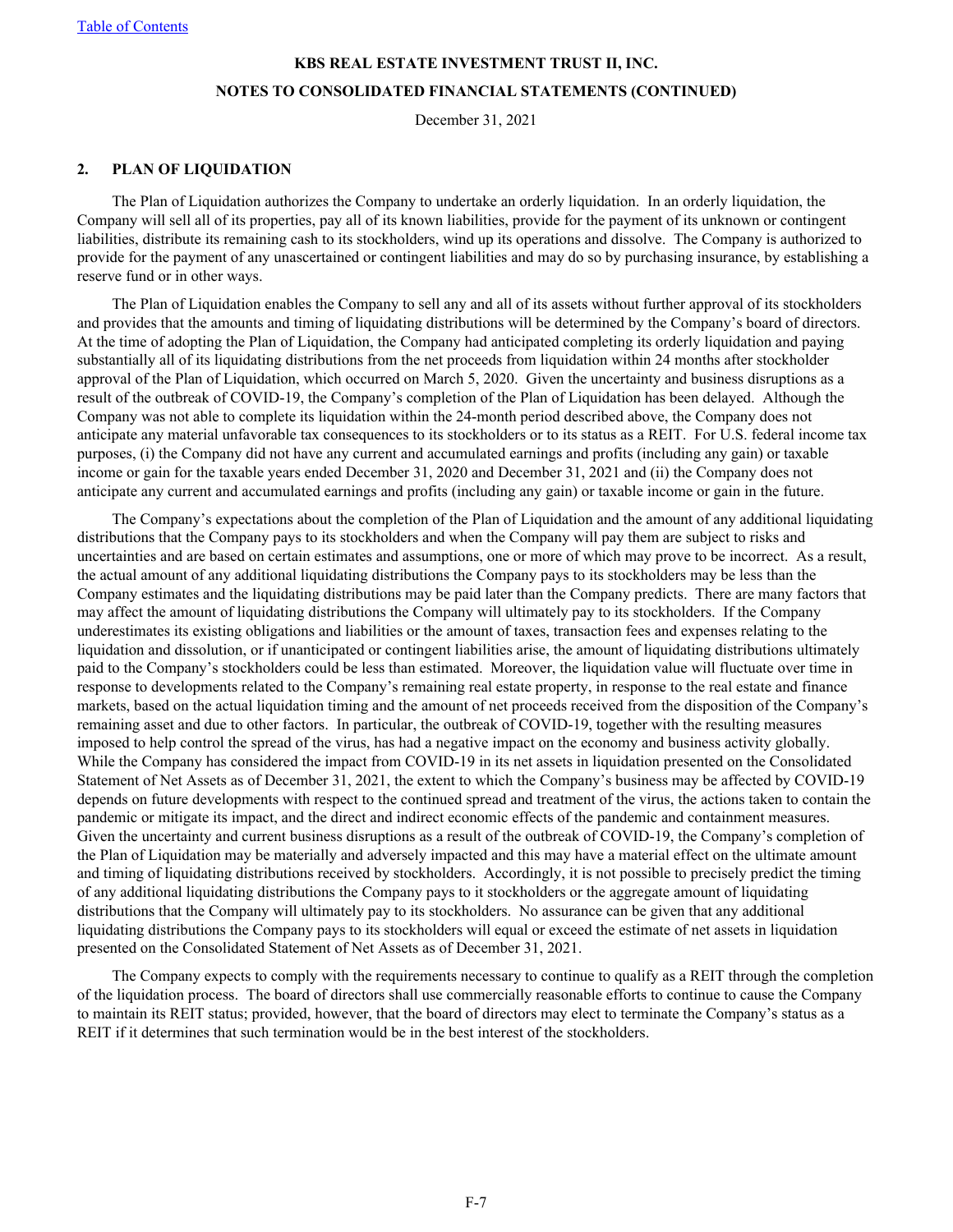#### **NOTES TO CONSOLIDATED FINANCIAL STATEMENTS (CONTINUED)**

December 31, 2021

#### **3. SUMMARY OF SIGNIFICANT ACCOUNTING POLICIES**

#### **Principles of Consolidation and Basis of Presentation**

The consolidated financial statements and accompanying notes thereto have been prepared in accordance with U.S. generally accepted accounting principles ("GAAP") as contained within the Financial Accounting Standards Board ("FASB") Accounting Standards Codification ("ASC"), including Subtopic 205-30, "Liquidation Basis of Accounting," as indicated, and the rules and regulations of the Securities and Exchange Commission ("SEC").

Pursuant to the Company's stockholders' approval of the Plan of Liquidation, the Company adopted the liquidation basis of accounting as of and for the periods subsequent to February 1, 2020 (as the approval of the Plan of Liquidation by the Company's stockholders became imminent within the first week of February 2020 based on the results of the Company's solicitation of proxies from its stockholders for their approval of the Plan of Liquidation). Accordingly, on February 1, 2020, assets were adjusted to their estimated net realizable value, or liquidation value, which represents the estimated amount of cash that the Company will collect through the disposal of assets as it carries out the Plan of Liquidation. The liquidation values of the Company's real estate properties are presented on an undiscounted basis. Estimated costs to dispose of assets and estimated capital expenditures through the anticipated disposition date of the real estate properties have been presented separately from the related assets. Liabilities are carried at their contractual amounts due or estimated settlement amounts.

The Company accrues costs and income that it expects to incur and earn through the completion of its liquidation, including the estimated amount of cash the Company expects to collect through the disposal of its assets and the estimated costs to dispose of its assets, to the extent it has a reasonable basis for estimation. These amounts are classified as a liability for estimated costs in excess of estimated receipts during liquidation on the Consolidated Statement of Net Assets. Actual costs and income may differ from amounts reflected in the financial statements because of the inherent uncertainty in estimating future events. These differences may be material. See Note 2, "Plan of Liquidation" and Note 4, "Liabilities for Estimated Costs in Excess of Estimated Receipts During Liquidation" for further discussion. Actual costs incurred but unpaid as of December 31, 2021 are included in accounts payable and accrued liabilities, due to affiliates and other liabilities on the Consolidated Statement of Net Assets.

Net assets in liquidation represents the remaining estimated liquidation value available to stockholders upon liquidation. Due to the uncertainty in the timing of the sale of the Company's remaining real estate property and the estimated cash flows from operations, actual liquidation costs and sale proceeds may differ materially from the amounts estimated.

#### **Use of Estimates**

The preparation of the consolidated financial statements and the accompanying notes thereto in conformity with GAAP requires management to make estimates and assumptions that affect the amounts reported in the consolidated financial statements and accompanying notes. Actual results could materially differ from those estimates.

#### **Revenue Recognition - Operating Leases**

Under the liquidation basis of accounting, the Company has accrued all income that it expects to earn through the completion of its liquidation to the extent it has a reasonable basis for estimation. Revenue from tenants is estimated based on the contractual in-place leases and projected leases through the anticipated disposition date of the property. These amounts are classified in liabilities for estimated costs in excess of estimated receipts during liquidation on the Consolidated Statement of Net Assets.

#### **Real Estate**

As of February 1, 2020, the Company's investments in real estate were adjusted to their estimated net realizable value, or liquidation value, to reflect the change to the liquidation basis of accounting. The liquidation value represents the estimated amount of cash that the Company will collect through the disposal of its assets, including any residual value attributable to lease intangibles, as it carries out the Plan of Liquidation. As of December 31, 2021, the Company estimated the liquidation value of the Company's remaining real estate property based on discounted cash flow analyses. The liquidation values of the Company's investments in real estate are presented on an undiscounted basis and investments in real estate are no longer depreciated. Estimated costs to dispose of these investments are carried at their contractual amounts due or estimated settlement amounts and are presented separately from the related assets. Subsequent to February 1, 2020, all changes in the estimated liquidation value of the investments in real estate are reflected as a change to the Company's net assets in liquidation.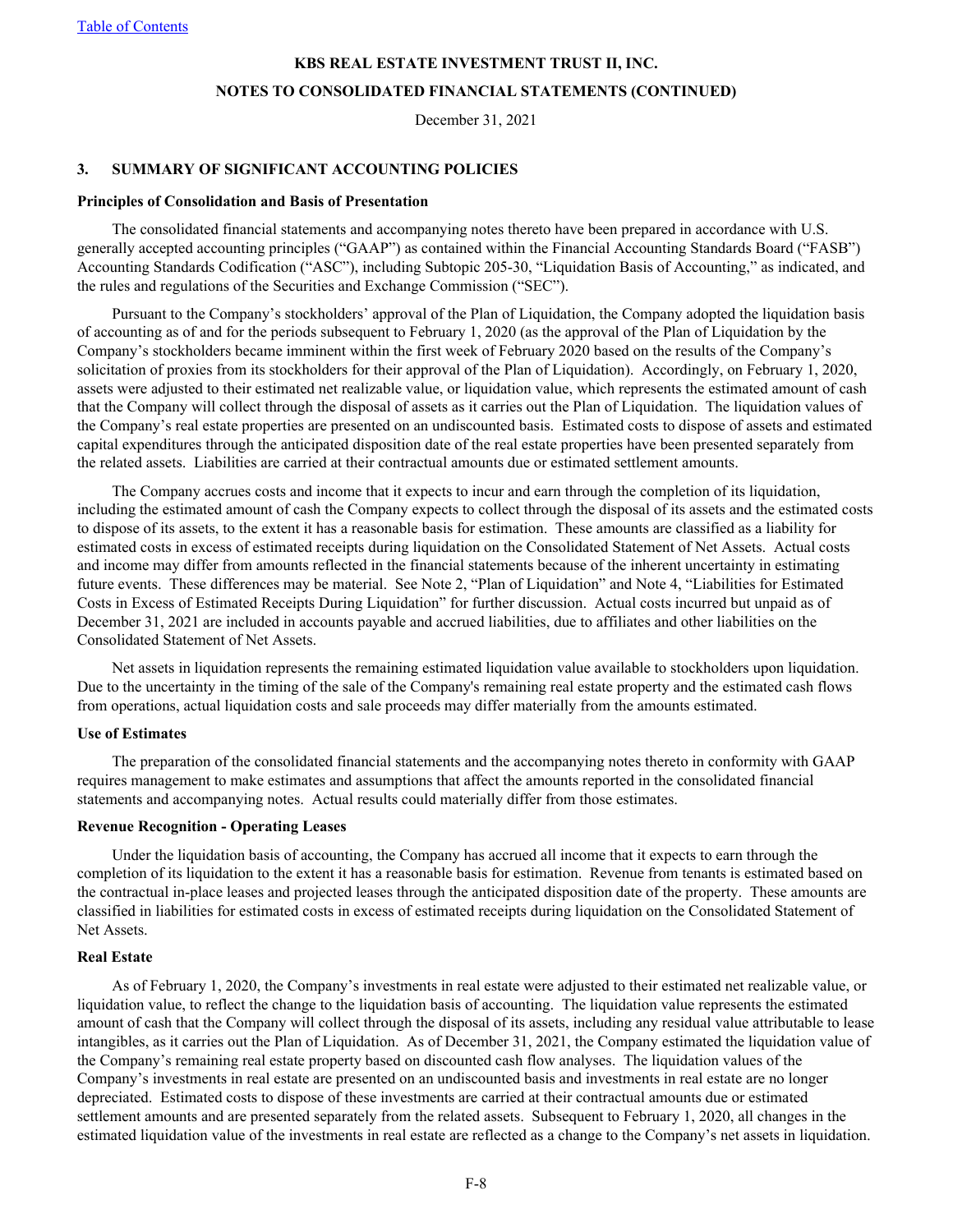#### **NOTES TO CONSOLIDATED FINANCIAL STATEMENTS (CONTINUED)**

December 31, 2021

### **3. SUMMARY OF SIGNIFICANT ACCOUNTING POLICIES (CONTINUED)**

#### **Cash and Cash Equivalents**

The Company considered all short-term (with an original maturity of three months or less), highly-liquid investments utilized as part of the Company's cash-management activities to be cash equivalents. Cash equivalents may include cash and short-term investments. Short-term investments were stated at cost, which approximates fair value.

The Company's cash and cash equivalents balance exceeds federally insurable limits as of December 31, 2021. The Company monitors the cash balances in its operating accounts and adjusts the cash balances as appropriate; however, these cash balances could be impacted if the underlying financial institutions fail or are subject to other adverse conditions in the financial markets. To date, the Company has experienced no loss or lack of access to cash in its operating accounts.

#### **Rents and Other Receivables**

In accordance with the liquidation basis of accounting, as of February 1, 2020, rents and other receivables were adjusted to their net realizable value. The Company periodically evaluates the collectibility of amounts due from tenants. Any changes in the collectibility of the receivables are reflected as a change to the Company's net assets in liquidation.

#### **Accrued Liquidation Costs**

In accordance with the liquidation basis of accounting, the Company accrues for certain estimated liquidation costs to the extent it has a reasonable basis for estimation. These consist of legal fees, dissolution costs, final audit/tax costs, insurance, and distribution processing costs.

#### **Redeemable Common Stock**

On November 1, 2021, in connection with the Company's liquidation pursuant to the Plan of Liquidation, the Company's board of directors approved the termination of the Company's share redemption program effective as of November 22, 2021. Prior to termination, the Company's share redemption program was limited to redemptions sought upon a stockholder's death, "qualifying disability" or "determination of incompetence" (each as defined in the share redemption program and, together with redemptions sought in connection with a stockholder's death, "Special Redemptions"). Such redemptions were subject to the limitations described in the share redemption program document, including:

- During each calendar year, Special Redemptions were limited to an annual dollar amount determined by the board of directors. On December 24, 2020, the Company's board of directors approved a dollar amount limitation for Special Redemptions of \$10.0 million for the calendar year 2021.
- During any calendar year, the Company could redeem no more than 5% of the weighted-average number of shares outstanding during the prior calendar year.
- The Company had no obligation to redeem shares if the redemption would violate the restrictions on distributions under Maryland General Corporation Law, as amended from time to time, which prohibits distributions that would cause a corporation to fail to meet statutory tests of solvency.

The Company's share redemption program, as amended, set the redemption price per share of the Company's common stock eligible for redemption at the Company's most recent estimated value per share as of the applicable redemption date, provided that if the Company's board of directors had declared liquidating distributions on such share with a record date prior to the applicable redemption date for such share and the most recent estimated value per share had not been updated to reflect the reduction for such liquidating distributions, then the redemption price per share was reduced to reflect the amount of such liquidating distributions.

On December 24, 2020, in connection with the authorization of a third liquidating distribution in the amount of \$0.40 per share of common stock to the Company's stockholders of record as of the close of business on December 24, 2020 (the "Third Liquidating Distribution"), the Company's board of directors approved an updated estimated value per share of the Company's common stock of \$2.01 (unaudited), which was effective through the February 26, 2021 redemption date.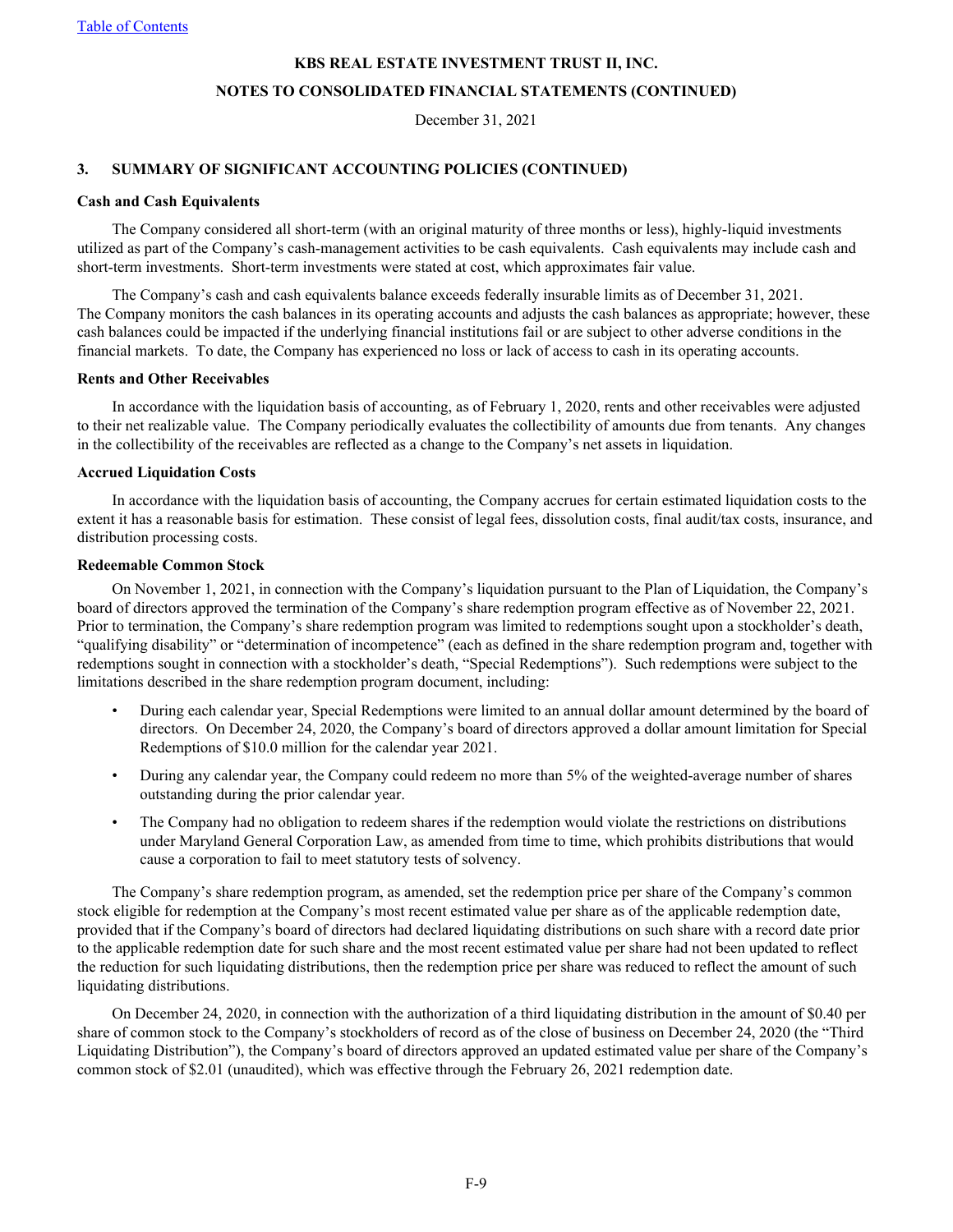#### **NOTES TO CONSOLIDATED FINANCIAL STATEMENTS (CONTINUED)**

December 31, 2021

#### **3. SUMMARY OF SIGNIFICANT ACCOUNTING POLICIES (CONTINUED)**

On March 11, 2021, the Company's board of directors approved an estimated value per share of the Company's common stock of \$2.07 based on the Company's net assets in liquidation, divided by the number of shares outstanding, all as of December 31, 2020. Therefore, effective commencing with the March 31, 2021 redemption date, the redemption price for all shares eligible for redemption was equal to \$2.07, which was effective through the September 30, 2021 redemption date.

On September 29, 2021, in connection with the authorization of a fourth liquidating distribution in the amount of \$0.50 per share of common stock to the Company's stockholders of record as of the close of business on October 1, 2021 (the "Fourth Liquidating Distribution"), the Company's board of directors approved an updated estimated value per share of the Company's common stock of \$1.57 (unaudited), effective October 5, 2021. Therefore, the redemption price for all shares eligible for redemption was equal to \$1.57 for the October 29, 2021 redemption date.

For the year ended December 31, 2021, the Company redeemed 952,582 shares for \$1.9 million, which represented all redemption requests received in good order and eligible for redemption as Special Redemptions under the share redemption program through the October 29, 2021 redemption date.

#### **Related Party Transactions**

The Company has entered into the Advisory Agreement with the Advisor. This agreement entitles the Advisor to specified fees upon the provision of certain services with regard to the management of the Company's investments, among other services, and the disposition of investments, as well as reimbursement of certain costs incurred by the Advisor in providing services to the Company. In addition, the Advisor is entitled to certain other fees, including an incentive fee upon achieving certain performance goals, as detailed in the Advisory Agreement. The Company has entered into a fee reimbursement agreement (the "AIP Reimbursement Agreement") with KBS Capital Markets Group LLC (the "Dealer Manager") pursuant to which the Company agreed to reimburse the Dealer Manager for certain fees and expenses it incurs for administering the Company's participation in the DTCC Alternative Investment Product Platform ("AIP Platform") with respect to certain accounts of the Company's investors serviced through the platform. The Advisor and Dealer Manager also serve or served as the advisor and dealer manager, respectively, for KBS Real Estate Investment Trust III, Inc. ("KBS REIT III") and KBS Growth & Income REIT, Inc. ("KBS Growth & Income REIT").

The Company records all related party fees as incurred, subject to any limitations described in the Advisory Agreement.

#### *Operating Expenses*

Under the Advisory Agreement, the Advisor has the right to seek reimbursement from the Company for all costs and expenses it incurs in connection with the provision of services to the Company, including the Company's allocable share of the Advisor's overhead, such as rent, employee costs, accounting software costs and cybersecurity costs. The Company reimburses the Advisor for the Company's allocable portion of the salaries, benefits and overhead of internal audit department personnel providing services to the Company. In the future, the Advisor may seek reimbursement for additional employee costs. The Company will not reimburse the Advisor for employee costs in connection with services for which the Advisor earns acquisition, origination or disposition fees (other than reimbursement of travel and communication expenses) or for the salaries and benefits the Advisor or its affiliates may pay to the Company's executive officers. In addition, the Company reimburses the Advisor for certain of the Company's direct costs incurred from third parties that were initially paid by the Advisor on the Company's behalf.

#### *Asset Management Fee*

With respect to investments in real estate, the Company pays the Advisor a monthly asset management fee equal to onetwelfth of 0.75% of the amount paid or allocated to acquire the investment, plus the cost of any subsequent development, construction or improvements to the property. This amount includes any portion of the investment that was debt financed and is inclusive of acquisition fees and expenses related thereto. In the case of investments made through joint ventures, the asset management fee will be determined based on the Company's proportionate share of the underlying investment.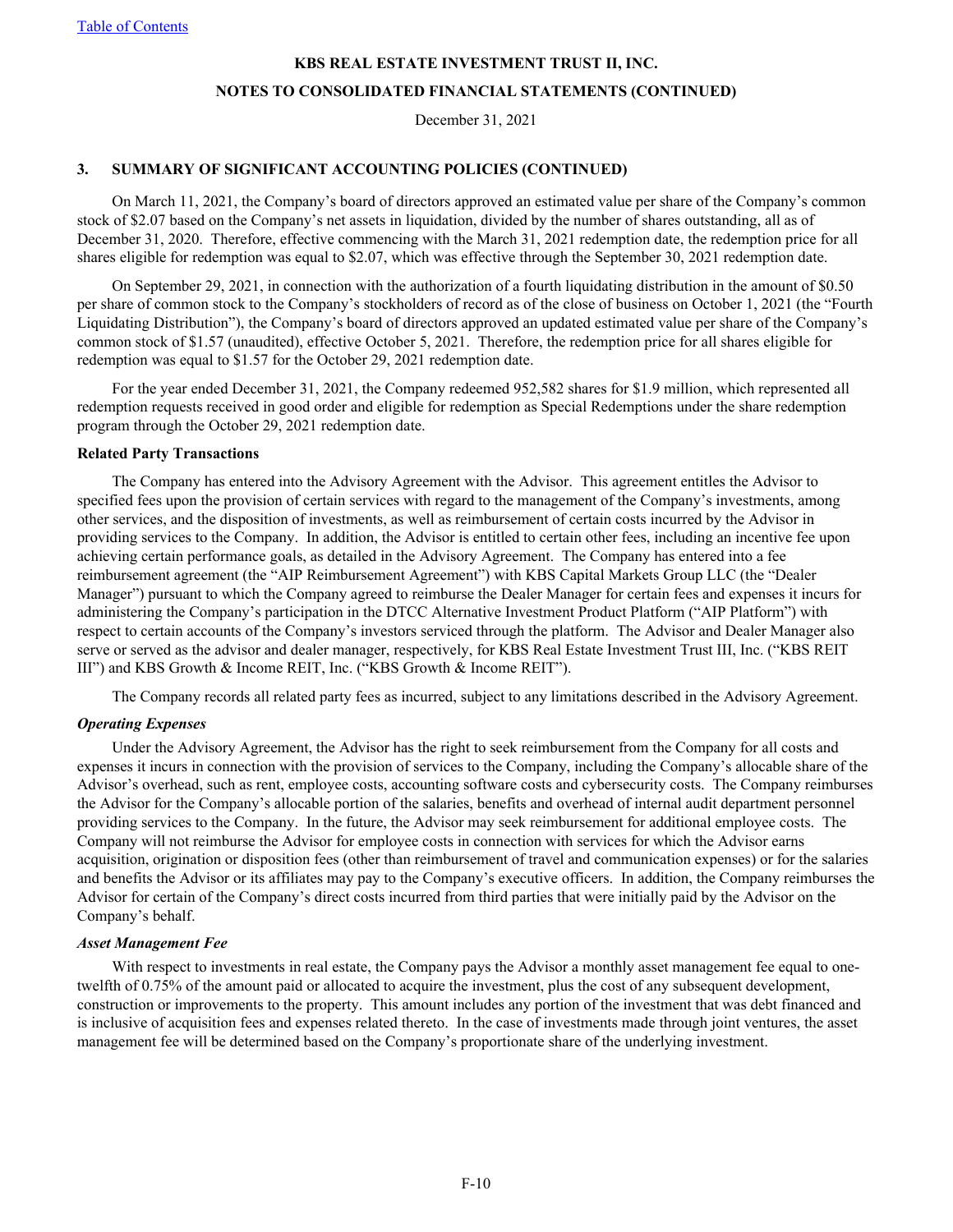[Table of Contents](#page-1-0)

#### **KBS REAL ESTATE INVESTMENT TRUST II, INC.**

#### **NOTES TO CONSOLIDATED FINANCIAL STATEMENTS (CONTINUED)**

December 31, 2021

#### **3. SUMMARY OF SIGNIFICANT ACCOUNTING POLICIES (CONTINUED)**

With respect to investments in loans and any investments other than real estate, the Company paid the Advisor a monthly fee calculated, each month, as one-twelfth of 0.75% of the lesser of (i) the amount paid or allocated to acquire or fund the loan or other investment (which amount included any portion of the investment that was debt financed and was inclusive of acquisition or origination fees and expenses related thereto) and (ii) the outstanding principal amount of such loan or other investment, plus the acquisition or origination fees and expenses related to the acquisition or funding of such investment, as of the time of calculation.

With respect to an investment that has suffered an impairment in value, reduction in cash flow or other negative circumstances, such investment may either be excluded from the calculation of the asset management fee described above or included in such calculation at a reduced value that is recommended by the Advisor and the Company's management and then approved by a majority of the Company's independent directors, and this change in the fee will be applicable to an investment upon the earlier to occur of the date on which (i) such investment is sold, (ii) such investment is surrendered to a person other than the Company, its direct or indirect wholly owned subsidiary or a joint venture or partnership in which the Company has an interest, (iii) the Advisor determines that it will no longer pursue collection or other remedies related to such investment, or (iv) the Advisor recommends a revised fee arrangement with respect to such investment. As of December 31, 2021, the Company has not determined to calculate the asset management fee at an adjusted value for any investments or to exclude any investments from the calculation of the asset management fee.

#### *Disposition Fee*

For substantial assistance in connection with the sale of properties or other investments, the Company pays the Advisor or its affiliates 1.0% of the contract sales price of each property or other investment sold; provided, however, in no event may the disposition fees paid to Advisor, its affiliates and unaffiliated third parties exceed 6.0% of the contract sales price.

#### **Income Taxes**

The Company has elected to be taxed as a REIT under the Internal Revenue Code of 1986, as amended. To continue to qualify as a REIT, the Company must meet certain organizational and operational requirements, including a requirement to distribute at least 90% of the Company's annual REIT taxable income to stockholders (which is computed without regard to the dividends-paid deduction or net capital gain and which does not necessarily equal net income as calculated in accordance with GAAP). As a REIT, the Company generally will not be subject to federal income tax on income that it distributes as dividends to its stockholders. If the Company fails to qualify as a REIT in any taxable year, it will be subject to federal income tax on its taxable income at regular corporate income tax rates and generally will not be permitted to qualify for treatment as a REIT for federal income tax purposes for the four taxable years following the year during which qualification is lost, unless the Internal Revenue Service grants the Company relief under certain statutory provisions. Such an event could materially and adversely affect the Company's net income and net cash available for distribution to stockholders. However, the Company believes that it is organized and operates in such a manner as to qualify for treatment as a REIT.

The Company has concluded that there are no significant uncertain tax positions requiring recognition in its financial statements. Neither the Company nor its subsidiaries have been assessed interest or penalties by any major tax jurisdictions. The Company's evaluations were performed for all open tax years through December 31, 2021. As of December 31, 2021, returns for the calendar years 2017 through 2020 remain subject to examination by major tax jurisdictions.

#### **Square Footage, Occupancy and Other Measures**

Square footage, occupancy, number of tenants and other similar measures used to describe real estate investments included in these notes to the consolidated financial statements are presented on an unaudited basis.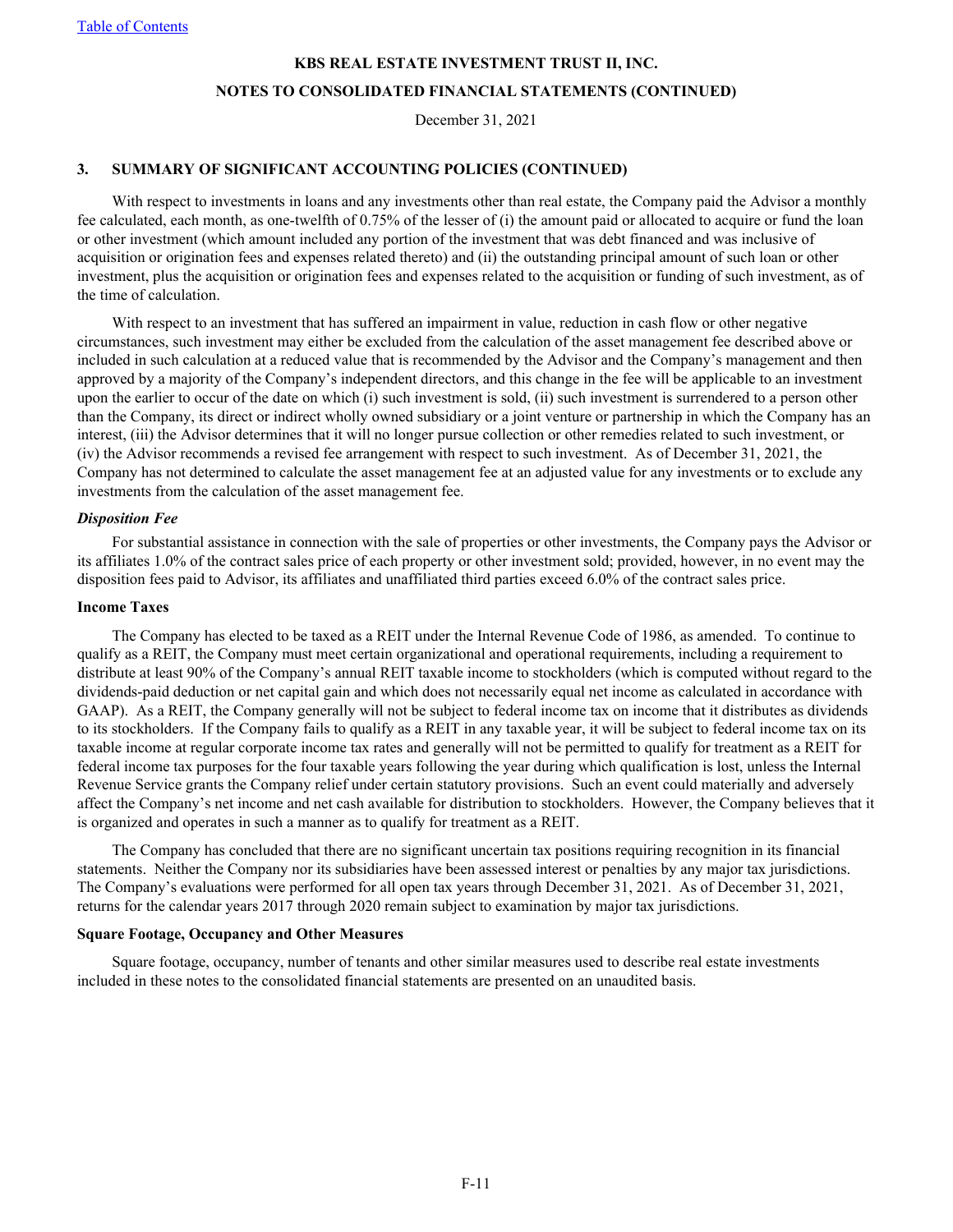### **NOTES TO CONSOLIDATED FINANCIAL STATEMENTS (CONTINUED)**

December 31, 2021

#### **4. LIABILITIES FOR ESTIMATED COSTS IN EXCESS OF ESTIMATED RECEIPTS DURING LIQUIDATION**

The liquidation basis of accounting requires the Company to estimate net cash flows from operations and to accrue all costs associated with implementing and completing the Plan of Liquidation. As of December 31, 2021, the Company estimated that it will have costs in excess of estimated receipts during the liquidation process. These amounts can vary significantly due to, among other things, the timing and estimates for executing and renewing leases, estimates of tenant improvement costs and capital expenditures, the timing of property sales, direct costs incurred to complete the sales, the timing and amounts associated with discharging known and contingent liabilities and the costs associated with the winding down of operations. These costs are estimated and are anticipated to be paid out over the liquidation period.

The change in the liabilities for estimated costs in excess of estimated receipts during liquidation as of December 31, 2021 is as follows (in thousands):

|                                                                                             | December 31,<br>2020 | <b>Cash Payments</b><br>(Receipts) | <b>Remeasurement of</b><br><b>Assets and Liabilities</b> | December 31,<br>2021 |
|---------------------------------------------------------------------------------------------|----------------------|------------------------------------|----------------------------------------------------------|----------------------|
| Assets:                                                                                     |                      |                                    |                                                          |                      |
| Estimated net inflows from investments in real estate                                       | S<br>12,667          | $(19, 424)$ \$<br>S                | 11,172                                                   | 4,415<br>\$          |
|                                                                                             | 12,667               | (19, 424)                          | 11,172                                                   | 4,415                |
| Liabilities:                                                                                |                      |                                    |                                                          |                      |
| Liquidation transaction costs                                                               | (2,760)              |                                    |                                                          | (2,760)              |
| Corporate expenditures                                                                      | (11, 466)            | 8,827                              | (1,607)                                                  | (4,246)              |
| Capital expenditures                                                                        | (70, 969)            | 27,826                             | 23,713                                                   | (19, 430)            |
|                                                                                             | (85, 195)            | 36,653                             | 22,106                                                   | (26, 436)            |
| Total liabilities for estimated costs in excess of estimated<br>receipts during liquidation | $(72,528)$ \$<br>æ   | 17,229                             | 33,278<br>-8                                             | (22,021)<br>-S       |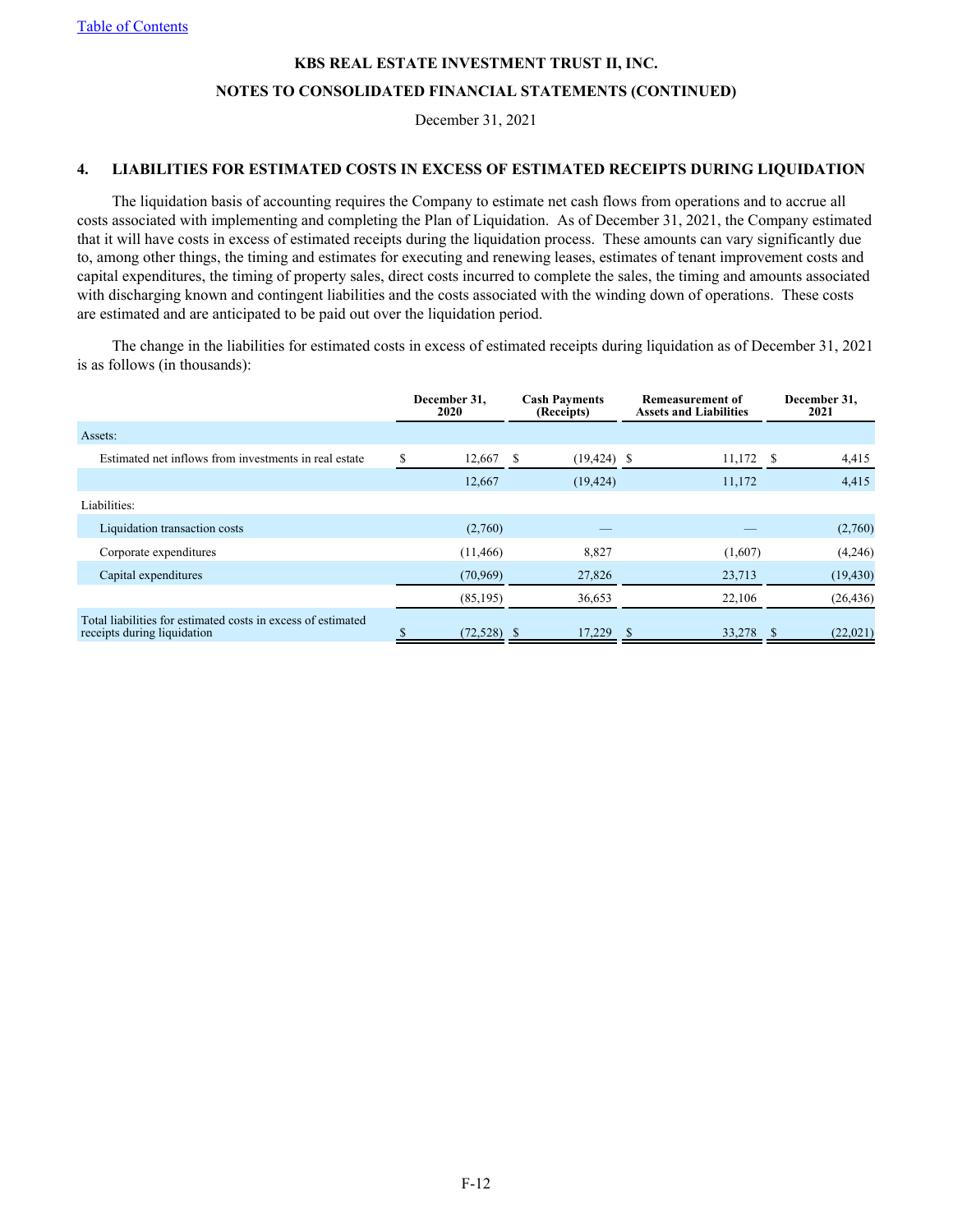#### **NOTES TO CONSOLIDATED FINANCIAL STATEMENTS (CONTINUED)**

December 31, 2021

### **5. NET ASSETS IN LIQUIDATION**

Net assets in liquidation decreased by approximately \$176.0 million during the year ended December 31, 2021 as follows (in thousands):

| Changes in net assets in liquidation                                                       |                 |
|--------------------------------------------------------------------------------------------|-----------------|
| Change in liquidation value of real estate properties after closing costs/disposition fees | \$<br>(78, 120) |
| Change in estimated cash flow during liquidation                                           | 9,565           |
| Change in estimated capital expenditures                                                   | 23,713          |
| Redemptions                                                                                | (1,918)         |
| Other changes, net                                                                         | (829)           |
| Net decrease in liquidation value                                                          | (47, 589)       |
| Liquidating distribution to stockholders                                                   | (128, 385)      |
| Changes in net assets in liquidation                                                       | (175, 974)      |

Pursuant to the Plan of Liquidation, during the year ended December 31, 2021, the Company's board of directors authorized two liquidating distributions as follows, which were the largest component of the decline in net assets in liquidation:

- On September 29, 2021, the Company's board of directors authorized a fourth liquidating distribution in the amount of \$0.50 per share of common stock to the Company's stockholders of record as of the close of business on October 1, 2021 (the "Fourth Liquidating Distribution"), for an aggregate cash distribution of approximately \$91.7 million. The Fourth Liquidating Distribution was paid on October 5, 2021 and was funded with proceeds from the sales of Fountainhead Plaza and Granite Tower.
- On December 9, 2021, the Company's board of directors authorized a fifth liquidating distribution in the amount of \$0.20 per share of common stock to the Company's stockholders of record as of the close of business on December 9, 2021 (the "Fifth Liquidating Distribution"), for an aggregate cash distribution of approximately \$36.7 million. The Fifth Liquidating Distribution was paid on December 14, 2021 and was funded with proceeds from the sales of Willow Oaks Corporate Center and 300 Holger.

The estimated net realizable value of real estate after estimated closing costs and disposition fees decreased by \$78.1 million during the year ended December 31, 2021, primarily driven by the Company's investments in Granite Tower (defined below), Willow Oaks Corporate Center (defined below) and an office building located in Los Angeles, California ("Union Bank Plaza"), as follows:

- Granite Tower The net proceeds from the sale of Granite Tower decreased by approximately \$24.1 million due to an increase in outstanding capital costs that were previously projected to be spent prior to disposition of the property. The decrease in the net realizable value of Granite Tower was offset by a decrease in capital expenditures of \$23.5 million primarily due to a reduction in tenant improvement costs.
- Willow Oaks Corporate Center The net proceeds from the sale of Willow Oaks Corporate Center decreased by approximately \$11.6 million to reflect the sales price as the property was sold on December 8, 2021.
- Union Bank Plaza The estimated net proceeds from the sale of Union Bank Plaza decreased by approximately \$45.4 million as the liquidation value was adjusted based on information received from prospective buyers as the property is currently being marketed for sale.

The net assets in liquidation as of December 31, 2021 would result in the payment of additional estimated liquidating distributions of approximately \$1.12 per share of common stock to the Company's stockholders of record as of December 31, 2021. This estimate of additional liquidating distributions includes projections of costs and expenses to be incurred during the estimated period required to complete the Plan of Liquidation. There is inherent uncertainty with these estimates and projections, and they could change materially based on the timing of the sales of the Company's remaining real estate properties, the performance of the Company's remaining assets and any changes in the underlying assumptions of the projected cash flows from such properties. See Note 2, "Plan of Liquidation."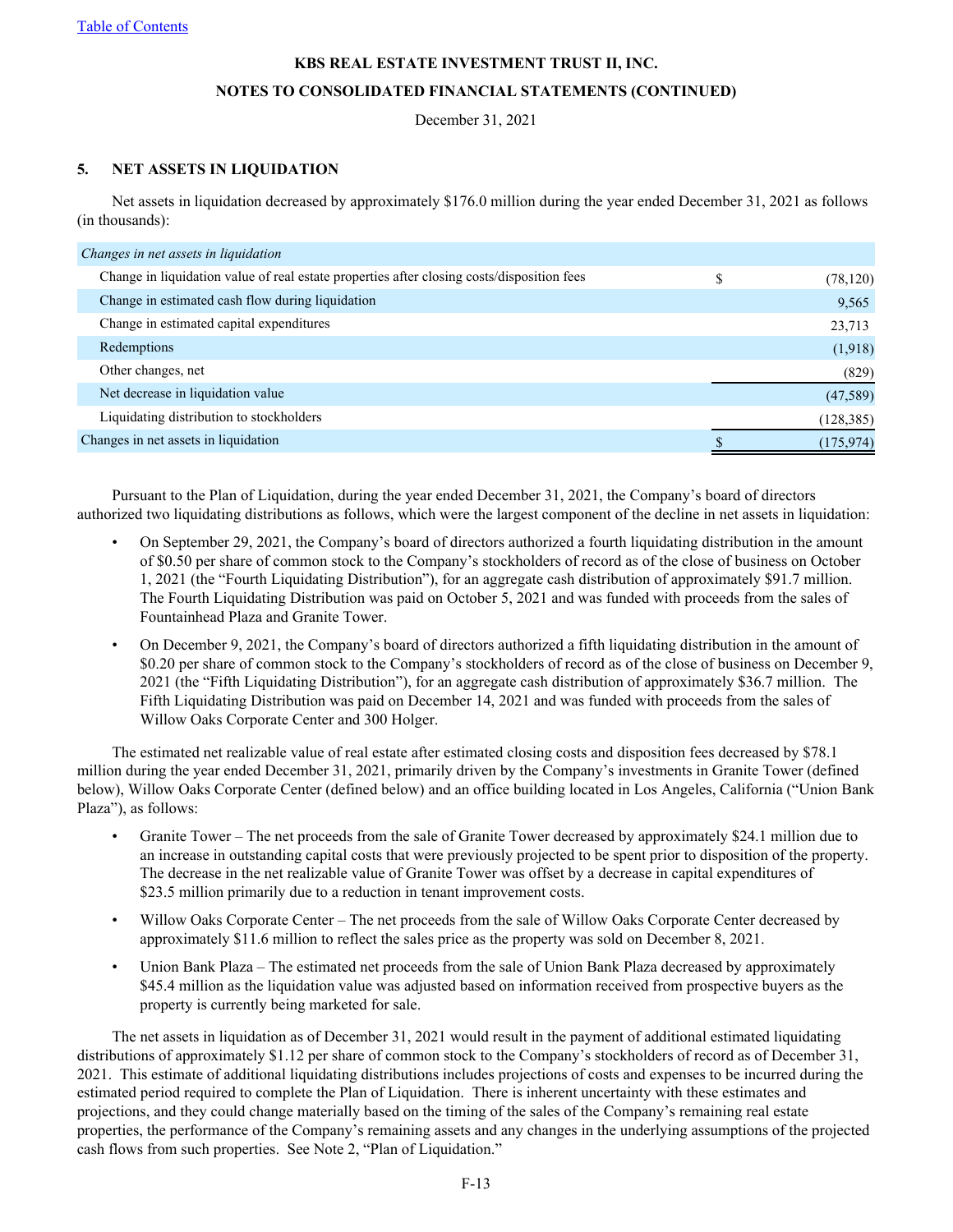#### **NOTES TO CONSOLIDATED FINANCIAL STATEMENTS (CONTINUED)**

December 31, 2021

#### **6. REAL ESTATE**

As of December 31, 2021, the Company owned one office property, encompassing in the aggregate 701,888 rentable square feet with an estimated liquidation value of \$188.4 million, exclusive of net operating income to be earned and projected capital expenditures to be incurred over the expected hold period through sale. As of December 31, 2021, the Company's remaining real estate property was 65% occupied.

As a result of adopting the liquidation basis of accounting as of February 1, 2020, as of December 31, 2021, the remaining real estate property was recorded at its estimated liquidation value, which represents the estimated gross amount of cash that the Company will collect through the sale of its remaining real estate property owned as of December 31, 2021 as it carries out its Plan of Liquidation.

#### **Real Estate Sales**

#### *Granite Tower*

On December 16, 2010, the Company, through an indirect wholly owned subsidiary, acquired a 31-story office building located in Denver, Colorado containing 593,527 rentable square feet on approximately 0.7 acres of land ("Granite Tower").

On September 3, 2021, the Company completed the sale of Granite Tower to a purchaser unaffiliated with the Company or the Advisor for \$203.5 million, or \$174.1 million net of credits given to the purchaser primarily for outstanding tenant improvements and lease incentives, before third-party closing costs of approximately \$1.0 million and excluding disposition fees payable to the Advisor of \$1.7 million. In connection with the disposition of Granite Tower, the Company repaid the entire \$95.4 million principal balance and all other sums due under a mortgage loan secured by Granite Tower.

#### *Fountainhead Plaza*

On September 13, 2011, the Company, through an indirect wholly owned subsidiary, purchased two office buildings totaling 445,957 rentable square feet located on approximately 11.33 acres of land in Tempe, Arizona ("Fountainhead Plaza").

On September 20, 2021, the Company completed the sale of Fountainhead Plaza to a purchaser unaffiliated with the Company or the Advisor for \$117.5 million, or \$117.3 million net of closing credits, before third-party closing costs of approximately \$0.8 million and excluding disposition fees payable to the Advisor of \$1.2 million. In connection with the disposition of Fountainhead Plaza, the Company paid down \$61.5 million of the principal balance due under the Portfolio Loan Facility.

#### *Corporate Technology Centre - 300 Holger*

On March 28, 2013, the Company, through an indirect wholly owned subsidiary, acquired an office campus consisting of eight office buildings totaling 610,083 rentable square feet located on approximately 32.7 acres of land in San Jose, California ("Corporate Technology Centre"). In 2018, the Company completed the sale of three office buildings in Corporate Technology Centre to three separate purchasers unaffiliated with the Company or the Advisor, and in 2020, the Company completed the sale of four office buildings in Corporate Technology Centre to three separate purchasers unaffiliated with the Company or the Advisor.

On November 23, 2021, the Company completed the sale of the remaining office building in Corporate Technology Centre containing 99,870 rentable square feet ("300 Holger") to a purchaser unaffiliated with the Company or the Advisor for \$35.0 million, before third-party closing costs of approximately \$0.8 million and excluding disposition fees payable to the Advisor of \$0.4 million.

#### *Willow Oaks Corporate Center*

On August 26, 2009, the Company, through an indirect wholly owned subsidiary, purchased three office buildings containing 584,147 rentable square feet located on approximately 11.4 acres of land in Fairfax, Virginia ("Willow Oaks Corporate Center").

On December 8, 2021, the Company completed the sale of Willow Oaks Corporate Center to a purchaser unaffiliated with the Company or the Advisor for \$106.0 million, or \$101.7 million net of credits primarily for outstanding tenant improvements and lease incentives, before third-party closing costs of approximately \$1.1 million and excluding disposition fees payable to the Advisor of \$1.0 million. In connection with the disposition of Willow Oaks Corporate Center, the Company repaid the entire \$83.6 million principal balance and all other sums due under the Portfolio Loan Facility.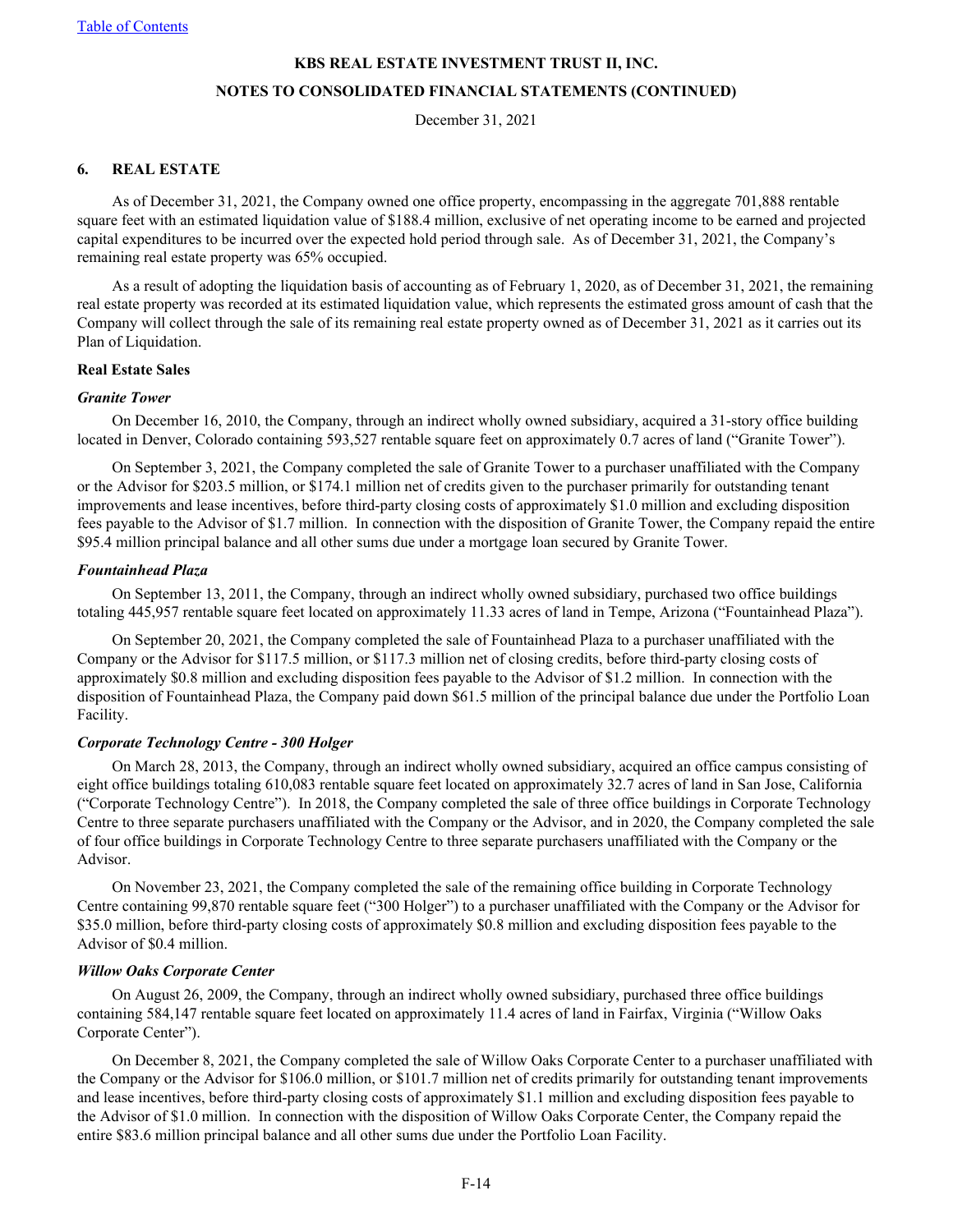#### **NOTES TO CONSOLIDATED FINANCIAL STATEMENTS (CONTINUED)**

December 31, 2021

#### **6. REAL ESTATE (CONTINUED)**

With the proceeds from the sales of Granite Tower, Fountainhead Plaza, 300 Holger and Willow Oaks Corporate Center, the Company repaid a total of \$240.5 million of outstanding notes payable due under the Granite Tower Mortgage Loan and the Portfolio Loan Facility and did not have any outstanding notes payable as of December 31, 2021.

#### **7. RELATED PARTY TRANSACTIONS**

The Company has entered into the Advisory Agreement with the Advisor. This agreement entitles the Advisor to specified fees upon the provision of certain services with regard to the management of the Company's investments, among other services, and the disposition of investments, as well as reimbursement of certain costs incurred by the Advisor in providing services to the Company. In addition, the Advisor is entitled to certain other fees, including an incentive fee upon achieving certain performance goals, as detailed in the Advisory Agreement. The Company has also entered into a fee reimbursement agreement with the Dealer Manager pursuant to which the Company agreed to reimburse the Dealer Manager for certain fees and expenses it incurs for administering the Company's participation in the Depository Trust & Clearing Corporation Alternative Investment Product Platform with respect to certain accounts of the Company's investors serviced through the platform. The Advisor and Dealer Manager also serve or served as the advisor and dealer manager, respectively, for KBS REIT III and KBS Growth & Income REIT.

As of January 1, 2019, the Company, together with KBS REIT III, KBS Growth & Income REIT, the Dealer Manager, the Advisor and other KBS-affiliated entities, had entered into an errors and omissions and directors and officers liability insurance program where the lower tiers of such insurance coverage were shared. The cost of these lower tiers is allocated by the Advisor and its insurance broker among each of the various entities covered by the program, and is billed directly to each entity. In June 2021, the Company renewed its participation in the program. The program is effective through June 30, 2022.

During the years ended December 31, 2021, 2020 and 2019, no other business transactions occurred between the Company and KBS REIT III, KBS Growth & Income REIT, the Advisor, the Dealer Manager or other KBS-affiliated entities.

Pursuant to the terms of these agreements, summarized below are the related-party costs incurred by the Company for the years ended December 31, 2021, 2020 and 2019, respectively, and any related amounts payable as of December 31, 2021 and 2020 (in thousands):

|                                                    | Incurred<br><b>Years Ended December 31,</b> |       |      |        |      |             | Receivable as of<br>December 31, |     |               | Payable as of<br>December 31, |      |    |      |    |
|----------------------------------------------------|---------------------------------------------|-------|------|--------|------|-------------|----------------------------------|-----|---------------|-------------------------------|------|----|------|----|
|                                                    |                                             | 2021  | 2020 |        | 2019 |             | 2021                             |     | 2020          |                               | 2021 |    | 2020 |    |
| <i>Expensed</i>                                    |                                             |       |      |        |      |             |                                  |     |               |                               |      |    |      |    |
| Asset management fees                              |                                             | 5,065 | - S  | 6,605  | S.   | $10,196$ \$ |                                  |     |               | $\overline{\phantom{0}}$      |      |    | -S   |    |
| Reimbursement of operating expenses <sup>(1)</sup> |                                             | 345   |      | 399    |      | 325         |                                  | 727 |               |                               |      | 29 |      | 49 |
| Disposition fees                                   |                                             | 4.287 |      | 4.653  |      | 1,334       |                                  |     |               |                               |      |    |      |    |
|                                                    |                                             | 9.697 |      | 11,657 |      | 11,855      | ∣\$                              | 727 | $\mathcal{S}$ | $-$ \$                        |      | 29 | -S   | 49 |
|                                                    |                                             |       |      |        |      |             |                                  |     |               |                               |      |    |      |    |

(1) Reimbursable operating expenses primarily consists of internal audit personnel costs, accounting software costs and cybersecurity related expenses incurred by the Advisor under the Advisory Agreement. The Company has reimbursed the Advisor for the Company's allocable portion of the salaries, benefits and overhead of internal audit department personnel providing services to the Company. These amounts totaled \$276,000, \$288,000, and \$232,000 for the years ended December 31, 2021, 2020 and 2019, respectively, and were the only type of employee costs reimbursed under the Advisory Agreement for the years ended December 31, 2021, 2020 and 2019. The Company will not reimburse for employee costs in connection with services for which the Advisor earns acquisition, origination or disposition fees (other than reimbursement of travel and communication expenses) or for the salaries or benefits the Advisor or its affiliates may pay to the Company's executive officers. In addition to the amounts above, the Company reimburses the Advisor for certain of the Company's direct costs incurred from third parties that were initially paid by the Advisor on behalf of the Company. The receivable as of December 31, 2021 relates to estimated amounts charged to the Company by certain vendors for services for which the Company believes it was either overcharged or which were never performed. The Advisor has agreed to reimburse the Company for any amounts inappropriately charged to the Company. The Company's audit committee, in conjunction with the audit committee of KBS REIT III, is conducting an ongoing investigation of this matter.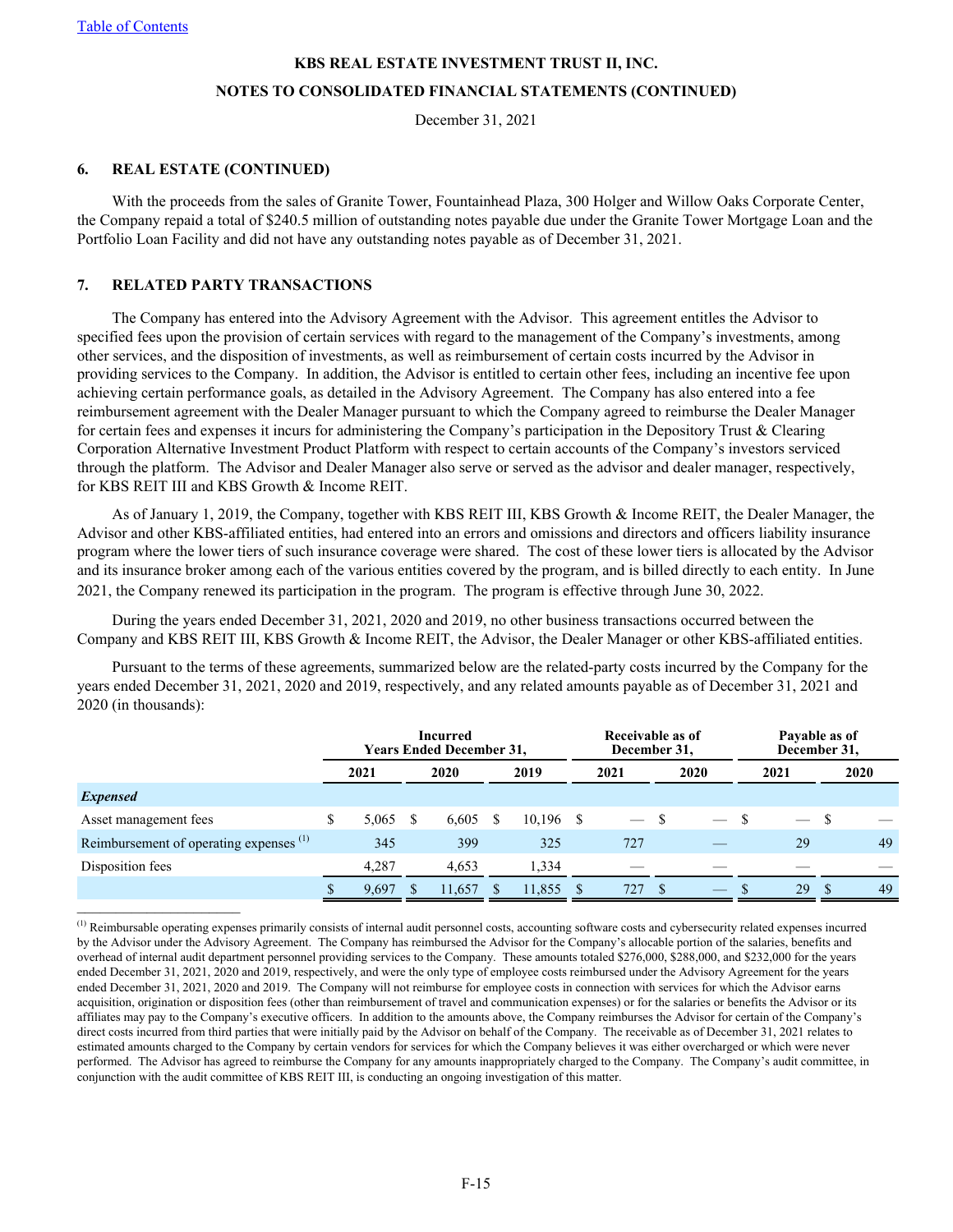## **KBS REAL ESTATE INVESTMENT TRUST II, INC. NOTES TO CONSOLIDATED FINANCIAL STATEMENTS (CONTINUED)**

December 31, 2021

#### **8. COMMITMENTS AND CONTINGENCIES**

#### **Economic Dependency**

The Company is dependent on the Advisor for certain services that are essential to the Company, including the execution of the Plan of Liquidation; the disposition of the Company's remaining real estate investment; management of the Company's remaining real estate investment; and other general and administrative responsibilities. In the event the Advisor is unable to provide any of these services, the Company will be required to obtain such services from other sources.

#### **Environmental**

As an owner of real estate, the Company is subject to various environmental laws of federal, state and local governments. Compliance with existing environmental laws is not expected to have a material adverse effect on the Company's financial condition and results of operations as of December 31, 2021.

#### **Legal Matters**

From time to time, the Company is party to legal proceedings that arise in the ordinary course of its business. Management is not aware of any legal proceedings of which the outcome is probable or reasonably possible to have a material adverse effect on the Company's results of operations or financial condition, which would require accrual or disclosure of the contingency and possible range of loss. Additionally, the Company has not recorded any loss contingencies related to legal proceedings in which the potential loss is deemed to be remote.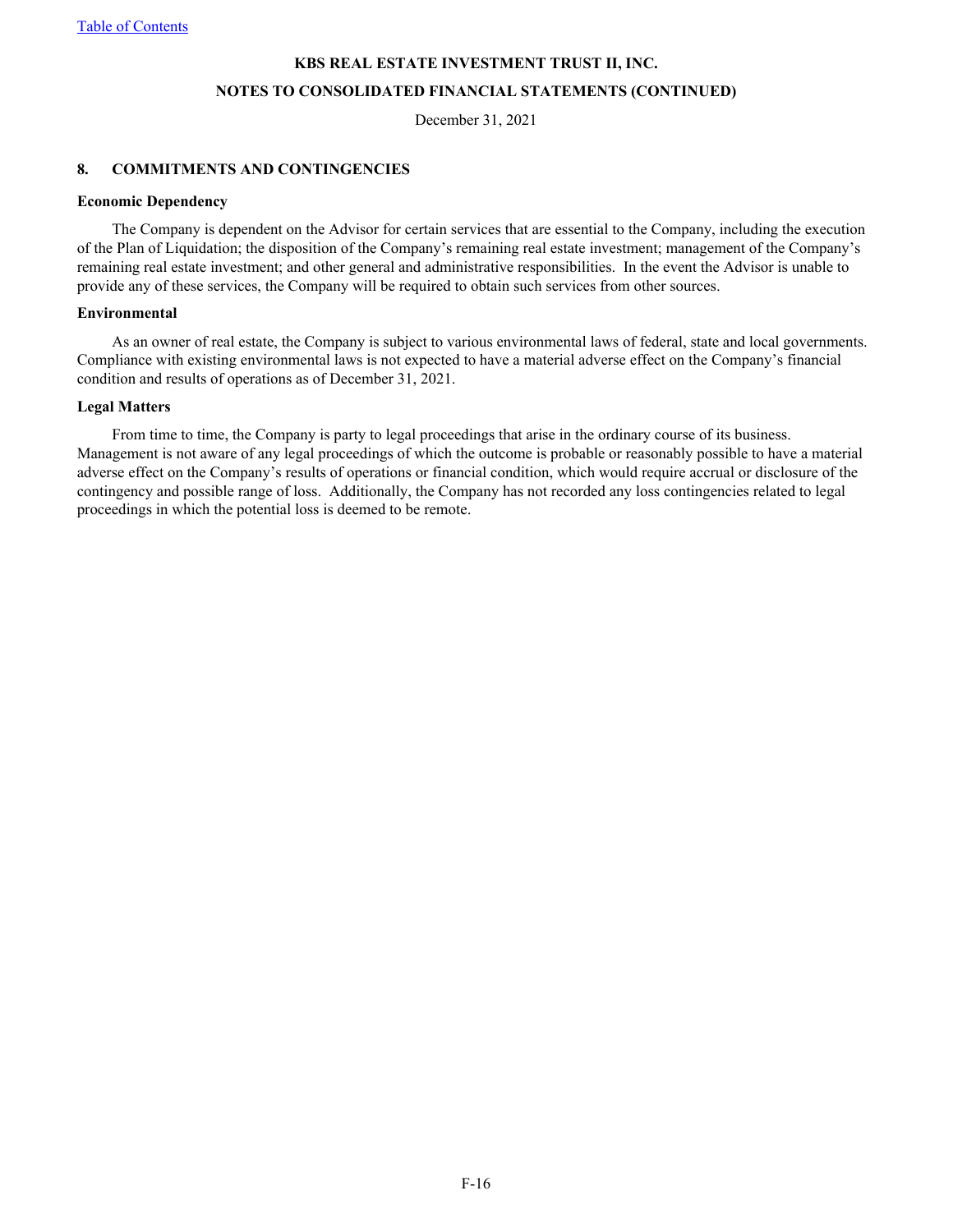### **ITEM 16. FORM 10-K SUMMARY**

None.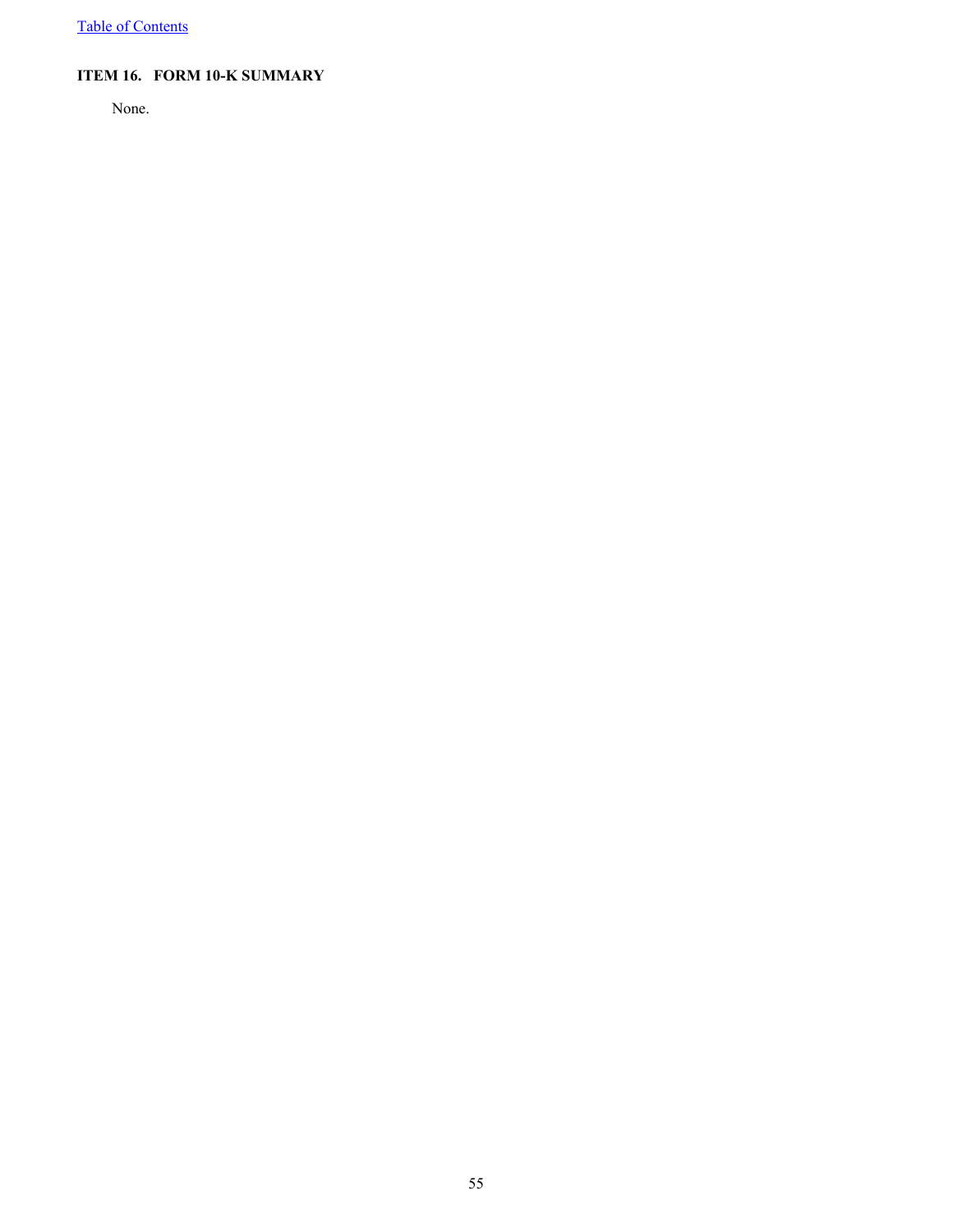#### **SIGNATURES**

Pursuant to the requirements of Section 13 or 15(d) of the Securities Exchange Act of 1934, the registrant has duly caused this report to be signed on its behalf by the undersigned, thereunto duly authorized, in the City of Newport Beach, State of California, on March 31, 2022.

# **KBS REAL ESTATE INVESTMENT TRUST II, INC.**

By: /s/ Charles J. Schreiber, Jr.

#### **Charles J. Schreiber, Jr.**

*Chairman of the Board, Chief Executive Officer, President and Director* (principal executive officer)

Pursuant to the requirements of the Securities Exchange Act of 1934, this report has been signed below by the following persons on behalf of the registrant and in the capacities and on the dates indicated:

| Name                                                       | Title                                                                                                      | Date           |
|------------------------------------------------------------|------------------------------------------------------------------------------------------------------------|----------------|
| /s/ CHARLES J. SCHREIBER, JR.<br>Charles J. Schreiber, Jr. | Chairman of the Board.<br>Chief Executive Officer, President and Director<br>(principal executive officer) | March 31, 2022 |
| /s/ JEFFREY K. WALDVOGEL<br>Jeffrey K. Waldvogel           | Chief Financial Officer, Treasurer and Secretary<br>(principal financial officer)                          | March 31, 2022 |
| /s/ STACIE K. YAMANE<br>Stacie K. Yamane                   | Chief Accounting Officer and Assistant Secretary<br>(principal accounting officer)                         | March 31, 2022 |
| /s/ JEFFREY A. DRITLEY<br>Jeffrey A. Dritley               | Director                                                                                                   | March 31, 2022 |
| /s/ STUART A. GABRIEL, PH.D.<br>Stuart A. Gabriel, Ph.D.   | Director                                                                                                   | March 31, 2022 |
| /s/ RON D. STURZENEGGER                                    | Director                                                                                                   | March 31, 2022 |

Ron D. Sturzenegger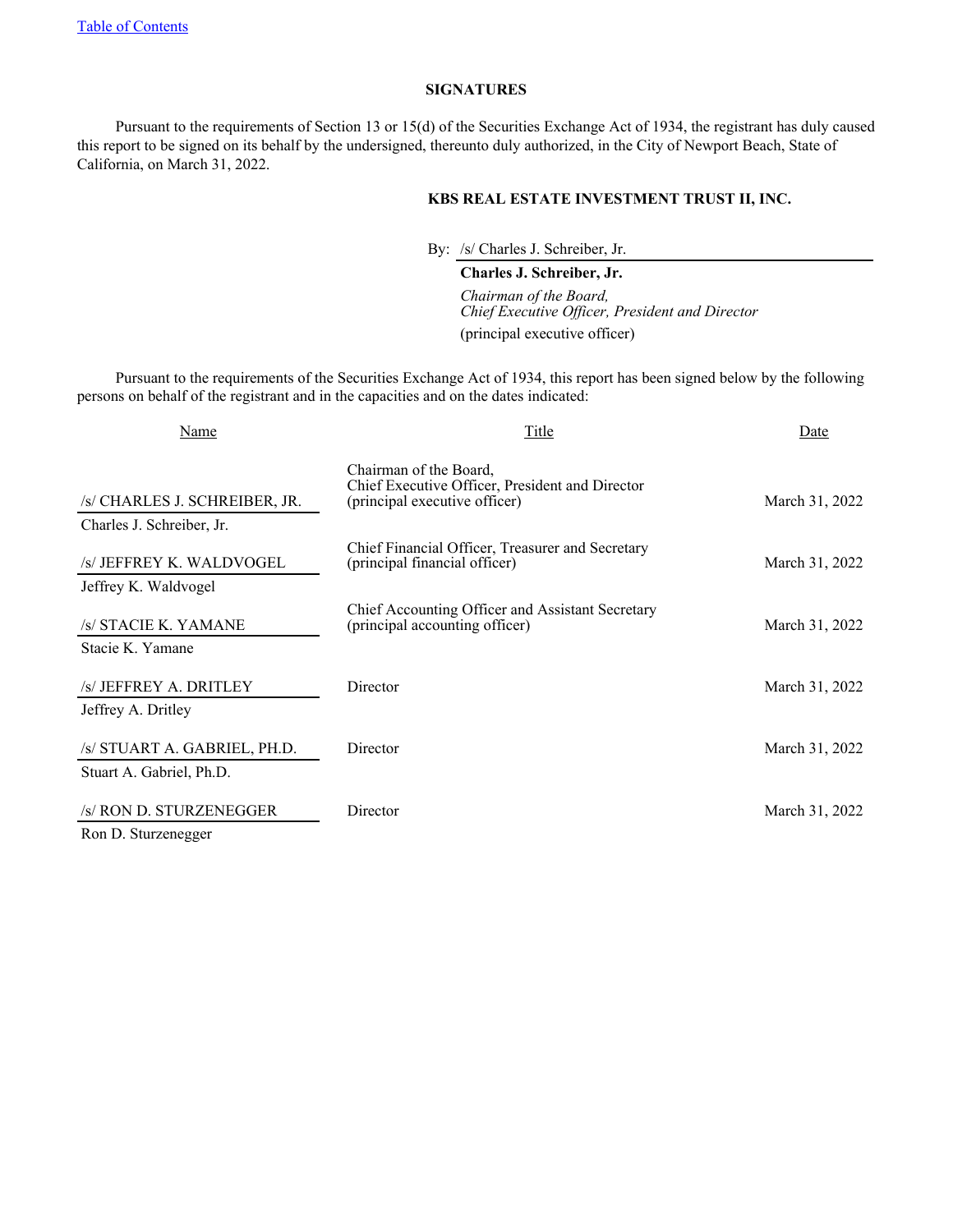# **Certification of Chief Executive Officer pursuant to Section 302 of the Sarbanes-Oxley Act of 2002**

I, Charles J. Schreiber, Jr., certify that:

- 1. I have reviewed this annual report on Form 10-K of KBS Real Estate Investment Trust II, Inc.;
- 2. Based on my knowledge, this report does not contain any untrue statement of a material fact or omit to state a material fact necessary to make the statements made, in light of the circumstances under which such statements were made, not misleading with respect to the period covered by this report;
- 3. Based on my knowledge, the financial statements, and other financial information included in this report, fairly present in all material respects the financial condition, results of operations and cash flows of the registrant as of, and for, the periods presented in this report;
- 4. The registrant's other certifying officer and I are responsible for establishing and maintaining disclosure controls and procedures (as defined in Exchange Act Rules 13a-15(e) and 15d-15(e)) and internal control over financial reporting (as defined in Exchange Act Rules  $13a-15(f)$  and  $15d-15(f)$ ) for the registrant and have:
	- a) Designed such disclosure controls and procedures, or caused such disclosure controls and procedures to be designed under our supervision, to ensure that material information relating to the registrant, including its consolidated subsidiaries, is made known to us by others within those entities, particularly during the period in which this report is being prepared;
	- b) Designed such internal control over financial reporting, or caused such internal control over financial reporting to be designed under our supervision, to provide reasonable assurance regarding the reliability of financial reporting and the preparation of financial statements for external purposes in accordance with generally accepted accounting principles;
	- c) Evaluated the effectiveness of the registrant's disclosure controls and procedures and presented in this report our conclusions about the effectiveness of the disclosure controls and procedures, as of the end of the period covered by this report based on such evaluation; and
	- d) Disclosed in this report any change in the registrant's internal control over financial reporting that occurred during the registrant's most recent fiscal quarter (the registrant's fourth fiscal quarter in the case of an annual report) that has materially affected, or is reasonably likely to materially affect, the registrant's internal control over financial reporting; and
- 5. The registrant's other certifying officer and I have disclosed, based on our most recent evaluation of internal control over financial reporting, to the registrant's auditors and the audit committee of the registrant's board of directors (or persons performing the equivalent functions):
	- a) All significant deficiencies and material weaknesses in the design or operation of internal control over financial reporting which are reasonably likely to adversely affect the registrant's ability to record, process, summarize and report financial information; and
	- b) Any fraud, whether or not material, that involves management or other employees who have a significant role in the registrant's internal control over financial reporting.

Date: March 31, 2022 By: /S/ CHARLES J. SCHREIBER, JR.

**Charles J. Schreiber, Jr.** *Chairman of the Board, Chief Executive Officer, President and Director* (principal executive officer)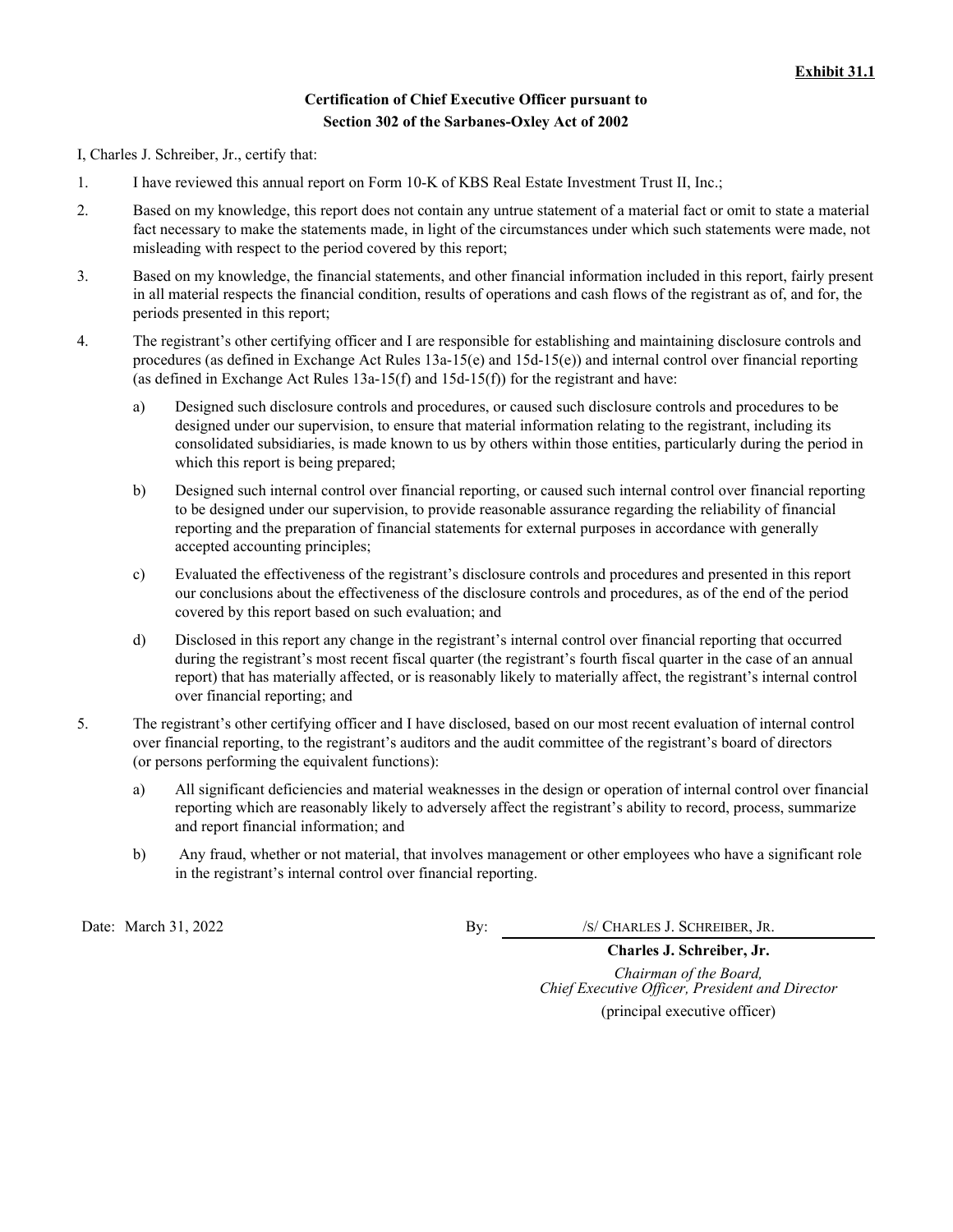# **Certification of Chief Financial Officer pursuant to Section 302 of the Sarbanes-Oxley Act of 2002**

I, Jeffrey K. Waldvogel, certify that:

- 1. I have reviewed this annual report on Form 10-K of KBS Real Estate Investment Trust II, Inc.;
- 2. Based on my knowledge, this report does not contain any untrue statement of a material fact or omit to state a material fact necessary to make the statements made, in light of the circumstances under which such statements were made, not misleading with respect to the period covered by this report;
- 3. Based on my knowledge, the financial statements, and other financial information included in this report, fairly present in all material respects the financial condition, results of operations and cash flows of the registrant as of, and for, the periods presented in this report;
- 4. The registrant's other certifying officer and I are responsible for establishing and maintaining disclosure controls and procedures (as defined in Exchange Act Rules 13a-15(e) and 15d-15(e)) and internal control over financial reporting (as defined in Exchange Act Rules  $13a-15(f)$  and  $15d-15(f)$ ) for the registrant and have:
	- a) Designed such disclosure controls and procedures, or caused such disclosure controls and procedures to be designed under our supervision, to ensure that material information relating to the registrant, including its consolidated subsidiaries, is made known to us by others within those entities, particularly during the period in which this report is being prepared;
	- b) Designed such internal control over financial reporting, or caused such internal control over financial reporting to be designed under our supervision, to provide reasonable assurance regarding the reliability of financial reporting and the preparation of financial statements for external purposes in accordance with generally accepted accounting principles;
	- c) Evaluated the effectiveness of the registrant's disclosure controls and procedures and presented in this report our conclusions about the effectiveness of the disclosure controls and procedures, as of the end of the period covered by this report based on such evaluation; and
	- d) Disclosed in this report any change in the registrant's internal control over financial reporting that occurred during the registrant's most recent fiscal quarter (the registrant's fourth fiscal quarter in the case of an annual report) that has materially affected, or is reasonably likely to materially affect, the registrant's internal control over financial reporting; and
- 5. The registrant's other certifying officer and I have disclosed, based on our most recent evaluation of internal control over financial reporting, to the registrant's auditors and the audit committee of the registrant's board of directors (or persons performing the equivalent functions):
	- a) All significant deficiencies and material weaknesses in the design or operation of internal control over financial reporting which are reasonably likely to adversely affect the registrant's ability to record, process, summarize and report financial information; and
	- b) Any fraud, whether or not material, that involves management or other employees who have a significant role in the registrant's internal control over financial reporting.

Date: March 31, 2022 By: /S/ JEFFREY K. WALDVOGEL

**Jeffrey K. Waldvogel** *Chief Financial Officer, Treasurer and Secretary* (principal financial officer)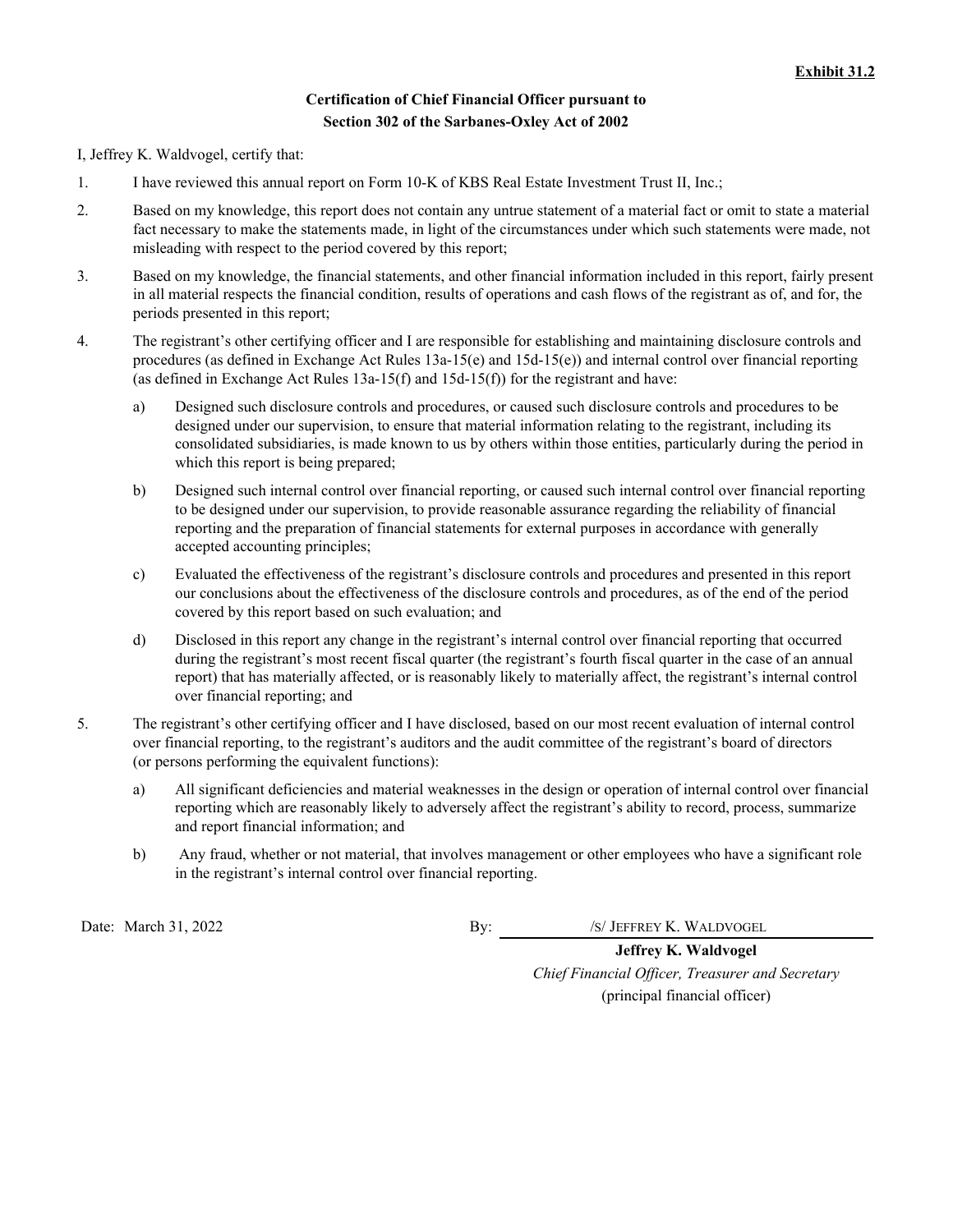# **Certification pursuant to 18 U.S.C. Section 1350, as Adopted pursuant to Section 906 of the Sarbanes-Oxley Act of 2002**

In connection with the Annual Report on Form 10-K of KBS Real Estate Investment Trust II, Inc. (the "Registrant") for the year ended December 31, 2021, as filed with the Securities and Exchange Commission on the date hereof (the "Report"), the undersigned, Charles J. Schreiber Jr., Chief Executive Officer, President and Director of the Registrant, hereby certifies, pursuant to 18 U.S.C. § 1350, as adopted pursuant to § 906 of the Sarbanes-Oxley Act of 2002, that, to the best of his knowledge and belief:

- 1. The Report fully complies with the requirements of Section 13(a) or 15(d) of the Securities Exchange Act of 1934; and
- 2. The information contained in the Report fairly presents, in all material respects, the financial condition and results of operations of the Registrant.

Date: March 31, 2022 By: /S/ CHARLES J. SCHREIBER, JR.

**Charles J. Schreiber, Jr.** *Chairman of the Board, Chief Executive Officer, President and Director* (principal executive officer)